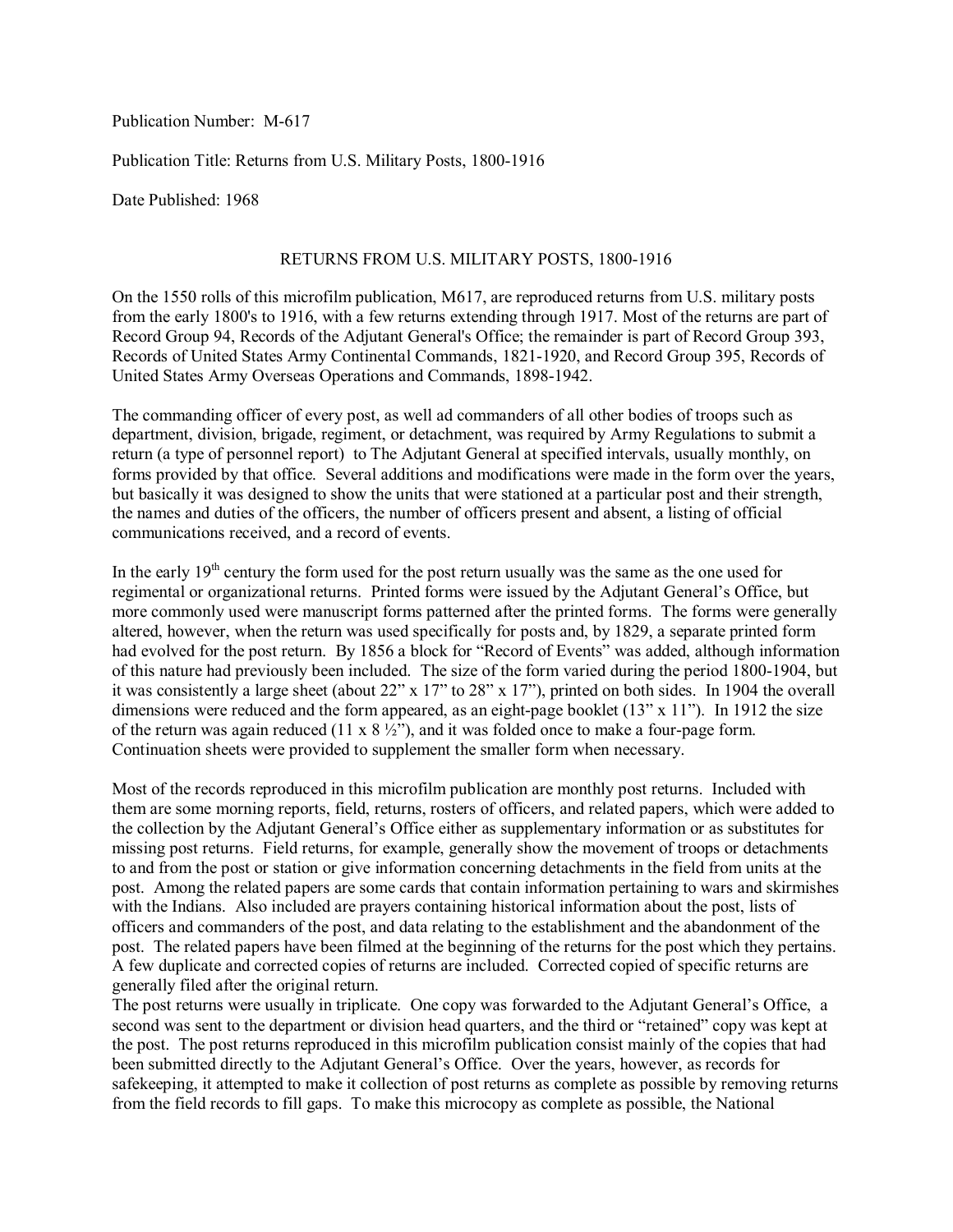Archives, which now has the records in its care, continued this practice. Hence some of the returns reproduced hear the notation "retained" or "retained copy," and some bear departmental file markings. Each post return removed from the field records by the National Archives has been stamped "Interfiled 1965-66 by the National Archives (previously in RG 98, Records of U.S. Army Commands)."

The Adjutant General's Office filed post returns alphabetically by the name of the post and thereunder in chronological order. Posts with names such as D.A. Russell or George G. Meade, however, either were arranged alphabetically by the last name or by the first name or initial; seemingly, there was no standard practice. There may be variations in spellings of names or locations of some posts, especially in the Philippine Islands. The possible alternate spelling had been inserted in brackets after the name or location of the post as given on the returns. In a few cases the location of the post was not given on the returns. When the name of a post was changed, the latest known name was generally the one under which the returns were consolidated. In some instances, however, the Adjutant General's Office kept the earlier returns under the original name and filed the later returns under the new name. Returns for some posts, such as the multiple installations at Manila, P.I., were filed under the name of the city. A list of crossreference filmed after these introductory remarks indicated the names of posts under which returns were consolidated also includes some named of posts whose returns were filed under two or more names.

In this microfilm publication the filing scheme used by the Adjutant General's Office has been followed, except that when returns for a post totaled less than 20, they were removed by the National Archives and filed in a second alphabetical sequence beginning on Roll 1492. On Rolls 1-1491, each roll contains returns for a single post, although returns for a specific post may be filmed on more than one roll. On Rolls 1492-1550, where the number of returns is less than 20 (except for some posts in the Philippine Islands), returns for several posts are reproduced on each roll. The returns for posts in the Philippine Islands that are reproduced on Rolls 1492-1550 were found in Record Group 98 after filming of the first alphabetical sequence had been completed.

In general, the returns for a specific post cover the period of the official existence of that post. Frequently there are gaps in dates, indicating periods when the post was ungarrisoned. For some posts, however, returns are missing for periods when the post was garrisoned. Notes for Rolls 1-1491 indicate periods of tine of 3 months or longer for which there are no post returns, but they do not indicate whether the gaps occur because the post was ungarrisoned or because the returns are missing. Notes for Rolls 1492-1550 indicate all months for which there are no post returns.

In this microfilm publication are returns for the Civil War period that were used by the Record and Pension Office of the War Department in its project for compiling the service records of persons who served in the Civil War. Returns from which information was abstracted were stamped with the word "carded." Returns that were considered for abstraction but from which no information was taken were stamped "not carded."

Among related records in the National Archives, in Record Group 393, Records of United States Army Continental Commands, 1821-1920, and Record Group 395, Records of United States Army Overseas Operations and Commands, 1898-1942, are the "retained" copies and the copies of post returns forwarded to departmental headquarters. These copies duplicate the returns reproduced in this microfilm publication. There are other returns for military departments, divisions, districts, and organizations in the same two record groups and also in Record Group 94, Records of the Adjutant General's Office; Record Group 98, Records of United States Army Commands, 1784-1821; Records Group 391, records of United States Regular Army Mobile Units, 1821-1942; and Record Group 392, Records of United States Army Coast Artillery Districts and Defense, 1901-42.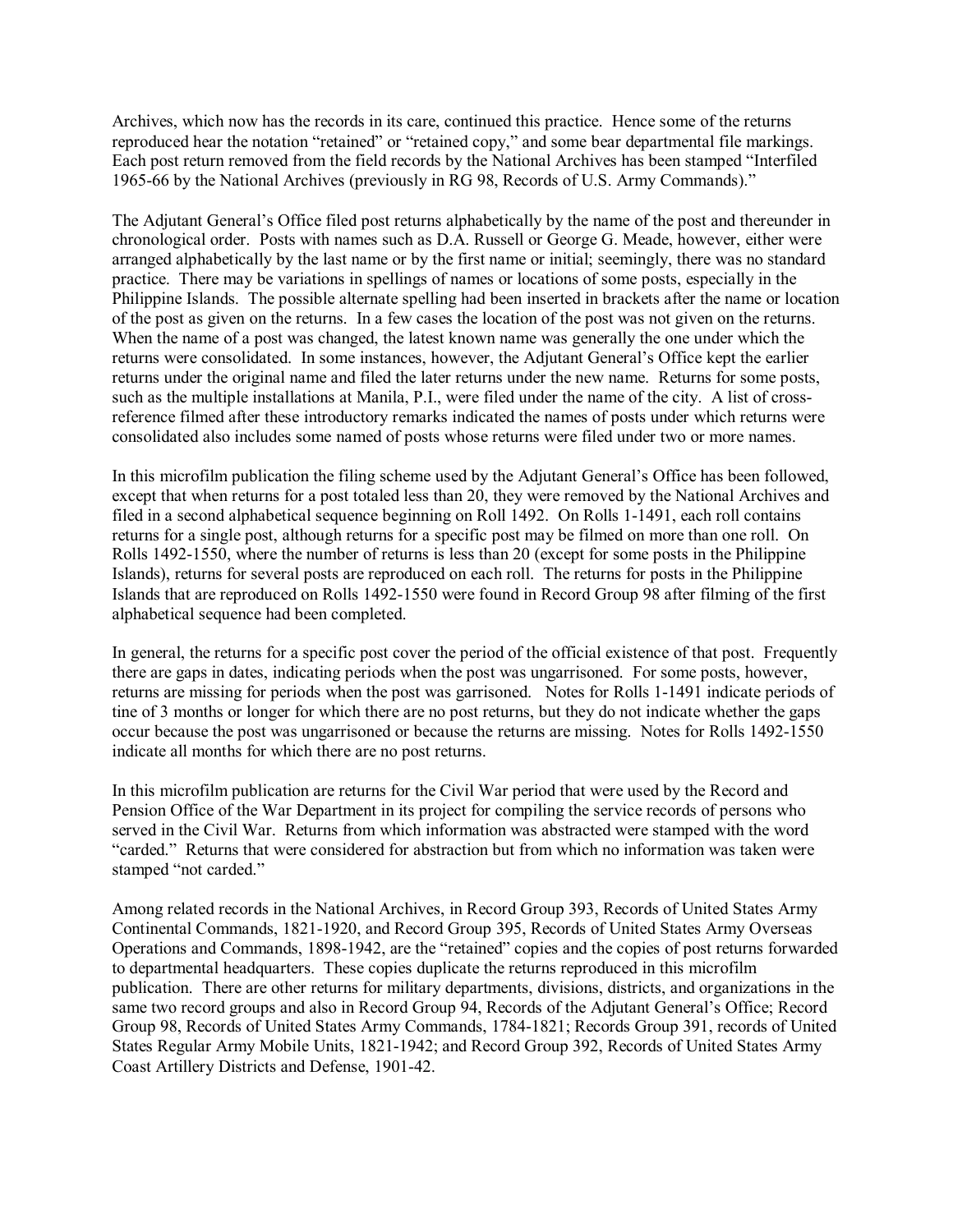## **LIST OF CROSS REFERENCES**

The list indicates the names of posts under which returns were consolidated and also includes names of posts whose returns were filed under two or more names. The figures in parentheses show the numbers of the rolls of microfilm on which the records have been reproduced.

Abuyog, P.I. See Camp James, Leyte, P.I. (532) Admiralty Head, WA. See Fort Casey, WA. (188) Alamo Viejo, NM. See Camp Henly, NM. (1514) Albay, P.I. See Regan Barracks, Albay, P.I. (994) Albuygo, P.I. See Camp Downes, Leyte, P.I. (330, 331) Ambulong, Batangas, P.I. (1492). See also Batanga, P.I. (1494) Angel Island, CA. See also Fort McDowell, CA. (670,671) Anniston, AL. See Camp John T. Morgan, AL. (1525) Ardmore, OK. See Camp Frank, OK. (1510) Arivaya, NM. See Fort Breckinridge, NM. (143) Arizona District. See Mexican Border Patrol Districts (774) Augur Barracks, P.I. (52, 53). See also Jolo, Jolo, P.I. (1516) Auscila (Aucilla), Fort, FL. (1493) See also Fort Ocilla, FL. (1528) Bagumbayan, P.I. See Manila, P.I. (732) Baker, Camp. See Washington, DC. (1377) Ballast Point, CA. See Fort Rosecrans, CA. (1043) Barry, Camp, DC. See Washington DC. (1377) Batangas, P.I. (1494). See also Ambulong, Batabgas, P.I. (1492) Baton Rouge, LA. (1494). See also Baton Rouge Barracks, LA. (84) Bayambang, P.I. (1495). See also Camp Gregg, Bayambang, P.I. (426, 427) Beaver Canyon, Fort at, Utah. See Fort Cameron, Utah (174) Biddle, Camp, PA. (1495). See also Carlisle Barracks, PA. (184) Big Bend District. See Mexican Border Patrol Districts (774) Big Horn Barracks, MT. See Fort Custer, MT. (277) Big Red Hill, Camp, CA. See Sequoia National Park, CA. (1150) Bongao, Jolo, P.I. (126). See also Jolo, Siasi, and Bongao, P.I. (1516) Boynton, Camp, GA. See Chickamauga, GA. (207) Bud Dajo Expedition, Jolo, P.I. See Augur Barracks, P.I. (52, 53) Buford, Camp, DC. See Washington, DC (1377) Burnside Barracks, IN. (812). See also Indianapolis, IN. (514) Cabana Barracks, Cuba. See Havana, Cuba (466) Camguey, Cuba (172). See also Ciego de Avila, Cuba (209) Cape Disappointment, WA. See Fort Canby, WA. (175-177) Capron, Camp, Cuba. See Puerto Principe, Cuba (981) Capt. John Smith, Camp, VA. See Jamestown Exposition, VA. (1516) Carrington, Camp, IN. See Indianapolis, IN. (511, 514) Casey, Fort, WA. See also Fort Flagler, WA. (368, 369) Castle Pinckney, SC. (191). See also Charleston Harbor, SC. (197) Cayey, PR. See Henry Barracks, Cayey, PR. (475, 476) Cebu, Cebu, P.I. (194). See also Warwick Barracks, Cebu, P.I. (1361, 1362) Cerro, Cuba. See Havana, Cuba (466-468) Chapel Point, MD. See Camp Remount, MD. (996) Charleston Harbor, SC (197). See also Castle Pinckney (191), Fort Moultrie (815, 816), and Fort Sumter (1242), SC, Cheyenne Agency, SD. (106, 107) Ciego de Avila, Cuba (209). See also Camaguey, Cuba (172)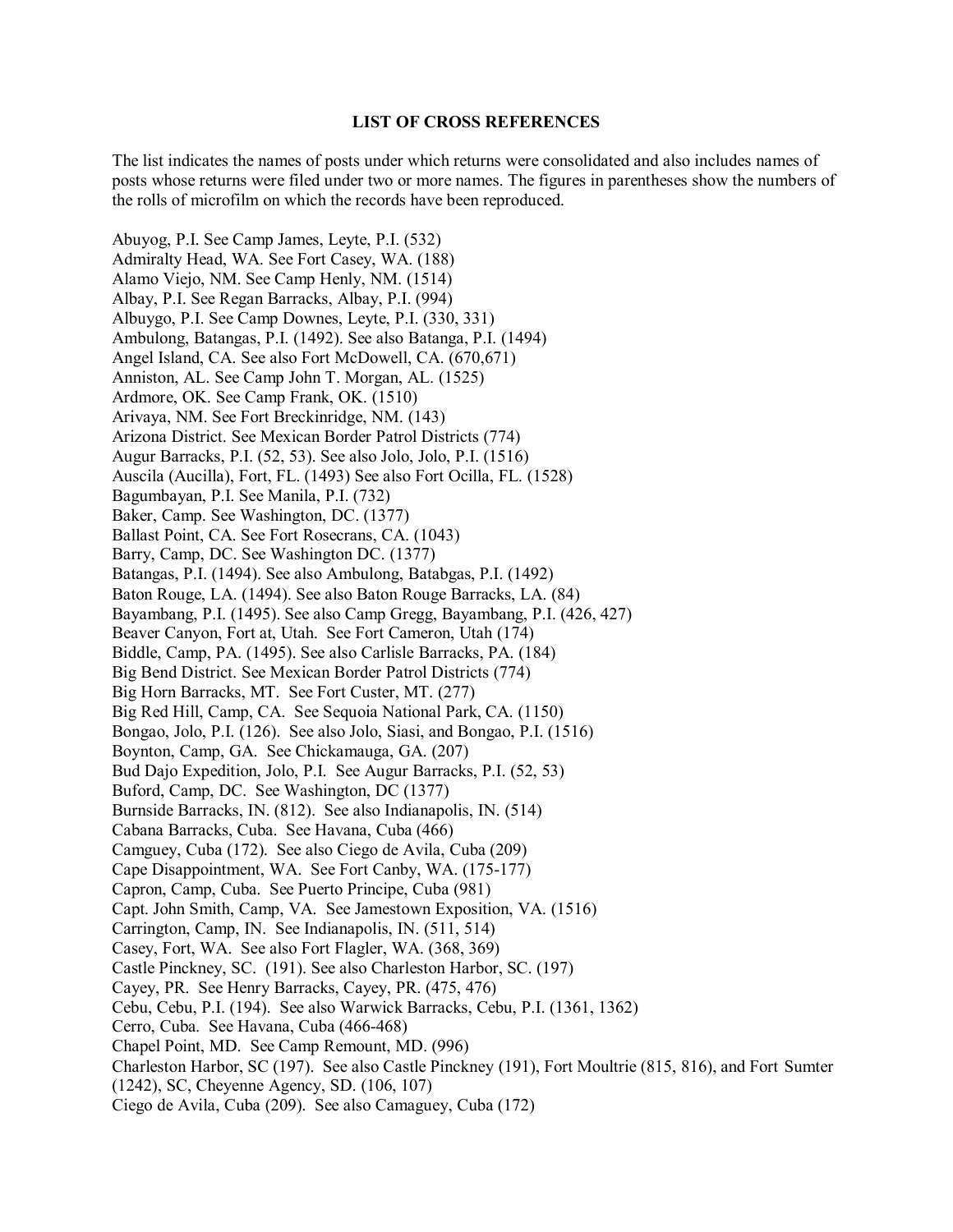- Clarke, Fort, IA. See Fort Dodge, IA (318)
- Cliffburn, Camp, DC. See Washington, DC. (1377)
- Coast Artillery School, VA. See Fort Monroe Artillery School VA. (802)
- Coeur d' Alene, Fort, ID. See Fort Sheman, ID (1165, 1166)
- Columbia Barracks, WA. See Vancouver Barracks, WA. (1315)
- Columbia, Camp (Columbia Barracks), Cuba. See Havana, Cuba (467)
- Columbus, NM. (234). See also Camp Furlong, NM. (1510)
- Columbus, Fort, NY. See Governor's Island (411), Fort Jay (535-541), and New York Harbor (856), NY.
- Comanche, NM. See Hatch's Ranch, NM. (464)
- Convict Camp, Ligtong, P.I. See Ligtong, Bulacan, P.I. (1519)
- Corregidor, Luzon, P.I. (1505). See also Camp Avery (60) and Fort Mills (780), P.I.
- Corse, Camp, IA (1505). See also Des Moines, IA (307, 308)
- Cosgrove, WA. See American Lake, WA. (25)
- Cottonwood, NE. (257). See also Fort McPherson, NE. (708, 709)
- Cottonwood Springs, NE. See Fort McPherson, NE. (708, 709)
- Council Grove, KS. (1505). See also Kaw Reservation, KS. (1517).
- Crawford, Camp, TX. See Fort McIntosh, TX. (681-686)
- Cuba Libre, Camp, FL. See Jacksonville, FL. (531)
- Daniel S. Lamont, Camp, GA. See Chickamauga, GA. (207)
- Daraga, Camp, Albany, P.I. See Regan Barracks, Albay, P.I. (994)
- Davids Island, NY. (293, 294). See also Fort Slocum, NY. (1184, 1185)
- David S. Stanley, Camp, WA. See American Lake, WA. (25)
- Davis, Camp, NE. See Platte Bridge, NE. (934)
- Delaware City, DE. See Fort Du Pont, DE. (337, 338)
- Des Moines, IA. (307, 308). See also Camp John A. T. Hull (1516) and Camp Corse (1505), IA
- De Trobriand, Camp, GA. See Atlanta, GA. (50)
- Devin, Camp, AZ. See Camp Hualpai, AZ. (494)
- Diamond, Fort, NY. See Fort Lafayette, NY. (586)
- Diamond Head, HI. See Fort Ruger, HI. (1048)
- Drum, Camp, OR. See Fort Dalles, OR. (285)
- Duncah, Camp, DC. See Washington, DC. (1378)
- Duncan, Fort, TX. (335-336). See also Camp Eagle Pass, TX. (340)
- Eagle City, AK. See Fort Egbert, Alaska (342)
- Eagle Pass, Camp, TX. (340). See also Fort Duncan, TX. (335, 336)
- Eagle Pass, District. See Mexican Border Patrol Districts (774)
- East of the Capitol, Camp, DC. See Washington, DC. (1378)
- Eastport, ME. See Fort Sullivan, ME. (1235, 1236)
- Ellsworth, Fort, KS. See Fort Harker, KS. (453)
- El Morro, Cuba. See Havana, Cuba (467)
- El Paso District. See Mexican Border Patrol Districts (774)
- El Paso, TX. (351). See also Fort Bliss (116-120) and Camp Cotton (1505), TX.
- Espana, Cuartel de, P.I. See Manilla, P.I. (733, 734)
- Fabens, TX. (1510). See also Mexican Border Patrol Districts (774)
- Fauntleroy, Fort, NM. See Fort Lyon, NM (664)
- Faver's Ranch, TX. See Presidio, TX. (1534)
- Fernando de Taos, NM. See Taos, NM. (1254)
- Field Artillery School of Fire, OK. See Fort Sill, OK. (1173-1177)
- Fishers Island, NY. (1510). See also Camp S.B. Luce, NY. (1521)
- Fletcher, Fort, KS. See Fort Hays, KS. (469, 470)
- Floyd, Camp, Utah. See Fort Crittenden, Utah. (268)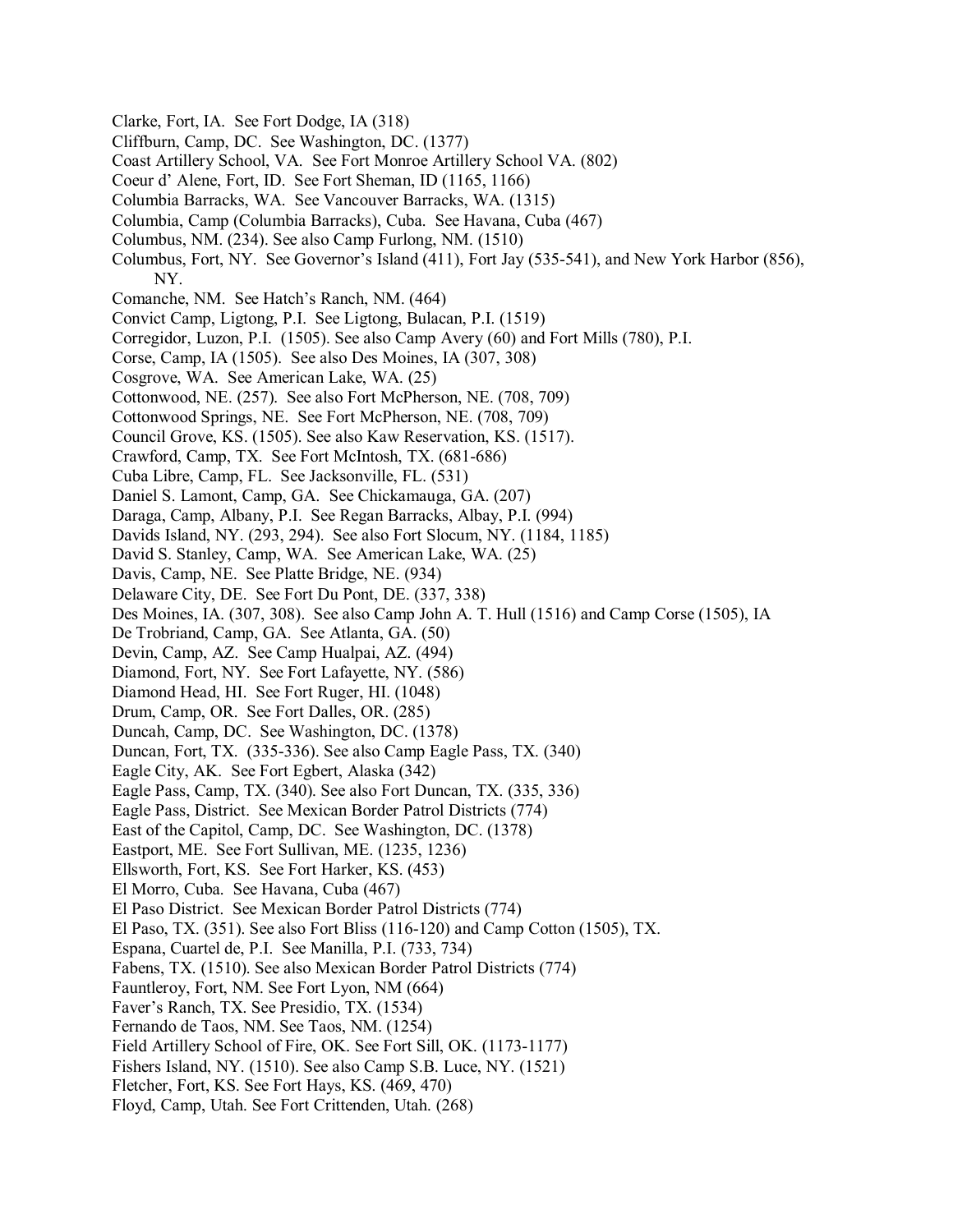- Forse, Albert G., Camp, AL. See Huntsville, AL. (501)
- Fortin, Cuartel de, P.I. See Manilla, P.I. (735)
- Furlong, Camp, NM. (1510). See also Columbus, NM. (234)
- Gaines, Fort, AL. (386). See also Fort Morgan, AL. (805-807)
- Gaithersburg, MD. See Camp Washington, MD. (1548)
- Galveston, TX. (391). See also Fort Crockett, TX. (269)
- Garey's Ferry, FL. See Fort Hellman, FL. (473)
- Garland, Fort, CO. (394, 395). See also Fort Massachusetts. CO (760)
- George H. Thomas, Camp, GA. (1270). See also Chickmauga (207) and Fort Olgethorpe (875, 876), GA.
- George H. Thomas, Fort, ND. See Fort Pembina, ND. (889, 900)
- Gerrish Island, ME. See Fort Foster, ME (371)
- Gaint Forest, Camp, CA. See Sequoia National Park, CA. (1150)
- Gila River, New Post on the, AZ. See camp Thomas, AZ. (1265)
- Goat Island, CA. See Yerba Buena Island, CA. (1482)
- Governors Island, NY. (411). See also New York Harbor, NY. (856)
- Graham, Camp, GA. See Fort Screven, GA. (1140, 1141)
- Grande Island, P.I. See Fort Wint, Grande Island, P.I. (1455)
- Grant, Camp, CA. (417). See also Sequoia National Park, CA. (1150)
- Grant, Camp, VA. See Richmond, VA. (1009)
- Greble, Fort, DC. See Washington, DC. (1378)
- Greenville, SC. (424). See also Camp Wetherill, SC. (1549)
- Gregg, Camp, Bayambang, P.I. (426, 427). See also Bayambang, P.I. (1495)
- Guimara, P.I. See Camp Jossman, Guimara, P.I. (562)
- Hachita, NM. (1514). See also Camp Alamo Hueco, NM. (1492)
- Haines, AK. See Fort William H. Seward, AK. (1437, 1438)
- Hancock, Fort, TX. (452). See also Fort Davis, TX. (297, 298)
- Harney Depot, WA. See Fort Colville, WA. (240)
- Harrisburg, PA. (456). See also Camp Discharge (317) and Camp Curtin (1506), PA.
- Harrison, Benjamin, Fort, IN. (458). See also Indianapolis, IN. (511)
- Harry J. Jones, Camp, AZ. See Douglas, AZ. (323)
- Hatch, Camp, TX. See Fort Concho, TX. (241, 242)
- Hawkins Point, MD. See Fort Armistead, MD. (39)
- Hawley, Camp, TX. See San Jacinto (1108) and Fort Point (1533), TX.
- Hillsboro, Camp, NM. See Camp Boyd, NM. (1497)
- Hinolasen, P.I. See Camp Avery, Samar, P.I. (1493)
- Hockett Meadows, CA. See Sequoia National Park, CA. (1150)
- Honey Lake Valley, CA. See Dragoon Bridge, CA. (1508)
- Horse Springs, NM. (480). See also Camp on Datail Creek, NM. (291)
- Hull, John A.T., Camp, Iowa. (1516). See also Des Monies, Iowa (307, 308)
- Hunt, Camp, MO. See Huntsville, MO. (1515)
- Independence, Fort, MA. (507-509). See also Boston Harbor, MA. (128)
- Indianapolis, IN. (511). See also Fort Benjamin Harrison, IN. (458)
- Infanteria, Cuartel de, P.I. See Manilla, P.I. (735)
- Jacksboro, TX. See Fort Richardson, TX. (1008)
- Jackson Park, Chicago, IL. See World's Columbian Exposition, IL. (1464)
- Jaro, P.I. See Iloilo and Jaro, Panay, P.I. (1516)
- Jay, Fort, NY. (535-541). See also New York Harbor, NY. (856)
- Jesus del Monte, Cuba. See Havana, Cuba (466-468)
- John H. Beacom, Camp, CA. See Camp Calexico, CA. (170)
- Jolo, Jolo, P.I. (1516). See also Augar Barracks, P.I. (52)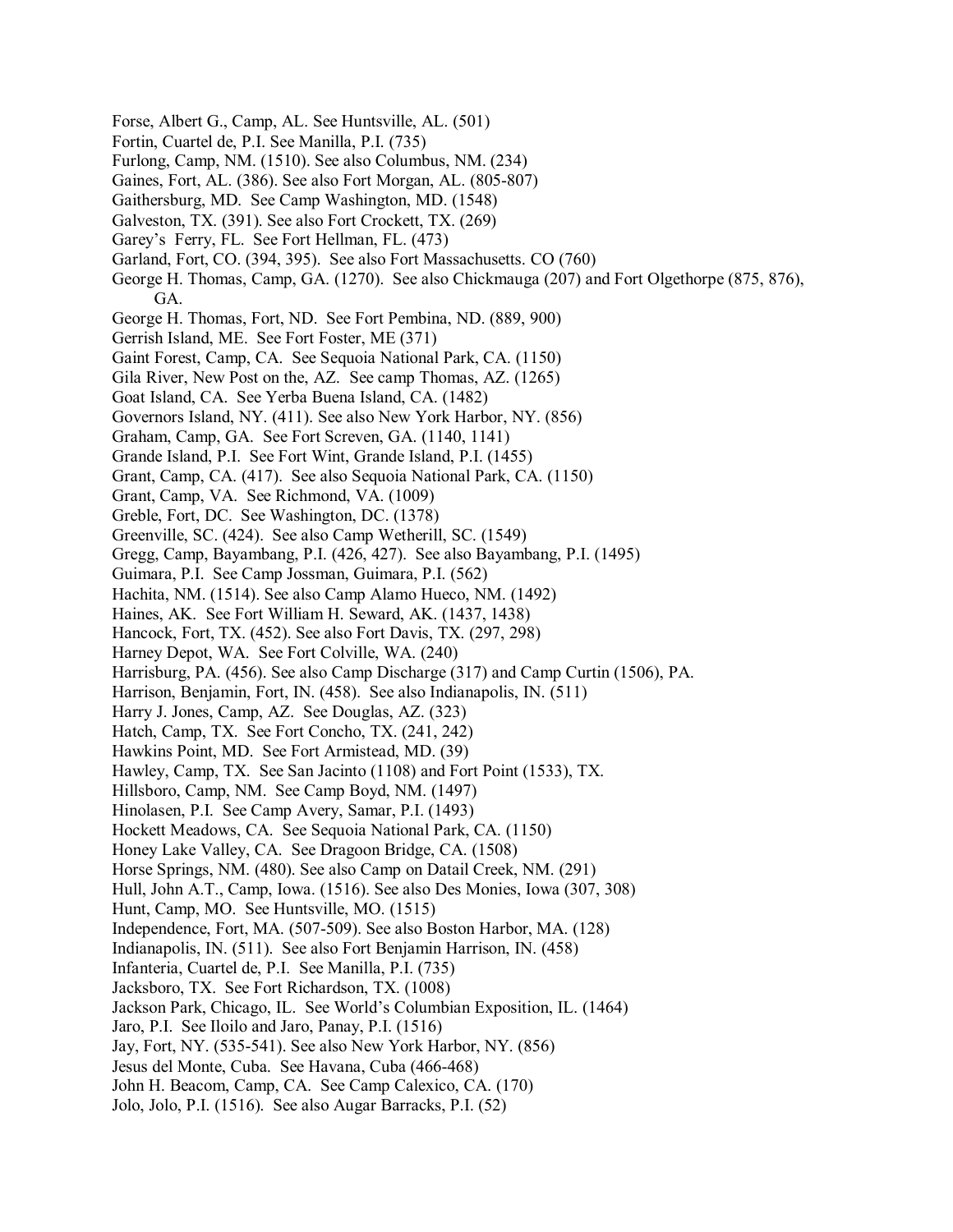Jones, Harry J., Camp, AZ. See Douglas, AZ. (323) Kelly, Camp, TX. See Fort Concho, TX. (241) Key West, FL. (575-579). See also Fort Taylor, FL. (1255) La Loma Church, P.I. See Manila, P.I. (738) Lamont, Danile S., Camp, GA. See Chickamauga, GA. (207) La Punta, Cuba. See Havana, Cuba (468) Laredo District. See Mexican Border Patrol District (774) Letterman General Hospital, CA. See Presidio of San Francisco, CA. (973-977) Lincoln, Camp, AZ. See Fort Verde, AZ. (1325-1326) Lincoln Barracks, DC. See Washington, DC. (1378) Little, Stephen D., Camp, AZ. See Nogales, AZ. (866) Long Island, Head, MA. See Fort Strong, MA. (1233, 1234) Lower Brule Agency, SD. See Fort Hale, SD. (435) Luce, S.B., Camp, NY. (1521) . See also Fishers Island, NY. (1510) Lucena, Tayabea, P.I. See Camp Wilhelm, Tayabas, P.I. (1434, 1435) Luneta, P.I. See Manila, P.I. (738) MacArthur, Camp, P.I. See Manila, P.I. (738) McDowell, Fort, CA. (670, 671). See also Angel Island, CA. (29-31) Mackey, Fort, KS. See Fort Atkinson, Kane. (48) McKean, Cantonment, NE. See Cottonwood, NE. (257) McKeen, Fort, ND. (1522). See also Fort A Lincoln, ND. (628-631) McPherson, Camp, AZ. See Camp Date Creek, AZ. (290) Malate Barracks, P.I. See Manila, P.I. (736) Malate, Curartel de, P.I. See Manila, P.I. (735) Maluhi Island, P.I. (1523). See also Malahi (Malagi) Island, P.I. (729) Mariano Palace, Cuba. See Havana, Cuba (468) Marion, Fort, FL. See St. Augustine, FL. (1060-1064) Mariquina Road, P.I. (1524). See also Mariquina, Rizal, P.I. (750) Marshall, Camp, DC. See Washington, DC. (1378) Mason's Island, DC. See Washington, DC. (1378) Massachusetts, Fort, CO. (760). See also Fort Garland, CO. (394, 395) Matanzes, Cuba, (761). See also Hamilton Barracks, Matanzas, Cuba, (441) Mayorga, Leyte, P.I. (1524). See also La Paz, Leyte, P.I. (1518) Meisc, Cuartel de, P.I. See Manila, P.I. (735) Mifflin, Fort, PA. (777). See also Philadelphia, PA. (909) Mineral King, Camp, CA. See Sequoia National Park, CA. (1150) Missouri, Camp, NE. See Fort Atkinson, NE. (49) Mogollon, Camp, AZ. See Fort Apache, AZ. (33-35) Monroe, Fort, General Hospital, VA. See Josiah Simpson General Hospital, VA. (561) Montauk Point, NY. See Camp Wikoff, NY. (1433) Morgan, Fort, AL. (805-807). See also Fort Gaines, AL. (386) Morro Barracks, Cuba. See Santiago, Cuba. (1120, 1121) Morton, Camp, IN. (812). See also Indianapolis, IN. (514) Moultrie, Fort, SC. (815, 816). See also Charleston Harbor, SC. (197) Mount Vernon Arsenal, AL. See Mount Vernon Barracks, AL. (819, 820) Muntinlupa, Luzon, P.I. (1526). See also Binan, P.I. (114) New Orleans Barracks, LA. See Jackson Barracks, LA. (523-527) Newport, KY. See Covington and Newport, KY. (259) Noble Barracks, IN. See Indianapolis, IN. (511) North Fork of the Loup River, Post on the NE. See Fort Hartsuff, NE. (463) North Fork of the Red River, Post on the, TX. See Fort Elliot, TX. (346)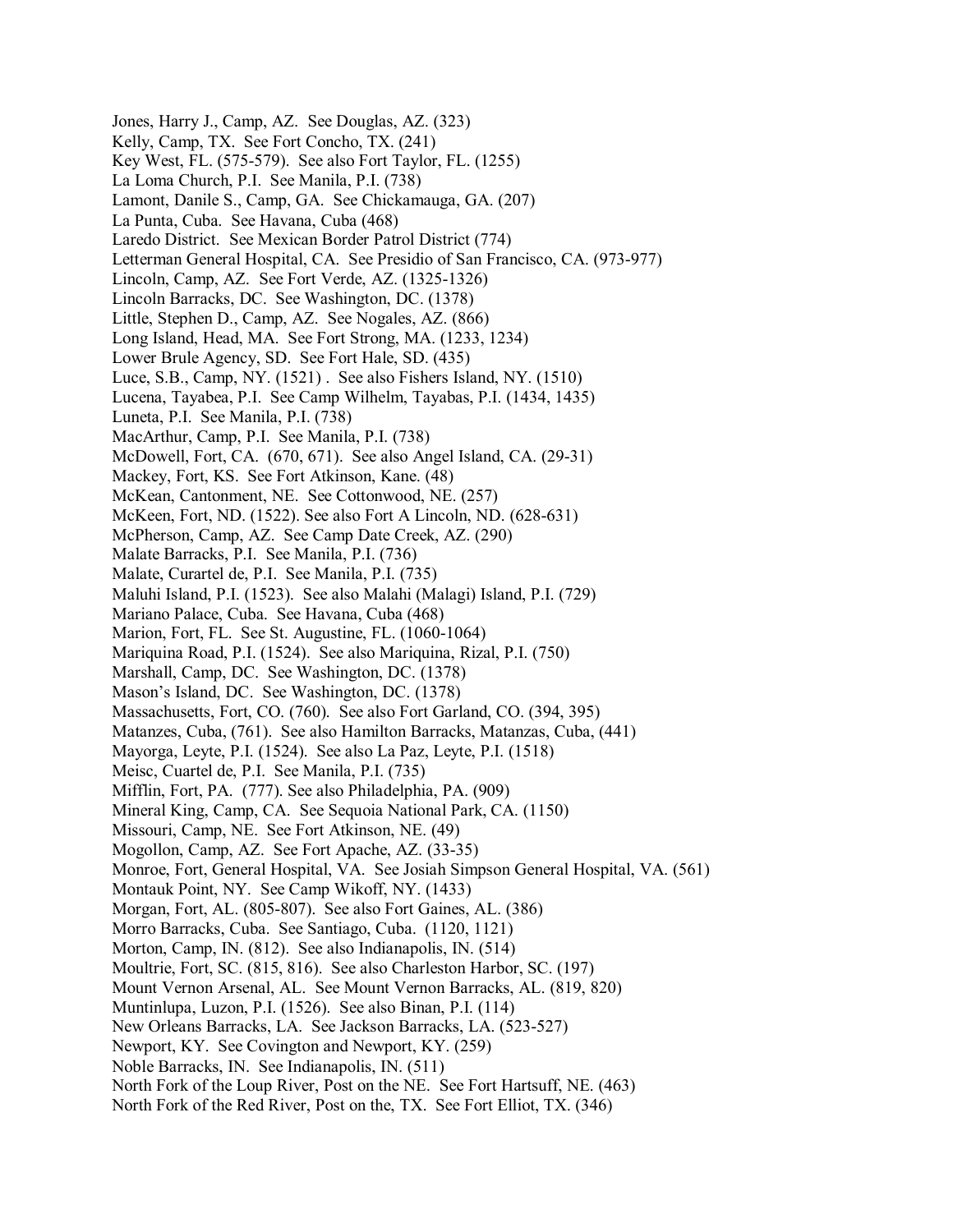- North Point, MD. See Fort Howard, MD. (486-487)
- Ocilla, Fort, FL. (1528). See also Fort Auscila (Aucilla), FL. (1493)
- Oglethrope Barracks, GA. See Savannah, GA. (1125-1127)
- Oglethorpe, Fort, GA. (875-876). See also Savannah, GA. (1125-1127)
- Oras, Samar, P.I. (1528). See also Camp Hayt, Oras, Samar, P.I. (471)
- Ord, Camp, AZ. See Fort Apache, AZ. (33-35)
- Ormoc, Letye, P.I. (1528). See also Camp Downes, P.I. (330-331)
- Otis, Camp, P.I. See Manila, P.I. (741)
- Pagosa Springs, CO. See Fort Lewis, CO. (624)
- Palm City, CA. See Camp Lawrence J. Hearn, CA. (1519)
- Pan American Exposition, NY. See Camp F.L. Guenther, NY. (1513)
- Parang, Mindanao, P.I. (1530). See also Ludlow Barracks, P.I. (657, 658).
- Parole, Camp, MD. See Annapolis, MD. (32)
- Pasay Cavalry Barracks, P.I. See Manila, P.I. (741)
- Pasay Garrison, P.I. See Manila, P.I. (741)
- Pensacola, FL. (902-904). See also Fort Barrances, FL. (77-79)
- Phanton Hill, Fort, TX. (1531). See also Post on Clear Fork of Brazos River, TX. (141)
- Pickett, Camp, WA. See San Juan Island, WA. (1112)
- Pilot Knobm MO. See Ironton and Pilot Knob, MO. (519)
- Piratechnia Military, Cuba. See Havana, Cuba, (468)
- Pleasant Valley, MD. See Camp Remount, MD. (996)
- Plummer, Camp, NM. (1532). See also Fort Lowell, NM. (655)
- Point, Fort, TX. (1533). See also San Jacinto, TX. (1108)
- Point Isabel, TX. (1533). See also Fort Polk, TX. (947)
- Portland Head, ME. See Fort Williams, ME (1440, 1441)
- Powell, Fort, AL. See Fort Gaines, AL. (386)
- Presidio of San Diego, CA. See Drum Barracks, CA. (332)
- Reina Battery, Cuba. See Havana, Cuba. (468)
- Reno, Cantonment, WY. See Fort McKinney, WY. (703, 704)
- Reno, New Fort, WY. See Fort Philip [Phil] Kearney, WY. (910)
- Reynolds, Camp, CA. See Angel Island (29-31) and Fort McDowell (670, 671), CA.
- Reynolds Barracks, DC. See Washington, DC. (1378)
- Reynolds, Camp, TX. See Weatherford, TX. (1549)
- Rice, Camp, TX. See Fort Hancock, TX. (452)
- Richmond, Fort, NY. See Fort Wadsworth, NY. (1334-1338)
- Riley, Fort, TX. See Fort Clark, TX. (213-217)
- Rio del la Plata, Cantonment, CO. See Fort Lewis, CO. (624)
- Rodgers, Camp, FL. See Tampa, FL. (1250)
- Roosevelt, Camp, PA. See Mount Gretna, PA. (817)
- Rosecrans, Fort, CA. (1043). See also San Diego Barracks, CA. (1100)
- Ruhlen, Camp, SD. See Fort Meade, SD. (764-766)
- Russell Barracks, DC. See Washington, DC. (1378)
- S.B. Luce, Camp, NY. (1521). See also Fishers Island, NY. (1510)
- St. Anthony, MN. See Fort Snelling, MN. (1193-1201)
- St. Francis, Barracks, FL. See St. Augustine, FL. (1060-1064)
- St. Louis Powder Depot, MO. See St. Louis Arsenal, MO. (1067-1069)
- San Diego Barracks, CA. (1096-1100). See also Fort Rosecrans, CA. (1043)
- San Fernando de Union, Luzon, P.I. (1539). See also Camp Wallace, Luzon, P.I. (1341, 1342)
- San Pedro River, Camp on AZ. See Fort Grant, AZ. (414-416)
- San Pedro, Iloilo, P.I. (1116). See also Iloilo, Panay, P.I. (503)
- Santa Clara Battery, Cuba. See Havana, Cuba (468)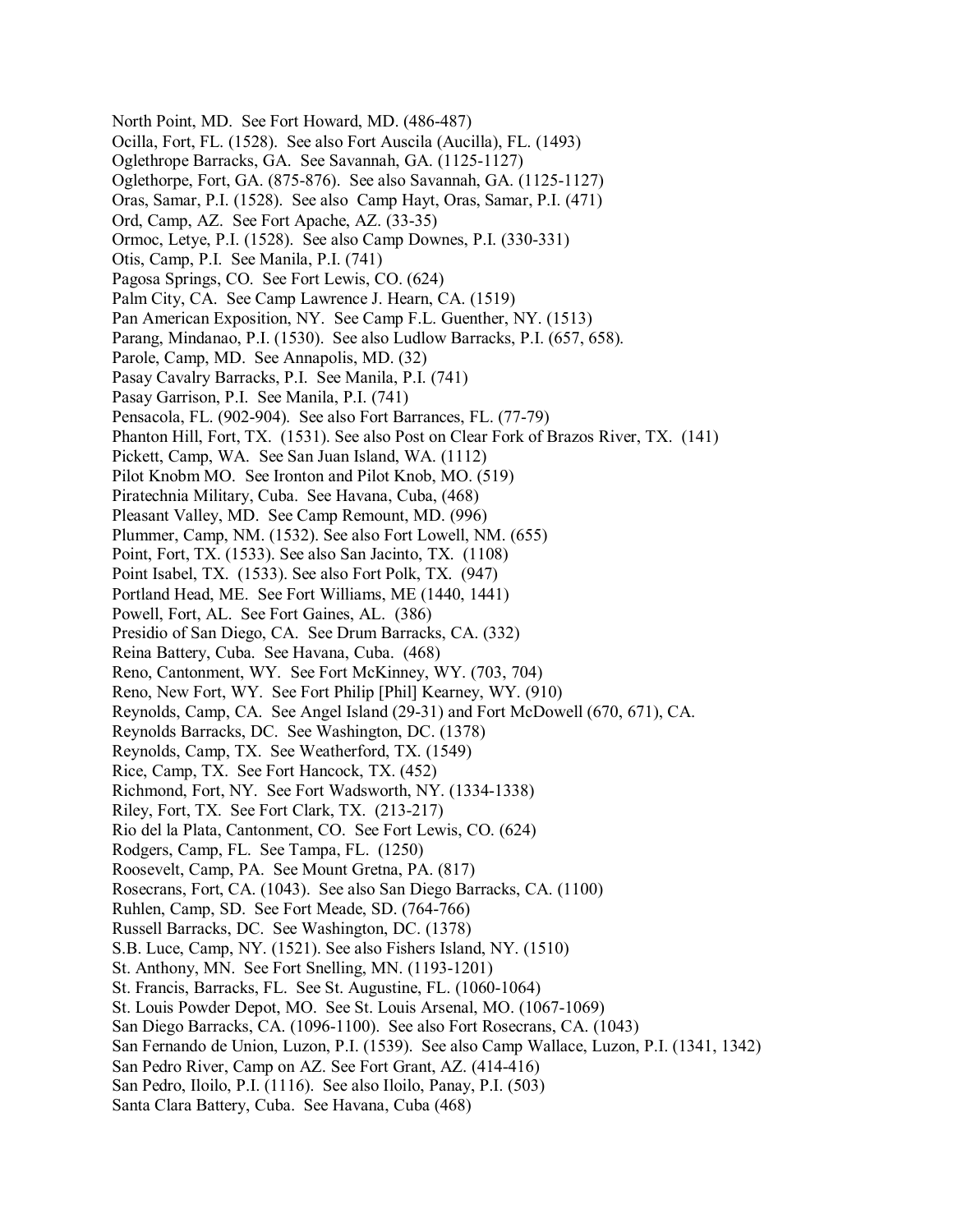- Schofield, Camp, CA. See Presidio of San Francisco, CA. (972)
- Segwick Barracks, DC. See Washington, DC. (1378)
- Shelby, Fort, MI. See Detroit, MI. (311, 312)
- Sheridan, Camp, WY. See Fort Yellowstone, WY. (1479-1481)
- Shoshone Reservation, WY. See Fort Washakie (1363-1366)
- Siasi, Siasi, P.I. (1170). See also Jolo, Siasi, and Bongo, P.I. (1516)
- Signal Corps Aviation Schools. See Augusta, GA. (1493); College Park, MD. (1504); Mineola, NY. (1525); and San Diego, CA. (1100)
- Slocum, Fort, NY. (1184, 1185). See also Davids Island, NY. (293, 294)
- Smith, Capt. John, Camp, VA. See Jamestown Exposition, VA. (1516)
- Sparta, WI. (1543). See also Camp Robinson, WI. (1537)
- Standing Rock Agency, ND. See Fort Yates, ND. (1476-1478)
- Stanley, Davis S., Camp, WA. See American Lake, WA. (25)
- Steele, Camp, OR. See Fort Harney, OR. (454)
- Steele, Camp, WA. See San Juan Island, WA. (1112)
- Stephen D. Little, Camp, AZ. See Nogales. AZ. (866)
- Sumner, Camp, CA. See Presidio of San Francisco, CA. (972)
- Sumter, Fort, SC. (1242). See also Charleston Harbor, SC. (197)
- Supply, Camp, AZ. See Camp John A. Rucker, AZ. (360)
- Swayne Barracks, TN. See Humboldt, TN. (498)
- Sweetwater, Cantonment, TX. See Fort Elliott, TX. (346)
- Tagabiran, Samar. P.I. (1248). See also Tagbiran, Samar, P.I. (1545)
- Taylor Barracks, KY. (1545). See also Louisville, KY. (652)
- Thayer, Camp, NE. See Omaha, NE. (883)
- Thomas Barracks, AL. See Huntsville, AL. (501)
- Thomas, George, H. Camp, GA. (1270). See also Chickamauga (207) and Fort Oglethorpe (875, 876), GA.
- 
- Thomas, George H., Fort, ND. See Fort Pembina, ND. (889, 900)
- Three, Number, Fort, Cuba. See Havana, Cuba (468)
- Tia Juana, CA. See Presidio of Monterey, CA. (964-966)
- Tientsin, China. See Liscum Barracks, China (1520)
- Todd Barracks, D.C. See Washington, DC. (1378)
- Todd Barracks, Ohio. See Columbus Barracks, Ohio (239)
- Tollgate, Camp, AZ. See Camp Hualpai, AZ. (494)
- Tongue River, Cantonment, MO. See Fort Keogh, MO. (572-574)
- Tybee Island, GA. (1546). See also Fort Screven, GA. (1140-1141)
- Uncompahgre, Cantonment, CO. See Fort Crawford, CO. (263)
- U.S. Army and Navy General Hospital, AR. See Hoy Springs, AR. (482, 483)
- U.S. Army General Hospital, FL. See Key West and Key West Barracks, FL. (579)
- U.S. General Hospital, GA. See Fort McPherson (707) and Savannah (1127), GA.
- U.S. Army General Hospital, KY. See Fort Thomas, KY. (1268)
- U.S. Army General Hospital, NM. See Fort Bayard, NM. (87-90)
- U.S. Army Medical School, DC. See Washington, DC. (1368)
- U.S. Army Was College, MD. See Washington, DC. (1369)
- U.S. Disciplinary Barracks, KS. See Fort Leavenworth, KS. (614-618)
- U.S. Military Academy, NY. See West Point, NY. (1411-1420)
- U.S. Powder Depot, NJ. See Picatinny Arsenal, NJ. (911-912)
- Upper San Pedro River, AZ. Terr. (1547). See also Camp Wallen, AZ. (1348)
- Valdez, AK (1314). See also Fort Liscum, AK (634-635)
- Vedado, Cuba. See Havana, Cuba (468)
- Wadsworth, Fort, NY. (1334-1338). See also Staten Island, NY. (1544)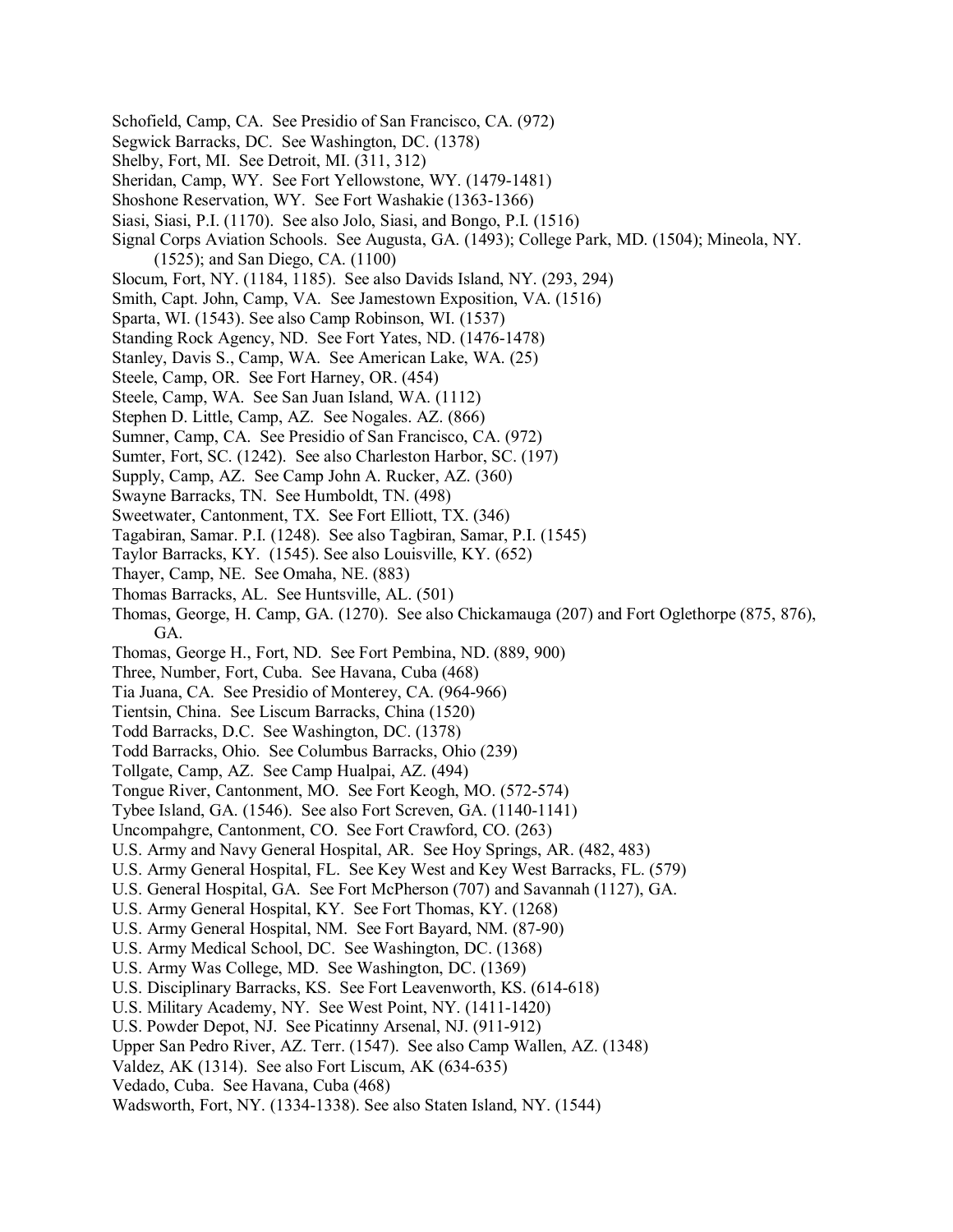Wadsworth, Fort, SD. See Fort Sisseton, SD. (1179-1181) Waikiki Military Reservation, HI. See Fort De Russy, HI. (306) Wallace, Camp, Luzon, P.I. (1341, 1342). See also San Fernando de Union, P.I. (1539) Walter Reed General Hospital, DC. See Washington, DC. (1379, 1380) Wardwell, Camp, CO. See Fort Morgan, CO. (808) Warren, Fort, MA. (1353-1357). See also Boston Harbor, MA. (128) Washburn's Ranchm Camp, CA. See Sequoia National Park, CA. (1150) Washington, LA. (1381). See also Washington, LA. (1548) Wawona, Camp near, CA. See Yosemite National Park, CA. (1485, 1486) Western Texas Calvary Patrol District. See Mexican Border Patrol Districts (774) Wheeler, Camp, AL. See Huntsville, AL. (501) Whipple, Fort, VA. See Fort Myer, VA. (822-826) Willet's Point, NY. See Fort Totten, NY. (1277-1281) Williams, Camp, VA. See Richmond, VA. (1009) Wilson, Camp, TX. See Fort Griffin, TX. (429) Wise, Fort, CO. See Fort Lyon, CO. (659-661) Wood, Fort, LA. See Fort Macomb, LA. (716) Woodruff, Camp, Cuba. See Socorro, Cuba (1543) World's Fair Station, St. Louis, MO. See Louisiana Purchase Exposition, MO. (650) Zamboanga, P.I. See Pettit Barracks, Mindanao, P.I. (907, 908)

## **CONTENTS**

| 1              | Abercrombie, Fort, ND; Aug. 1858-Sept. 1877 |
|----------------|---------------------------------------------|
| $\overline{2}$ | Aberdeen, MS; Mar. 1871-Apr. 1873           |
| 3              | Adams, Fort, RI                             |
|                | Jan. 1816-Dec. 1869                         |
| $\overline{4}$ | Jan. 1870-Dec. 1879                         |
| 5              | Jan. 1880-Dec. 1895                         |
| 6              | Jan. 1896-Dec. 1905                         |
| 7              | Jan. 1906-Dec. 1913                         |
| 8              | Adjntas, PR; Oct. 1898-July 1900            |
| 9              | Aguadilla, P.R.; Sept. 1898-July 1900       |
| 10             | Aibonito, P.R.; Jan. 1899-Oct. 1900         |
| 11             | Aiken, S.C.; Apr. 1866-Apr. 1877            |
| 12             | Albiquin (Abiquiu), NM; Apr. 1849-Oct. 1851 |
| 13             | Albuquerque, NM; Oct. 1846-July 1867        |
| 14             | Alcatraz Island, CA                         |
|                | Dec. 1859-Dec. 1879                         |
| 15             | Jan. 1880-Dec. 1891                         |
| 16             | Jan. 1892-Dec. 1902                         |
| 17             | Jan. 1903-Dec. 1916                         |
| 18             | Alexandria, LA; June1865-Jan. 1875          |
| 19             | Alexandria, VA; Sept. 1861-Feb. 1869        |
| 20             | Alger, Russell A., Camp, VA; May-Aug. 1898  |
| 21             | Allegheny Arsenal, PA                       |
|                | July 1833-Dec. 1879                         |
| 22             | July 1880-Dec. 1895                         |
|                |                                             |

Roll Post; Dates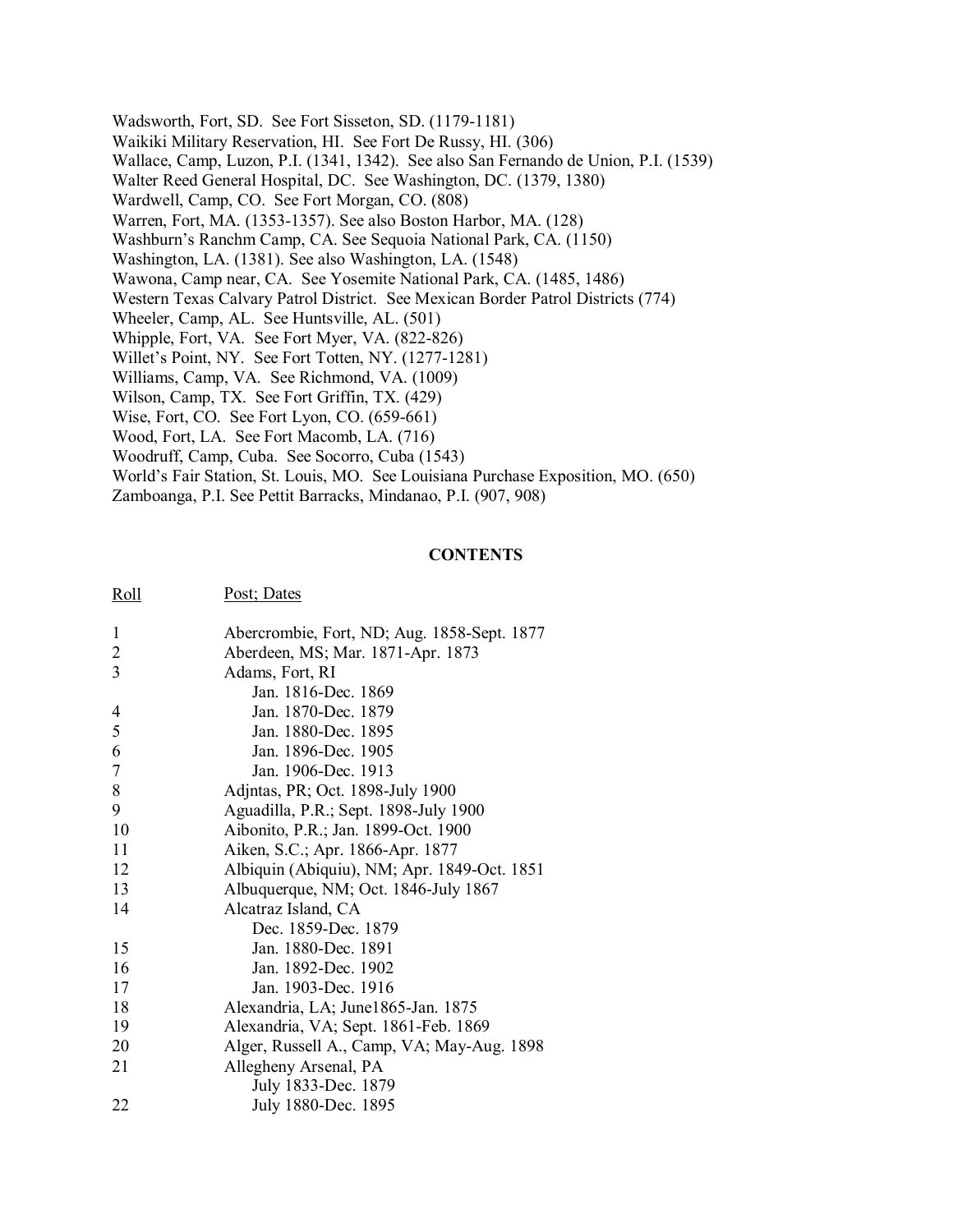| 23 | Jan. 1896-Dec. 1905                                    |
|----|--------------------------------------------------------|
| 24 | Alton, IL; Feb. 1862-June 1865                         |
| 25 | American Lake, WA; July 1904-July 1914                 |
| 26 | Anderson, Camp, CA; Mar. 1862-July 1865                |
| 27 | Anderson, SC; May 1866-Dec. 1867                       |
| 28 | Andrews, Fort, MA; Feb. 1902-Dec. 1913                 |
| 29 | Angel Island, CA                                       |
|    | Jan. 1864-Dec. 1877                                    |
| 30 | Jan. 1878-Dec. 1890                                    |
| 31 | Jan. 1891-Mar. 1900                                    |
| 32 | Annapolis, MD; Feb. 1862-Jan. 1866                     |
|    | Camp Parole, MD; Feb. 1863-July 1865                   |
| 33 | Apache, Fort, AZ                                       |
|    | May 1870-Dec. 1887                                     |
| 34 | Jan. 1888-Dec. 1903                                    |
| 35 | Jan. 1904-Dec. 1916                                    |
| 36 | Apalachicola Arsenal, FL; Oct. 1840-Aug.1845           |
| 37 | Aparri, Cagayan de Luzon, P.I; July 1902-May 1908      |
| 38 | Arbuckle, Fort, OK; Aug. 1850-June 1870                |
| 39 | Armistead, Fort, MD; Apr. 1898-June 1914               |
| 40 | Armistead, Camp, TN; July 1832-Jan. 1835               |
| 41 | Armstrong, Fort, IL; Aug. 1819-Apr. 1836               |
| 42 | Assiniboine, Fort, MO; Amy 1879-Dec. 1891              |
| 43 | Assiniboine, Fort, MO                                  |
|    | Jan. 1892-Dec. 1903                                    |
| 44 | Jan. 1904-May 1911                                     |
| 45 | Atascadero, CA; Aug. 1904-Oct. 1910                    |
| 46 | Atimonan, Tayabas, P.I.; Mar. 1903-Dec. 1910           |
| 47 | Atkinson, Fort, IA; June 1840-Jan. 1849                |
| 48 | Atkinson, Fort, KS; Aug. 1850-Sept. 1854               |
| 49 | Atkinson, Fort, NE; July 1821-May 1827                 |
| 50 | Atlanta, GA; Mar. 1866-Dec. 1881                       |
| 51 | Aubrey, Fort, KS; Oct. 1865-Apr. 1866                  |
| 52 | Augur, Barracks, P.I.                                  |
|    | May 1899-Dec. 1907                                     |
| 53 | Jan. 1908-Dec. 1916                                    |
| 54 | Augusta, GA; May 1865-July 1868                        |
| 55 | Augusta Arsenal, GA                                    |
|    | Jan. 1822-July 1849                                    |
| 56 | Oct. 1860-Dec. 1884                                    |
| 57 | Jan. 1885-Dec. 1903                                    |
| 58 | Jan. 1904-Dec. 1916                                    |
| 59 | Austin, TX; Nov. 1848-Aug. 1875                        |
| 60 | Avery, Camp, Corregidor, P.I.; Feb.1908-July 1914      |
| 61 | Babbitt, Camp, CA; Oct. 1862- Mar. 1866                |
| 62 | Bacolod, Negros Occidental, P.I.; July 1899- Dec. 1902 |
| 63 | Bacon, J.M., Camp, MN, Oct. 1898-May 1900              |
| 64 | Bad Lands, Cantonment, ND; Nov. 1879-Mar. 1883         |
| 65 | Baker, Fort, CA                                        |
|    | Mar. 1879-Dec. 1905                                    |
| 66 | Jan. 1906-Dec. 1913                                    |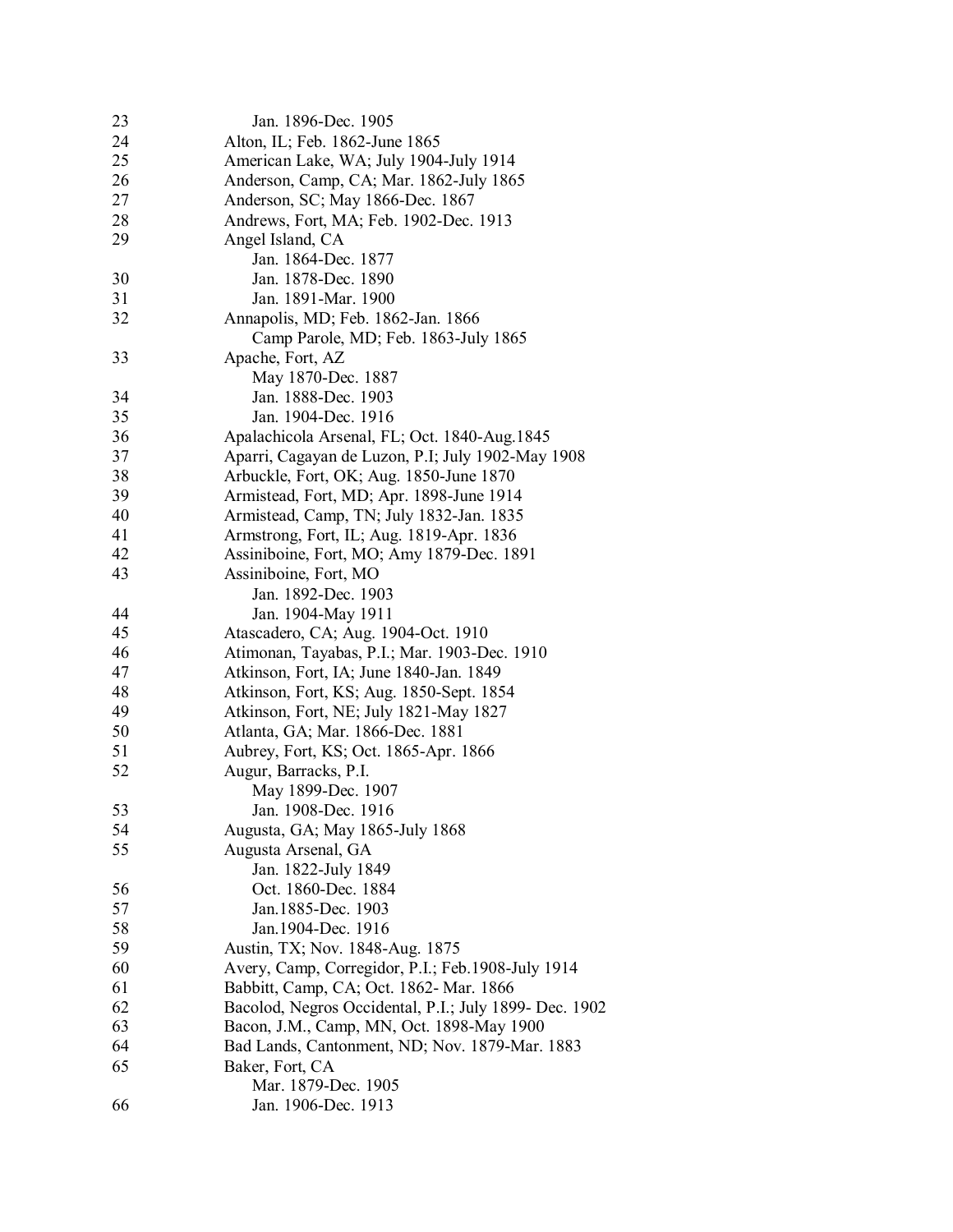| 67  | Baker, Camp, OR; Aug. 1862-July 1863          |
|-----|-----------------------------------------------|
| 68  | Balabac, Palawan, P.I.; May 1910-Sept. 1913   |
| 69  | Balamban, Cebu, P.I.; May 1902-Jan. 1910      |
| 70  | Balayan, Bantangas, P.I.; July 1902-Mar. 1908 |
| 71  | Baliuag, Bulacan, P.I.; June 1899- Feb. 1905  |
| 72  | Baltimore, MD                                 |
|     | Sept. 1814-Mar. 1815; Feb-May 1866            |
| 73  | Draft Rendezvous; May 1864-Apr. 1866          |
| 74  | Banks, Fort, MA; Mar. 1899-Dec. 1905          |
| 75  | Jan. 1906-Dec. 1913                           |
| 76  | Baracoa, Cuba; Mar. 1899-Aug. 1900            |
| 77  | Barrancas, Fort, FL                           |
|     | July 1821-Aug. 1887                           |
| 78  | May 1888-Dec. 1905                            |
| 79  | Jan. 1906-June 1914                           |
| 80  | Barry, Fort, CA; Jan. 1908-Dec. 1913          |
| 81  | Bascom, Fort, NM; Aug. 1863-Nov. 1870         |
| 82  | Batesville, AR; Sept. 1866-Mar. 1869          |
| 83  | Baton Rouge Arsenal, LA; Sept. 1865-May 1871  |
| 84  | Baton Rouge Barracks, LA                      |
|     | June 1821-Dec. 1835                           |
| 85  | Apr. 1836-Dec. 1860                           |
| 86  | Baton Rouge Barracks, LA; July 1865-June 1879 |
| 87  | Bayard, Fort, NM                              |
|     | Aug. 1866-Dec. 1879                           |
| 88  | Jan. 1880-Dec. 1894                           |
| 89  | Jan. 1895-Dec. 1905                           |
| 90  | Jan. 1906-Dec. 1916                           |
| 91  | Bayamo, Cuba; July 1899-Oct. 1901             |
| 92  | Beale's Spring, Camp, AZ; Mar. 1871-Mar. 1874 |
| 93  | Beaufort, SC; Feb. 1862-Aug. 1868             |
| 94  | Bedloe's Island, NY; Jan-June 1814            |
| 95  | Belknap, Fort, TX; June 1851-Aug. 1867        |
| 96  | Bellingham, Fort, WA; Aug. 1856-Apr. 1860     |
| 97  | Bellona Arsenal, VA; June 1821-Dec. 1833      |
| 98  | Benicia Arsenal, CA                           |
|     | Aug. 1851-Dec. 1870                           |
| 99  | Jan. 1871-Dec. 1883                           |
| 100 | Jan. 1884-Dec. 1897                           |
| 101 | Jan. 1898-Dec. 1916                           |
| 102 | Benicia Barracks, CA                          |
|     | Apr. 1849-Dec. 1870                           |
| 103 | Jan. 1871-Dec. 1885                           |
| 104 | Jan. 1886-Dec. 1896                           |
| 105 | Jan. 1897-Apr. 1908                           |
| 106 | Bennett, Fort, SD                             |
|     | May 1870-Dec. 1880                            |
| 107 | Jan. 1881-Dec. 1891                           |
| 108 | Benton Barracks, MO; Sept. 1861- Dec. 1865    |
| 109 | Benton, Fort, MO; July 1867-May 1881          |
| 110 | Berthold, Fort, ND; May 1865-June 1897        |
|     |                                               |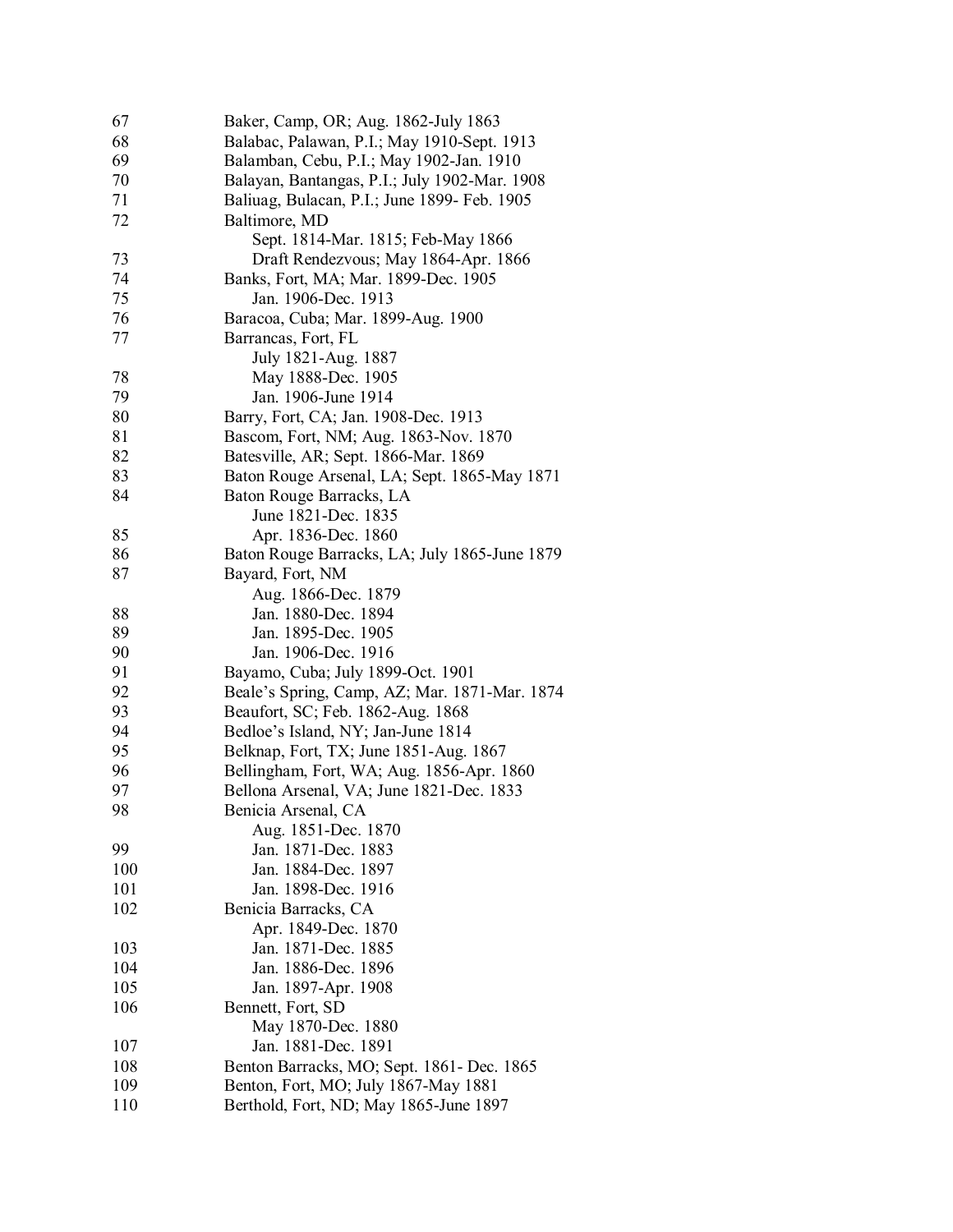| 111 | Bidwell, Camp, Chico Butte County, CA; Aug. 1863-May 1865 |
|-----|-----------------------------------------------------------|
| 112 | Bidwell, Fort, Surprise Valley, CA                        |
|     | July 1865-Dec. 1897                                       |
| 113 | Jan. 1880-Oct. 1893                                       |
| 114 | Binan, Laguna, P.I.; Mar. 1900-Apr. 1906                  |
| 115 | Binangonan, Rizal, P.I.; May 1900-Mar. 1906               |
| 116 | Bliss, Fort, TX                                           |
|     | Jan. 1854-Dec. 1871                                       |
| 117 | Jan. 1872-Dec. 1885                                       |
| 118 | Jan. 1886-Dec. 1897                                       |
| 119 | Jan. 1898-Dec. 1908                                       |
| 120 | Jan. 1909-Dec. 1916                                       |
| 121 | Boac, Marinduque Mindoro, P.I.; Sept. 1900-Nov. 1908      |
|     |                                                           |
| 122 | Boise Barracks, ID                                        |
|     | June 1863-Dec. 1875                                       |
| 123 | Jan. 1876-Dec. 1891                                       |
| 124 | Jan. 1892-Dec. 1903                                       |
| 125 | Jan. 1904-Aug. 1913                                       |
| 126 | Bongao, Jolo, P.I.; May 1900-June 1904                    |
| 127 | Borongan, Samar, P.I.; Mar. 1901-June 1909                |
| 128 | Boston Harbor, MA; July 1863-Jan. 1864                    |
| 129 | Bowie, Fort, AZ                                           |
|     | July 1862-Dec. 1882                                       |
| 130 | Jan. 1883-Oct. 1894                                       |
| 131 | Bowling Green, KY; Aug. 1866-Mar. 1869                    |
| 132 | Brady, Fort, MI                                           |
|     | June 1842- July 1857                                      |
| 133 | Jan. 1842-July 1857                                       |
| 134 | May 1866-Dec. 1882                                        |
| 135 | Jan. 1883-Dec. 1896                                       |
| 136 | Jan. 1897-Dec. 1905                                       |
| 137 | Jan. 1906-Dec. 1916                                       |
| 138 | Bragg, Fort, CA; June 1857-Sept. 1864                     |
| 139 | Brashear City, LA; Aug. 1864-Dec. 1866                    |
| 140 | Brazos Island, TX; June 1846-Aug. 1848                    |
| 141 | Brazos, TX, Post on Clear Fork; Sept. 1851-Mar. 1854      |
| 142 | Brazos Santiago, TX; Mar. 1864-July 1867                  |
| 143 | Breckinridge, Fort, NM; July 1860-June 1861               |
| 144 | Brenham, TX; July 1865-May 1870                           |
| 145 | Bridgeport, AL; Apr. 1864-June 1866                       |
| 146 | Bridger, Fort, WY; June 1858-Nov. 1890                    |
|     |                                                           |
| 147 | Brooke, Fort, FL                                          |
|     | Jan. 1824-Dec. 1840                                       |
| 148 | Jan. 1841-July 1858                                       |
| 149 | Apr. 1866-Dec. 1882                                       |
| 150 | Brook's Point, Palawan, P.I.; Sept. 1910-Oct. 1913        |
| 151 | Brown, Fort, TX                                           |
|     | May 1846-Feb. 1861                                        |
| 152 | June 1866-Dec. 1886                                       |
| 153 | Jan. 1887-Dec. 1902                                       |
| 154 | Jan. 1903-Sept. 1915                                      |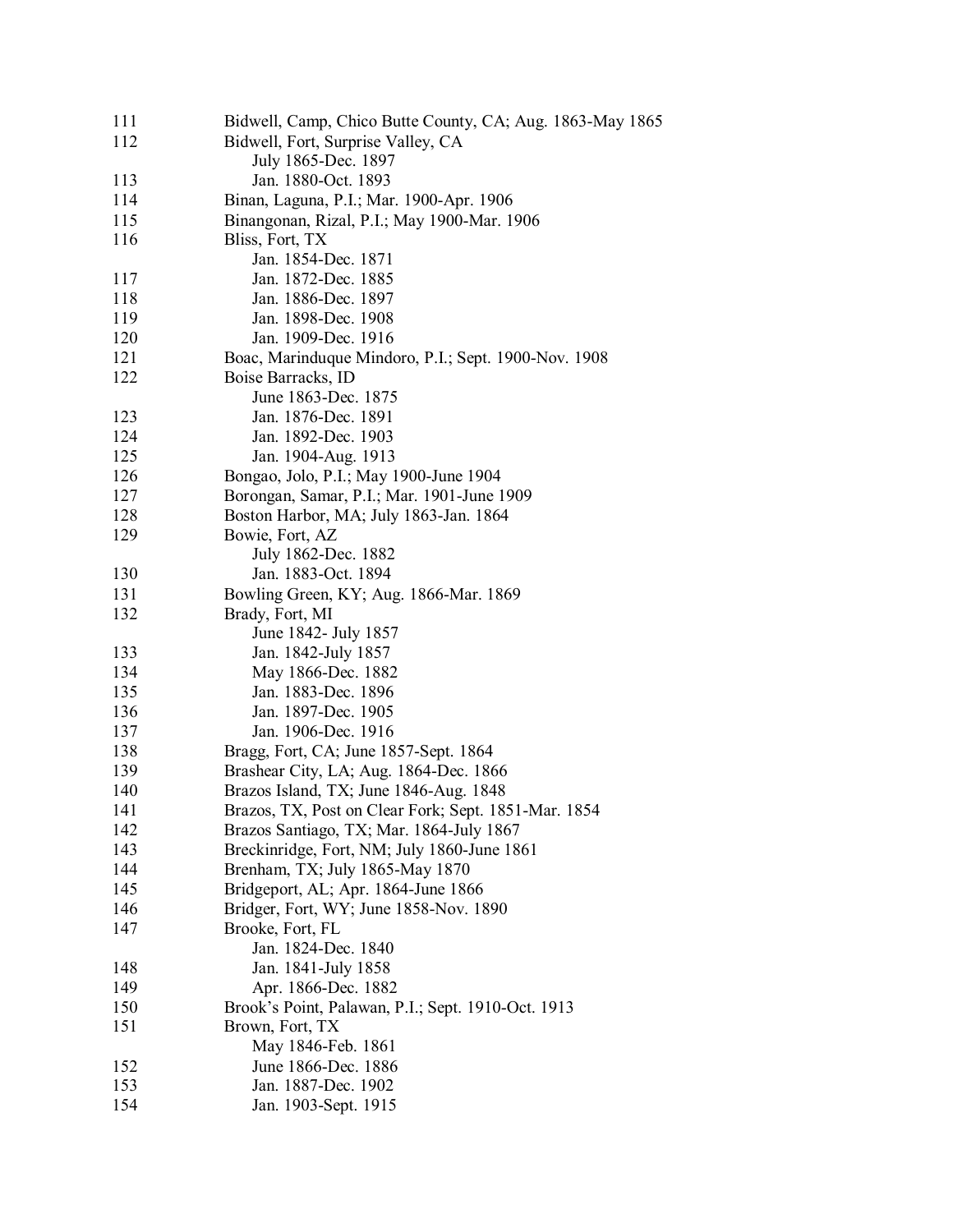| 155 | Brownsville, TX; May 1865-Jan. 1869; May 1914-Sept. 1915   |
|-----|------------------------------------------------------------|
| 156 | Buchanan, Fort, NM; Nov. 1856-May 1862                     |
| 157 | Buffalo Barracks, NY; Jan. 1838-Sept. 1845                 |
| 158 | Buford, Fort, ND                                           |
|     | June 1866-Dec. 1879                                        |
| 159 | Jan. 1880-Sept. 1895                                       |
| 160 | Bumpus, Camp, Tacloban, Leyte, P.I.; July 1902-1913        |
| 161 | Burgwin, Cantonment, NM; Sept. 1852-May 1860               |
| 162 | Butler, Camp, IL; Feb. 1862-July 1866                      |
| 163 | Cabanatuan, Nueva Ecija, P.I.; July 1902- Oct. 1905        |
| 164 | Cady, Camp, CA.; Feb. 1865-Apr. 1871                       |
| 165 | Cagayan, Mindanao, P.I.; Apr. 1900-May 1904                |
| 166 | Caibarien Barracks, Cuba; Apr. 1899-Feb. 1909              |
| 167 | Cairo, IL; Sept. 1861-Apr. 1866                            |
| 168 | Calamba, Laguna, P.I.; May 1900-Sept. 1906                 |
| 169 | Calapan, Mindoro, P.I.; July 1902-Mar. 1911                |
| 170 | Calexico, Camp. CA; Jan. 1911- Dec. 1910(?)                |
| 171 | Caloocan, Ritzal, P.I.; Feb. 1899-Dec. 1904                |
| 172 | Camaguey, Cuba; Oct. 1906-Dec. 1908                        |
| 173 | Camden, AR; June 1865-Mar. 1869                            |
| 174 | Cameron, Fort, UT; May 1872-Apr. 1883                      |
| 175 | Canby, Fort, WA                                            |
|     | Apr. 1864-Dec. 1880                                        |
| 176 | Jan. 1881-Dec. 1897                                        |
| 177 | Jan. 1898-Dec. 1913                                        |
| 178 | Canton, WH; Sept. 1901-Dec. 1909                           |
| 179 | Cap El, Camp, CA; Feb. 1856-Mar.1857                       |
| 180 | Cape Girardeau, MO; Aug. 1861-July 1865                    |
| 181 | Capron, Fort, FL; Apr. 1850-May 1858                       |
| 182 | Cardenas and Cardenas, Barracks, Cuba; Dec. 1898-Feb. 1909 |
| 183 | Carlisle Barracks, PA                                      |
|     | May 1812-Dec. 1858                                         |
| 184 | Jan. 1859-Dec. 1872                                        |
| 185 | Jan. 1873-Oct. 1879                                        |
|     | Depot for Drafted Men; July 1863-May 1865                  |
| 186 | Carroll, Fort, MD; Apr. 1898-June 1914                     |
| 187 | Cascades, Fort, WA; Sept. 1855-Oct. 1861                   |
| 188 | Casey, Fort, WA; Sept. 1899-Dec.1913                       |
| 189 | Casper, Fort, WY; Oct. 1865-July 1867                      |
| 190 | Case, Fort, TN; Apr. 1835-Nov. 1838                        |
| 191 | Castle Pinckney, SC; Nov. 1850-Dec. 1866                   |
| 192 | Caswell, Fort, NC                                          |
|     | June 1865-Dec. 1903                                        |
| 193 | Jan. 1904-Apr. 1914                                        |
| 194 | Cebu, Cebu, P.I.; July 1902-Feb. 1904                      |
| 195 | Chasbourne, Fort, TX; Apr. 1849-Nov. 1867                  |
| 196 | Champlain Arsenal, VT; June 1833-May 1872                  |
| 197 | Charleston Harbor, SC; Dec. 1819-June 1852                 |
| 198 | Charleston, SC                                             |
|     | Apr. 1865-Dec. 1870                                        |
| 199 | Jan. 1871-Apr. 1879                                        |
|     |                                                            |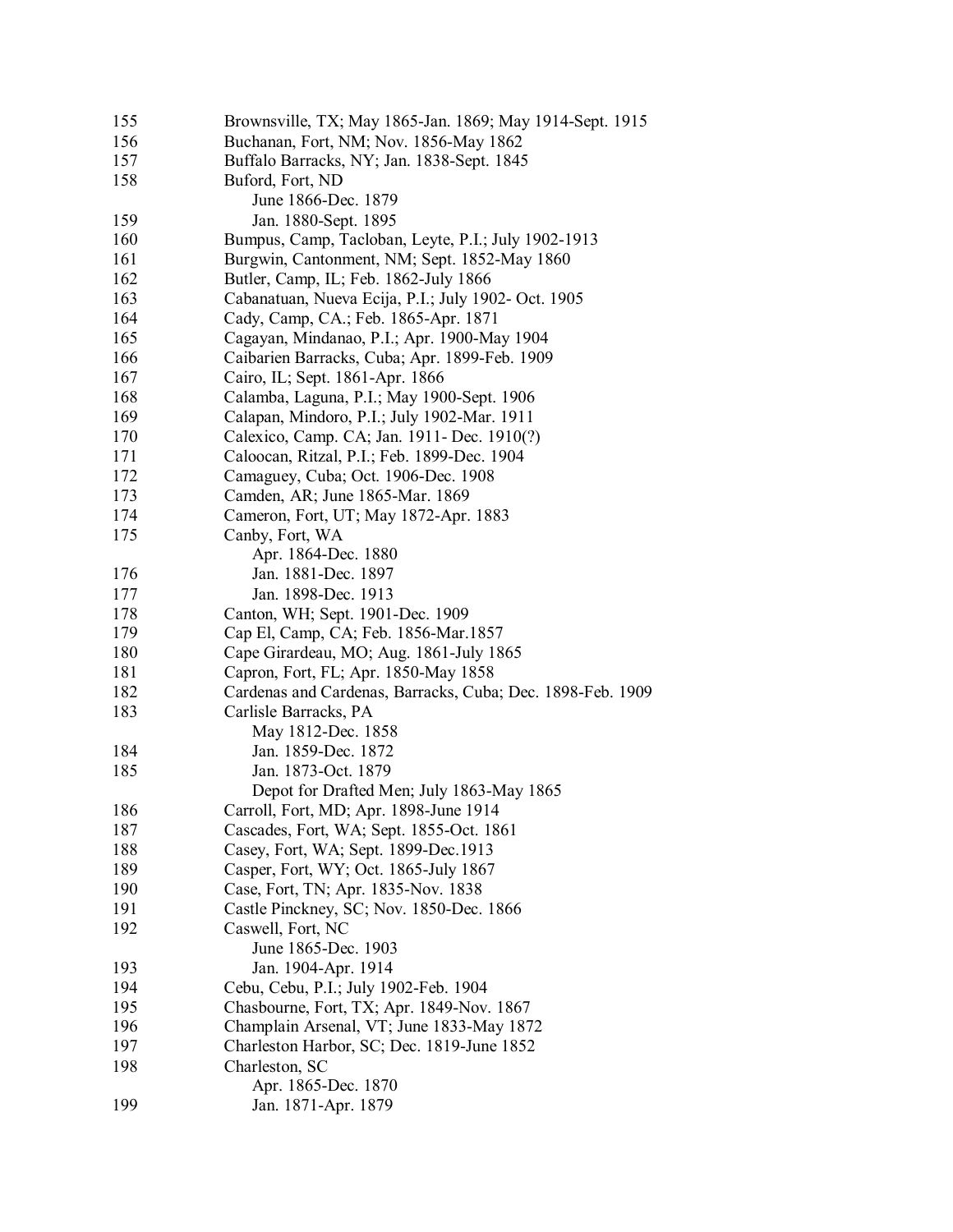| 200<br>Charleston Arsenal, SC; Mar. 1869-Aug. 1873<br>201<br>Charlotte, NC; Mar. 1866-Aug. 1873<br>202<br>Chase, Camp, WH; Apr. 1862-Jan. 1866<br>203<br>Chattanooga, TN; Nov. 1863-Apr. 1879<br>204<br>Chester, SC; June 1866-Jan. 1873<br>205<br>Cheyenne Depot, Camp at, WY; June 1873-Aug. 1882<br>206<br>Cheyenne Ordnance Depot, WY; May 1879-Feb. 1890<br>207<br>Chickamauga, GA; Sept. 1895-Aug. 1910<br>208<br>Churchill, Fort, NV; July 1860-Sept. 1869<br>209<br>Ciego de Avila, Camaguey, Cuba; Feb. 1899-Dec. 1907<br>210<br>Cienfuegos, Cuba; Feb. 1899-Jan. 1909<br>211<br>Cincinnati, OH; Oct. 1832-Oct. 1865<br>212<br>City Point, VA; Mar. 1865-May 1867<br>213<br>Clark, Fort, TX<br>June 1852-Feb. 1861<br>214<br>Dec. 1866-Dec. 1881<br>215<br>Jan. 1882-Dec. 1892<br>216<br>Jan. 1893-Dec. 1905<br>217<br>Jan. 1906-Dec. 1916<br>219<br>Clinch, Fort, near Barrancas and Pensacola, FL; July 1823-Sept. 1834<br>220<br>Clinch, Fort, on Withlacooche River, FL; Oct. 1836-May 1842<br>221<br>Clinch, Fort, Amelia Island at Fernandina, FL; Aug. 1864-Aug. 1898<br>222<br>Cobb, Fort, OK; Oct, 1859-Apr. 1861<br>223<br>Coffee, Fort, AR; June 1834-Sept. 1838<br>224<br>Colfax, LA; Apr. 1873-Jan. 1876<br>225<br>Collins, Fort, CO; Jan. 1863-Aug. 1866<br>226<br>Colorado, Camp, TX; Aug. 1856-Jan. 1861<br>227<br>Colorado River, Camp on the, AZ; Nov. 1868-Mar. 1871<br>228<br>Columbia, SC; Apr. 1866-Dec. 1877<br>229<br>Columbia Arsenal, TN; May 1889-June 1904<br>230<br>Columbia, Fort, WA<br>July 1898-1906<br>231<br>Jan. 1907-Dec. 1913<br>232<br>Columbus, KY; Apr. 1862-Apr. 1869<br>233<br>Columbus, MS; May 1867-Nov. 1876<br>Columbus, NM; July 1914-Feb. 1916<br>234<br>235<br>Columbus Barracks, OH<br>Jan. 1864-Dec. 1877<br>Jan. 1878-Dec. 1892<br>236<br>237<br>Jan. 1893-Dec. 1905<br>238<br>Jan. 1906-Dec. 1916<br>239<br>Draft Rendezvous; Apr. 1863-July 1865<br>Todd Barracks; Jan.-July 1866<br>$11th$ Co. of Recruits; Aug. 1906-Oct. 1912<br>Colville, Fort, WA; June 1859-Sept.<br>240<br>241<br>Concho, Fort, TX<br>Dec. 1867-Dec. 1878<br>Jan. 1879-June 1889<br>242<br>243<br>Concord, NH; Mar. 1862-Apr. 1866<br>244<br>Connell, Camp, Samar, P.I.; Jan. 1903-Aug. 1914 |     |                                      |
|-------------------------------------------------------------------------------------------------------------------------------------------------------------------------------------------------------------------------------------------------------------------------------------------------------------------------------------------------------------------------------------------------------------------------------------------------------------------------------------------------------------------------------------------------------------------------------------------------------------------------------------------------------------------------------------------------------------------------------------------------------------------------------------------------------------------------------------------------------------------------------------------------------------------------------------------------------------------------------------------------------------------------------------------------------------------------------------------------------------------------------------------------------------------------------------------------------------------------------------------------------------------------------------------------------------------------------------------------------------------------------------------------------------------------------------------------------------------------------------------------------------------------------------------------------------------------------------------------------------------------------------------------------------------------------------------------------------------------------------------------------------------------------------------------------------------------------------------------------------------------------------------------------------------------------------------------------------------------------------------------------------------------------------------------------------------------------------------------------------------------------------------------------------------------------------------------------------------------------------|-----|--------------------------------------|
|                                                                                                                                                                                                                                                                                                                                                                                                                                                                                                                                                                                                                                                                                                                                                                                                                                                                                                                                                                                                                                                                                                                                                                                                                                                                                                                                                                                                                                                                                                                                                                                                                                                                                                                                                                                                                                                                                                                                                                                                                                                                                                                                                                                                                                     |     |                                      |
|                                                                                                                                                                                                                                                                                                                                                                                                                                                                                                                                                                                                                                                                                                                                                                                                                                                                                                                                                                                                                                                                                                                                                                                                                                                                                                                                                                                                                                                                                                                                                                                                                                                                                                                                                                                                                                                                                                                                                                                                                                                                                                                                                                                                                                     |     |                                      |
|                                                                                                                                                                                                                                                                                                                                                                                                                                                                                                                                                                                                                                                                                                                                                                                                                                                                                                                                                                                                                                                                                                                                                                                                                                                                                                                                                                                                                                                                                                                                                                                                                                                                                                                                                                                                                                                                                                                                                                                                                                                                                                                                                                                                                                     |     |                                      |
|                                                                                                                                                                                                                                                                                                                                                                                                                                                                                                                                                                                                                                                                                                                                                                                                                                                                                                                                                                                                                                                                                                                                                                                                                                                                                                                                                                                                                                                                                                                                                                                                                                                                                                                                                                                                                                                                                                                                                                                                                                                                                                                                                                                                                                     |     |                                      |
|                                                                                                                                                                                                                                                                                                                                                                                                                                                                                                                                                                                                                                                                                                                                                                                                                                                                                                                                                                                                                                                                                                                                                                                                                                                                                                                                                                                                                                                                                                                                                                                                                                                                                                                                                                                                                                                                                                                                                                                                                                                                                                                                                                                                                                     |     |                                      |
|                                                                                                                                                                                                                                                                                                                                                                                                                                                                                                                                                                                                                                                                                                                                                                                                                                                                                                                                                                                                                                                                                                                                                                                                                                                                                                                                                                                                                                                                                                                                                                                                                                                                                                                                                                                                                                                                                                                                                                                                                                                                                                                                                                                                                                     |     |                                      |
|                                                                                                                                                                                                                                                                                                                                                                                                                                                                                                                                                                                                                                                                                                                                                                                                                                                                                                                                                                                                                                                                                                                                                                                                                                                                                                                                                                                                                                                                                                                                                                                                                                                                                                                                                                                                                                                                                                                                                                                                                                                                                                                                                                                                                                     |     |                                      |
|                                                                                                                                                                                                                                                                                                                                                                                                                                                                                                                                                                                                                                                                                                                                                                                                                                                                                                                                                                                                                                                                                                                                                                                                                                                                                                                                                                                                                                                                                                                                                                                                                                                                                                                                                                                                                                                                                                                                                                                                                                                                                                                                                                                                                                     |     |                                      |
|                                                                                                                                                                                                                                                                                                                                                                                                                                                                                                                                                                                                                                                                                                                                                                                                                                                                                                                                                                                                                                                                                                                                                                                                                                                                                                                                                                                                                                                                                                                                                                                                                                                                                                                                                                                                                                                                                                                                                                                                                                                                                                                                                                                                                                     |     |                                      |
|                                                                                                                                                                                                                                                                                                                                                                                                                                                                                                                                                                                                                                                                                                                                                                                                                                                                                                                                                                                                                                                                                                                                                                                                                                                                                                                                                                                                                                                                                                                                                                                                                                                                                                                                                                                                                                                                                                                                                                                                                                                                                                                                                                                                                                     |     |                                      |
|                                                                                                                                                                                                                                                                                                                                                                                                                                                                                                                                                                                                                                                                                                                                                                                                                                                                                                                                                                                                                                                                                                                                                                                                                                                                                                                                                                                                                                                                                                                                                                                                                                                                                                                                                                                                                                                                                                                                                                                                                                                                                                                                                                                                                                     |     |                                      |
|                                                                                                                                                                                                                                                                                                                                                                                                                                                                                                                                                                                                                                                                                                                                                                                                                                                                                                                                                                                                                                                                                                                                                                                                                                                                                                                                                                                                                                                                                                                                                                                                                                                                                                                                                                                                                                                                                                                                                                                                                                                                                                                                                                                                                                     |     |                                      |
|                                                                                                                                                                                                                                                                                                                                                                                                                                                                                                                                                                                                                                                                                                                                                                                                                                                                                                                                                                                                                                                                                                                                                                                                                                                                                                                                                                                                                                                                                                                                                                                                                                                                                                                                                                                                                                                                                                                                                                                                                                                                                                                                                                                                                                     |     |                                      |
|                                                                                                                                                                                                                                                                                                                                                                                                                                                                                                                                                                                                                                                                                                                                                                                                                                                                                                                                                                                                                                                                                                                                                                                                                                                                                                                                                                                                                                                                                                                                                                                                                                                                                                                                                                                                                                                                                                                                                                                                                                                                                                                                                                                                                                     |     |                                      |
|                                                                                                                                                                                                                                                                                                                                                                                                                                                                                                                                                                                                                                                                                                                                                                                                                                                                                                                                                                                                                                                                                                                                                                                                                                                                                                                                                                                                                                                                                                                                                                                                                                                                                                                                                                                                                                                                                                                                                                                                                                                                                                                                                                                                                                     |     |                                      |
|                                                                                                                                                                                                                                                                                                                                                                                                                                                                                                                                                                                                                                                                                                                                                                                                                                                                                                                                                                                                                                                                                                                                                                                                                                                                                                                                                                                                                                                                                                                                                                                                                                                                                                                                                                                                                                                                                                                                                                                                                                                                                                                                                                                                                                     |     |                                      |
|                                                                                                                                                                                                                                                                                                                                                                                                                                                                                                                                                                                                                                                                                                                                                                                                                                                                                                                                                                                                                                                                                                                                                                                                                                                                                                                                                                                                                                                                                                                                                                                                                                                                                                                                                                                                                                                                                                                                                                                                                                                                                                                                                                                                                                     |     |                                      |
|                                                                                                                                                                                                                                                                                                                                                                                                                                                                                                                                                                                                                                                                                                                                                                                                                                                                                                                                                                                                                                                                                                                                                                                                                                                                                                                                                                                                                                                                                                                                                                                                                                                                                                                                                                                                                                                                                                                                                                                                                                                                                                                                                                                                                                     |     |                                      |
|                                                                                                                                                                                                                                                                                                                                                                                                                                                                                                                                                                                                                                                                                                                                                                                                                                                                                                                                                                                                                                                                                                                                                                                                                                                                                                                                                                                                                                                                                                                                                                                                                                                                                                                                                                                                                                                                                                                                                                                                                                                                                                                                                                                                                                     |     |                                      |
|                                                                                                                                                                                                                                                                                                                                                                                                                                                                                                                                                                                                                                                                                                                                                                                                                                                                                                                                                                                                                                                                                                                                                                                                                                                                                                                                                                                                                                                                                                                                                                                                                                                                                                                                                                                                                                                                                                                                                                                                                                                                                                                                                                                                                                     |     |                                      |
|                                                                                                                                                                                                                                                                                                                                                                                                                                                                                                                                                                                                                                                                                                                                                                                                                                                                                                                                                                                                                                                                                                                                                                                                                                                                                                                                                                                                                                                                                                                                                                                                                                                                                                                                                                                                                                                                                                                                                                                                                                                                                                                                                                                                                                     |     |                                      |
|                                                                                                                                                                                                                                                                                                                                                                                                                                                                                                                                                                                                                                                                                                                                                                                                                                                                                                                                                                                                                                                                                                                                                                                                                                                                                                                                                                                                                                                                                                                                                                                                                                                                                                                                                                                                                                                                                                                                                                                                                                                                                                                                                                                                                                     |     |                                      |
|                                                                                                                                                                                                                                                                                                                                                                                                                                                                                                                                                                                                                                                                                                                                                                                                                                                                                                                                                                                                                                                                                                                                                                                                                                                                                                                                                                                                                                                                                                                                                                                                                                                                                                                                                                                                                                                                                                                                                                                                                                                                                                                                                                                                                                     |     |                                      |
|                                                                                                                                                                                                                                                                                                                                                                                                                                                                                                                                                                                                                                                                                                                                                                                                                                                                                                                                                                                                                                                                                                                                                                                                                                                                                                                                                                                                                                                                                                                                                                                                                                                                                                                                                                                                                                                                                                                                                                                                                                                                                                                                                                                                                                     |     |                                      |
|                                                                                                                                                                                                                                                                                                                                                                                                                                                                                                                                                                                                                                                                                                                                                                                                                                                                                                                                                                                                                                                                                                                                                                                                                                                                                                                                                                                                                                                                                                                                                                                                                                                                                                                                                                                                                                                                                                                                                                                                                                                                                                                                                                                                                                     |     |                                      |
|                                                                                                                                                                                                                                                                                                                                                                                                                                                                                                                                                                                                                                                                                                                                                                                                                                                                                                                                                                                                                                                                                                                                                                                                                                                                                                                                                                                                                                                                                                                                                                                                                                                                                                                                                                                                                                                                                                                                                                                                                                                                                                                                                                                                                                     |     |                                      |
|                                                                                                                                                                                                                                                                                                                                                                                                                                                                                                                                                                                                                                                                                                                                                                                                                                                                                                                                                                                                                                                                                                                                                                                                                                                                                                                                                                                                                                                                                                                                                                                                                                                                                                                                                                                                                                                                                                                                                                                                                                                                                                                                                                                                                                     |     |                                      |
|                                                                                                                                                                                                                                                                                                                                                                                                                                                                                                                                                                                                                                                                                                                                                                                                                                                                                                                                                                                                                                                                                                                                                                                                                                                                                                                                                                                                                                                                                                                                                                                                                                                                                                                                                                                                                                                                                                                                                                                                                                                                                                                                                                                                                                     |     |                                      |
|                                                                                                                                                                                                                                                                                                                                                                                                                                                                                                                                                                                                                                                                                                                                                                                                                                                                                                                                                                                                                                                                                                                                                                                                                                                                                                                                                                                                                                                                                                                                                                                                                                                                                                                                                                                                                                                                                                                                                                                                                                                                                                                                                                                                                                     |     |                                      |
|                                                                                                                                                                                                                                                                                                                                                                                                                                                                                                                                                                                                                                                                                                                                                                                                                                                                                                                                                                                                                                                                                                                                                                                                                                                                                                                                                                                                                                                                                                                                                                                                                                                                                                                                                                                                                                                                                                                                                                                                                                                                                                                                                                                                                                     |     |                                      |
|                                                                                                                                                                                                                                                                                                                                                                                                                                                                                                                                                                                                                                                                                                                                                                                                                                                                                                                                                                                                                                                                                                                                                                                                                                                                                                                                                                                                                                                                                                                                                                                                                                                                                                                                                                                                                                                                                                                                                                                                                                                                                                                                                                                                                                     |     |                                      |
|                                                                                                                                                                                                                                                                                                                                                                                                                                                                                                                                                                                                                                                                                                                                                                                                                                                                                                                                                                                                                                                                                                                                                                                                                                                                                                                                                                                                                                                                                                                                                                                                                                                                                                                                                                                                                                                                                                                                                                                                                                                                                                                                                                                                                                     |     |                                      |
|                                                                                                                                                                                                                                                                                                                                                                                                                                                                                                                                                                                                                                                                                                                                                                                                                                                                                                                                                                                                                                                                                                                                                                                                                                                                                                                                                                                                                                                                                                                                                                                                                                                                                                                                                                                                                                                                                                                                                                                                                                                                                                                                                                                                                                     |     |                                      |
|                                                                                                                                                                                                                                                                                                                                                                                                                                                                                                                                                                                                                                                                                                                                                                                                                                                                                                                                                                                                                                                                                                                                                                                                                                                                                                                                                                                                                                                                                                                                                                                                                                                                                                                                                                                                                                                                                                                                                                                                                                                                                                                                                                                                                                     |     |                                      |
|                                                                                                                                                                                                                                                                                                                                                                                                                                                                                                                                                                                                                                                                                                                                                                                                                                                                                                                                                                                                                                                                                                                                                                                                                                                                                                                                                                                                                                                                                                                                                                                                                                                                                                                                                                                                                                                                                                                                                                                                                                                                                                                                                                                                                                     |     |                                      |
|                                                                                                                                                                                                                                                                                                                                                                                                                                                                                                                                                                                                                                                                                                                                                                                                                                                                                                                                                                                                                                                                                                                                                                                                                                                                                                                                                                                                                                                                                                                                                                                                                                                                                                                                                                                                                                                                                                                                                                                                                                                                                                                                                                                                                                     |     |                                      |
|                                                                                                                                                                                                                                                                                                                                                                                                                                                                                                                                                                                                                                                                                                                                                                                                                                                                                                                                                                                                                                                                                                                                                                                                                                                                                                                                                                                                                                                                                                                                                                                                                                                                                                                                                                                                                                                                                                                                                                                                                                                                                                                                                                                                                                     |     |                                      |
|                                                                                                                                                                                                                                                                                                                                                                                                                                                                                                                                                                                                                                                                                                                                                                                                                                                                                                                                                                                                                                                                                                                                                                                                                                                                                                                                                                                                                                                                                                                                                                                                                                                                                                                                                                                                                                                                                                                                                                                                                                                                                                                                                                                                                                     |     |                                      |
|                                                                                                                                                                                                                                                                                                                                                                                                                                                                                                                                                                                                                                                                                                                                                                                                                                                                                                                                                                                                                                                                                                                                                                                                                                                                                                                                                                                                                                                                                                                                                                                                                                                                                                                                                                                                                                                                                                                                                                                                                                                                                                                                                                                                                                     |     |                                      |
|                                                                                                                                                                                                                                                                                                                                                                                                                                                                                                                                                                                                                                                                                                                                                                                                                                                                                                                                                                                                                                                                                                                                                                                                                                                                                                                                                                                                                                                                                                                                                                                                                                                                                                                                                                                                                                                                                                                                                                                                                                                                                                                                                                                                                                     |     |                                      |
|                                                                                                                                                                                                                                                                                                                                                                                                                                                                                                                                                                                                                                                                                                                                                                                                                                                                                                                                                                                                                                                                                                                                                                                                                                                                                                                                                                                                                                                                                                                                                                                                                                                                                                                                                                                                                                                                                                                                                                                                                                                                                                                                                                                                                                     |     |                                      |
|                                                                                                                                                                                                                                                                                                                                                                                                                                                                                                                                                                                                                                                                                                                                                                                                                                                                                                                                                                                                                                                                                                                                                                                                                                                                                                                                                                                                                                                                                                                                                                                                                                                                                                                                                                                                                                                                                                                                                                                                                                                                                                                                                                                                                                     |     |                                      |
|                                                                                                                                                                                                                                                                                                                                                                                                                                                                                                                                                                                                                                                                                                                                                                                                                                                                                                                                                                                                                                                                                                                                                                                                                                                                                                                                                                                                                                                                                                                                                                                                                                                                                                                                                                                                                                                                                                                                                                                                                                                                                                                                                                                                                                     |     |                                      |
|                                                                                                                                                                                                                                                                                                                                                                                                                                                                                                                                                                                                                                                                                                                                                                                                                                                                                                                                                                                                                                                                                                                                                                                                                                                                                                                                                                                                                                                                                                                                                                                                                                                                                                                                                                                                                                                                                                                                                                                                                                                                                                                                                                                                                                     |     |                                      |
|                                                                                                                                                                                                                                                                                                                                                                                                                                                                                                                                                                                                                                                                                                                                                                                                                                                                                                                                                                                                                                                                                                                                                                                                                                                                                                                                                                                                                                                                                                                                                                                                                                                                                                                                                                                                                                                                                                                                                                                                                                                                                                                                                                                                                                     |     |                                      |
|                                                                                                                                                                                                                                                                                                                                                                                                                                                                                                                                                                                                                                                                                                                                                                                                                                                                                                                                                                                                                                                                                                                                                                                                                                                                                                                                                                                                                                                                                                                                                                                                                                                                                                                                                                                                                                                                                                                                                                                                                                                                                                                                                                                                                                     |     |                                      |
|                                                                                                                                                                                                                                                                                                                                                                                                                                                                                                                                                                                                                                                                                                                                                                                                                                                                                                                                                                                                                                                                                                                                                                                                                                                                                                                                                                                                                                                                                                                                                                                                                                                                                                                                                                                                                                                                                                                                                                                                                                                                                                                                                                                                                                     |     |                                      |
|                                                                                                                                                                                                                                                                                                                                                                                                                                                                                                                                                                                                                                                                                                                                                                                                                                                                                                                                                                                                                                                                                                                                                                                                                                                                                                                                                                                                                                                                                                                                                                                                                                                                                                                                                                                                                                                                                                                                                                                                                                                                                                                                                                                                                                     |     |                                      |
|                                                                                                                                                                                                                                                                                                                                                                                                                                                                                                                                                                                                                                                                                                                                                                                                                                                                                                                                                                                                                                                                                                                                                                                                                                                                                                                                                                                                                                                                                                                                                                                                                                                                                                                                                                                                                                                                                                                                                                                                                                                                                                                                                                                                                                     |     |                                      |
|                                                                                                                                                                                                                                                                                                                                                                                                                                                                                                                                                                                                                                                                                                                                                                                                                                                                                                                                                                                                                                                                                                                                                                                                                                                                                                                                                                                                                                                                                                                                                                                                                                                                                                                                                                                                                                                                                                                                                                                                                                                                                                                                                                                                                                     |     |                                      |
|                                                                                                                                                                                                                                                                                                                                                                                                                                                                                                                                                                                                                                                                                                                                                                                                                                                                                                                                                                                                                                                                                                                                                                                                                                                                                                                                                                                                                                                                                                                                                                                                                                                                                                                                                                                                                                                                                                                                                                                                                                                                                                                                                                                                                                     |     |                                      |
|                                                                                                                                                                                                                                                                                                                                                                                                                                                                                                                                                                                                                                                                                                                                                                                                                                                                                                                                                                                                                                                                                                                                                                                                                                                                                                                                                                                                                                                                                                                                                                                                                                                                                                                                                                                                                                                                                                                                                                                                                                                                                                                                                                                                                                     |     |                                      |
|                                                                                                                                                                                                                                                                                                                                                                                                                                                                                                                                                                                                                                                                                                                                                                                                                                                                                                                                                                                                                                                                                                                                                                                                                                                                                                                                                                                                                                                                                                                                                                                                                                                                                                                                                                                                                                                                                                                                                                                                                                                                                                                                                                                                                                     | 245 | Connor, Camp, ID; May 1863-Mar. 1865 |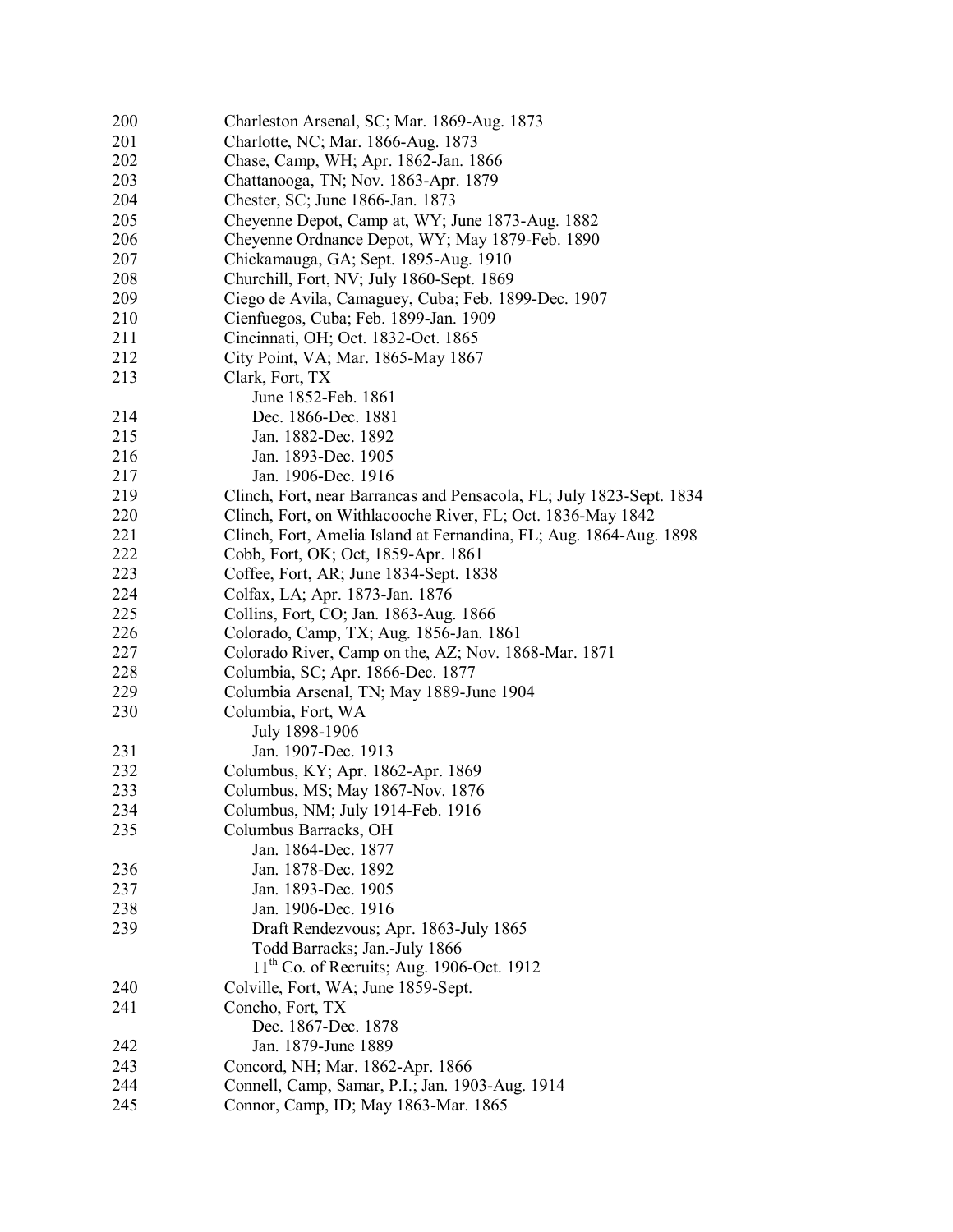| 246 | Conrad, Fort, NM; Nov. 1851-Feb. 1854           |
|-----|-------------------------------------------------|
| 247 | Constancia, Cuba; Nov. 1906-Dec. 1908           |
| 248 | Constitution, Fort, NH                          |
|     | June 1821-Oct. 1839                             |
| 249 | Aug. 1841-May 1868                              |
| 250 | May 1898-Dec. 1905                              |
| 251 | Jan. 1906-May 1914                              |
| 252 | Cooke, Camp, MO; July 1866-Mar. 1870            |
| 253 | Cooper, Camp, TX; July 1851-Jan. 1861           |
| 254 | Corinth, MS; June 1862-June 1870                |
| 255 | Corpus Christie, TX; Sept. 1845-Nov. 1898       |
| 256 | Cotabato, Mindanao, P.I.; Jan. 1900-Nov. 1913   |
| 257 | Cottonwood, NE; Sept. 1863-Dec. 1865            |
| 258 | Coushatta, Camp, LA; Oct. 1874-Nov. 1876        |
| 259 | Covington and Newport, KY; Sept. 1862-Oct. 1865 |
| 260 | Covington, Fort, MD; Nov.1814-Apr. 1815         |
| 261 | Craig, Fort, NM                                 |
|     | Mar. 1854-Dec. 1870                             |
| 262 | Jan. 1871-June 1885                             |
| 263 | Crawford, Fort, CO; Oct. 1880-Aug. 1890         |
| 264 | Crawford, Fort, WI                              |
|     | Feb. 1817-Dec. 1834                             |
| 265 | Jan. 1835-June 1856                             |
| 266 | Crescent City, CA; Jan. 1856-June 1858          |
| 267 | Crittenden, Camp, AZ; Apr. 1868-Dec. 1872       |
| 268 | Crittenden, Fort, UT; July 1858-May 1861        |
| 269 | Crockett, Fort, TX; Mar. 1911-Sept. 1915        |
| 270 | Croghan, Fort, TX; Mar. 1849-Nov. 1853          |
| 271 | Crook, Fort, CA; June 1857-May 1866             |
| 272 | Crook, Fort, NE                                 |
|     | June 1896-Dec. 1905                             |
| 273 | Jan. 1906-Dec. 1916                             |
| 274 | Crow Creek Agency, SD; Feb. 1864-Apr. 1871      |
| 275 | Cummings, Fort, NM; Oct. 1863-Sept. 1866        |
| 276 | Curtis, Camp, CA; Oct. 1862-May 1865            |
| 277 | Custer, Fort, MO; July 1877-Apr. 1898           |
| 278 | Dade, Fort, FL; Feb. 1900-Dec. 1916             |
| 279 | Daet, Ambos Camarines, P.I.; May 1900-Apr. 1907 |
| 280 | Dahlonega, GA; Jan. 1867-May 1869               |
| 281 | Dakota, Fort, SD; Jan. 1866-May 1869            |
| 282 | Dakota City, NE; Nov. 1863-May 1865             |
| 283 | Dalama, Mindanao, P.I.; May 1910-Sept. 1913     |
| 284 | Dallas, Fort, FL; Feb. 1838-May 1858            |
| 285 | Dalles, Fort, OR; May 1850-June 1867            |
| 286 | Danao, Cebu, P.I.; Oct. 1907-Nov. 1909          |
| 287 | Danville, KY; Feb. 1867-Mar. 1869               |
| 288 | Dapitan, Mindanao, P.I.; Apr. 1900-July 1912    |
| 289 | Darlington, SC; Apr. 1866-July 1868             |
| 290 | Date Creek, Camp, AZ; July 1866-Aug. 1873       |
| 291 | Datil Creek; Camp on, NM; Oct. 1885-Sept. 1886  |
| 292 | Davao, Mindanao, P.I.; Feb. 1900-Feb. 1913      |
|     |                                                 |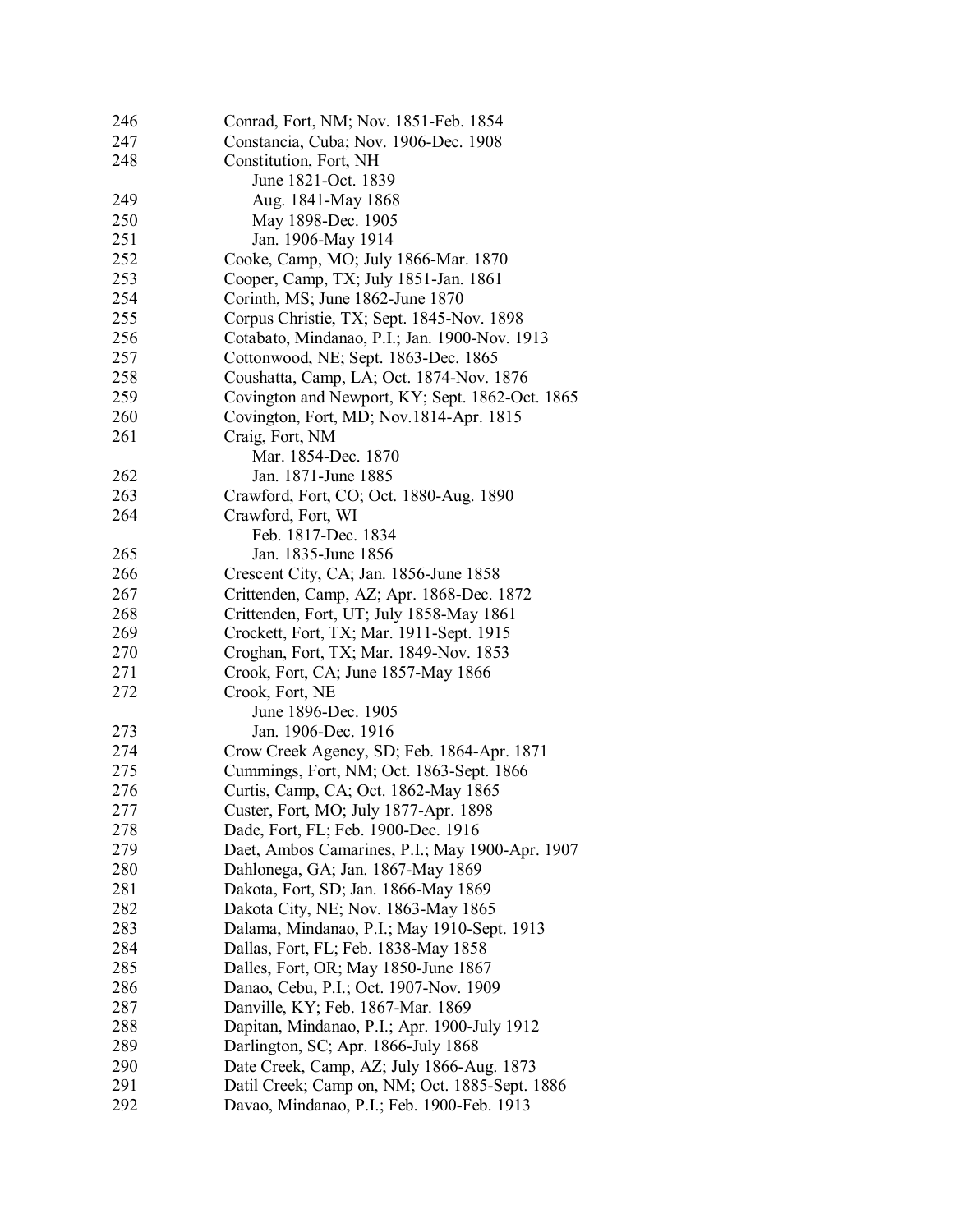| 293 | Davids Island, NY                           |
|-----|---------------------------------------------|
|     | July 1866-Sept. 1874                        |
| 294 | July 1878-June 1896                         |
| 295 | Davis, Fort, AK                             |
|     | June 1900-Dec. 1907                         |
| 296 | Jan. 1908-Dec. 1916                         |
| 297 | Davis, Fort, TX                             |
|     | Sept. 1854-Dec. 1878                        |
| 298 | Jan. 1879-June 1891                         |
| 299 | Dawa, Samar, P.I.; July 1906-Nov. 1907      |
| 300 | Dearborn, Fort, IL; June 1816-May 1837      |
| 301 | Defiance, Fort, NM; Sept. 1851-Apr. 1891    |
| 302 | Delaware, Fort, DE                          |
|     | Jan. 1825-Sept. 1870                        |
| 303 | Mar. 1898-Dec. 1913                         |
| 304 | Del Rio, Camp, TX; Feb. 1884-Apr. 1916      |
| 305 | Dennison, Camp, WH; Feb. 1862-Aug. 1865     |
| 306 |                                             |
|     | De Russy, Fort, HI; Nov. 1908-Dec. 1913     |
| 307 | Des Moines; IA                              |
|     | Sept. 1834-Feb. 1846                        |
| 308 | Oct. 1903-Dec. 1916                         |
| 309 | De Soto, Fort, FL                           |
|     | Feb. 1902-Dec. 1908                         |
| 310 | Jan. 1909-Sept. 1914                        |
| 311 | Detroit, MI                                 |
|     | Aug. 1815-Dec. 1817                         |
| 312 | Jan. 1818-Sept. 1842                        |
| 313 | Detroit Arsenal, MI; Mar. 1838-Aug. 1875    |
| 314 | Detroit Barracks, MI; Oct. 1842-May 1866    |
| 315 | Deynaud, Fort, FL; Feb. 1838-Apr. 1858      |
| 316 | Dipolog, Mindanao, P.I.; Apr. 1906-May 1912 |
| 317 | Discharge, Camp, PA; Oct. 1864-July 1865    |
| 318 | Dodge, Fort, IA; Sept. 1850-May 1853        |
| 319 | Dodge, Fort, KS; Jan. 1866-Oct. 1882        |
| 320 | Dona Ana, NM; June 1849-Sept. 1851          |
| 321 | Donaldsonville, LA; June 1864-Jan. 1871     |
| 322 | Donelson, Fort, TN; Sept. 1862-Apr. 1867    |
| 323 | Douglas, AZ; Jan. 1911-Dec. 1916            |
| 324 | Douglas, Fort, UT                           |
|     | Oct. 1862-Dec. 1874                         |
| 325 | Jan. 1875-Dec. 1886                         |
| 326 | Jan. 1887-Dec. 1898                         |
| 327 | Jan. 1899-Dec. 1906                         |
| 328 | Jan. 1907-Dec. 1916                         |
| 329 | Dover, AR; Oct. 1866-Mar. 1869              |
| 330 | Downes, Camp, Ormoc, Leyte, P.I.            |
|     | July 1902-Dec. 1906                         |
| 331 | Jan. 1907-May 1913                          |
| 332 | Drum Barracks, CA; Mar. 1862-Nov. 1871      |
| 333 | Duchesne, Fort, UT                          |
|     | Aug. 1886-Dec. 1903                         |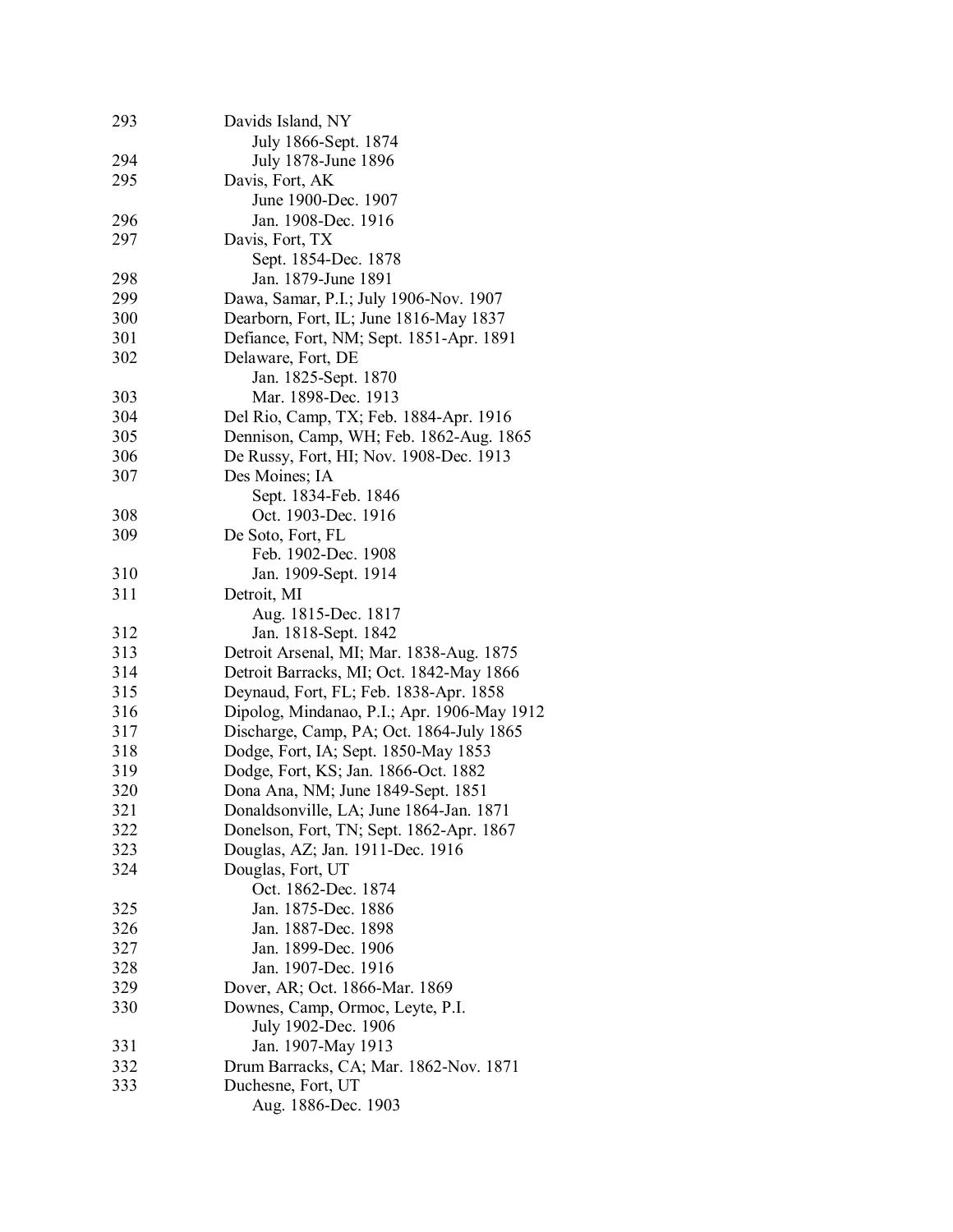| 334 | Jan. 1904-Jna. 1912                         |
|-----|---------------------------------------------|
| 335 | Duncan, Fort, TX                            |
|     | Mar. 1849-Mar. 1861                         |
| 336 | Mar. 1868-Aug. 1883                         |
| 337 | Du Pont, Fort, DE                           |
|     | June 1898-Dec. 1905                         |
| 338 | Jan. 1906-Dec. 1913                         |
| 339 | Dyea, AL; Feb. 1898-June 1899               |
| 340 | Eagle Pass, Camp, TX; Jan. 1892-Sept. 1916  |
| 341 | Edwards, Fort, IL; Mar. 1822-June 1824      |
| 342 | Egbert, Fort, AL; June 1899-Aug. 1911       |
| 343 | Eldridge, Camp, Los Banos, Laguna, P.I.     |
|     | Nov. 1900-Dec. 1907                         |
| 344 | Jan. 1908-Dec. 1916                         |
| 345 | Elizabethtown, KY; Mar. 1871-Feb. 1873      |
| 346 | Elliott, Fort, TX; Sept. 1874-Oct. 1890     |
| 347 | Ellis, Fort, MO                             |
|     | Aug. 1867-Dec. 1876                         |
|     | Jan. 1877-Nov. 1886                         |
| 348 |                                             |
| 349 | Ellis Island, NY; Jan.-July 1814            |
| 350 | Elmira, NY                                  |
|     | July 1863-Mar. 1866                         |
|     | Draft Rendezvous                            |
| 351 | El Paso, TX; Feb. 1848-Sept. 1916           |
| 352 | Empire, Panama, CZ; Nov. 1914-Dec. 1916     |
| 353 | Ethan Allen, Fort, VT                       |
|     | Sept. 1894- Dec. 1906                       |
| 354 | Jan. 1907-Dec. 1916                         |
| 355 | Evanville, IN; Sept. 1863-Aug. 1865         |
| 356 | Ewell, Fort, TX; May 1852-Nov. 1855         |
| 357 | Fairfield, Fort, ME; Sept. 1841-Aug. 1843   |
| 358 | Fanning, Fort, FL; Nov. 1838-Jan. 1843      |
| 359 | Farmville, VA; June 1867-Jan. 1870          |
| 360 | Far West, Fort, CA; Sept. 1849-Apr. 1852    |
| 361 | Fayette, MO; July 1863- Jan. 1864           |
| 362 | Fayetteville, AR; Jan. 1863-Mar. 1869       |
| 363 | Federal Hill, Fort, MD; Nov. 1863-Aug. 1865 |
| 364 | Fernandina, FL; Jan. 1818-Sept. 1898        |
| 365 | Fetterman, Fort, WY; July 1867-Apr. 1882    |
| 366 | Fillmore, Fort, NM; Sept. 1851-Sept. 1862   |
| 367 | Fisher, Fort, NC; Mar. 1865-Mar. 1867       |
| 368 | Flagler, Fort, WA                           |
|     | Sept. 1899- Dec. 1906                       |
| 369 | Jan. 1907-Dec. 1913                         |
| 370 | Foote, Fort, MD; June 1864-Nov. 1878        |
| 371 | Foster, Fort, ME; Jan. 1905-May 1914        |
| 372 | Frankfort, KY; Mar. 1871-June 1876          |
| 373 | Frankford Arsenal, PA                       |
|     | June 1833-Dec. 1876                         |
| 374 | Jan. 1877-Dec. 1897                         |
| 375 | Jan. 1898-Dec. 1916                         |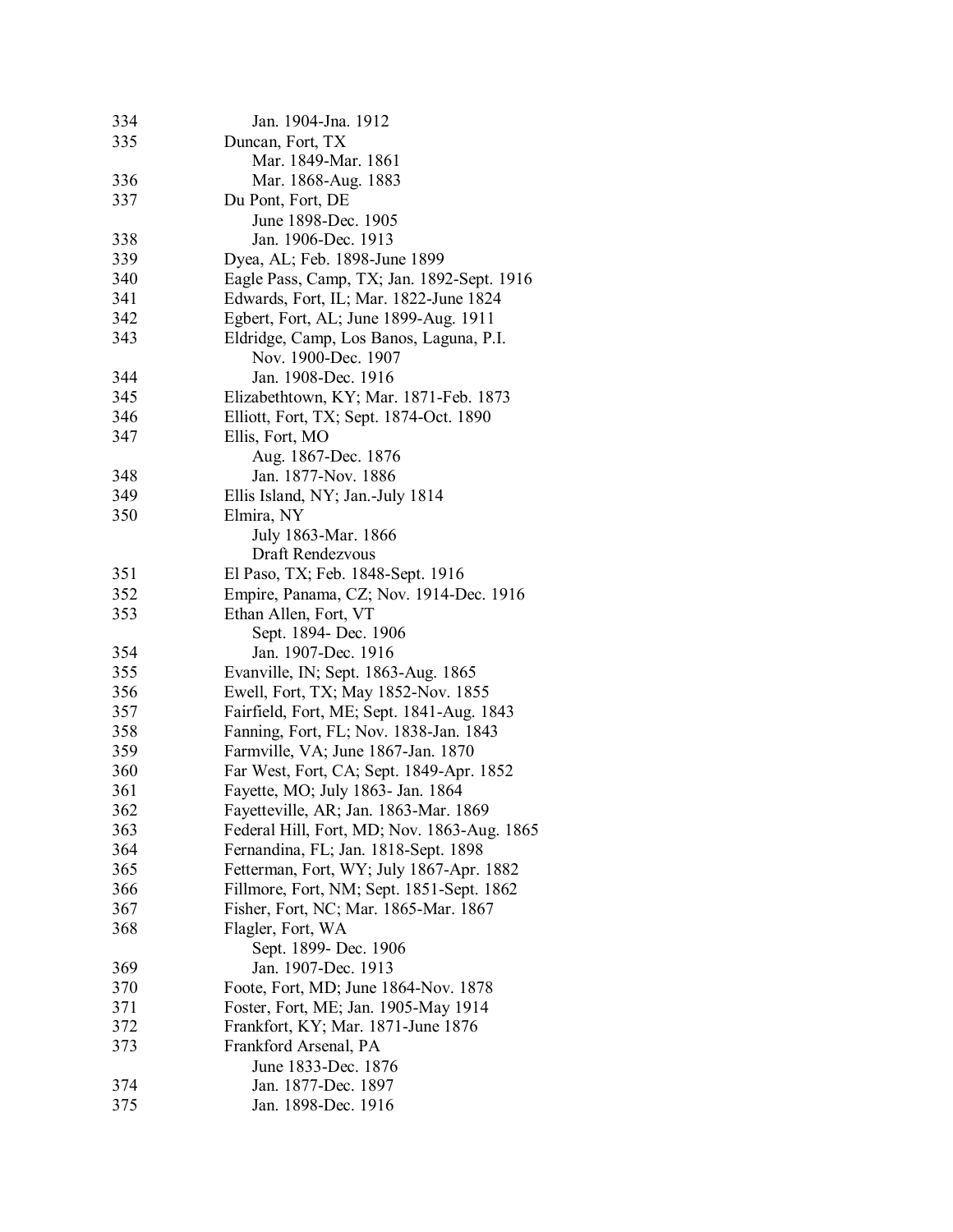| 376 | Franklin, KY; Dec. 1866-Oct. 1867                 |
|-----|---------------------------------------------------|
| 377 | Franklin, LA; July-Oct. 1865                      |
| 378 | Franklin, TX; Mar. 1863-Oct. 1865                 |
| 379 | Fred Steele, Fort, WY                             |
|     | May 1868-Dec. 1877                                |
| 380 | Jan. 1878-Nov. 1886                               |
| 381 | Fredericksburg, VA; Aug. 1865-Mar. 1869           |
| 382 | Fremont, Fort, SC                                 |
|     | Apr. 1900-Dec. 1906                               |
| 383 | Jan. 1907-July 1913                               |
| 384 | Gadsden, Fort, FL; May 1818-July 1821             |
| 385 | Gailard, Camp, Culebra, C.Z.; Mar. 1915-Dec. 1916 |
|     |                                                   |
| 386 | Gaines, Fort, AL; Aug. 1865-Dec. 1914             |
| 387 | Gainesville, FL; Apr. 1866-Oct. 1868              |
| 388 | Gallatin, TN; Jan. 1863-Apr. 1869                 |
| 389 | Gallipolis, WH; June 1863-June 1865               |
| 390 | Gallup's Island, MA; Feb. 1864-Mar. 1866          |
| 391 | Galveston, TX; July 1865-May 1870                 |
| 392 | Gamble, R., Fort, FL; Aug. 1839-Jan. 1843         |
| 393 | Gandara, Samar, P.I.; Apr. 1905-Mar. 1911         |
| 394 | Garland, Fort, CO                                 |
|     | Aug. 1858-Dec. 1872                               |
| 395 | Jan. 1873-Nov. 1883                               |
| 396 | Gaston, Fort, CA                                  |
|     | Jan. 1859-Dec. 1874                               |
| 397 | Jan. 1875-June 1892                               |
| 398 | Gates, Fort, TX; Oct. 1849-Feb. 1852              |
| 399 | George G. Meade, Camp, PA; Aug. 1898-Aug. 1899    |
| 400 | Georgetown, SC; Apr. 1866-Oct. 1868               |
| 401 | Getty, Fort, RI; Apr. 1910-Dec. 1913              |
| 402 | Gibbon, Fort, AL                                  |
|     | Aug. 1899-Dec. 1906                               |
| 403 | Jan. 1907-Dec. 1916                               |
| 404 | Gibson, Fort, OK                                  |
|     | Apr. 1824-Dec. 1844                               |
| 405 | Jan. 1845-Aug. 1871                               |
| 406 | July 1872-Oct. 1897                               |
| 407 | Giesboro Point, DC; Aug. 1863-Sept. 1864          |
| 408 | Gilmer, Fort, GA; Sept. 1838-Feb. 1842            |
| 409 | Goldsboro, NC; Apr. 1866-Oct. 1869                |
| 410 | Goodwin, Fort, AZ; May 1864-Mar. 1871             |
| 411 | Governors Island, NY; Jan. 1814-July 1815         |
| 412 | Graham, Fort, TX; Apr. 1849-Oct. 1853             |
| 413 | Grand River Agency, SD; May 1870-May 1875         |
| 414 | Grant, Fort, AZ                                   |
|     | Oct. 1865-Dec. 1874                               |
| 415 | Jan. 1875-Dec. 1894                               |
| 416 | Jan. 1895-Oct. 1905                               |
| 417 | Grant, Camp, CA; Oct. 1863-Nov. 1865              |
| 418 | Gratiot, Fort, MI                                 |
|     |                                                   |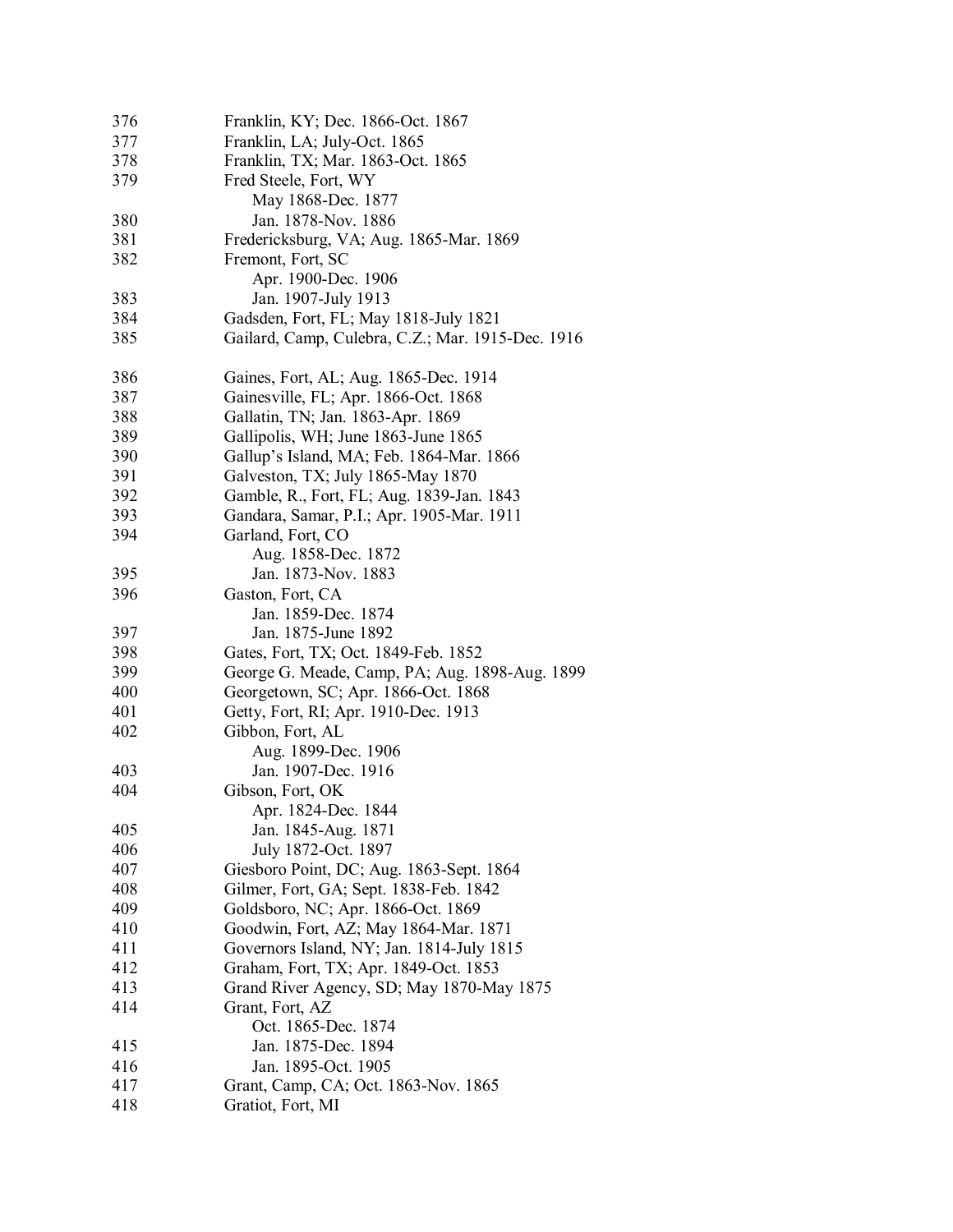|            | Aug. 1815-June 1821                                      |
|------------|----------------------------------------------------------|
| 419        | Oct. 1828-June 1846                                      |
| 420        | Nov. 1848-May 1879                                       |
| 421        | Greble, Fort, RI                                         |
|            |                                                          |
|            | May 1898-Dec. 1905<br>Jan. 1906-Dec. 1913                |
| 422<br>423 |                                                          |
|            | Greenville, LA; Aug. 1864-Mar. 1869                      |
| 424        | Greenville, SC; Mar. 1866-Sept. 1877                     |
| 425        | Greenville, TX; Jan. 1869-May 1870                       |
| 426        | Gregg, Camp, Bayambang, P.I.                             |
|            | Jan. 1903-Dec. 1908                                      |
| 427        | Jan. 1909-Jan. 1916                                      |
| 428        | Grenada, MS; July 1866-Aug. 1870                         |
| 429        | Griffin, Fort, TX; July 1867-May 1881                    |
| 430        | Guanajay, Cuba; Jan. 1899-Jan. 1909                      |
| 431        | Guantanamo, Cuba; Mar. 1899-Mar. 1902                    |
| 432        | Guinayangan, Tayabas, P.I.; Nov. 1901-Feb. 1906          |
| 433        | Guthrie, OK; Apr. 1889-June 1891                         |
| 434        | Guyandotte, WV; Oct. 1867-Mar. 1869                      |
| 435        | Hale, Fort, SD; July 1807-July 1884                      |
| 436        | Hall, Fort, ID; May 1870-May 1883                        |
| 437        | Halleck, Fort, ND; Dec. 1864-July 1866                   |
| 438        | Halleck, Fort, ID; July 1863-Nov. 1864                   |
| 439        | Halleck, Fort, NV                                        |
|            | June 1867-Dec. 1875                                      |
| 440        | Jan. 1876-Dec. 1886                                      |
| 441        | Hamilton Barracks Mantanzas, Cuba; Jan. 1900-Dec. 1908   |
| 442        | Hamilton, Fort, NY                                       |
|            | Oct. 1834-Dec. 1859                                      |
| 443        | Jan. 1860-Dec. 1876                                      |
| 444        | Jan. 1877-Dec. 1892                                      |
| 445        | Jan. 1893-Dec. 1905                                      |
| 446        | Jan. 1906-Dec. 1913                                      |
| 447        | Hamilton, Camp, VA; June 1861-Feb. 1869                  |
| 448        | Hancock Barracks, ME; June 1828-Aug. 1845                |
| 449        | Hancock, Fort, NJ                                        |
|            | Feb. 1898-Dec. 1905                                      |
| 450        | Jan. 1906-Dec. 1913                                      |
| 451        | Hancock, Camp, ND; Nov. 1872-Nov. 1877                   |
| 452        | Hancock, Fort, TX; July 1884-Sept. 1895                  |
| 453        | Harker, Fort, KS; Oct. 1864-Mar. 1873                    |
| 454        | Harney, Fort, OR; Aug. 1867-June 1880                    |
| 455        | Harpers Ferry, WV; Oct. 1859-Mar. 1866                   |
| 456        | Harrisburg, PA; Aug. 1862-Mar. 1866                      |
| 457        | Harrison, Fort, IN; Mar. 1816-Apr. 1818                  |
| 458        | Harrison, Benjamin, Fort, IN; July 1906-Dec. 1916        |
| 459        | Harrison, Williams Henry Fort, MO                        |
|            | Sept. 1895-Dec. 1905                                     |
| 460        | Jan. 1906-Sept. 1914                                     |
| 461        | Hart's Island, NY; Mar. 1864-Mar. 1867                   |
| 462        | Hartshorne, Camp, Laoang Samar, P.I.; May 1900-June 1906 |
|            |                                                          |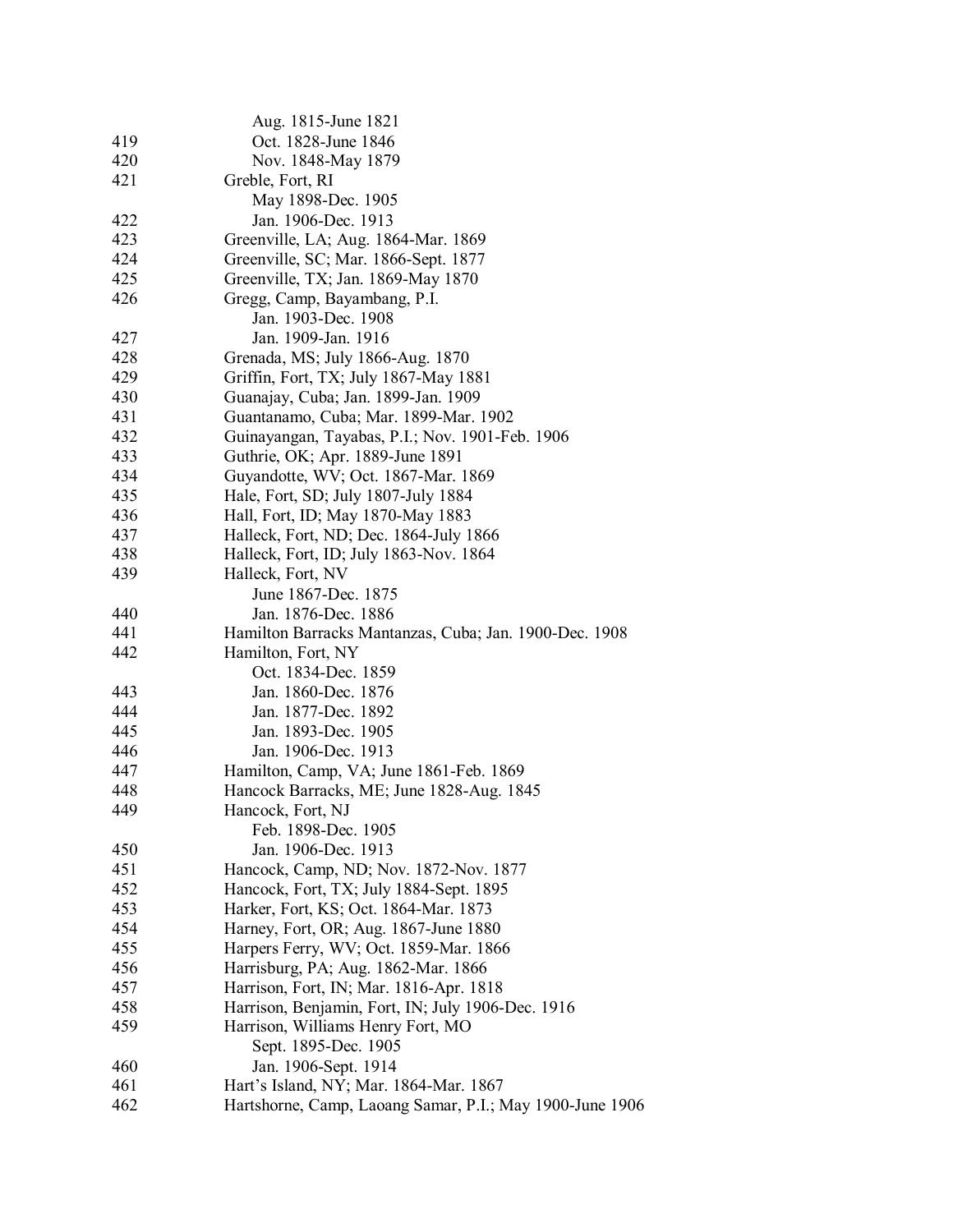| 463 | Hartsuff, Fort, NE; Nov. 1874-Apr. 1881              |
|-----|------------------------------------------------------|
| 464 | Hatch's Ranch, NM; Nov. 1856-Feb. 1862               |
| 465 | Hatteras, Fort, NC; Sept. 1861-Jan. 1868             |
| 466 | Havana, Cuba                                         |
|     | Havana Artillery; Jan. 1899-Oct. 1903                |
|     | Cabana Barracks; Jan 1899-Feb. 1904                  |
| 467 | Columbia Barracks; Oct. 1898-Mar. 1909               |
| 468 | Piratechnia Military; Jan. 1899-Aug. 1901            |
|     | Santa Clara Battery; Jan. 1899-Aug. 1901             |
|     | Various Locations; Dec. 1898-July 1907               |
| 469 | Hays, Fort, KS                                       |
|     | Nov. 1865-Dec. 1875                                  |
| 470 | Jan. 1876-Oct. 1889                                  |
| 471 | Hayt, Camp, Oras, Samar, P.I.; July 1902-Nov. 1911   |
| 472 | Heath, Fort, MA; Jan. 1905-Dec. 1913                 |
| 473 | Heilman, Fort, FL; May 1836-May 1841                 |
| 474 | Hempstead, Fort, TX; July 1865-Mar. 1869             |
| 475 | Henry Barracks, Cayey, PR                            |
|     | Feb. 1899-Dec. 1906                                  |
| 476 | Jan. 1907-Dec. 1916                                  |
| 477 | Hilton Head, SC; Dec. 1861-Jan. 1900                 |
| 478 | Holly Springs, MS; May 1867-Sept. 1877               |
| 479 | Holguin, Cuba; Jan. 1899-Feb. 1909                   |
| 480 | Horse Springs, NM; Oct. 1885-Aug. 1886               |
| 481 | Hoskins, Fort, OR; July 1856-Apr. 1865               |
| 482 | Hot Springs, AR, U.S. Army and Navy General Hospital |
|     | Mar. 1887-Dec. 1904                                  |
| 483 | Jan. 1905-Dec. 1916                                  |
| 484 | Houston, TX; Dec. 1848-Apr. 1868                     |
| 485 | Howard, Camp, ID; Aug. 1877-July 1881                |
| 486 | Howard, Fort, MD                                     |
|     | June 1899-Dec. 1906                                  |
| 487 | Jan. 1907-June 1914                                  |
| 488 | Howard, Fort, WI                                     |
|     | Jan. 1818-Dec. 1830                                  |
| 489 | Jan. 1831-May 1852                                   |
| 490 | Huachuca, Fort, AZ                                   |
|     | Mar. 1877-Dec. 1888                                  |
| 491 | Jan. 1889-Dec. 1898                                  |
| 492 | Jan. 1899-Dec. 1906                                  |
| 493 | Jan. 1907-Dec. 1916                                  |
| 494 | Hualphi, Camp, AZ; May 1869-Aug. 1873                |
| 495 | Husdon, Fort, TX; Sept. 1856-Mar. 1868               |
| 496 | Humacao, PR; Nov. 1898-Aug. 1900                     |
| 467 | Humbolt, Fort, CA; Jan. 1853-Dec. 1866               |
| 498 | Humbolt, TN; Jan. 1893-June 1876                     |
| 499 | Hunt, Fort, VA                                       |
|     | Apr. 1899-Dec. 1907                                  |
| 500 | Jan. 1908-Dec. 1913                                  |
| 501 | Huntsville, AL; Aug. 1864-Feb. 1899                  |
|     | Camp Albert G. Forse                                 |
|     |                                                      |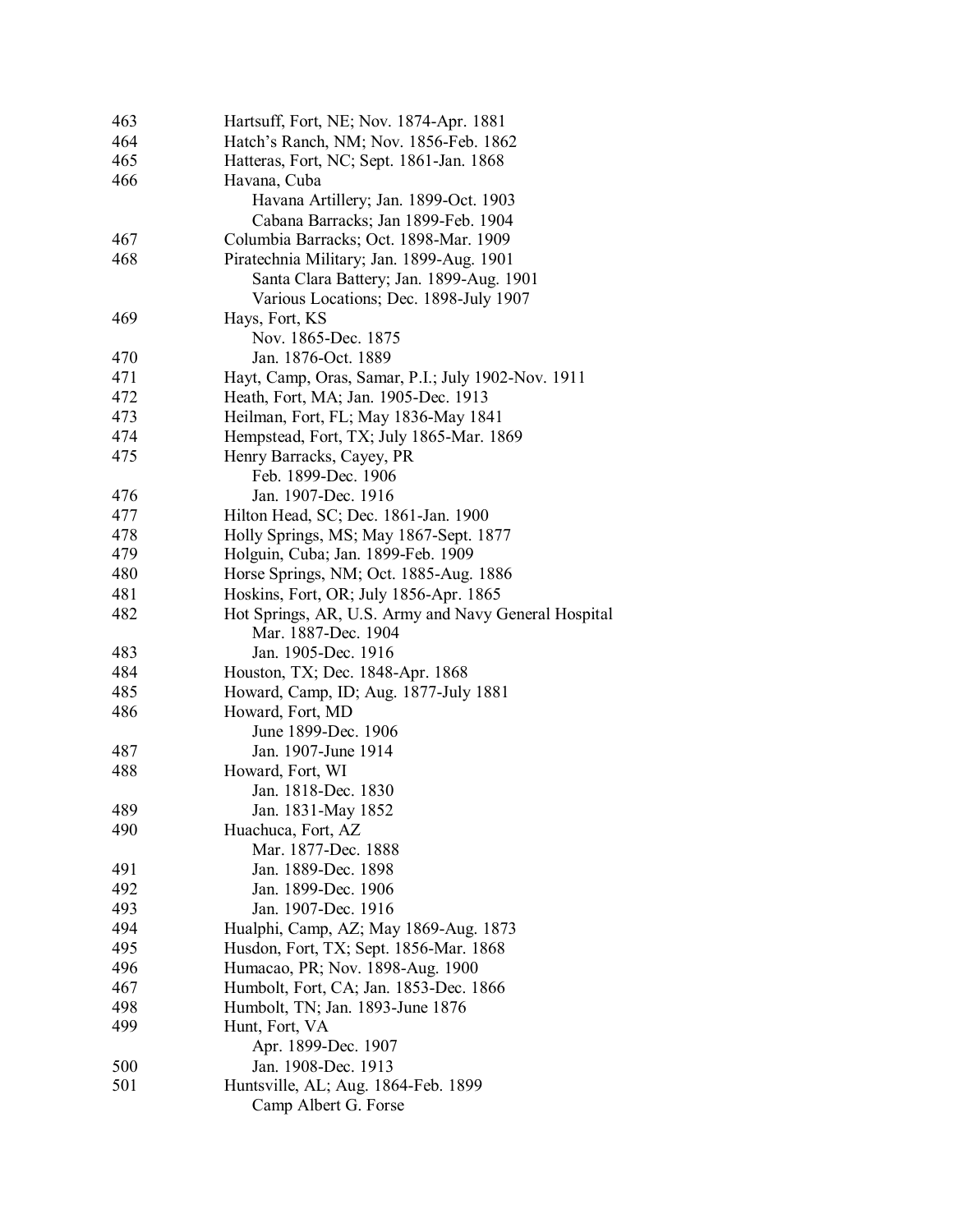|     | Camp Wheeler                                        |
|-----|-----------------------------------------------------|
| 502 | Iligan, Mindanao, PI; Apr. 1900-Sept. 1903          |
| 503 | Iloilo, Panay, PI; Nov. 1902-Sept. 1910             |
| 504 | Imus, Cavite, PI; Sept. 1899-Apr. 1907              |
| 505 | Indang, Cavite; PI; May 1900-Dec. 1904              |
| 506 | Independence, Camp, CA; July 1862-July 1877         |
| 507 | Independence, Fort, MA                              |
|     | July 1816-Nov. 1833                                 |
| 508 | Feb. 1836-Dec. 1868                                 |
| 509 | Jan. 1869-Nov. 1879                                 |
| 510 | Independence, MO; Apr. 1862-Aug. 1864               |
| 511 | Indianapolis, IN; Apr. 1863-Apr. 1867               |
| 512 | Indianapolis Arsenal, IN                            |
|     | Jan. 1866-Dec. 1881                                 |
| 513 | Jan. 1882-Apr. 1903                                 |
| 514 | Indianapolis, IN                                    |
|     | <b>Burnside Barracks</b>                            |
|     | And Camp Morton; Jan.-Nov. 1865                     |
|     | Draft Rendezvous; Dec. 1863-July 1865               |
| 515 | Indianola, TX; Sept. 1866-July 1869                 |
|     |                                                     |
| 516 | Infanta, Tayabas, PI; June 1905-Oct. 1911           |
| 517 | Inage, Fort, TX; Mar. 1849-Jan. 1869                |
| 518 | Ipil, Mindanao, PI; July 1910-Aug. 1912             |
| 519 | Ironton and Pilot Knob, MO; Sept. 1861-Aug. 1865    |
| 520 | Isabela de Basilan Minanao, PI; Mar. 1909-Aug. 1913 |
| 521 | Jackson, Fort, LA                                   |
|     | Dec. 1830-Dec. 1866                                 |
| 522 | Jan. 1867-June 1914                                 |
| 523 | Jackson Barracks, LA                                |
|     | Feb. 1837-Dec. 1869                                 |
| 524 | Jan. 1870-Dec. 1869                                 |
| 525 | Jan. 1885-Dec. 1900                                 |
| 526 | Jan. 1901-Dec. 1906                                 |
| 527 | Jan. 1907-June 1914                                 |
| 528 | Jackson, MI, Draft Rendezvous; Mar. 1864-Dec. 1866  |
| 529 | Jackson, MS; May 1865-Aug. 1877                     |
| 530 | Jackson, TN; Sept. 1862-Mar. 1863                   |
| 531 | Jacksonville, FL; Mar. 1862-Nov. 1898               |
| 532 | James, Camp, Leyte, PI; Sept. 1902-Mar. 1911        |
| 533 | James, Fort, SD; Jan.-Oct. 1866                     |
| 534 | Jaqua, Camp. CA; Oct. 1863-Mar. 1866                |
| 535 | Jay, Fort, NY                                       |
|     | May 1821- Dec. 1839                                 |
| 536 | Jan. 1840-Dec. 1859                                 |
| 537 | Jan. 1860-Dec. 1873                                 |
| 538 | Jan. 1874-Dec. 1885                                 |
| 539 | Jan. 1886-Dec. 1897                                 |
| 540 | Jan. 1898-Dec. 1905                                 |
| 541 | Jan. 1906-Dec. 1916                                 |
| 542 | Jefferson, Fort, FL                                 |
|     | Jan. 1861-Dec. 1868                                 |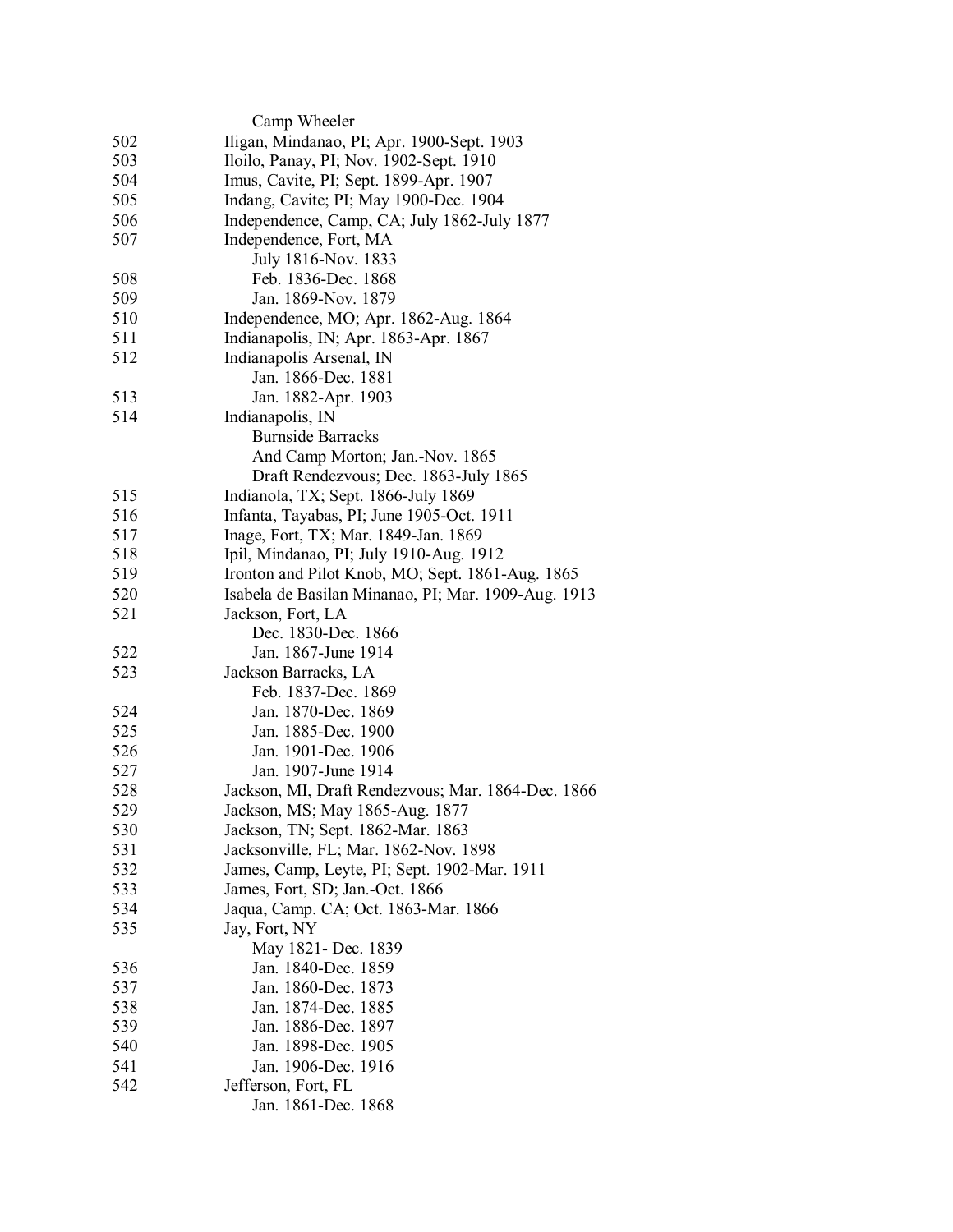| 543 | Jan. 1869-July 1898                                       |
|-----|-----------------------------------------------------------|
| 544 | Jefferson, Fort, TX; Dec. 1867-May 1871                   |
| 545 | Jefferson Barracks, MO                                    |
|     | July 1826-Dec. 1839                                       |
| 546 | Jan. 1840-Dec. 1851                                       |
| 547 | Jan. 1852-Dec. 1869                                       |
| 548 | Jan. 1870-Dec. 1888                                       |
| 549 | Jan. 1889-Dec. 1897                                       |
| 550 | Jan. 1898-Dec. 1905                                       |
| 551 | Jan. 1906-Dec. 1916                                       |
| 552 | Jefferson City, MO; Nov. 1861-Oct. 1863                   |
| 553 | Jeffersonville, IN; Feb. 1866-Mar. 1877                   |
| 554 | Jessup, Fort, LA                                          |
|     | May 1822-Dec. 1831                                        |
|     | Jan. 1832-Jan. 1846                                       |
| 555 |                                                           |
| 556 | John A. Rucker, Camp, AZ; Dec. 1878-Oct. 1880             |
| 557 | John Hay, Camp, Benguet, P.I.; Aug. 1907-Dec. 1916        |
| 558 | Johnston, Fort, NC                                        |
|     | Feb. 1818-Dec. 1868                                       |
| 559 | Jan. 1869-Feb. 1881                                       |
| 560 | Jones, Fort, CA; Oct. 1852-June 1858                      |
| 561 | Josiah Simpson General Hospital, VA; Sept. 1898-July 1900 |
| 562 | Jossman, Camp, Guimaras, P.I.; Oct. 1902-June 1912        |
| 563 | Kansas City, MO; Apr. 1862-July 1865                      |
| 564 | Kearny, Forts, NE                                         |
|     | May 1846-Apr. 1848;                                       |
|     | June 1848-Dec. 1860                                       |
| 565 | Jan. 1861-May 1871                                        |
| 566 | Kearny, Fort, RI; Apr. 1910-Dec. 1913                     |
| 567 | Keithley, Camp, Mindanao, P.I.; Jan. 1905-Dec. 1916       |
| 568 | Kennebec Arsenal, ME                                      |
|     | Sept. 1833-Dec. 1871                                      |
| 569 | Jan. 1872-Dec. 1888                                       |
| 570 | Jan. 1889-Dec. 1903                                       |
| 571 | Kent, Fort, ME; Sept. 1841-Aug. 1845                      |
| 572 | Keogh, Fort, MT                                           |
|     | Sept. 1876-Dec. 1886                                      |
| 573 | Jan. 1887-Dec. 1897                                       |
| 574 | Jan. 1898-July 1912                                       |
| 575 | Key West and Key West Barracks, FL                        |
|     | Jan. 1831-Dec. 1856                                       |
| 576 | Jan. 1857-Dec. 1874                                       |
| 577 | Jan. 1875-Dec. 1897                                       |
| 578 | Jan. 1898-Dec. 1907                                       |
| 579 | Jan. 1908-June 1915                                       |
|     | General Hospital at Key West; Apr.-Aug. 1898              |
| 580 | King, Camp, FL; Mar. 1827-June 1829                       |
| 581 | King, Fort, FL; July 1832-Feb. 1843                       |
| 582 | Klamath, Fort, OR                                         |
|     | Aug. 1863-Dec. 1876                                       |
|     |                                                           |
| 583 | Jan. 1877-June 1890                                       |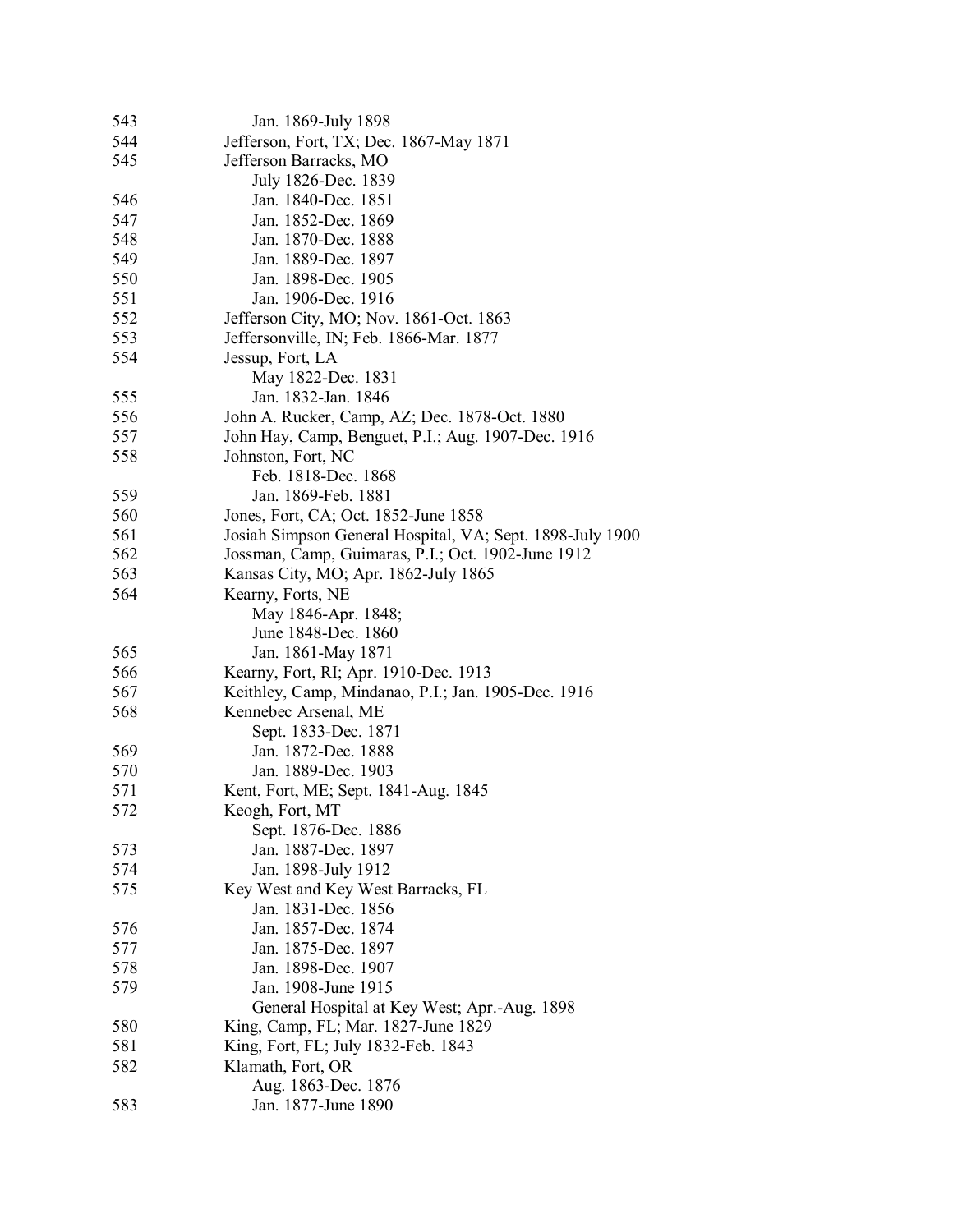| 584 | Knox, Fort, ME; July 1863-July 1898            |
|-----|------------------------------------------------|
| 585 | Kodiak, Fort, Alaska; June 1868-Sept. 1870     |
| 586 | Lafayette, Fort, NY; Apr. 1822-Apr. 1868       |
| 587 | Lampasas, TX; May 1867-June 1870               |
| 588 | Lancaster, KY; Nov. 1870-June 1876             |
| 589 | Lancaster, Fort, TX; Aug. 1855-Mar. 1861       |
| 590 | Lane, Fort, OR; Sept. 1853-Aug. 1856           |
| 591 | Laoag. Ilocos Norte, P.I.; Jan. 1900-Nov. 1902 |
| 592 | La Popa Barracks, Cuba; Mar. 1899-June 1900    |
| 593 | Lapwai, Fort, ID                               |
|     | Nov. 1862-Dec. 1873                            |
| 594 | Jan. 1874-Aug. 1884                            |
| 595 | Laramie, Fort, WY                              |
|     | June 1849-Dec. 1860                            |
| 596 | Jan. 1861-Dec. 1876                            |
| 597 | Laramie, Fort, WY; Jan. 1877-Mar. 1890         |
| 598 | Lares, PR; Nov. 1898-Mar. 1900                 |
| 599 | Larend, Fort, KS                               |
|     | Nov. 1859-Dec. 1869                            |
| 600 | Jan. 1870-July 1878                            |
| 601 | Las Cruces, NM; Mar. 1863-Aug. 1865            |
| 602 | Las Vegas, NM; Feb. 1848-June 1851             |
| 603 | Latham, Camp, CA; Sept. 1861-Aug. 1862         |
| 604 | Lauderdale, Fort, FL; Feb. 1839-Jan. 1842      |
| 605 | Lauderdale, MS; Apr. 1867-Dec. 1869            |
| 606 | Laurensville, SC; Dec. 1867-Oct. 1876          |
| 607 | Lawrence, KS; Dec. 1857-Oct. 1865              |
| 608 | Lawton, Fort, WA; July 1901-Dec. 1916          |
| 609 | Lawtonville, SC; Feb. 1866-Jan. 1867           |
| 610 | Leavenworth, KS                                |
|     | Aug. 1827-Dec. 1850                            |
| 611 | Jan. 1851-Dec. 1869                            |
| 612 | Jan. 1870-Dec. 1890                            |
| 613 | Jan. 1891-Dec. 1898                            |
| 614 | Jan. 1899-Dec. 1906                            |
| 615 | Jan. 1907-Dec. 1916                            |
| 616 | Leavenworth, Fort, KS                          |
|     | Schools; Apr. 1906-Dec. 1916                   |
| 617 | <b>U.S. Disciplinary Barracks</b>              |
|     | May 1875-Aug. 1895                             |
| 618 | Feb. 1906-Dec. 1916                            |
| 619 | Leavenworth, KS                                |
|     | Arsenal; Jan. 1863-May 1874                    |
| 620 | Ordnance Depot; Nov. 1881-Mar. 1891            |
|     | City Guard; Jan. Sept. 1865                    |
| 621 | Lebanon, KY; Oct. 1863-Oct. 1876               |
| 622 | Leon Springs, TX; June 1908-Aug. 1910          |
| 623 | Levett, Fort, ME; May 1903-Dec. 1913           |
| 624 | Lewis, Fort, CO                                |
|     | Oct. 1878-Aug. 1891                            |
|     | Cantonment Rio de la Plata, CO                 |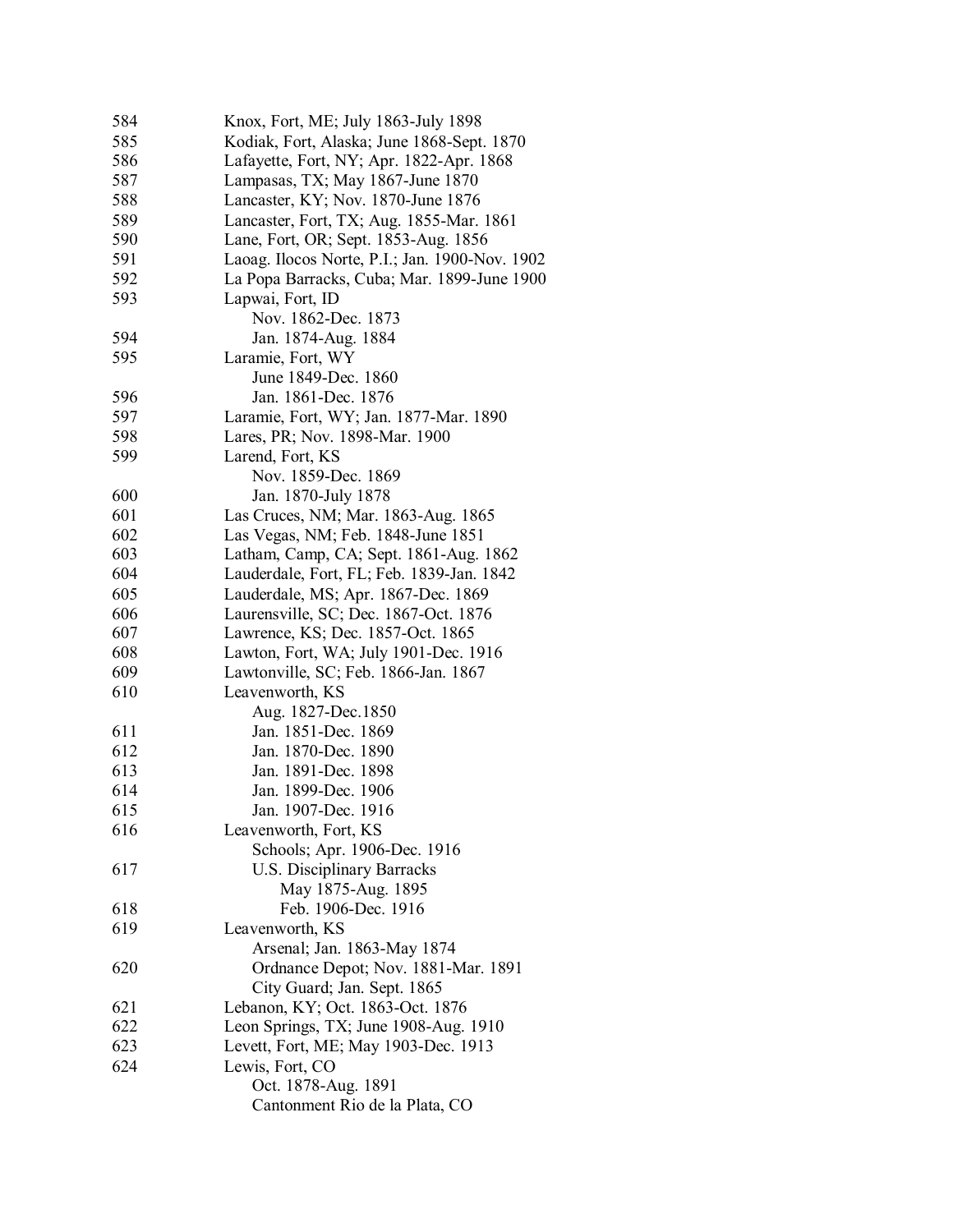| 625 | Lexington, KY; Apr. 1863-Dec. 1872                                |
|-----|-------------------------------------------------------------------|
| 626 | Lexington, MO; Mar. 1862-June 1865                                |
| 627 | Lincoln, Camp, CA; July 1862-May 1869                             |
| 628 | Lincoln, A., Fort, ND                                             |
|     | Dec. 1872-Dec. 1880                                               |
| 629 | Jan. 1881-Dec. 1902                                               |
| 630 | Jan. 1903-Aug. 1913                                               |
| 631 | Ordnance Depot; Mar. 1879-Oct. 1889                               |
| 632 | Lincoln, Fort, TX; Jan. 1849-July 1852                            |
| 633 | Lipa, Batangas, P.I.; June 1902-Jan. 1905                         |
| 634 | Liscum, Fort, Alaska                                              |
|     | Jan. 1900-Dec. 1907                                               |
| 635 | Jan. 1908-Dec. 1916                                               |
| 636 | Little Rock and Little Rock Barracks, AR                          |
|     | Sept. 1863-Dec. 1876                                              |
| 637 |                                                                   |
| 638 | Jan. 1877-Aug. 1890                                               |
|     | Livingston, AL; Oct. 1874-Nov. 1876                               |
| 639 | Livingston, Fort, LA; Nov. 1864-Dec. 1866                         |
| 640 | Livingston, TX; Oct. 1868-June 1870                               |
| 641 | Logan, Fort, CO                                                   |
|     | Oct. 1887-Dec. 1899                                               |
| 642 | Jan. 1900-Dec. 1908                                               |
| 643 | Jan. 1909-Dec. 1916                                               |
| 644 | Logan, Fort, MO; June 1870-Oct. 1880                              |
| 645 | Logan, Camp, OR; Dec. 1866-Dec. 1868                              |
| 646 | Logan H. Roots, Fort, AR                                          |
|     | July 1896-Dec. 1906                                               |
| 647 | Jan. 1907-Dec. 1916                                               |
| 648 | Los Lunas, NM; Jan. 1852-Aug. 1860                                |
| 649 | Los Pinos, NM; Sept. 1862-Aug. 1866                               |
| 650 | Louisiana Purchase Exposition, St. Louis, MO; Nov. 1903-Mar. 1905 |
| 651 | Louisville, KY                                                    |
|     | July 1862-June 1871                                               |
|     | Draft Rendezvous; Feb. 1864-Apr. 1866                             |
|     | Taylor Barracks; Sept. 1866-June 1873                             |
| 653 | Lowell, Fort, AZ                                                  |
|     | Jan 1866-Dec. 1877                                                |
| 654 | Jan. 1878-Mar. 1891                                               |
| 655 | Lowell, Fort, NM; Dec. 1867-July 1869                             |
| 656 | Lucban, P.I; Dec. 1899-Mar. 1902                                  |
| 657 | Ludlow Barracks, Mindanao, P.I                                    |
|     | May 1900-Dec. 1907                                                |
| 658 | Jan. 1908-Dec. 1916                                               |
| 659 | Lyon, Fort, CO                                                    |
|     | Aug. 1860-Dec. 1869                                               |
| 660 | Jan. 1870-Dec. 1869                                               |
| 661 | Jan. 1881-Nov. 1889                                               |
| 662 | Lyon, Camp, ID; June 1865-Mar. 1869                               |
| 663 | Lyon, Fort, ME; Dec. 1907-Dec. 1913                               |
| 664 | Lyon, Fort, NM; Aug. 1860-Nov. 1861                               |
| 665 | McClellan, Camp, IA; Apr. 1863-Nov. 1865                          |
|     |                                                                   |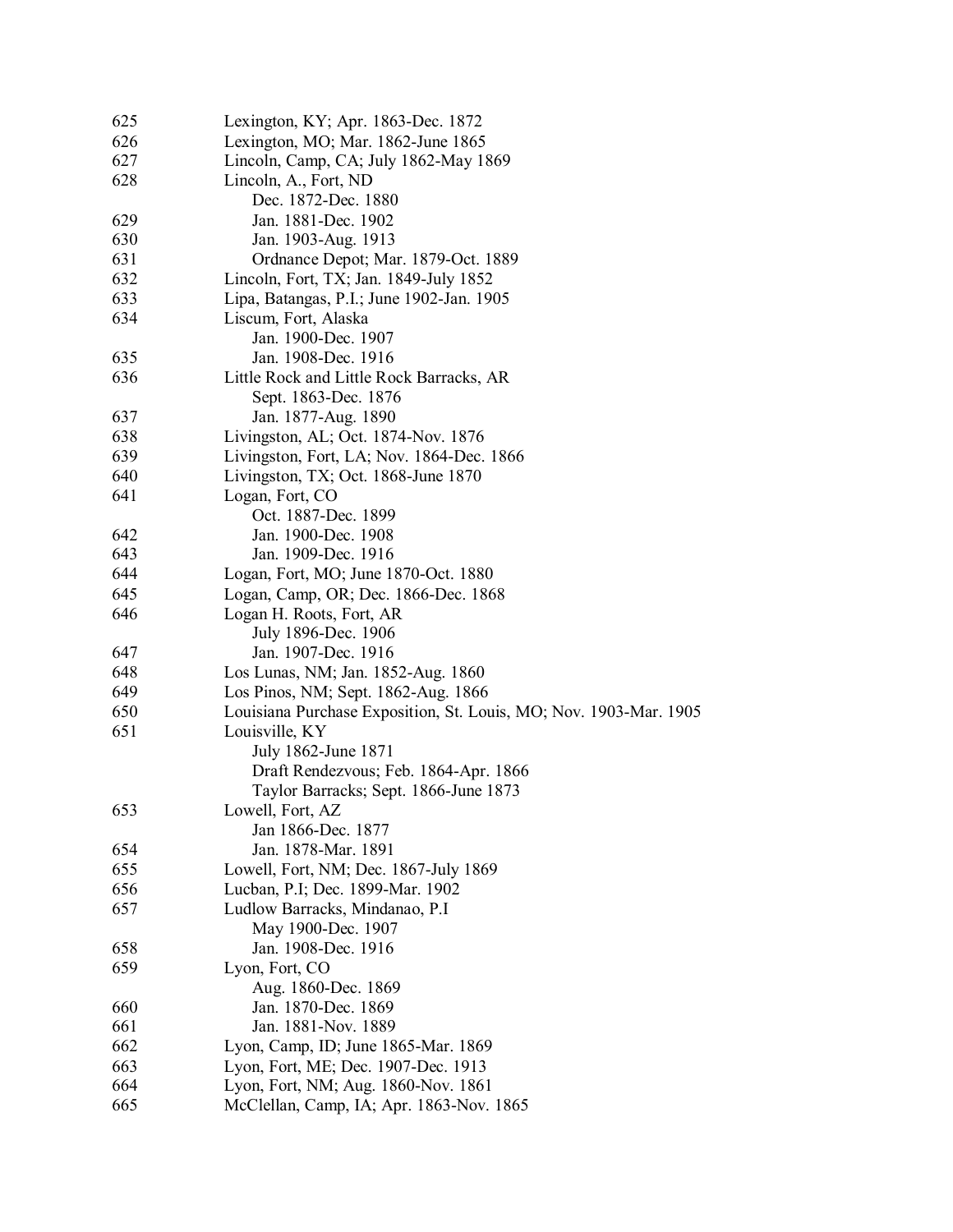| 666 | McDermit, Fort, NV                                 |
|-----|----------------------------------------------------|
|     | Aug. 1865-Dec. 1875                                |
| 667 | Jan. 1876-July 1889                                |
| 668 | McDowell, Fort, AZ                                 |
|     | Jan. 1866-Dec. 1874                                |
| 669 | Jan. 1875-Dec. 1890                                |
| 670 | McDowell, Fort, CA                                 |
|     | Sept. 1863-Dec. 1905                               |
| 671 | Jan. 1906-Dec. 1916                                |
| 672 | McGarry, Camp, NV; Oct. 1865-Dec. 1868             |
| 673 | McGrath, Camp, Batangas, P.I.; Apr. 1902-Dec. 1916 |
| 674 | McHenry, Fort, MD                                  |
|     | Nov. 1814-Dec. 1834                                |
| 675 | Jan. 1835-Dec. 1859                                |
| 676 | Jan. 1860-Dec. 1874                                |
| 677 | Jan. 1875-Dec. 1886                                |
| 678 | Jan. 1887-Dec. 1897                                |
| 679 | Jan. 1898-Dec. 1905                                |
| 680 | Jan. 1906-July 1912                                |
| 681 | McIntosh, Fort, TX                                 |
|     | Mar. 1849-Dec. 1870                                |
| 682 | Jan. 1871-Dec. 1880                                |
| 683 |                                                    |
|     | McIntosh, Fort, TX<br>Jan. 1881-Dec. 1891          |
|     |                                                    |
| 684 | Jan. 1892-Dec. 1902                                |
| 685 | Jan. 1903-Dec. 1908                                |
| 686 | Jan. 1909-Dec. 1916                                |
| 687 | McKavett, Fort, TX                                 |
|     | Mar. 1852-Dec. 1872                                |
| 688 | Jan. 1873-June 1883                                |
| 689 | MacKenzie, Camp, Cuba; Apr. 1900-Jan. 1902         |
| 690 | MacKenzie, Camp, GA; Nov. 1898-Mar. 1899           |
| 691 | MacKenzie, Fort, WY                                |
|     | June 1899-Dec. 1906                                |
| 692 | Jan. 1907-Dec. 1916                                |
| 693 | Mackinac, Fort, MI                                 |
|     | Feb. 1816-Dec. 1836                                |
| 694 | Jan. 1837-Sept. 1856                               |
| 695 | May 1857-Dec. 1874                                 |
| 696 | Jan. 1875-Dec. 1888                                |
| 697 | Jan. 1889-Aug. 1895                                |
| 698 | McKinley, Camp, HI; Aug. 1898-June 1907            |
| 699 | McKinley, Fort, ME                                 |
|     | Dec. 1902-Dec. 1907                                |
| 700 | Jan. 1908-Dec. 1913                                |
| 701 | McKinley, William, Fort, Rizal, P.I                |
|     | Apr. 1904-Dec. 1910                                |
| 702 | Jan. 1911-Dec. 1916                                |
|     | School for Bakers and Cooks; Dec. 1915-Aug. 1916   |
|     | Field Hospital No. 4; Apr.-1916                    |
|     | Hospital Corps Detachment; Mar.-Dec. 1916          |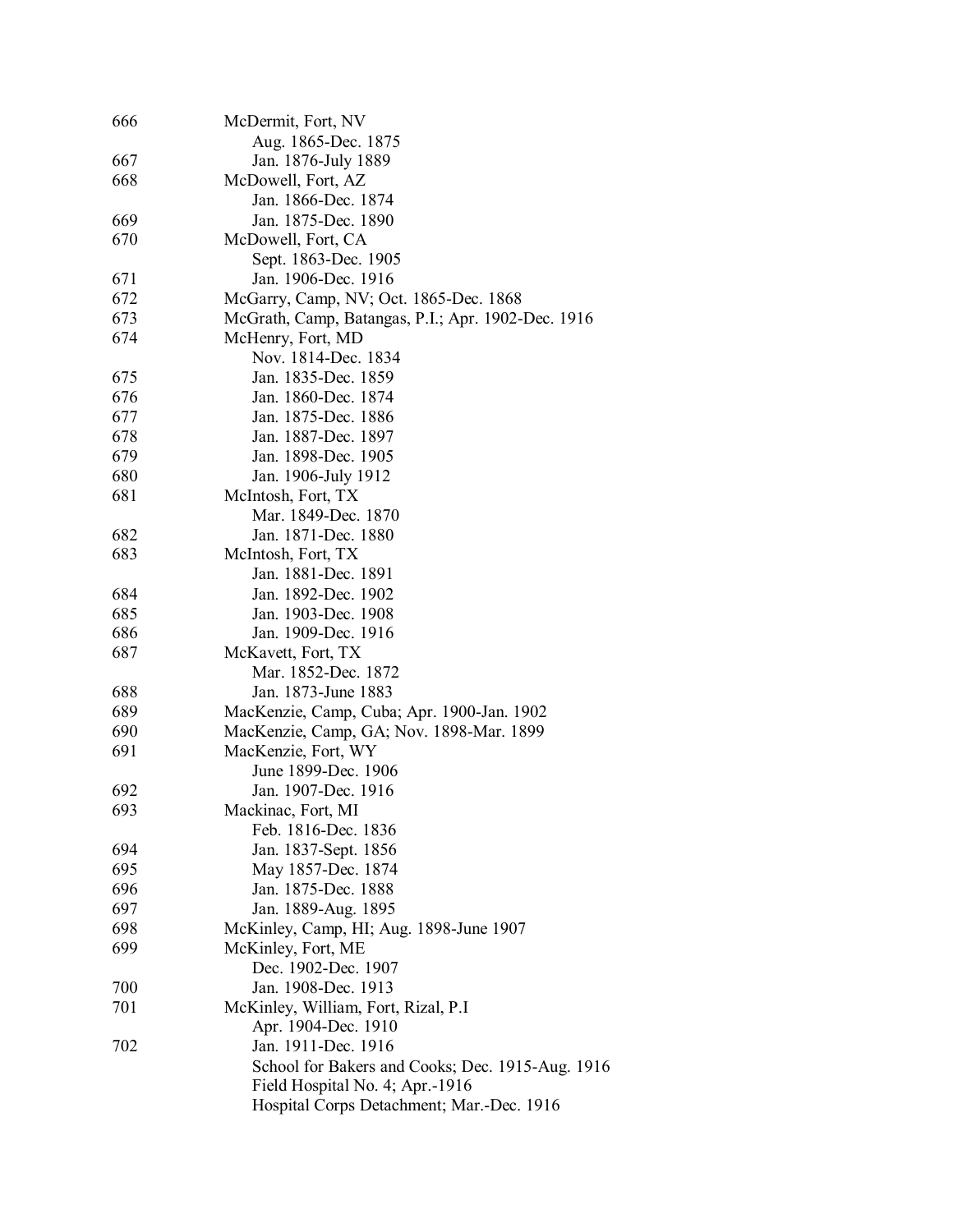| 703 | McKinney, Fort, WY                                                         |
|-----|----------------------------------------------------------------------------|
|     | Oct. 1876-Dec. 1887                                                        |
| 704 | Jan. 1888-Nov. 1894                                                        |
| 705 | McPherson, Fort, GA                                                        |
|     | Dec. 1870-Dec. 1891                                                        |
| 706 | Jan. 1892-Dec. 1906                                                        |
| 707 | Jan. 1907-Dec. 1916                                                        |
|     | General Hospital; May 1898-May 1899                                        |
| 708 | McPherson, Fort, NE                                                        |
|     | Jan. 1866-Dec. 1872                                                        |
| 709 | Jan. 1873-May 1880                                                         |
| 710 | McRae, Fort, NM; June 1863-Oct. 1876                                       |
| 711 | McRee, Fort, FL                                                            |
|     | Mar. 1901-Dec. 1907                                                        |
| 712 | Jan. 1908-June 1914                                                        |
| 713 | Mabry, Camp, TX; July-Sept. 1906                                           |
| 714 | Macabebe, Pampanga, P.I.; June 1907-Dec. 1913                              |
| 715 |                                                                            |
|     | Macomb, Fort, FL; Apr. 1839-Jan. 1843                                      |
| 716 | Macomb, Fort, LA; Jan. 1828-Aug. 1866                                      |
| 717 | Macon, Fort, GA; Mar. 1866-Dec. 1898                                       |
| 718 | Macon, Fort, NC                                                            |
|     | Dec. 1834-Dec. 1867                                                        |
| 719 | Jan. 1868-May 1877                                                         |
| 720 | Madison, AR; May 1867-Apr. 1869                                            |
| 721 | Madison Barracks, NY                                                       |
|     | Jan. 1823-Dec. 1839                                                        |
| 722 | Jan. 1840-Dec. 1870                                                        |
| 723 | Jan. 1871-Dec. 1884                                                        |
| 724 | Jan. 1885-Dec. 1897                                                        |
| 725 | Madison Barracks, NY                                                       |
|     | Jan. 1898-Dec. 1906                                                        |
| 726 | Jan. 1907-Dec. 1916                                                        |
| 727 | Maginnis, Fort, MO; Aug. 1880-July 1890                                    |
| 728 | Makar, Mindanao, P.I.; Feb. 1902- Aug. 1911                                |
| 729 | Malahi, (Malagi) Island Military Prison and Post, P.I; July 1902-Jan. 1906 |
| 730 | Manati, PR; Nov. 1898-Jan. 1904                                            |
| 731 | Manila, P.I.                                                               |
|     | 1st Brigade and Post of Manila; Aug. 1901-Apr. 1905                        |
| 732 | Manila Arsenal; May 1899                                                   |
|     | Manila Artillery Garrison; July 1902- June 1903                            |
|     | Bagumbayan; Nov. 1913-Sept. 1914                                           |
|     | Block House No. 3; Apr. 1899                                               |
|     | Calvary Command Jan.-June 1899                                             |
| 733 | Cuartel de Espana                                                          |
|     | July 1902-Dec. 1909                                                        |
| 734 | Jan. 1910-Dec. 1916                                                        |
| 735 | Cuartel de Fortin; Aug. 1898-Apr. 1899                                     |
|     | Cuartel de Infanteria; Sept. 1898                                          |
|     | Cuartel de Malate; Sept. 1898-Mar. 1905                                    |
|     | Cuartel de Meisic; Aug. 1898-May 1906                                      |
| 736 | Camp Dewey; July-Aug. 1898                                                 |
|     |                                                                            |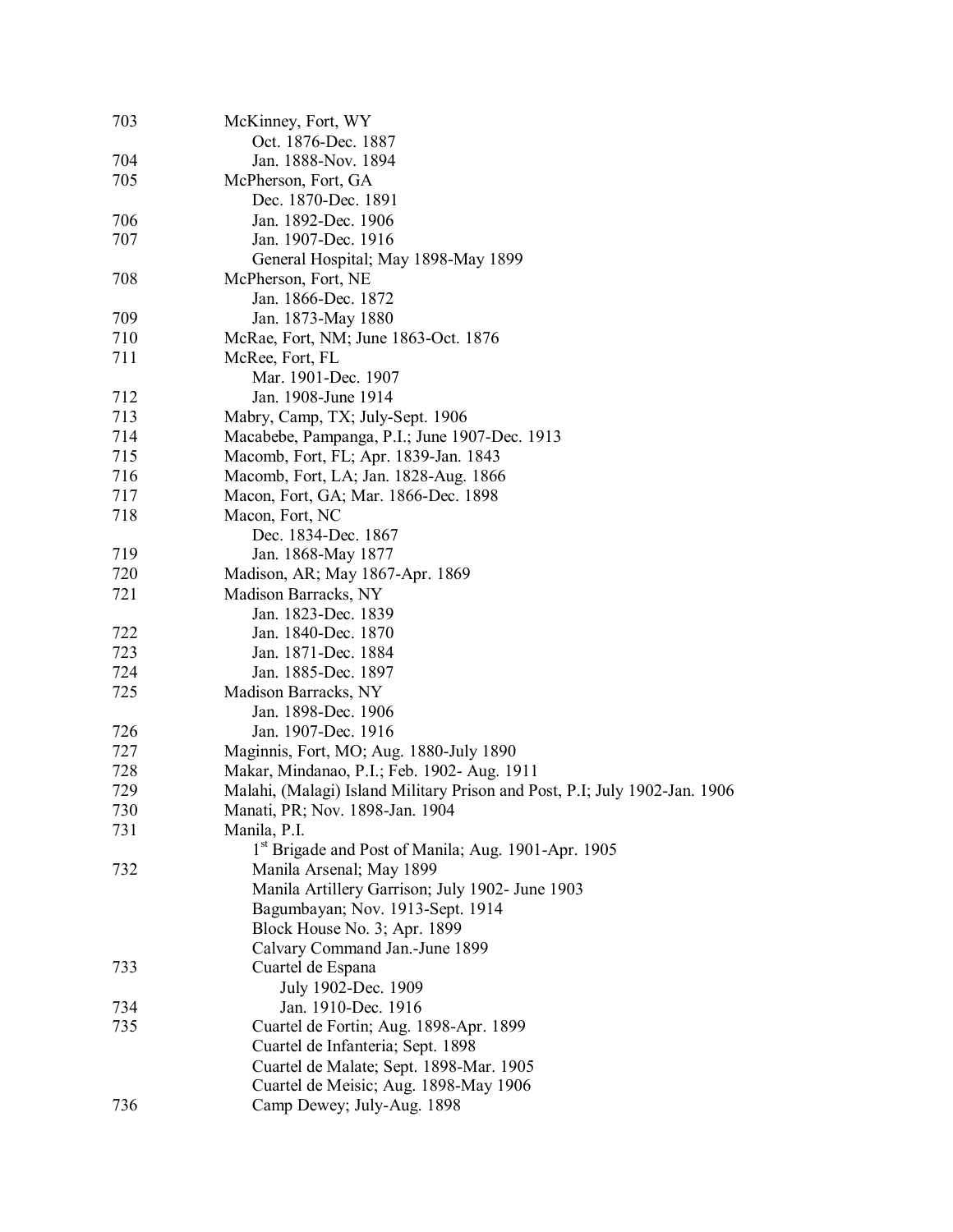|     | Engineer Garrison; Aug. 1901-Apr. 1903            |
|-----|---------------------------------------------------|
|     | Exposition Grounds; Aug. 1900-Feb. 1901           |
|     | Malate Barracks; June 1902-Mar. 1905              |
|     | Hospital No. 3; Dec. 1902-Jan. 1903               |
|     | Division Hospital                                 |
|     | July 1904-Dec. 1909                               |
| 737 | Jan. 1910-Dec. 1916                               |
| 738 | La Loma Church; Apr. 1899                         |
|     | Luneta; Feb. 1903-Dec. 1904                       |
|     | Camp MacArthur; Jan.-Aug. 1913                    |
| 739 | Ordnance Depot                                    |
|     | Apr. 1901-Dec. 1908                               |
| 740 | Jan. 1909-Dec. 1916                               |
| 741 | Camp Otis; Jan.-Mar. 1910                         |
|     | Pasay Cavalry Barracks                            |
|     | Pasay Garrison                                    |
|     | Provost Guard; Sept. 1898-July 1901               |
| 742 | Santa, Mesa; July 1902-May 1906                   |
|     | Miscellaneous Returns; Aug. 1898-Feb. 1903        |
| 743 | Mansfield, Fort, R.I.; Feb. 1901-Dec. 1913        |
| 744 | Manzanillo, Cuba; Oct. 1898-Apr. 1902             |
| 745 | Marcy, Fort, NM                                   |
|     | May 1849-Dec. 1865                                |
| 746 | Jan. 1866-Dec. 1882                               |
| 747 | Jan. 1883-Sept. 1894                              |
| 748 | Margosatubig, Mindanao, P.I; Oct. 1903-Sept. 1913 |
| 749 | Marion, VA; May 1867-Fe. 1869                     |
| 750 | Maruquina, Rizal, P.I.; July 1899-Jan. 1906       |
| 751 | Mariveles, Bataan, P.I; Oct. 1902-Sept. 1907      |
| 752 | Marshall, Fort, MD; Jan. 1863-July 1866           |
| 753 | Maryland Heights, MD; Nov. 1864-Apr. 1865         |
| 754 | Mason, Fort, CA                                   |
|     | Oct. 1863-Dec. 1874                               |
| 755 | Jan. 1875-Dec. 1888                               |
| 756 | Jan. 1889-Dec. 1902                               |
| 757 | Jan. 1903-Dec. 1908                               |
| 758 | Jan. 1909-Dec. 1916                               |
| 759 | Mason, Fort, TX; July 1851-Dec. 1869              |
| 760 | Massachusetts, Fort, CO; June 1852-July 1858      |
| 761 | Matanzas, Cuba; Jan. 1899-Nov. 1908               |
| 762 | Mayaguez. PR; Aug. 1898-Mar. 1903                 |
| 763 | Meade, Fort, FL; Dec. 1849-Aug. 1857              |
| 764 | Meade, Fort, SD                                   |
|     | Aug. 1878-Dec. 1891                               |
| 765 | Jan. 1892-Dec. 1903                               |
| 766 | Jan. 1904-Dec. 1916                               |
|     |                                                   |
| 767 | Medicine Butte, Camp, WY; Sept. 1885-Apr. 1887    |
| 768 | Mellon, Fort, FL; Mar. 1837-Apr. 1842             |
| 769 | Memphis, TN; Dec. 1864-Mar. 1869                  |
| 770 | Meridian, MS; May 1866-Dec. 1872                  |
| 771 | Merrill, Fort, TX; Mar. 1850-Nov. 1855            |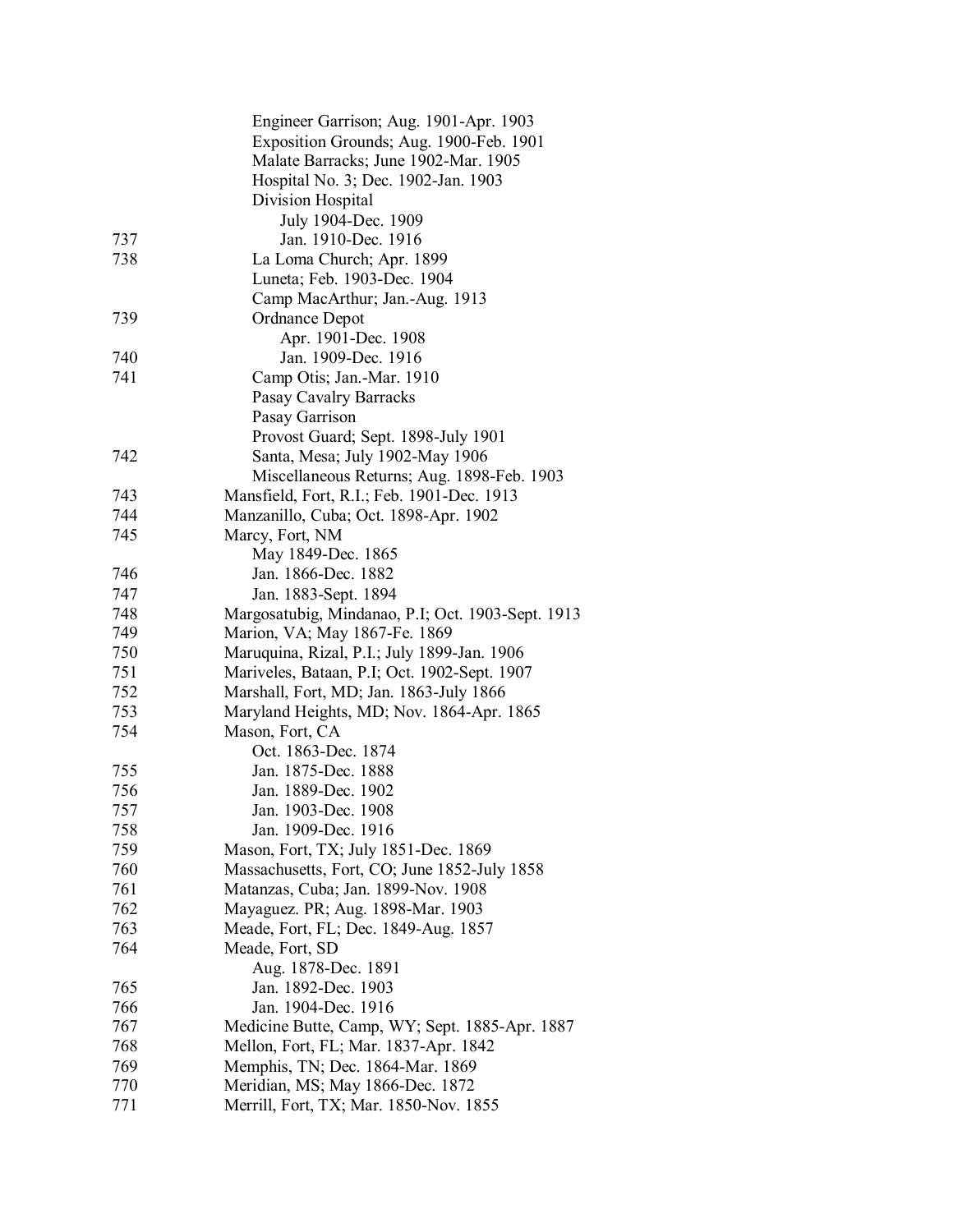| 772 | Merritt, Camp, CA; May-Aug. 1898                           |
|-----|------------------------------------------------------------|
| 773 | Merritt, Camp, MO; Jan. 1892-July 1898                     |
| 774 | Mexican Border                                             |
|     | Patrol Districts; Feb. 1915-Nov. 1916                      |
|     | Arizona District; May-July 1916                            |
|     | Big Bend District; May-July 1916                           |
|     | Big Bend Cavalry Patrol District; Mar.-May 1915            |
|     | Eagle Pass District; May-July 1916                         |
|     | El Paso District; June-July 1916                           |
|     | Fabens Cavalry Patrol District; Feb.-May 1915              |
|     | Laredo District; May-Nov. 1916                             |
|     | Western Texas Cavalry Patrol District; June 1915-Feb. 1916 |
| 775 | Micanopy, Fort, FL; June 1836-Jan. 1843                    |
| 776 | Michie, Fort, NY; June 1898-Dec. 1913                      |
| 777 | Mifflin, Fort, PA; Jan. 1813-Apr. 1866                     |
| 778 | Miley, Fort, CA; July 1902-Dec. 1913                       |
| 779 | Miller, Fort, CA; May 1851-Sept. 1864                      |
| 780 | Mills, Fort, Corregidor, P.I.; July 1908-Dec. 1916         |
| 781 | Misamis, Mindanao, P.I.; Apr. 1900-Feb. 1905               |
| 782 | Missoula, Fort, MO                                         |
|     | June 1877-Dec. 1893                                        |
| 783 | Jan. 1894-Dec. 1908                                        |
| 784 | Jan. 1909-Dec. 1916                                        |
| 785 | Mitchell, Fort, AL; Aug. 1825-Apr. 1840                    |
| 786 | Mobile, AL; Mar. 1866-June 1898                            |
| 787 | Mojave, Fort, AZ                                           |
|     | Apr. 1859-Dec. 1872                                        |
| 788 | Jan. 1873-July 1890                                        |
| 789 | Momungan, Mindanao, P.I.; June 1910-Dec. 1913              |
| 790 | Moniac, Fort, FL; Aug. 1838-Aug. 1842                      |
| 791 | Monroe, LA; Aug. 1865-Apr. 1877                            |
| 792 | Monroe, Fort, VA                                           |
|     | Oct. 1823-Dec. 1835                                        |
| 793 | Jan. 1836-Dec. 1853                                        |
| 794 | Jan. 1854-Dec. 1870                                        |
| 795 | Jan. 1871-Dec. 1883                                        |
| 796 | Jan. 1884-Dec. 1897                                        |
| 797 | Jan. 1898-Dec. 1907                                        |
| 798 | Jan. 1908-Dec. 1913                                        |
| 799 | Arsenal                                                    |
|     | Jan. 1863-Dec. 1877                                        |
| 800 | Jan. 1878-Dec. 1895                                        |
| 801 | Jan. 1896-Dec. 1901                                        |
| 802 | Artillery School; Apr. 1906-Dec. 1916                      |
| 803 | Montgomery, AL; July 1865-July 1871                        |
| 804 | Monument, KS; Dec. 1865-Aug. 1868                          |
| 805 | Morgan, Fort, AL                                           |
|     | June 1822-Dec. 1868                                        |
| 806 | Mar. 1898-Dec. 1905                                        |
| 807 | Jan. 1906-Dec. 1914                                        |
| 808 | Morgan, Fort, CO; June 1865-Apr. 1868                      |
|     |                                                            |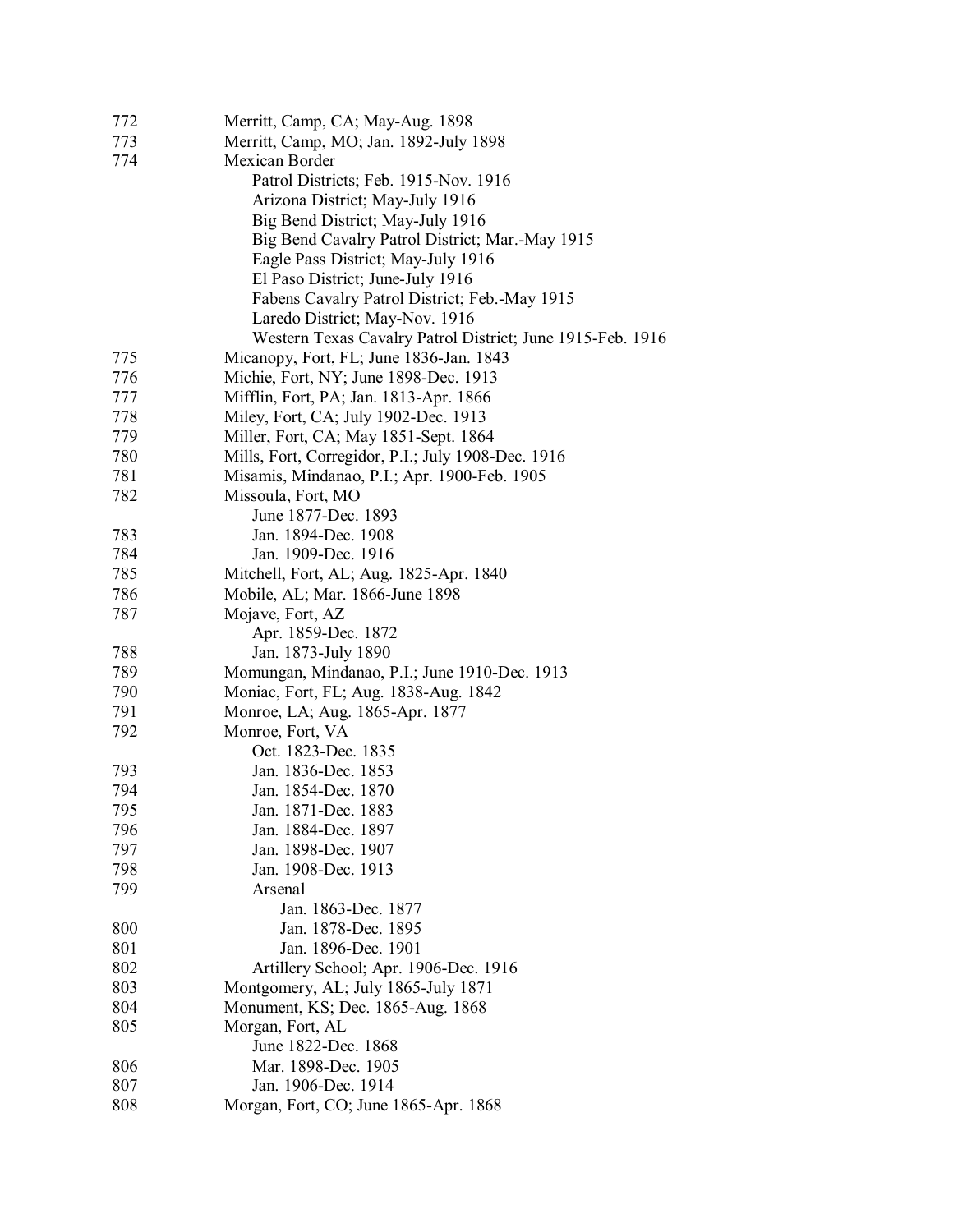| 809 | Morganton, NC; Apr. 1867-Nov. 1877                           |
|-----|--------------------------------------------------------------|
| 810 | Morris, Camp, CA; June-Oct. 1863                             |
| 811 | Morrison, Camp, Ilocos Sur, P.I.; Feb. 1903-Dec. 1904        |
| 812 | Morton, Camp, and Burnside Barracks, IN; Apr. 1863-Nov. 1865 |
| 813 | Mott, Fort, NJ                                               |
|     | Dec. 1897-Dec. 1905                                          |
| 814 | Jan. 1906-Dec. 1913                                          |
| 815 | Moultrie, Fort, SC                                           |
|     | Apr. 1824-Oct. 1860                                          |
| 816 | June 1903-June 1914                                          |
| 817 | Mount Gretna, PA; Sept. 1899-July 1909                       |
| 818 | Mount Sterling, KY; Apr. 1871-Dec. 1872                      |
| 819 | Mount Vernon Barracks, AL                                    |
|     | Jan. 1833-Dec. 1878                                          |
| 820 | Jan. 1879-Dec. 1894                                          |
| 821 | Munfordville, KY; June 1863-June 1865                        |
| 822 | Myer, Fort, VA                                               |
|     | Oct. 1864-Dec. 1876                                          |
| 823 | Jan. 1877-Dec. 1890                                          |
| 824 | Jan. 1891-Dec. 1904                                          |
| 825 | Jan. 1905-Dec. 1916                                          |
| 826 | June 1899-Sept. 1905                                         |
|     | Signal Corps                                                 |
| 827 | Myers, Fort, FL; Feb. 1850-Jan. 1865                         |
| 828 | Nacogdoches, TX; July 1836-Feb. 1870                         |
| 829 | Naga, Cebu; P.I.; July 1902-Sept. 1909                       |
| 830 | Naic, Canvite, P.I.; Apr. 1900-Apr. 1908                     |
| 831 | Napoleonville, LA; June 1864-Nov. 1865                       |
| 832 | Nashville, TN                                                |
|     | Dec. 1862-Dec. 1873                                          |
| 833 | Jan. 1874-Feb. 1877                                          |
|     | Garrison Artillery; Sept. 1863-July 1865                     |
| 834 | Nasugbu, Batangas, P.I.; Nov. 1905-Sept. 1909                |
| 835 | Natchez, MS; Dec. 1863-July 1870                             |
| 836 | Natchitoches, LA; June 1821-Nov. 1876                        |
| 837 | New Bedford, MA; June 1863-May 1865                          |
| 838 | New Bern, NC; Jan. 1832-Dec. 1867                            |
| 839 | Newberry, SC; May 1867-July, 1875                            |
| 840 | New Haven, CT                                                |
|     | July 1863-Oct. 1865                                          |
|     | Draft Rendezvous                                             |
| 841 | New Iberia, LA; June 1865-Oct. 1868                          |
| 842 | New Madrid, MO; June 1862- Apr. 1865                         |
| 843 | New Orleans, LA                                              |
|     | Oct. 1821-Mar. 1869                                          |
| 844 | Dec. 1872-May 1898                                           |
|     | Camp of Distribution; Sept. 1864-June 1866                   |
| 845 | Newport Barracks, KY                                         |
|     | Apr. 1839-Dec. 1857                                          |
| 846 | Jan. 1858-Dec. 1871                                          |
| 847 | Jan. 1872-Dec. 1882                                          |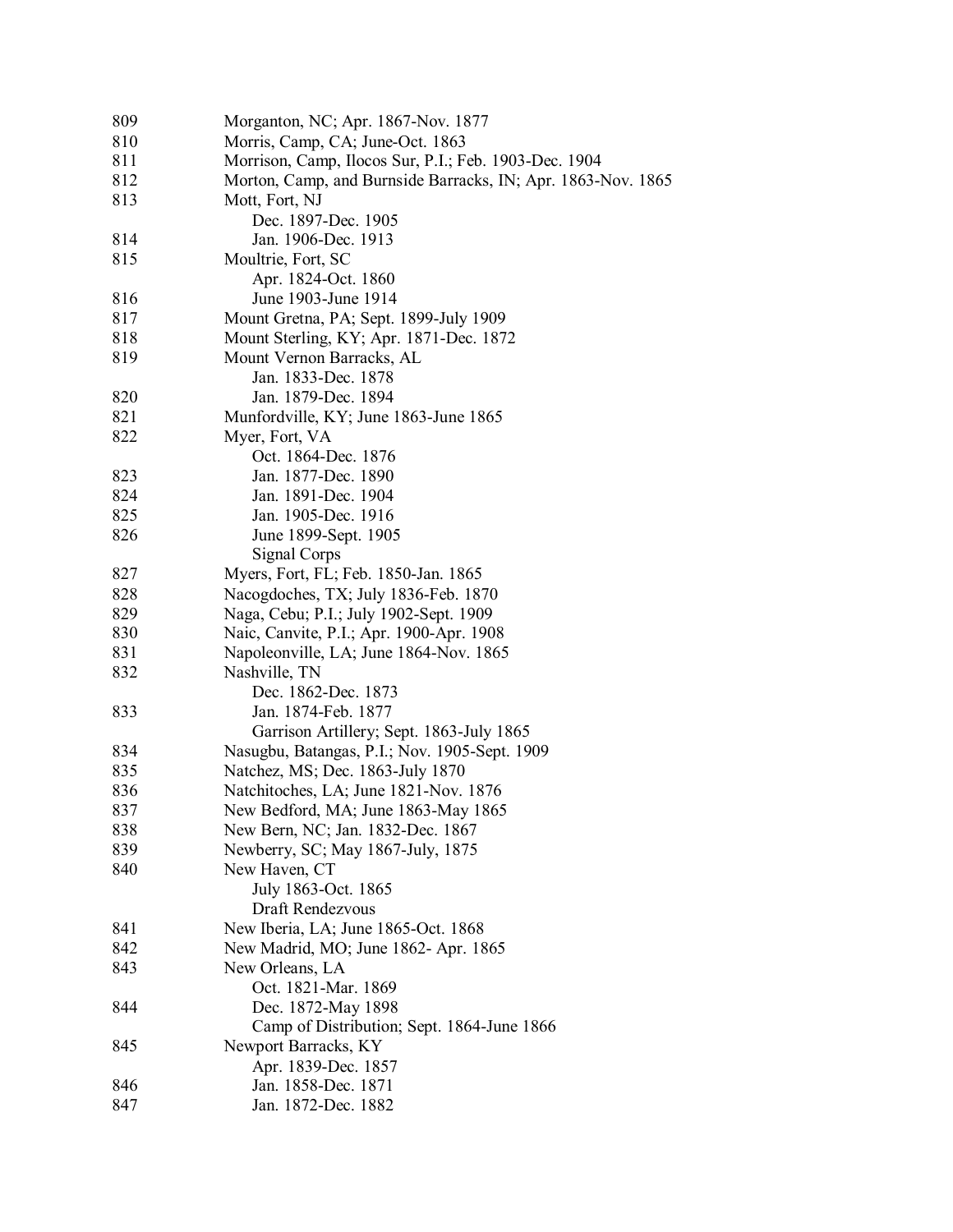| 848 | Jan. 1883-Nov. 1894                                                      |
|-----|--------------------------------------------------------------------------|
| 849 | Newport, R.I.; Mar. 1813-Jan. 1822                                       |
| 850 | Newport News, VA; Aug. 1861-Nov. 1906                                    |
| 851 | New Smyrna, FL; May 1837-Oct. 1853                                       |
| 852 | New Utrecht, NY; May-Nov. 1814                                           |
| 853 | New York Arsenal, NY                                                     |
|     | Jan. 1863-Dec. 1881                                                      |
| 854 | Jan. 1882-Dec. 1897                                                      |
| 855 | Jan. 1898-Dec. 1916                                                      |
| 856 | New York Harbor, NY; Mar. 1813-June 1852                                 |
| 857 | Niagara, Fort, NY                                                        |
|     | Aug. 1818-Sept. 1854                                                     |
| 858 | Dec. 1861-Dec. 1877                                                      |
| 859 | Jan. 1878-Dec. 1890                                                      |
| 860 | Jan. 1891-Dec. 1901                                                      |
| 861 | Jan. 1902-Dec. 1908                                                      |
| 862 | Jan. 1909-Dec. 1916                                                      |
|     | Niagara Frontier; Mar. 1813-Dec. 1839                                    |
| 863 | Nichols, Camp, Rizel, P.I.; Nov. 1913-Dec. 1916                          |
| 864 | Niobrara, Fort, NE                                                       |
|     | Apr. 1880-Dec. 1894                                                      |
| 865 | Jan. 1895-Sept. 1906                                                     |
| 866 | Nogales, AZ; Apr. 1887-July 1916                                         |
| 867 | Nome Lackee Reserve, CA; Jan. 1855-Mar. 1858                             |
| 868 | Norfolk, VA; Jan. 1866-Jan. 1870                                         |
| 869 | Norfolk Harbor, VA; Mar. 1879-Feb. 1824                                  |
| 870 | North Fork of the Canadian River, Cantonment on, OK; Mar. 1879-June 1882 |
| 871 | North Platte, NE; Mar. 1875-Dec. 1877                                    |
| 872 | Nueva Caceres, Cebu, P.I.; June 1900-Feb. 1905                           |
| 873 | Nuevitas, Cuba; Dec. 1898-Feb. 1900                                      |
| 874 | Nye, Camp, NV; Oct. 1864-Sept. 1865                                      |
| 875 | Oglethorpe, Fort, GA                                                     |
|     | Jan. 1905-Dec. 1910                                                      |
| 876 | Jan. 1911-Dec. 1916                                                      |
| 877 | Ojo Caliente, NM; May 1879-Mar. 1882                                     |
| 878 | Oklahoma, Camp, OK; May 1889-July 1892                                   |
| 879 | Omaha, NE; Aug. 1863-Dec. 1873                                           |
| 880 | Jan. 1874-Dec. 1885                                                      |
| 881 | Jan. 1886-Sept. 1896                                                     |
| 882 | July 1905-Dec. 1910                                                      |
| 883 | Jan. 1911-Dec. 1916                                                      |
|     | Camp Thayer; Oct. 1909                                                   |
|     | Ordnance Depot; Apr. 1890-Feb. 1891                                      |
| 884 | Ontario, Fort, NY                                                        |
|     | Nov. 1838-Dec. 1867                                                      |
| 885 | Jan. 1868-Dec. 1880                                                      |
| 886 | Jan. 1881-Dec. 1900                                                      |
| 887 | Jan. 1901-Dec. 1908                                                      |
| 888 | Jan. 1909-Dec. 1916                                                      |
| 889 | Orford, Fort, OR; Oct. 1849-Sept. 1856                                   |
| 890 | Oroquieta, Mindanao, P.I; July, 1900-Feb. 1905                           |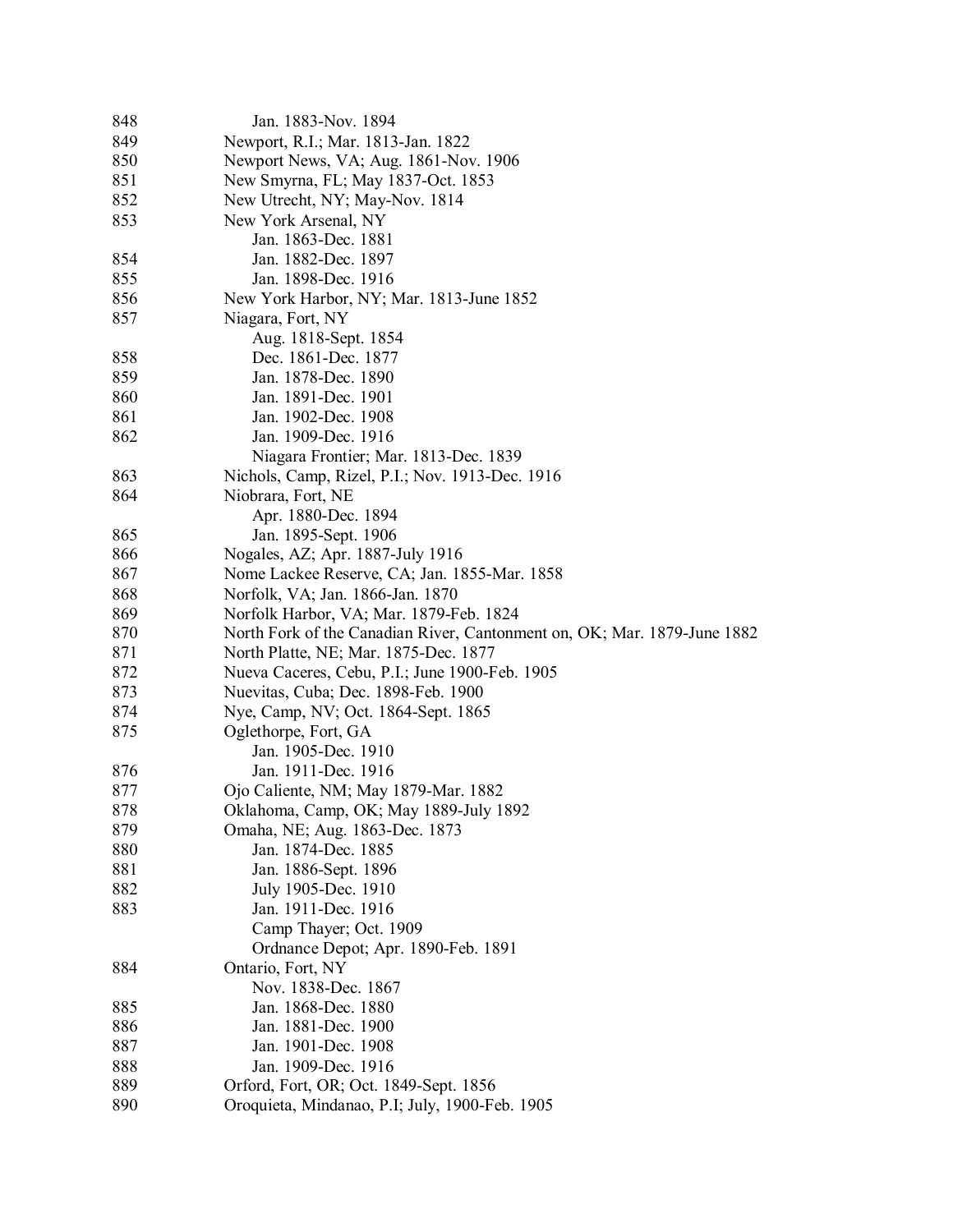| 891 | Otis, E.S., Camp Panama; Oct. 1911-Dec. 1916        |
|-----|-----------------------------------------------------|
| 892 | Overton, Camp, Mindanao P.I.                        |
|     | Oct. 1903-Dec. 1910                                 |
| 893 | Jan. 1911-Sept. 1917                                |
| 894 | Oxford, MS; Jan. 1872-Feb. 1873                     |
| 895 | Paducah, KY; Sept. 1861-Dec. 1872                   |
| 896 | Pantar, Mindanao, P.I.; June 1910-Nov. 1913         |
| 897 | Paola, KS; Apr. 1864-Aug. 1865                      |
| 898 | Parapet, Camp, LA; May 1862-Feb. 1866               |
| 899 | Pembina, Fort, ND                                   |
|     | June 1870-Dec. 1881                                 |
| 900 | Jan. 1882-July 1895                                 |
| 901 | Pena Colorado, Camp, TX; Mar. 1880-Feb. 1893        |
| 902 | Pensacola, FL                                       |
|     | July 1821-Jan. 1857                                 |
| 903 | May 1862-Dec. 1874                                  |
| 904 | Feb. 1875-Apr. 1888                                 |
| 905 | Petersburg, VA; Apr. 1865-Jan. 1870                 |
| 906 | Petite Coquille, LA; July 1821-Nov. 1827            |
| 907 | Pettit Barracks, Mindanao, P.I.                     |
|     | Dec. 1899-Dec. 1908                                 |
| 908 | Jan. 1909-Dec. 1916                                 |
| 909 | Philadelphia, PA                                    |
|     | Apr. 1862-Mar. 1866                                 |
|     | Draft Rendezvous; Aug. 1863-June 1865               |
|     | Recruiting District; June 1812-Oct. 1813            |
| 910 | Philip [Phil] Kearny, Fort, WY; July 1866-July 1868 |
| 911 | Picatinny Arsenal, NJ                               |
|     | July 1885-Dec. 1899                                 |
| 912 | Jan. 1900-Dec. 1916                                 |
| 913 | Pickens, Fort, FL                                   |
|     | Apr. 1834-Mar. 1868                                 |
| 914 | Mar. 1898-Dec. 1906                                 |
| 915 | Jan. 1907-June 1914                                 |
| 916 | Pickering, Fort, MA; Jan. 1864-Sept. 1898           |
| 917 | Pickering, Fort, TN; Nov. 1862-June 1865            |
| 918 | Picolata, FL; Mar. 1836-Oct. 1842                   |
| 919 | Pierce, Fort, FL; Jan. 1839- July 1842              |
| 920 | Pierre, Fort, SD; July 1855-May 1857                |
| 921 | Pike, Fort, LA                                      |
|     | Jan. 1828-Apr. 1846                                 |
| 922 | Nov. 1848-May 1871                                  |
| 923 | Pikesville Arsenal, MD                              |
|     | June 1833-Dec. 1868                                 |
| 924 | Jan. 1869-May 1880                                  |
| 925 | Pikit, Fort, Mindanao, P.I.; Oct. 1906-Sept. 1913   |
| 926 | Pilot Butte, Camp, WY; Sept. 1885-Feb. 1899         |
| 927 | Pinar del Rio, Cuba; Dec. 1898-Feb. 1909            |
| 928 | Pine Bluff, AR; Nov. 1863-Mar. 1869                 |
| 929 | Pine Camp. N.Y.; May 1908-Sept. 1910                |
| 930 | Pineville, LA; Feb. 1875-May 1877                   |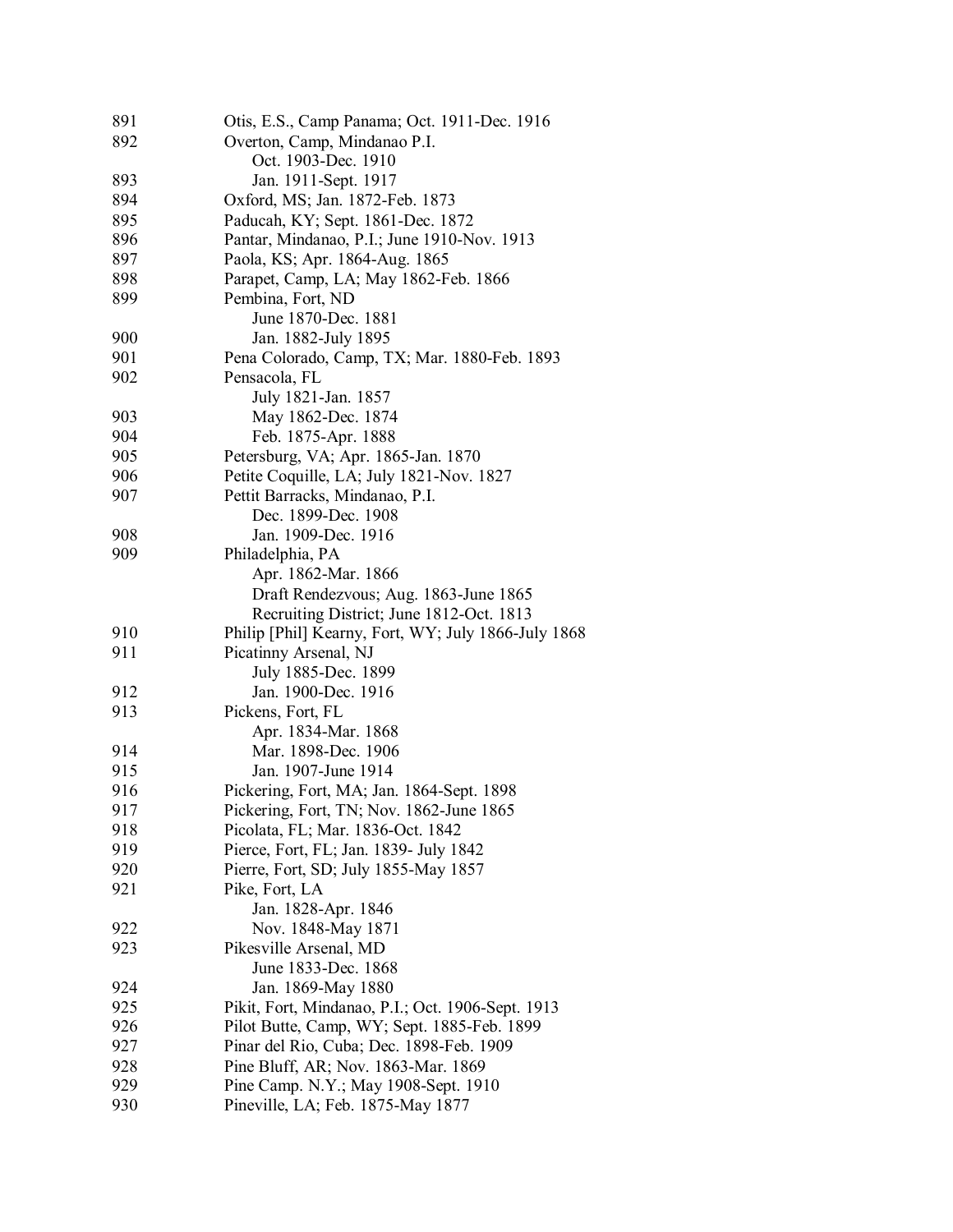| 931 | Pittsburgh, PA                              |
|-----|---------------------------------------------|
|     | Apr. 1864-Nov. 1865                         |
|     | Draft Rendezvous, July 1863-Sept. 1865      |
|     | Pittsburgh Arsenal, Oct. 1821-Dec. 1828     |
| 932 | Placetas, Cuba; Feb. 1899-Feb. 1909         |
| 933 | Plaquemine, LA; Nov. 1863-Nov. 1865         |
| 934 | Platte Bridge, NE; July 1855-Apr. 1859      |
| 935 | Plattsburg Barracks, NY                     |
|     | Feb. 1813-Dec. 1841                         |
| 936 | Jan. 1842-Dec. 1870                         |
| 937 | Jan. 1871-Dec. 1882                         |
| 938 | Jan. 1883-Dec. 1897                         |
| 939 | Jan. 1898-Dec. 1905                         |
| 940 | Jan. 1906-Dec. 1916                         |
| 941 | Pleasant, Fort, FL; Nov. 1838-Oct. 1842     |
| 942 | Poinsett, Fort, FL; Oct. 1839-Feb. 1843     |
| 943 | Point, Fort, CA                             |
|     | Feb. 1861-Dec. 1865                         |
| 944 | Jan. 1866-June 1898                         |
| 945 | Point Bonita, CA; July 1903-June 1909       |
| 946 | Poland, Camp, TN; Aug.-Dec. 1898            |
| 947 | Polk, Fort, TX; Mar. 1846-Jan. 1850         |
| 948 | Polloc, Mindanao, P.I.; May 1900-Dec. 1912  |
| 949 | Ponce, P.R.; Aug. 1898-Mar. 1903            |
| 950 | Popham, Fort, ME; Nov. 1864-July 1866       |
| 951 | Poplar River, Camp, MO; Oct. 1880-Oct. 1893 |
| 952 | Porter, Fort, NY                            |
|     | June 1864-Dec. 1873                         |
| 953 | Jan. 1874-Dec. 1884                         |
| 954 | Jan. 1885-Dec. 1897                         |
| 955 | Jan. 1898-Dec. 1907                         |
| 956 | Jan. 1908-Dec. 1916                         |
| 957 | Port Hudson, LA; July 1863-May 1866         |
| 958 | Preble, Fort, ME                            |
|     | June 1820-Apr. 1836                         |
| 959 | Oct. 1840-Dec. 1867                         |
| 960 | Jan. 1868-Dec. 1880                         |
| 961 | Jan. 1881-Dec. 1894                         |
| 962 | Jan. 1895-Dec. 1905                         |
| 963 | Jan. 1906-Dec. 1913                         |
| 964 | Presidio of Monterey, CA                    |
|     | Jan. 1847-July 1895                         |
| 965 | Sept. 1902-Dec. 1909                        |
| 966 | Jan. 1910-Dec. 1916                         |
| 967 | Presidio of San Francisco, CA               |
|     | Mar. 1847-Dec. 1859                         |
| 968 | Jan. 1860-Dec. 1871                         |
| 969 | Jan. 1872-Dec. 1885                         |
| 970 | Jan. 1886-Dec. 1897                         |
| 971 | Jan. 1898-Dec. 1907                         |
| 972 | Jan. 1908-Dec. 1916                         |
|     |                                             |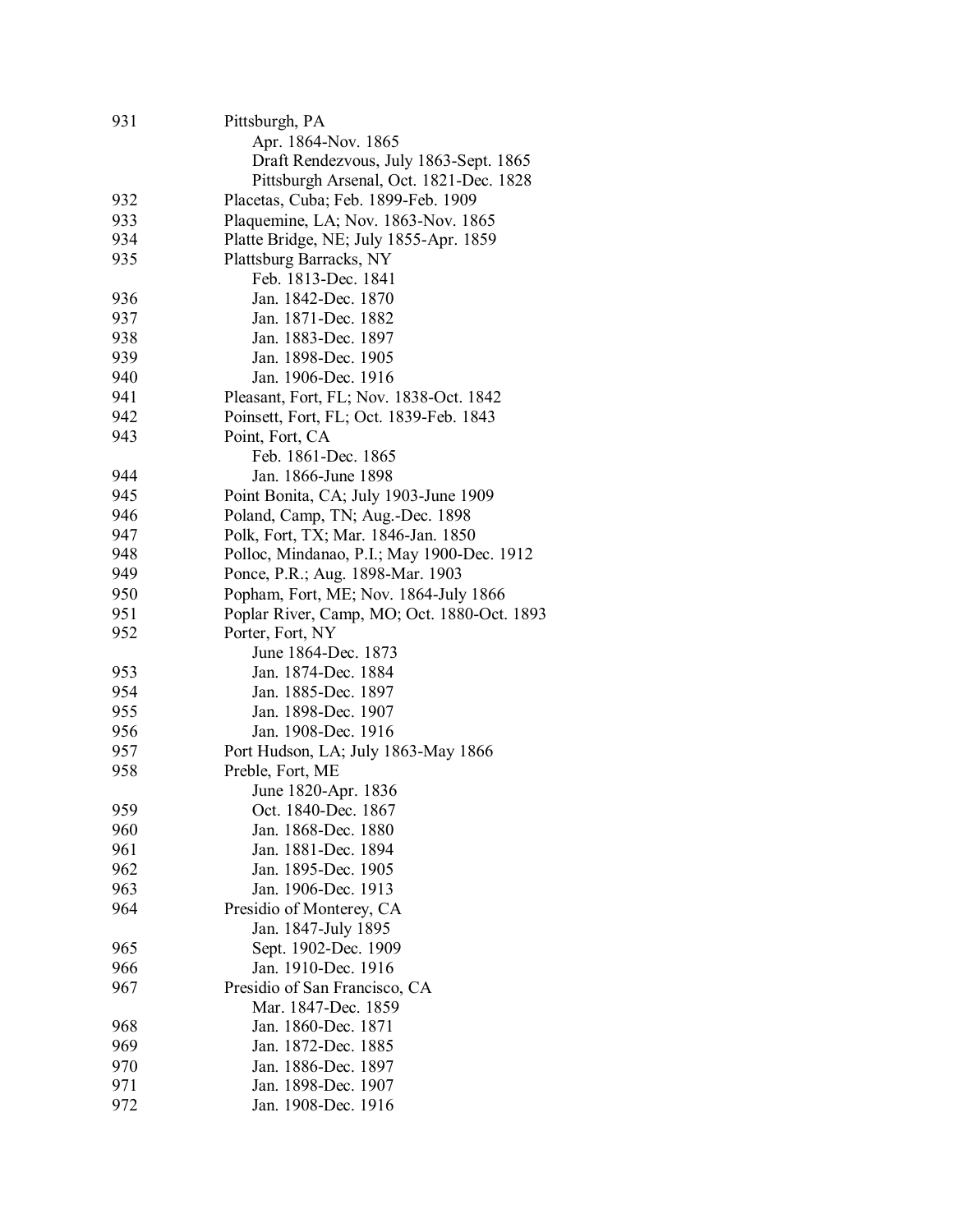| 972  | Jan. 1908-Dec. 1916                                 |
|------|-----------------------------------------------------|
|      | Camp Schofield; Sept.-Oct. 1863                     |
|      | Camp Sumner; July-Aug. 1861                         |
|      | Depot of Recruit Instructions; July 1902-July 1903  |
| 973  | Letterman General Hospital                          |
|      | Dec. 1898-Dec. 1900                                 |
| 974  | Jan. 1901-Dec. 1903                                 |
| 975  | Jan. 1904-Dec. 1906                                 |
| 976  | Jan. 1907-Dec. 1911                                 |
| 977  | Jan. 1912-Dec. 1916                                 |
| 978  | Provost Guard; Sept. 1864-July 1865                 |
|      | Miscellaneous Returns; Apr. 1868-Feb. 1915          |
| 979  | Puerto Princesa, Palawan, P.I.                      |
|      | June 1901-Dec. 1906                                 |
| 980  | Jan. 1907-Oct. 1913                                 |
|      |                                                     |
| 981  | Puerto Principe, Cuba; Nov. 1898-Mar. 1900          |
| 982  | Pulaski, Fort, GA                                   |
|      | Mar. 1862-Dec. 1865                                 |
| 983  | Jan. 1866-Oct. 1873                                 |
| 984  | Quarry Heights, C.Z.; Apr. 1915-Dec. 1916           |
| 985  | Quitman, Fort, TX; Sept. 1858-Jan. 1877             |
| 986  | Raleigh, NC; Mar. 1866-May 1877                     |
| 987  | Rancho del Chino, CA; Sept. 1850-Aug. 1852          |
| 988  | Randall, Fort, SD                                   |
|      | June 1856-Dec. 1866                                 |
| 989  | Jan. 1867-Dec. 1879                                 |
| 990  | Jan. 1880-Nov. 1892                                 |
| 991  | Randall, Camp, WI; Mar. 1863-June 1866              |
| 992  | Ransom, Fort, ND; June 1867-Apr. 1872               |
| 993  | Reading, Camp, CA; May 1852-June 1867               |
| 994  | Regan Barracks, Albay, P.I.; Jan. 1904-Dec. 1916    |
| 995  | Reina Regents, Mindanao, P.I., Oct. 1906-Sept. 1913 |
| 996  | Remount, Camp, MD; July 1864-May 1865               |
| 997  | Reno, Camp, AZ; Oct. 1867-Feb. 1870                 |
| 998  | Reno, Fort, OK                                      |
|      | Aug. 1874-Dec. 1884                                 |
| 999  | Jan. 1885-Dec. 1896                                 |
| 1000 | Jan. 1897-Apr. 1908                                 |
| 1001 | Reno, Camp, WI; Apr. 1864-Nov. 1865                 |
| 1002 | Reno, Fort, WY; Sept. 1865-Aug. 1868                |
| 1003 | Reverse, Fort, MA                                   |
|      | Jan. 1901-Dec. 1906                                 |
| 1004 | Jan. 1907-Dec. 1913                                 |
| 1005 | Reynolds, Fort, CO; June 1897-May 1872              |
| 1006 | Rice, Fort, ND                                      |
|      | July 1864-Dec. 1870                                 |
| 1007 | Jan. 1871-Nov. 1878                                 |
| 1008 | Richardson, Fort, TX; June 1866-May 1878            |
| 1009 | Richmond, VA; Apr. 1865-June 1870                   |
| 1010 | Ridgely, Fort, MN; Apr. 1853-Apr. 1867              |
| 1011 |                                                     |
|      | Riley, Fort, KS                                     |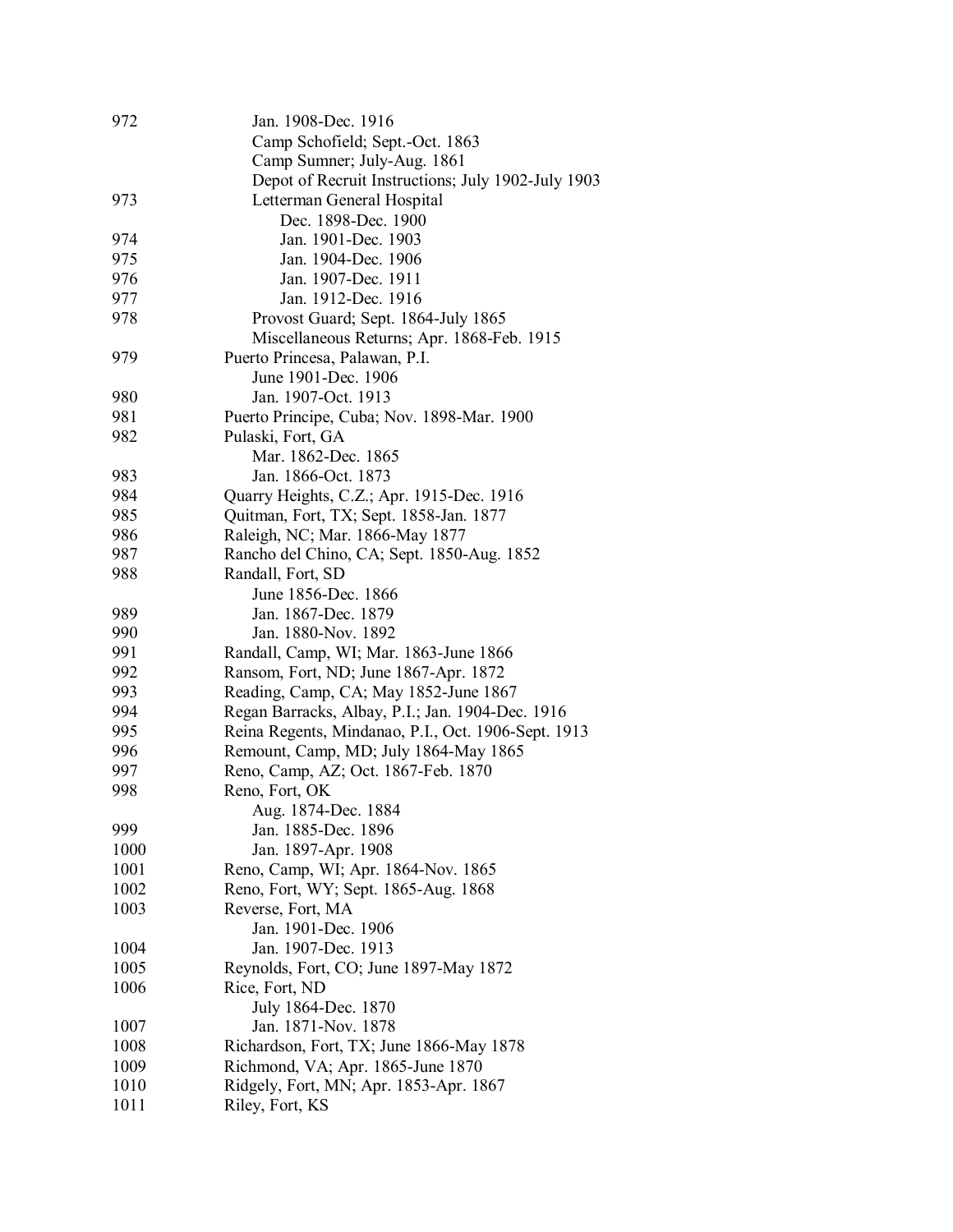|      | May 1853-Dec. 1860                                |  |
|------|---------------------------------------------------|--|
| 1012 | Jan. 1861-Dec. 1871                               |  |
| 1013 | Jan. 1872-Dec. 1884                               |  |
| 1014 | Jan. 1885-Dec. 1894                               |  |
| 1015 | Jan. 1895-Dec. 1902                               |  |
| 1016 | Jan. 1903-Dec. 1909                               |  |
| 1017 | Jan. 1910-Dec. 1916                               |  |
| 1018 | Maneuver Camps; Sept. 1902-Aug. 1910              |  |
|      | School for Bakers and Cooks; Sept. 1908-Oct. 1916 |  |
|      | Mounted Service School; July 1909-Jan. 1917       |  |
| 1019 | Ringgold, Fort, TX                                |  |
|      | Oct. 1848-Apr. 1861                               |  |
| 1020 | July 1865-Dec. 1874                               |  |
| 1021 | Jan. 1875-Dec. 1884                               |  |
| 1022 | Jan. 1885-Dec. 1894                               |  |
| 1023 | Jan. 1895-Dec. 1904                               |  |
| 1024 | Jan. 1905-Sept. 1915                              |  |
| 1025 | Rio Mimbres, NM; Aug. 1863-Aug. 1866              |  |
| 1026 | Ripley, Fort, MN                                  |  |
|      | Apr. 1849-Dec. 1865                               |  |
| 1027 | Jan. 1866-July 1877                               |  |
| 1028 | Robinson, Fort, NE                                |  |
|      | Apr. 1874-Dec. 1884                               |  |
| 1029 | Jan. 1885-Dec. 1894                               |  |
| 1030 | Jan. 1895-Dec. 1906                               |  |
| 1031 | Jan. 1907-Dec. 1916                               |  |
| 1032 | Rochester, NY; Dec. 1838-May 1841                 |  |
| 1033 | Rock Island Arsenal, IL                           |  |
|      | Jan. 1869-Dec. 1878                               |  |
| 1034 | Jan. 1879-Dec. 1896                               |  |
| 1035 | Jan. 1897-Dec. 1908                               |  |
| 1036 | Jan. 1909-Dec. 1916                               |  |
| 1037 | Rock Island Barracks, IL; Nov. 1863-Aug. 1865     |  |
| 1038 | Rodman, Fort, MA                                  |  |
|      | June 1898-Dec. 1907                               |  |
| 1039 | Jan. 1908-Dec. 1916                               |  |
| 1040 | Rolla, MO; Sept. 1861-July 1865                   |  |
| 1041 | Romblon, Romblon, P.I.; Dec. 1899-Mar. 1902       |  |
| 1042 | Rome, GA; June 1833-July 1868                     |  |
| 1043 | Rosecrans, Fort, CA; Aug. 1903-Apr. 1914          |  |
| 1044 | Rosecrans, Fort, TN; Aug. 1863-June 1865          |  |
| 1045 | Rouses Point, NY; Sept. 1838-Sept. 1862           |  |
| 1046 | Rowell Barracks, Cuba; Jan. 1899-Oct. 1903        |  |
| 1047 | Ruby, Camp, NV; Sept. 1862-Sept. 1869             |  |
| 1048 | Ruger, Fort, HI; Aug. 1909-Dec. 1913              |  |
| 1049 | Russell, Fort, FL; Mar. 1839-July 1842            |  |
| 1050 | Russell D.A., Fort, WY                            |  |
|      | Sept. 1867-Dec. 1875                              |  |
| 1051 | Jan. 1876-Dec. 1886                               |  |
| 1052 | Jan. 1887-Dec. 1894                               |  |
| 1053 | Jan. 1895-Dec. 1904                               |  |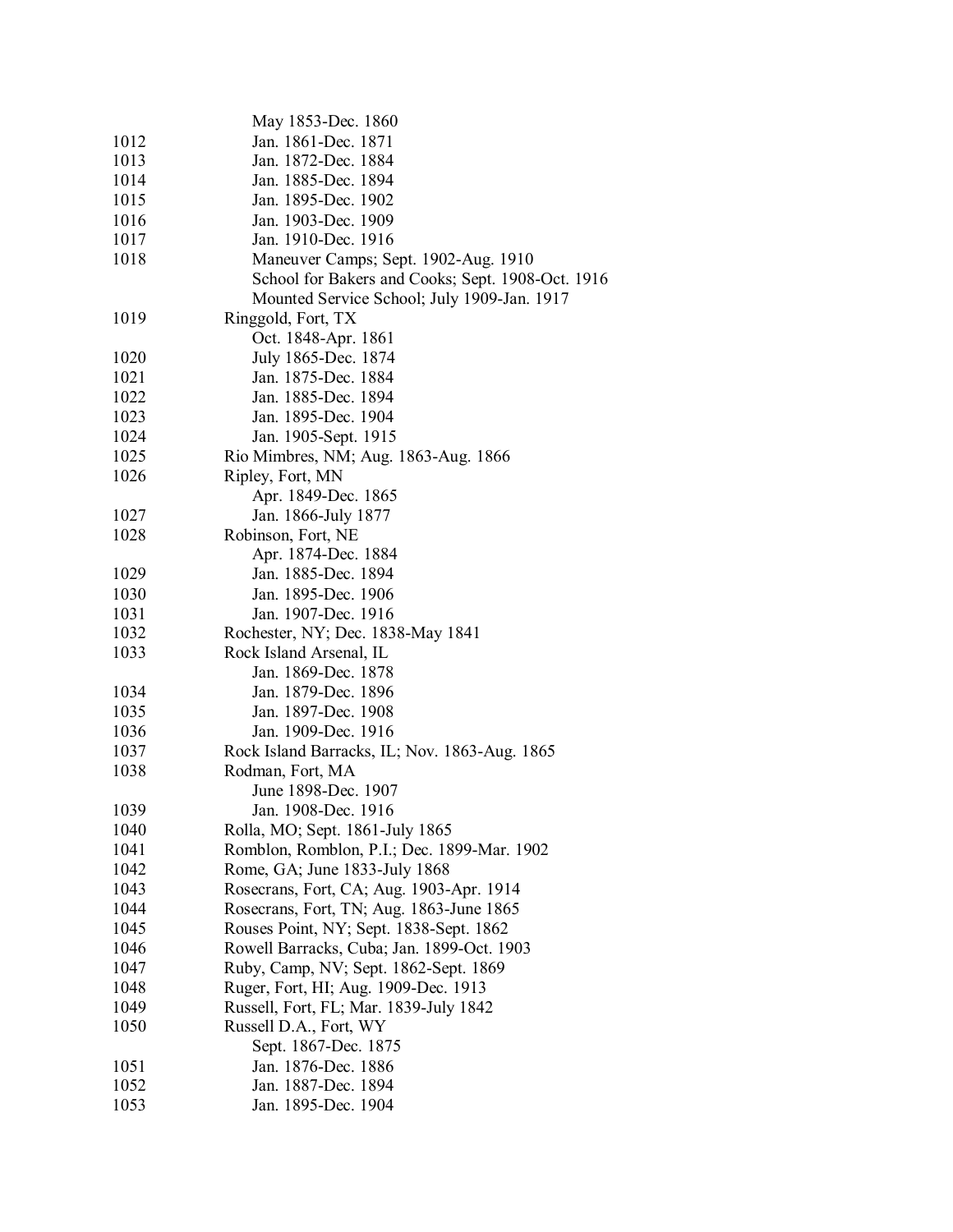| 1054         | Jan. 1905-Dec. 1912                                           |
|--------------|---------------------------------------------------------------|
| 1055         | Jan. 1913-Nov. 1916                                           |
|              | <b>Maneuver Camps</b>                                         |
| 1056         | Sabine, Camp, LA; Apr. 1836-Aug. 1838                         |
| 1057         | Saginaw, MI; July 1822-Apr. 1824                              |
| 1058         | Sagua Barracks and Sagua la Grande, Cuba; Apr. 1899-Feb. 1909 |
| 1059         | St. Albans, VT; Mar.-Sept. 1865                               |
| 1060         | St. Augustine, FL                                             |
|              | June 1821-Dec. 1837                                           |
| 1061         | Jan. 1838-Dec. 1865                                           |
| 1062         | Jan. 1866-Dec. 1880                                           |
| 1063         | Jan. 1881-Dec. 1891                                           |
| 1064         | Jan. 1892-Apr. 1909                                           |
| 1065         | St. Charles, AR; Jan.-June 1865                               |
| 1066         | St. Louis, MO                                                 |
|              | Dec. 1861-Oct. 1865                                           |
| 1067         | Arsenal                                                       |
|              | Nov. 1833-Dec. 1874                                           |
| 1068         | Jan. 1875-Dec. 1889                                           |
| 1069         | Jan. 1890-Mar. 1904                                           |
| 1070         | Barracks; Jan. 1871-June 1878                                 |
| 1071         | St. Martinsville, LA; May 1873-May 1877                       |
| 1072         | St. Michael, Fort, AK                                         |
|              | Sept. 1897-Dec. 1906                                          |
| 1073         | Jan. 1907-Dec. 1916                                           |
| 1074         | St. Philip, Fort, LA                                          |
|              | May 1821-Aug. 1866                                            |
| 1075         | Nov. 1890-Dec. 1905                                           |
| 1076         | Jan. 1906-June 1914                                           |
| 1077         | Salem, MO; Sept. 1862-May 1864                                |
| 1078         | Salisbury, NC; Apr. 1866-Nov. 1867                            |
| 1079         | Sam Houston, Fort, TX                                         |
|              | Sept. 1890-Dec. 1900                                          |
| 1080         | Jan. 1901-Dec. 1907                                           |
| 1081<br>1082 | Jan. 1908-Dec. 1911<br>Jan. 1912-Dec. 1916                    |
|              | Coast Artillery Detachment; May 1916                          |
|              | School for Bakers and Cooks; May-Sept. 1916                   |
| 1083         | San Antonio, TX                                               |
|              | Oct. 1845-Dec. 1872                                           |
| 1084         | Jan. 1873-Dec. 1882                                           |
| 1085         | Jan. 1883-Aug. 1890                                           |
| 1086         | Arsenal                                                       |
|              | Aug. 1870-Dec. 1880                                           |
| 1087         | Jan. 1881-Dec. 1895                                           |
| 1088         | Jan. 1896-Dec. 1907                                           |
| 1089         | Jan. 1908-Dec. 1916                                           |
| 1090         | Barracks; July 1857-Mar. 1861                                 |
| 1091         | San Carlos, AZ                                                |
|              | Oct. 1882-Dec. 1890                                           |
| 1092         | Jan. 1891-June 1900                                           |
|              |                                                               |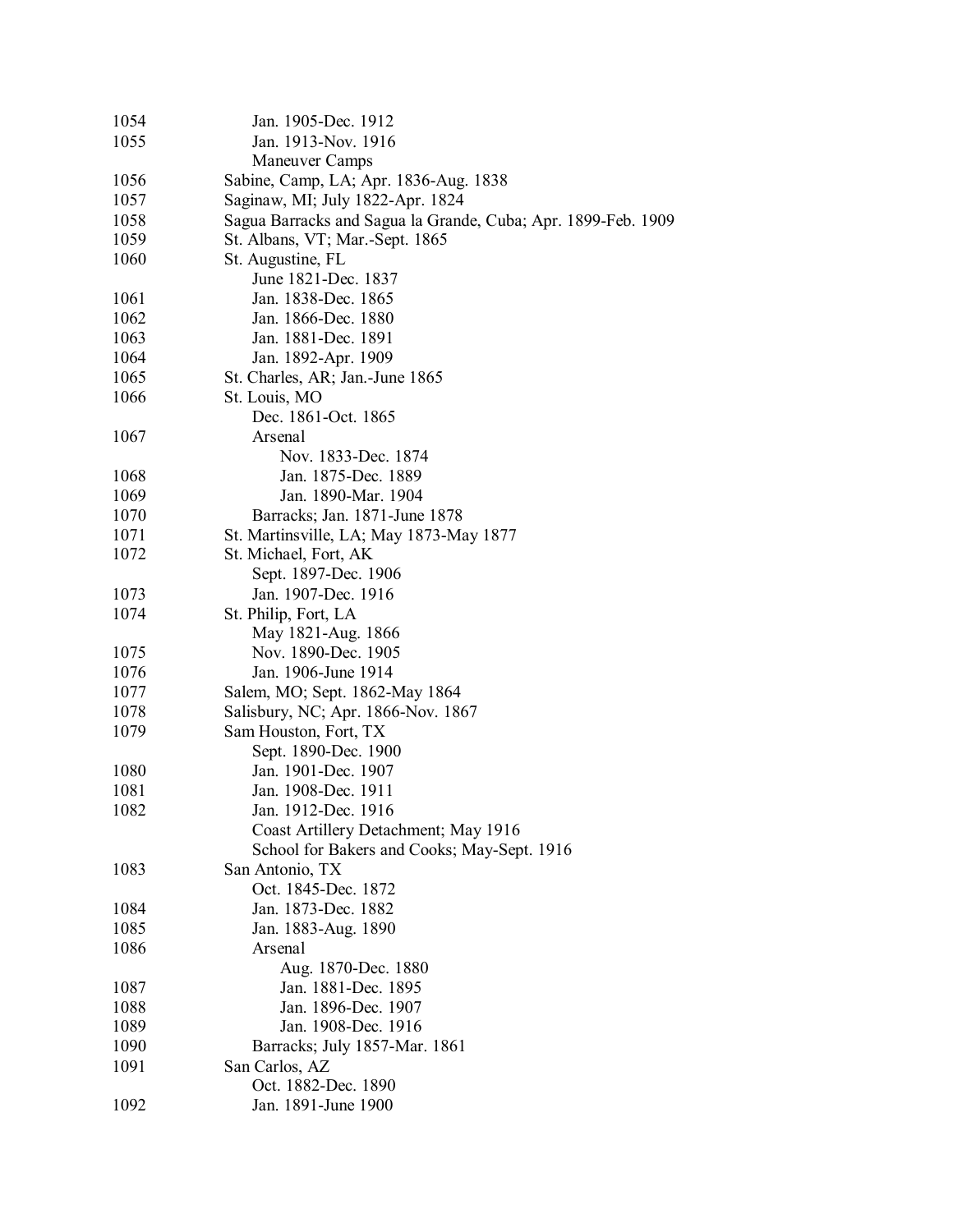| Sancti Spiritus, Cuba; Nov. 1898-June 1900             |
|--------------------------------------------------------|
| Sanders, Fort, WY; Sept. 1866-May 1882                 |
| San Diego, TX; Apr. 1878-Apr. 1882                     |
| San Diego Barracks, CA                                 |
| Apr. 1849-Dec. 1860                                    |
| Jan. 1861-June 1871                                    |
| June 1873-Dec. 1886                                    |
| Jan. 1887-Dec. 1896                                    |
| Jan. 1897-Sept. 1903                                   |
| School of Aviation; Aug. 1913-Dec. 1916                |
| Sandusky and Johnson's Island, OH; Jan. 1862-June 1865 |
| Sandy Hook Proving Grounds, NJ                         |
| Jan. 1814-July 1866                                    |
| Nov. 1890-Dec. 1903                                    |
| Jan. 1904-Dec. 1916                                    |
| San Elizario, TX; Nov. 1849-Aug. 1851                  |
| San Felipe, TX; Sept. 1876-Jan. 1881                   |
|                                                        |
| San Isidro, Nueva, Ecija, P.I.; July 1902-Aug. 1908    |
| San Jacinto, TX; Feb. 1899-June 1914                   |
| San Juan, P.R.                                         |
| Oct. 1898-Dec. 1905                                    |
| Jan. 1906-Dec. 1911                                    |
| Jan. 1912-Dec. 1916                                    |
| General Hospital; Oct. 1898-Dec. 1899                  |
| San Juan Island, WA; July 1859-June 1874               |
| San Luis, Cuba; Sept. 1898-Nov. 1901                   |
| San Luis Rey, CA; Mar. 1849-June 1852                  |
| San Mateo, Rizal, P.I.; Apr. 1900-May 1908             |
| San Pedro, Iloilo, P.I.; Oct. 1910-Oct. 1917           |
| Santa Barbara, CA; Jan.-Dec. 1864                      |
| Santa Catalina Island, Ca; Jan.-Sept. 1864             |
| Santa Clara, Cuba; Feb. 1899-Apr. 1908                 |
| Santiago, Cuba                                         |
| June 1898-Jan. 1904                                    |
| Oct. 1906-Feb. 1909                                    |
| Santo Tomas, Batangas, P.I.; May 1900-June1907         |
| Sara, Paney, P.I.; Mar. 1900-Jan. 1902                 |
| Sauk Centre, MN; July 1864-Nov. 1865                   |
| Savannah, GA                                           |
| Jan. 1824-Dec. 1850                                    |
| June 1865-Dec. 1874                                    |
| Jan. 1875-Mar. 1899                                    |
| General Hospital; Mar.-July 1899                       |
| Schofield, Camp VA; Jan. 1866-Jan. 1870                |
| Schofield Barracks, HI; Jan. 1909-Dec. 1916            |
| Schuyler, Fort, NY                                     |
| Feb. 1861-Dec. 1879                                    |
| Jan. 1880-Dec. 1890                                    |
| Jan. 1891-Dec. 1901                                    |
| Jan. 1902-Dec. 1907                                    |
| Jan. 1908-June 1914                                    |
|                                                        |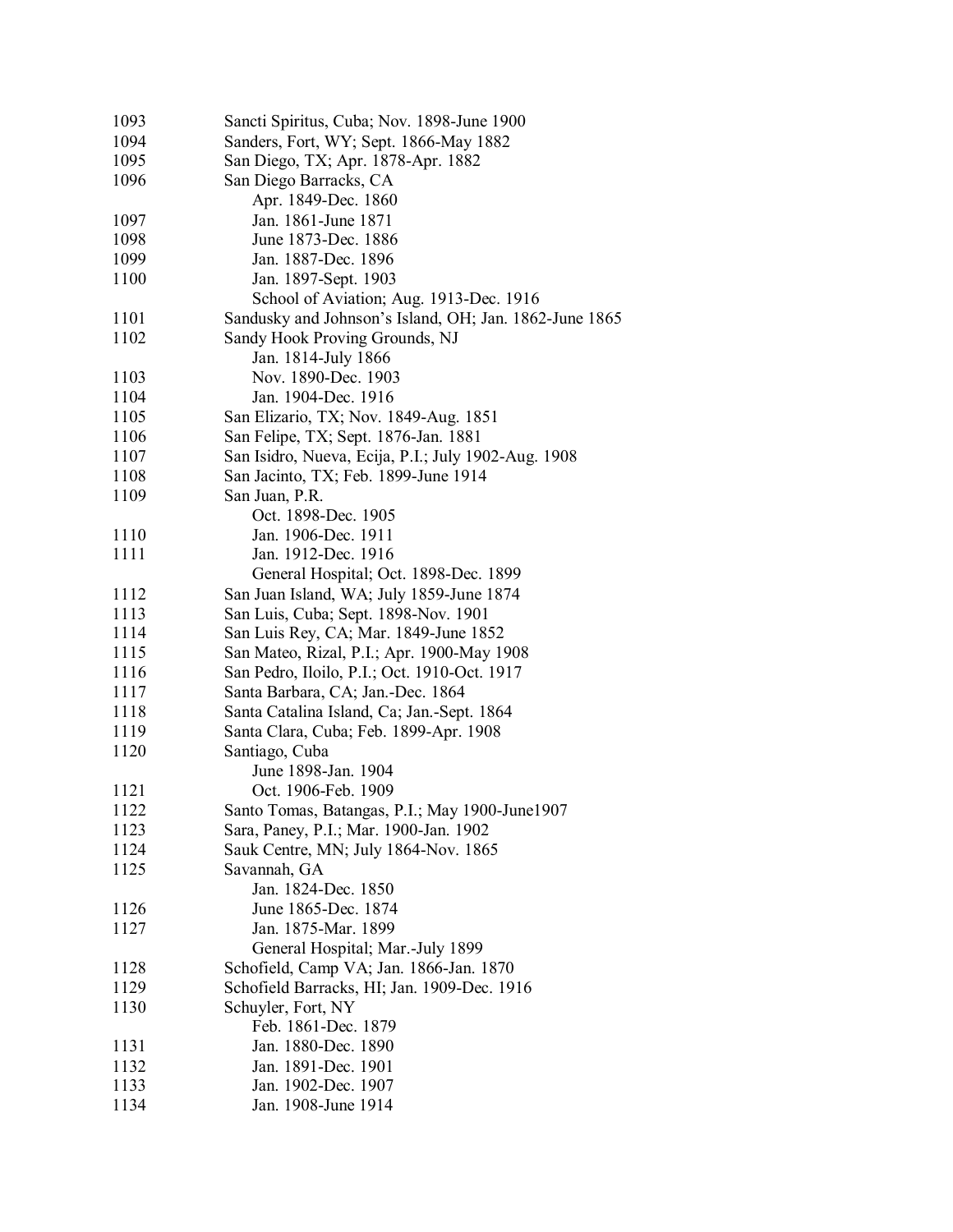| 1135 | Schuylkill Arsenal, PA; Oct. 1848-Aug. 1866                          |
|------|----------------------------------------------------------------------|
| 1136 | Scott, Fort, GA; Nov. 1817-Sept. 1821                                |
| 1137 | Scott, Fort, KS; Jan. 1861-Oct. 1865                                 |
| 1138 | Scott, Fort, MO; May 1842-Apr. 1853                                  |
| 1139 | Scott, Martin, Fort, TX; May 1849-Nov. 1853                          |
| 1140 | Screven, Fort, GA                                                    |
|      | Mar. 1898-Dec. 1907                                                  |
| 1141 | Jan. 1908-Dec. 1916                                                  |
| 1142 | Sea Girt, NJ; May 1903-Sept. 1908                                    |
| 1143 | Sedalia, MO; Jan. 1862-May 1865                                      |
| 1144 | Sedgwick, Fort, CO; Nov. 1864-May 1871                               |
| 1145 | Selden, Fort, NM                                                     |
|      | May 1865-Dec. 1871                                                   |
| 1146 | Jan. 1872-Dec. 1882                                                  |
| 1147 | Jan. 1883-Jan. 1891                                                  |
| 1148 | Selma, AL; July 1866-Mar. 1869                                       |
| 1149 | Sengal, Basilan, P.I.; June 1910-Aug. 1913                           |
| 1150 | Sequoia National Park, CA; May 1891-Aug. 1913                        |
| 1151 | Severn, Fort, MD; Jan. 1815-Aug. 1845                                |
| 1152 | Sewall, Fort, MA; Apr. 1816-Aug. 1898                                |
| 1153 | Seward, Fort, ND; June 1872-Sept. 1877                               |
| 1154 | Shafter, Fort, HI; July 1907-Dec. 1916                               |
|      | Department Hospital School for Bakers and Cooks; Oct. 1915-Nov. 1916 |
| 1155 | Shannon, Fort, FL; Feb. 1839-July 1843                               |
| 1156 | Shaw, Fort, MO                                                       |
|      | July 1867-Dec. 1875                                                  |
| 1157 | Jan. 1876-Dec. 1882                                                  |
| 1158 | Jan. 1883-Sept. 1891                                                 |
| 1159 | Sheridan, Fort, IL                                                   |
|      | Nov. 1887-Dec. 1896                                                  |
| 1160 | Jan. 1897-Dec. 1904                                                  |
| 1161 | Jan. 1905-Dec. 1909                                                  |
| 1162 | Jan. 1910-Nov. 1916                                                  |
| 1163 | Sheridan, Camp, NE; Apr. 1874-Apr. 1881                              |
| 1164 | Sheridan Point, VA; Mar. 1898-Mar. 1899                              |
| 1165 | Sherman, Fort, ID                                                    |
|      | Apr. 1878-Dec. 1888                                                  |
| 1166 | Jan. 1889-July 1900                                                  |
| 1167 | Ship Island, MS; Jan. 1862-Apr. 1870                                 |
| 1168 | Shipp, Camp, AL; Sept. 1898-Jan. 1899                                |
| 1169 | Shreveport, LA; June 1865-Oct. 1876                                  |
| 1170 | Siasi, Siasi, P.I.; Sept. 1899-Sept. 1913                            |
| 1171 | Sidney Barracks, NE                                                  |
|      | Oct. 1870-Dec. 1881                                                  |
| 1172 | Jan. 1882-June 1894                                                  |
|      |                                                                      |
| 1173 | Sill, Fort, OK                                                       |
|      | Mar. 1869-Dec. 1875                                                  |
| 1174 | Jan. 1876-Dec. 1887                                                  |
| 1175 | Jan. 1888-Dec. 1900                                                  |
| 1176 | Jan. 1901-Dec. 1908                                                  |
| 1177 | Jan. 1909-Jan. 1917                                                  |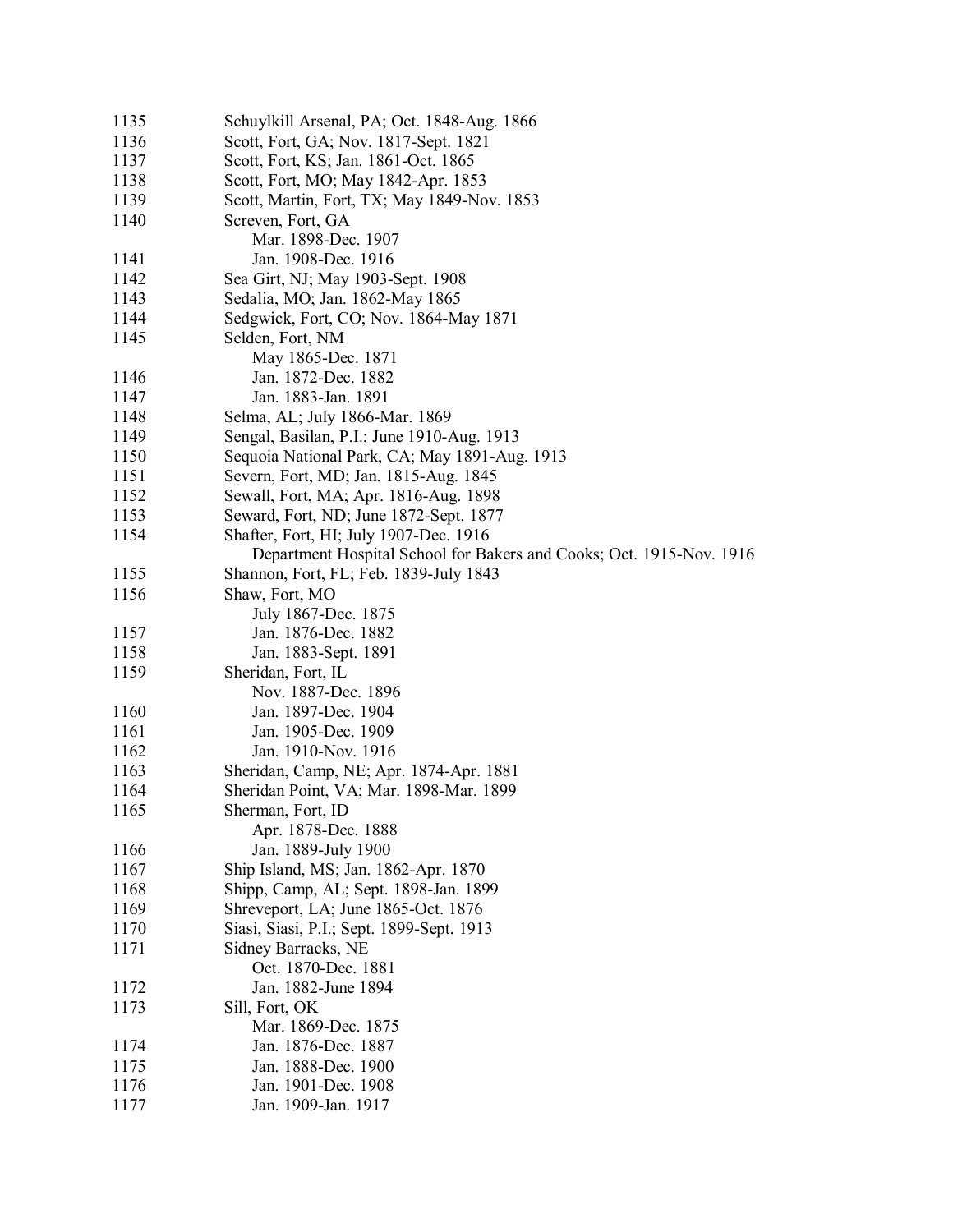| 1178 | Simcoe, Fort, WA; Aug. 1856-May 1859              |
|------|---------------------------------------------------|
| 1179 | Sisseton, Fort, SD                                |
|      | June 1864-Dec. 1872                               |
| 1180 | Jan. 1873-Dec. 1880                               |
| 1181 | Jan. 1881-June 1889                               |
| 1182 | Sitka, AL; Sept. 1867-May 1877                    |
| 1183 | Skagway, AL; Feb. 1898-Sept. 1904                 |
| 1184 | Slocum, Fort, NY                                  |
|      | July 1896-Dec. 1905                               |
| 1185 | Jan. 1906-Dec. 1916                               |
| 1186 | Smallwood, Fort, MD; Jan. 1905-June 1914          |
| 1187 | Smith, Fort, AR                                   |
|      | Aug. 1820-Dec. 1846                               |
| 1188 | Jan. 1847-Dec. 1865                               |
| 1189 | Jan. 1866-Aug. 1871                               |
| 1190 | Smith, C.F., Fort, MT; Aug. 1866-July 1868        |
| 1191 | Smith, C.F., Camp OR; July 1866-Oct. 1869         |
| 1192 | Snake River, WY; Jan. 1880-July 1883              |
| 1193 | Snelling, Fort, MN                                |
|      | Aug. 1822-Dec. 1836                               |
| 1194 | Jan. 1837-Dec. 1845                               |
| 1195 | Jan. 1846-May 1858                                |
| 1196 | Nov. 1861-Dec. 1873                               |
| 1197 | Jan. 1874-Dec. 1884                               |
| 1198 | Jan. 1885-Dec. 1896                               |
| 1199 | Jan. 1897-Dec. 1906                               |
| 1200 | Jan. 1907-Dec. 1916                               |
| 1201 | Draft Rendezvous; Feb. 1864-Mar. 1866             |
|      | Detachment of Hospital Corps; June 1915-Dec. 1916 |
|      | Ordnance Depot; Nov. 1889-Oct. 1894               |
| 1202 | Socorro, NM; Nov. 1849-Aug. 1851                  |
| 1203 | Soledad, Cuba; Nov. 1906-Jan. 1909                |
| 1204 | Sonoma, CA; Apr. 1847-Dec. 1851                   |
| 1205 | Sorsogon, P.I.; Apr. 1900-July 1904               |
| 1206 | Southeastern KS, Post of; Dec. 1869-Mar. 1873     |
| 1207 | Spartanburg, S.C.; Mar. 1871-Mar. 1877            |
| 1208 | Spokane, Fort, WA                                 |
|      | Oct. 1880-Dec. 1890                               |
| 1209 | Jan. 1891-June 1899                               |
| 1210 | Springfield Armory, MA                            |
|      | Apr. 1876-Dec. 1888                               |
| 1211 | Jan. 1889-Dec. 1901                               |
| 1212 | Jan. 1902-Dec. 1916                               |
| 1213 | Stambaugh, Camp, WY; Sept. 1870-May 1878          |
| 1214 | Standish, Fort, MA; Mar. 1902-Dec. 1913           |
| 1215 | Stansbury, Fort, FL; Mar. 1839-Mar. 1843          |
| 1216 | Stanton, Fort, NM                                 |
|      | May 1855-Dec. 1867                                |
| 1217 | Jan. 1868-Dec. 1877                               |
| 1218 | Jan. 1878-Dec. 1887                               |
| 1219 | Jan. 1888-July 1896                               |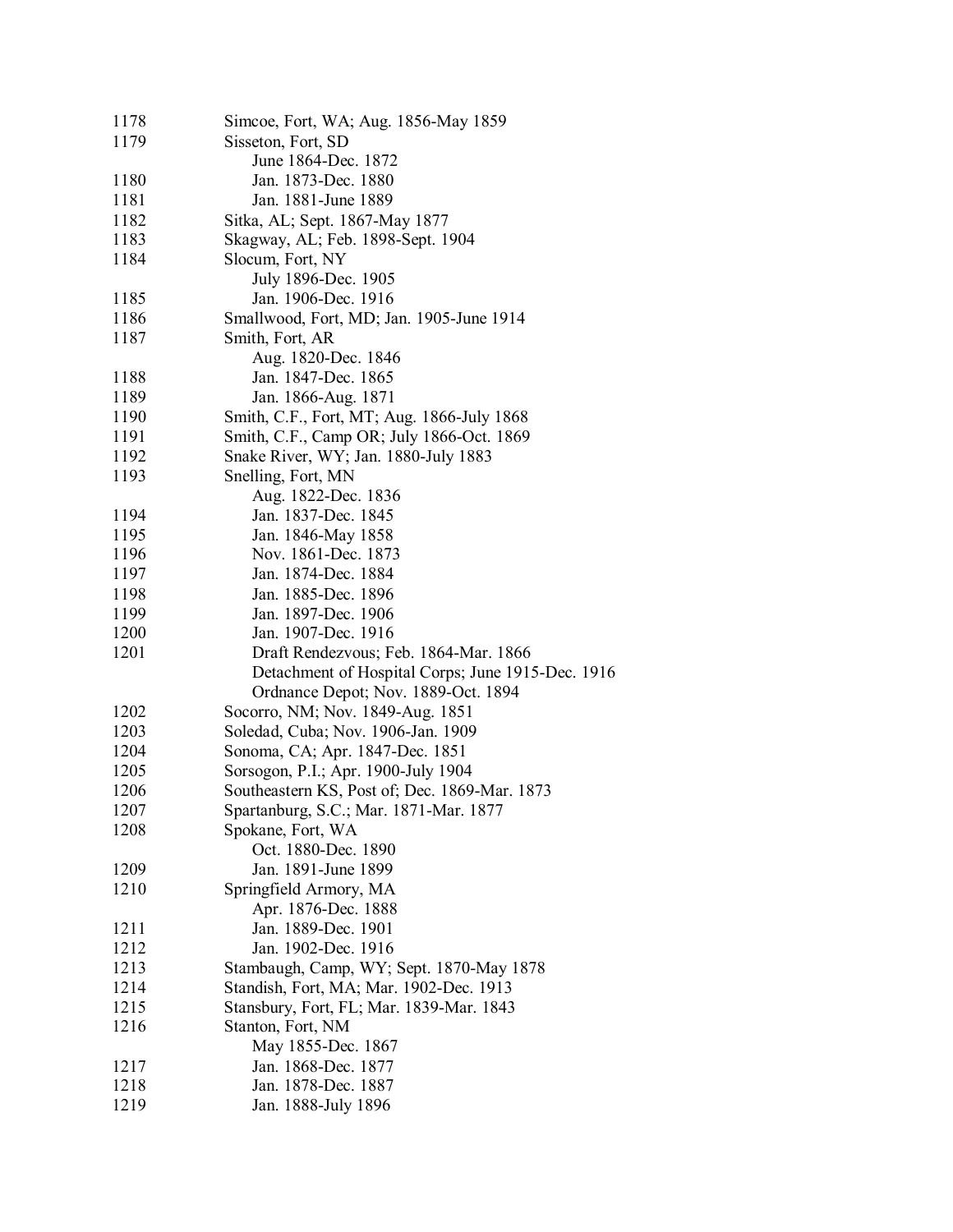| 1220 | Stark, Fort, NH; Nov. 1905-May 1914           |
|------|-----------------------------------------------|
| 1221 | Steilacoom, WA                                |
|      | Oct. 1849-Dec. 1859                           |
| 1222 | Jan. 1860-Mar. 1868                           |
| 1223 | Stevens, Fort, OR                             |
|      | Apr. 1865-Dec. 1874                           |
| 1224 | Jan. 1875-Dec. 1900                           |
| 1225 | Jan. 1901-Dec. 1906                           |
| 1226 | Jan. 1907-Dec. 1913                           |
| 1227 | Stevenson, Fort, ND                           |
|      | July 1867-Dec. 1875                           |
| 1228 | Jan. 1876-Aug. 1883                           |
| 1229 | Stockton, Fort, TX                            |
|      | Apr. 1859-Dec. 1874                           |
| 1230 | Jan. 1875-June 1886                           |
| 1231 | Stotsenburg, Camp, Pampanga, P.I.             |
|      | Aug. 1899-Dec. 1908                           |
| 1232 | Jan. 1909-Dec. 1916                           |
| 1233 | Strong, Fort, MA                              |
|      | Mar. 1898-Dec. 1906                           |
| 1234 | Jan. 1907-Dec. 1914                           |
| 1235 | Sullivans, Fort, ME                           |
|      | June 1821-Dec. 1849                           |
| 1236 | Jan. 1850-Oct. 1873                           |
| 1237 | Sullivans Island, SC; Oct. 1897-Jan. 1902     |
| 1238 | Sully, Fort, SD                               |
|      | June 1864-Dec. 1874                           |
| 1239 | Jan. 1875-Dec. 1884                           |
| 1240 | Jan. 1885-Oct. 1894                           |
| 1241 | Sumner, Fort, NM; Dec. 1862-June 1869         |
| 1242 | Sumter, Fort, SC; Dec. 1860-June 1914         |
| 1243 |                                               |
|      | Supply, Fort, OK<br>Nov. 1868-Dec. 1879       |
| 1244 | Jan. 1880-Dec. 1894                           |
| 1245 |                                               |
|      | Surigao, Mindanao, P.I.; Apr. 1900-Feb. 1904  |
| 1246 | Taal, Batangas, P.I.; May 1900-June 1903      |
| 1247 | Tabaco, Albay, P.I.; Apr. 1900-Dec. 1904      |
| 1248 | Tagabiran, Samar, P.I.; Apr. 1905-Oct. 1911   |
| 1249 | Tallahassee, FL; May 1865-June 1871           |
| 1250 | Tampa, FL; Apr.-Aug. 1898                     |
| 1251 | Tampanan, Mindanao, P.I.; May 1910-Sept. 1913 |
| 1252 | Tanauan, Leyte, P.I.; May 1900-Mar. 1910      |
| 1253 | Tanay, Rizal, P.I.; June 1903-Feb. 1906       |
| 1255 | Taylor, Fort, FL; Jan. 1861-Dec. 1863         |
| 1256 | Taylor, Cantonment, LA; Aug. 1821-May 1824    |
| 1257 | Tejon, Fort, CA; Aug. 1854-Sept. 1864         |
| 1258 | Terrebonne, LA; July 1864-Nov. 1865           |
| 1259 | Terrett, Fort, TX; Feb. 1852-Jan. 1854        |
| 1260 | Terry, Fort, NY                               |
|      | May 1898-Dec. 1906                            |
| 1261 | Jan. 1907-Mar. 1915                           |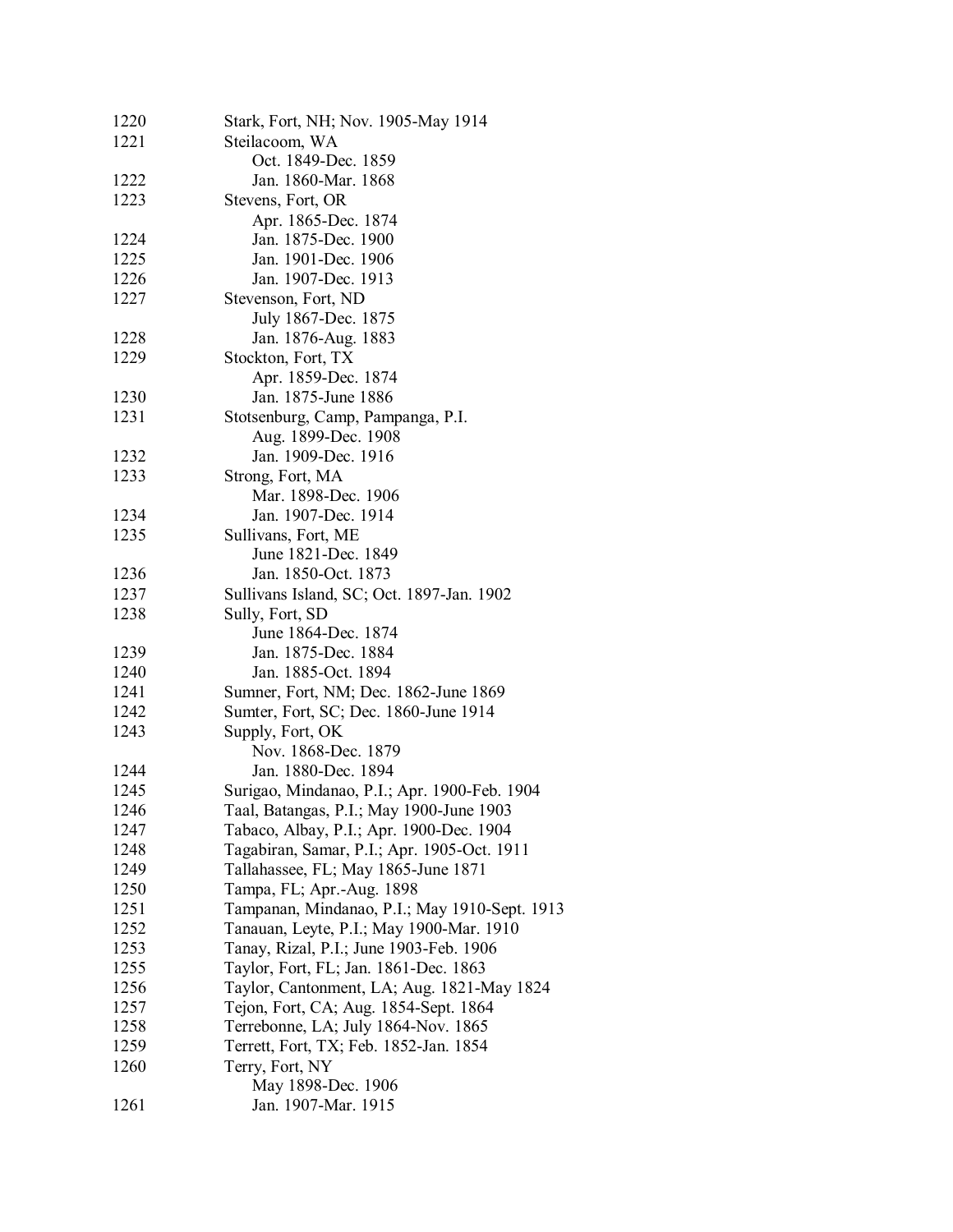| 1262 | Ter-waw, Fort, CA; Oct. 1857-May 1862                 |
|------|-------------------------------------------------------|
| 1263 | Texas City, TX; Jan. 1913-Sept. 1915                  |
| 1264 | Thibodaux, LA; Oct. 1864-Nov. 1865                    |
| 1265 | Thomas, Camp, AZ; Aug. 1876-Jan. 1891                 |
| 1266 | Thomas, Fort, KY                                      |
|      | Aug. 1890-Dec. 1900                                   |
| 1268 | Jan. 1909-Dec. 1916                                   |
|      | General Hospital; May 1898-Feb. 1899                  |
| 1269 | Thomas, Camp, OH; Dec. 1861-Nov. 1865                 |
| 1270 | Thomas, George H., Camp, GA; Apr. 1898-Dec. 1904      |
| 1271 | Thorn, Fort, NM; Jan. 1854-Feb. 1859                  |
| 1272 | Thornburgh, Fort, UT; Sept. 1881-Oct. 1883            |
| 1273 |                                                       |
|      | Three Forks Owyhee, Camp, ID; Apr. 1867-June 1871     |
| 1274 | Tongass, Fort, AL; Apr. 1868-Oct. 1870                |
| 1275 | Torrey Barracks, Mindanao, P.I.                       |
|      | Sept. 1900-Dec. 1907                                  |
| 1276 | Jan. 1908-Jan. 1914                                   |
| 1277 | Totten, Fort, NY                                      |
|      | Apr. 1864-Dec. 1875                                   |
| 1278 | Jan. 1876-Dec. 1887                                   |
| 1279 | Jan. 1888-Dec. 1901                                   |
| 1280 | Jan. 1902-Dec. 1907                                   |
| 1281 | Jan. 1908-July 1914                                   |
| 1282 | Totten, Fort, ND                                      |
|      | July 1867-Dec. 1877                                   |
| 1283 | Jan. 1878-Dec. 1890                                   |
| 1284 | Townsend, Fort, WA                                    |
|      | Oct. 1856-Dec. 1883                                   |
| 1285 | Jan. 1884-Mar. 1895                                   |
| 1286 | Towson, Fort, OK                                      |
|      | June 1824-Dec. 1840                                   |
| 1287 | Jan. 1841-May 1854                                    |
| 1288 | Travis, Fort, TX; Aug. 1911-June 1914                 |
| 1289 | Treadwell, Camp, Pampanga, P.I.; Sept. 1909-Aug. 1914 |
| 1290 | Trenton, NJ                                           |
|      | July 1863-Dec. 1865                                   |
|      | Draft Rendezvous                                      |
| 1291 | Trumbull, Fort, CT                                    |
|      | Jan. 1816-Sept. 1837                                  |
| 1292 | June 1842-Dec. 1866                                   |
| 1293 | Jan. 1867-Dec. 1876                                   |
| 1294 | Jan. 1877-Dec. 1889                                   |
| 1295 | Jan. 1890-Dec. 1900                                   |
| 1296 | Jan. 1901-Sept. 1910                                  |
| 1297 | Tubac, AZ; June 1864-Feb. 1868                        |
| 1298 | Tuscon, AZ; May 1862-Sept. 1866                       |
| 1299 | Tucuran, Mindanao, P.I.; Oct. 1900-Dec. 1912          |
| 1300 | Tulerosa, Fort, NM; May 1872-Oct. 1874                |
| 1301 | Tuscaloosa, AL; May 1869-Dec. 1870                    |
| 1302 | Tyler, TX; Mar. 1867-Apr. 1870                        |
| 1303 | Umpua, Fort, OR; July 1856-July 1862                  |
|      |                                                       |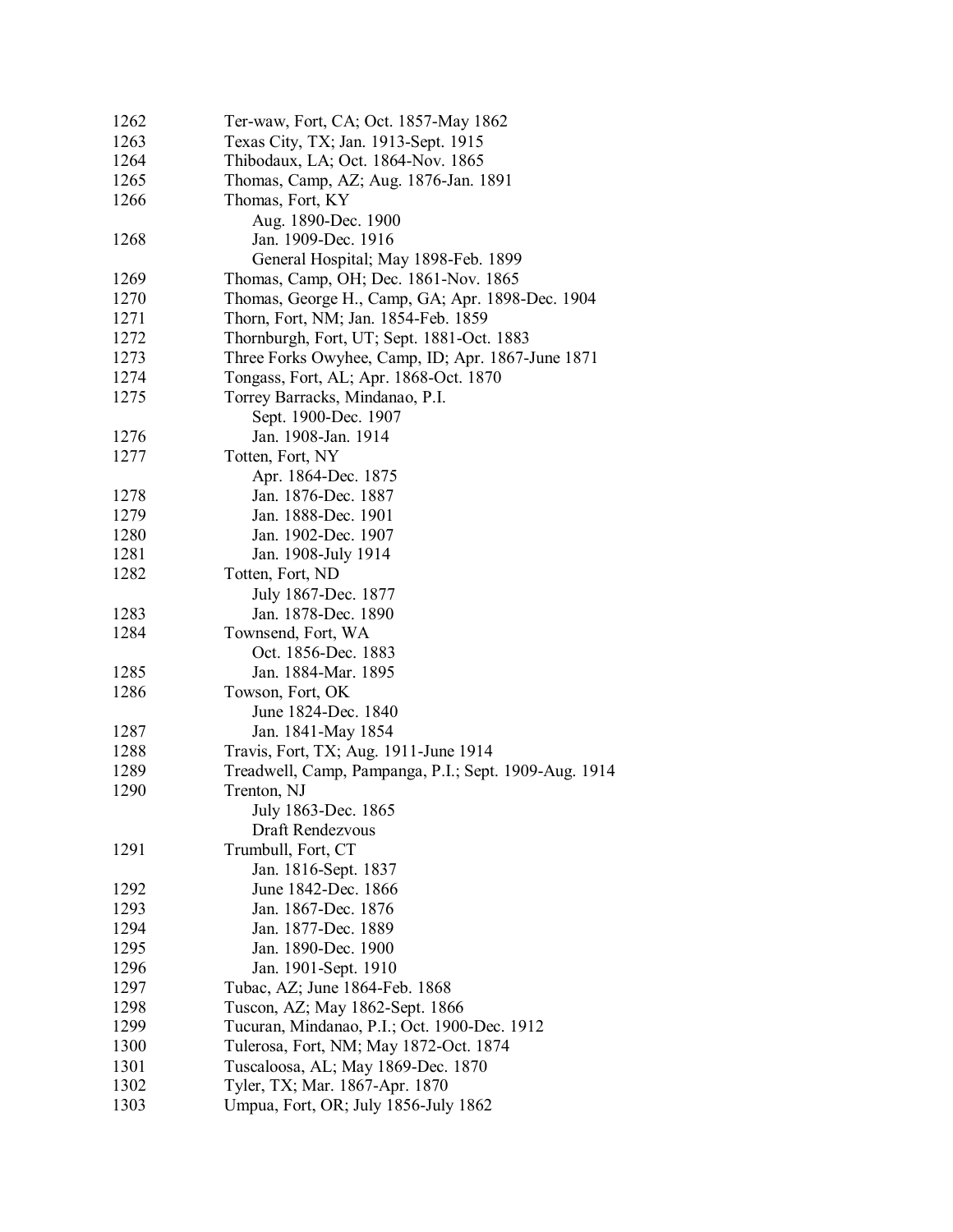| 1304 | Union, Camp, CA; Sept. 1861-May 1866                    |
|------|---------------------------------------------------------|
| 1305 | Union, Fort, NM                                         |
|      | July 1851-Dec. 1865                                     |
| 1306 | Jan. 1866-Dec. 1874                                     |
| 1307 | Jan. 1875-Dec. 1883                                     |
| 1308 | Jan. 1884-Apr. 1891                                     |
| 1309 | Arsenal                                                 |
|      | Jan. 1863-Dec. 1876                                     |
| 1310 | Jan. 1877-Feb. 1883                                     |
| 1311 | Union, WV; Apr. 1867-Oct. 1869                          |
| 1312 | Union City, TN; Jan. 1863-June 1869                     |
| 1313 | Unionville, SC; Apr. 1866-Oct. 1874                     |
| 1314 | Valdez, AL; Sept. 1905-Dec. 1916                        |
|      |                                                         |
| 1315 | Vancouver Barracks, WA; Sept. 1849-Dec. 1859            |
| 1316 | Jan. 1860-Dec. 1869                                     |
| 1317 | Jan. 1870-Dec. 1881                                     |
| 1318 | Jan. 1882-Dec. 1892                                     |
| 1319 | Jan. 1893-Dec. 1901                                     |
| 1320 | Jan. 1902-Dec. 1907                                     |
| 1321 | Jan. 1908-Dec. 1916                                     |
| 1322 | Vancouver Arsenal                                       |
|      | Jan. 1859-Dec. 1870                                     |
| 1323 | Jan. 1871-Dec. 1881                                     |
| 1324 | Vancouver Barracks Ordnance Depot; Jan. 1882-Sept. 1894 |
| 1325 | Verde, Fort, AZ                                         |
|      | Jan. 1866-July 1881                                     |
| 1326 | Apr. 1882-Apr. 1891                                     |
| 1327 | Verde, Camp, TX; July 1856-Mar. 1869                    |
| 1328 | Vicars, Camp, Mindanao, P.I.                            |
|      | June 1902-Dec. 1907                                     |
| 1329 | Jan. 1908-July 1913                                     |
| 1330 | Vicksburg, MS; July 1863-Oct. 1876                      |
| 1331 | Wacahoota, Fort, FL; June 1840-Aug. 1842                |
| 1332 | Wacasassa, Fort, FL; Mar. 1839-Jan. 1843                |
| 1333 | Waco, TX; Aug. 1866-Sept. 1870                          |
| 1334 | Wadsworth, Fort, NY                                     |
|      | Jan. 1814-Dec. 1872                                     |
| 1335 | Jan. 1873-Dec. 1887                                     |
| 1336 | Jan. 1888-Dec. 1897                                     |
| 1337 | Jan. 1898-Dec. 1905                                     |
| 1338 | Jan. 1906-Dec. 1913                                     |
| 1339 | Wallace, Fort, KS                                       |
|      | Mar. 1866-Dec. 1873                                     |
| 1340 | Jan. 1874-May 1882                                      |
| 1341 | Wallace, Camp, Luzon, P.I.                              |
|      | Jan. 1903-Dec. 1907                                     |
| 1342 | Jan. 1908-May 1912                                      |
|      |                                                         |
| 1343 | Walla Walla, Fort, WA                                   |
|      | Aug. 1856-May 1867                                      |
| 1344 | Aug. 1873-Dec. 1885                                     |
| 1345 | Jan. 1886-Dec. 1865                                     |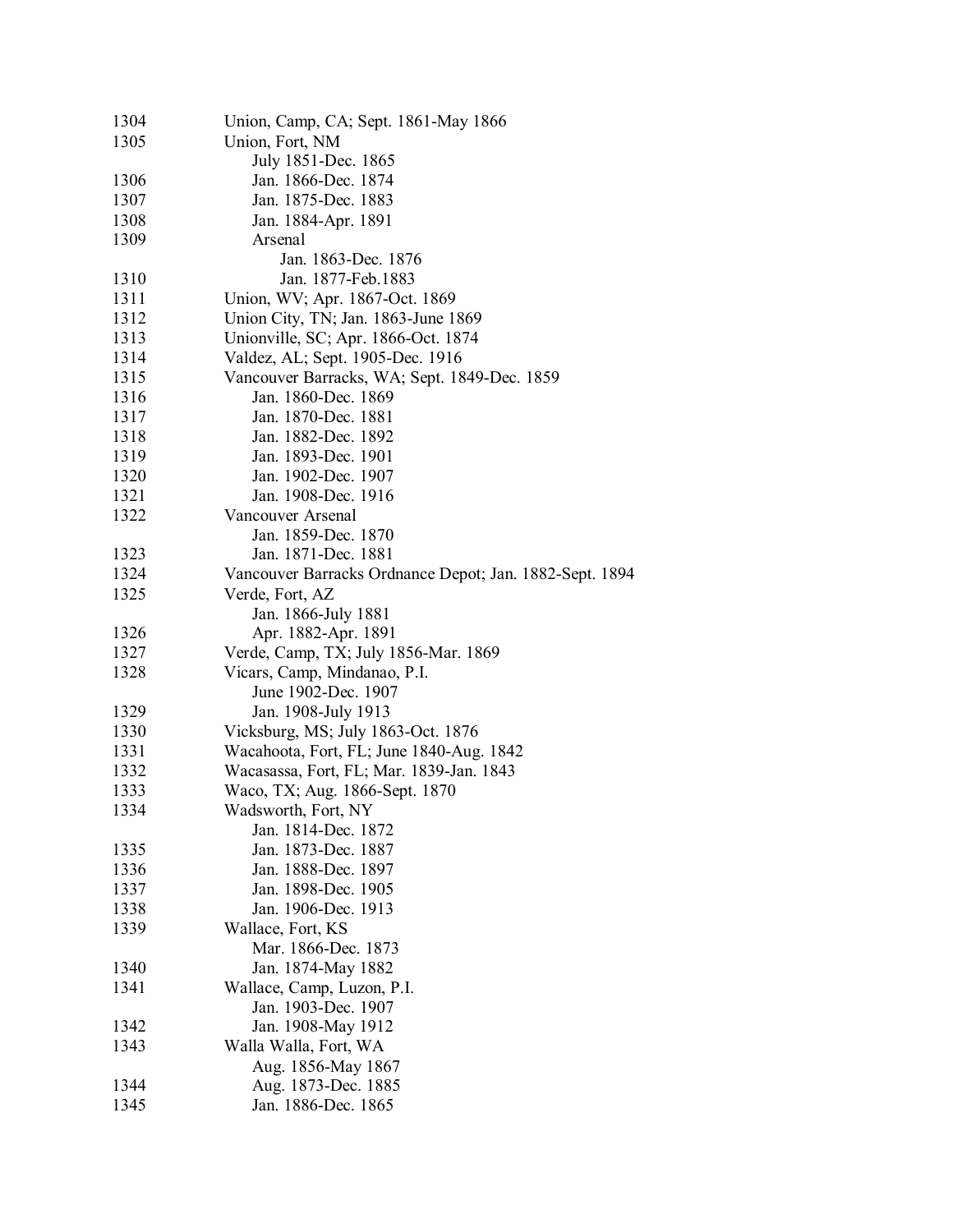| 1346 | Jan. 1896-Dec. 1904                                  |
|------|------------------------------------------------------|
| 1347 | Jan. 1905-Sept. 1910                                 |
| 1348 | Wallen, Camp, AZ; May 1866-Oct. 1869                 |
| 1349 | Ward, Camp, WA                                       |
|      | Nov. 1903-Dec. 1907                                  |
| 1350 | Jan. 1908-Dec. 1913                                  |
| 1351 | Ward Cheney, Camp, Cavite, P.I.; May 1907-Sept. 1914 |
| 1352 | Warner, Camp, OR; Aug. 1865-Sept. 1874               |
| 1353 | Warren, Fort, MA                                     |
|      | July 1816-Dec. 1872                                  |
| 1354 | Jan. 1873-Dec. 1884                                  |
| 1355 | Jan. 1885-Dec. 1895                                  |
| 1356 | Jan. 1896-Dec. 1906                                  |
| 1357 | Jan. 1907-Dec. 1913                                  |
| 1358 | Warrenburg, MO; July 1862-July 1865                  |
| 1359 | Warrenton, GA; May 1869-Jan. 1871                    |
| 1360 | Warsaw, KY; Oct. 1866-July 1868                      |
| 1361 | Warwick, Camp, and Warwick Barracks, Cebu, P.I.      |
|      | Mar. 1904-Dec. 1908                                  |
| 1362 | Jan. 1909-Dec. 1916                                  |
| 1363 | Washakie, Fort, WY                                   |
|      | Aug. 1870-Dec. 1880                                  |
| 1364 | Jan. 1881-Dec. 1892                                  |
| 1365 | Jan. 1893-Dec. 1903                                  |
| 1366 | Jan. 1904-Mar. 1909                                  |
| 1367 | Washington, AR; Nov.1866-Mar. 1869                   |
|      | Washington, DC                                       |
| 1368 | Army Medical School; July 1909-Dec. 1916             |
| 1369 | Army War College Sept. 1907-Dec. 1916                |
| 1370 | Arsenal                                              |
|      |                                                      |
| 1371 | June 1833-Dec. 1871                                  |
|      | Jan. 1872-May 1881                                   |
| 1372 | <b>Barracks</b>                                      |
|      | Feb. 1881-Dec. 1891                                  |
| 1373 | Jan. 1892-Dec. 1902                                  |
| 1374 | Jan. 1903-Dec. 1907                                  |
| 1375 | Jan. 1908-Dec. 1916                                  |
| 1376 | School for Bakers and Cooks; Dec. 1908-Aug. 1916     |
|      | Barracks Engineer School; Nov. 1910-Dec. 1916        |
|      | Engineer School Detachment; July 1909-Dec. 1916      |
| 1377 | Garrison; Feb. 1861-June 1898                        |
|      | Camp Baker; Mar. and Apr. 1864                       |
|      | Camp Barry; Apr. 1862-June 1865                      |
|      | Camp Buford; Aug. and Sept. 1863                     |
|      | Camp Cliffburne; June 1865                           |
| 1378 | Camp Duncan; Sept. 1861                              |
|      | Camp East of the Capitol; Oct. 1861-Mar.1863         |
|      | Fort Greble; Sept. and Oct. 1867                     |
|      | Lincoln Barracks; Nov. 1867-Mar. 1869                |
|      | Camp Marshall; Sept.-Dec. 1863                       |
|      | Mason's Island; Nov. 1863-Mar. 1864                  |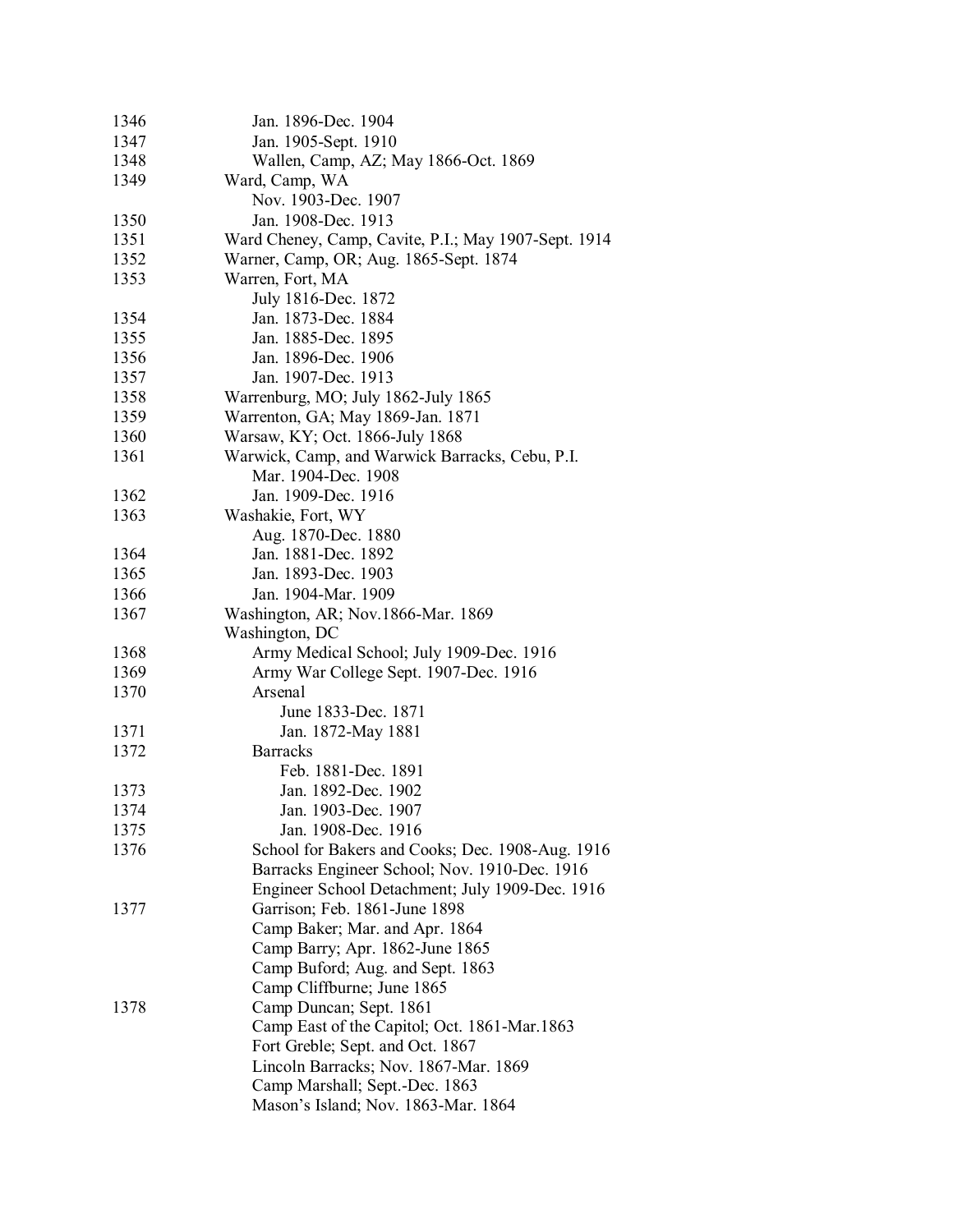|      | Reynolds Barracks; May 1866-June 1868        |
|------|----------------------------------------------|
|      | Russell Barracks; Apr. 1866-Oct. 1868        |
|      | Sedgwick Barracks; May 1866-June 1870        |
|      | Todd Barracks; May-Oct. 1866                 |
| 1379 | Walter Reed General Hospital                 |
|      | Jan. 1900-Dec. 1908                          |
| 1380 | Jan. 1909-Dec. 1916                          |
| 1381 | Washington, LA; June-Nov. 1865               |
| 1382 | Washington, Fort, MD                         |
|      | Nov. 1814-Oct. 1839                          |
| 1383 | Oct. 1848-Dec. 1868                          |
| 1384 | Jan. 1869-Dec. 1900                          |
| 1385 | Jan. 1901-Dec. 1906                          |
| 1386 | Jan. 1907-Dec. 1913                          |
| 1387 | Washita, Fort, OK; June 1834-Apr. 1861       |
| 1388 |                                              |
|      | Watertown Arsenal, MA                        |
|      | June 1833-Dec. 1871                          |
| 1389 | Jan. 1872-Dec. 1883                          |
| 1390 | Jan. 1884-Dec. 1896                          |
| 1391 | Jan. 1897-Dec. 1906                          |
| 1392 | Jan. 1907-Dec. 1916                          |
| 1393 | Watervliet Arsenal, NY                       |
|      | Jan. 1822-Dec. 1868                          |
| 1394 | Jan. 1869-Dec. 1878                          |
| 1395 | Jan. 1879-Dec. 1895                          |
| 1396 | Jan. 1896-Dec. 1906                          |
| 1397 | Jan. 1907-Dec. 1916                          |
| 1398 | Watson, Camp, OR; June 1863-Apr. 1869        |
| 1399 | Wayne, Fort, IL; Oct. 1838-Apr. 1842         |
| 1400 | Wayne, Fort, IN; Mar. 1813-Mar. 1819         |
| 1401 | Wayne, Fort, MI                              |
|      | Dec. 1861-Dec. 1873                          |
| 1402 | Jan. 1874-Dec. 1885                          |
| 1403 | Jan. 1886-Dec. 1897                          |
| 1404 | Jan. 1898-Dec. 1907                          |
| 1405 | Jan. 1908-Dec. 1916                          |
| 1406 | Waynesville, MO; Sept. 1862-July 1865        |
| 1407 | Webster, Fort, NM; Jan. 1852-Dec. 1860       |
| 1408 | Weld, Camp, CO; Dec. 1862-June 1864          |
| 1409 | Weller, Fort, CA; Jan.-Sept. 1859            |
| 1410 | West, Fort, NM; Feb. 1863-Jan. 1864          |
|      | West Point, NY                               |
| 1411 |                                              |
|      | U.S. Military Academy<br>Jan. 1819-Dec. 1828 |
|      |                                              |
| 1412 | Jan. 1829-Dec. 1838                          |
| 1413 | Jan. 1839-Dec. 1852                          |
| 1414 | Jan. 1853-Dec. 1865                          |
| 1415 | Jan. 1866-Dec. 1872                          |
| 1416 | Jan. 1873-Dec. 1880                          |
| 1417 | Jan. 1881-Dec. 1890                          |
| 1418 | Jan. 1891-Dec. 1900                          |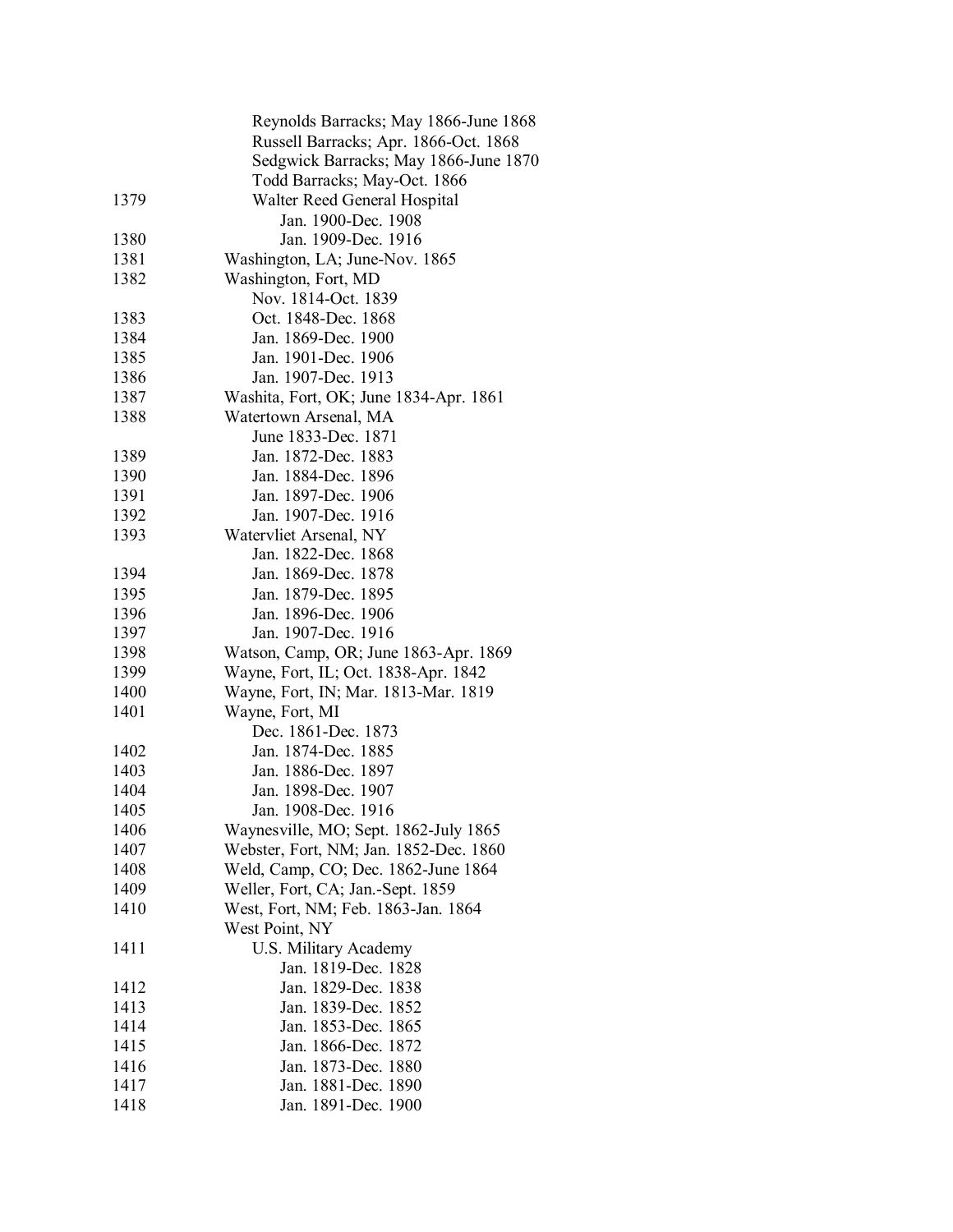| 1419 | Jan. 1901-Dec. 1907                                   |
|------|-------------------------------------------------------|
| 1420 | Jan. 1908-Dec. 1916                                   |
| 1421 | Wetherill, Fort, R.I.                                 |
|      | Feb. 1901-Dec. 1906                                   |
| 1422 | Jan. 1907-Dec. 1913                                   |
| 1423 | Wheeling, WV; Nov.1862-June 1865                      |
| 1424 | Whetstone Indian Agency, SD; June 1870-Apr. 1872      |
| 1425 | Whipple Barracks, AZ                                  |
|      | Dec. 1863-Dec. 1874                                   |
| 1426 | Jan. 1875-Dec. 1886                                   |
| 1427 | Jan. 1887-Dec. 1897                                   |
| 1428 | Jan. 1898- Dec. 1907                                  |
| 1429 | Jan. 1908-Aug. 1913                                   |
| 1430 | White, Fort, FL; Mar. 1838-May 1842                   |
| 1431 | White River, CO; Dec. 1879-Aug. 1883                  |
| 1432 | Whitman, Fort, WA; May 1911-Dec. 1913                 |
|      |                                                       |
| 1433 | Wikoff, Camp, NY; Aug.-Oct. 1898                      |
| 1434 | Wilhelm, Camp, Tayabas, P.I.                          |
|      | Apr. 1901-Dec. 1906                                   |
| 1435 | Jan. 1907-June 1912                                   |
| 1436 | Wilkins, Fort, MI; May 1844-Aug. 1870                 |
| 1437 | William H. Seward, Fort, AL                           |
|      | Mar. 1898-Dec. 1908                                   |
| 1438 | Jan. 1909-Dec. 1916                                   |
| 1439 | William Penn, Camp, PA; Oct. 1863-Aug. 1865           |
| 1440 | Williams, Fort, ME                                    |
|      | Nov. 1898-Dec. 1906                                   |
| 1441 | Jan. 1907-Dec. 1913                                   |
| 1442 | Willow Grove, Camp, AZ; Aug. 1867-Sept. 1869          |
| 1443 | Wilmington, DE; May 1863-Aug. 1864                    |
| 1444 | Wilmington, NC; Aug. 1865-July 1868                   |
| 1445 | Winchester, VA; May 1866-Jan. 1870                    |
| 1446 | Winfield Scott, Fort, CA; Dec. 1882-Dec. 1913         |
| 1447 | Winfield Scott, Camp, NV; Dec. 1866-Feb. 1871         |
| 1448 | Wingate, Fort, NM                                     |
|      | Oct. 1862-Dec. 1871                                   |
| 1449 | Jan. 1872-Dec. 1882                                   |
| 1450 | Jan. 1883-Dec. 1893                                   |
| 1451 | Jan. 1894-Dec. 1902                                   |
| 1452 | Jan. 1903-Dec. 1907                                   |
| 1453 | Jan. 1908-Oct. 1914                                   |
| 1454 | Winnebago, Fort, WI; Oct. 1828-Aug. 1845              |
| 1455 | Wint, Fort, Grande Island, P.I.; Sept. 1907-Aug. 1916 |
| 1456 | Wolcott, Fort, RI; Jan. 1816-Apr. 1837                |
| 1457 | Wood, Fort, NY                                        |
|      | June 1837-Dec. 1870                                   |
| 1458 | Jan. 1871-Dec. 1888                                   |
| 1459 | Wood, Fort, NY                                        |
|      | Jan. 1889-Dec. 1902                                   |
| 1460 | Jan. 1903-Dec. 1908                                   |
|      |                                                       |
| 1461 | Jan. 1909-Dec. 1916                                   |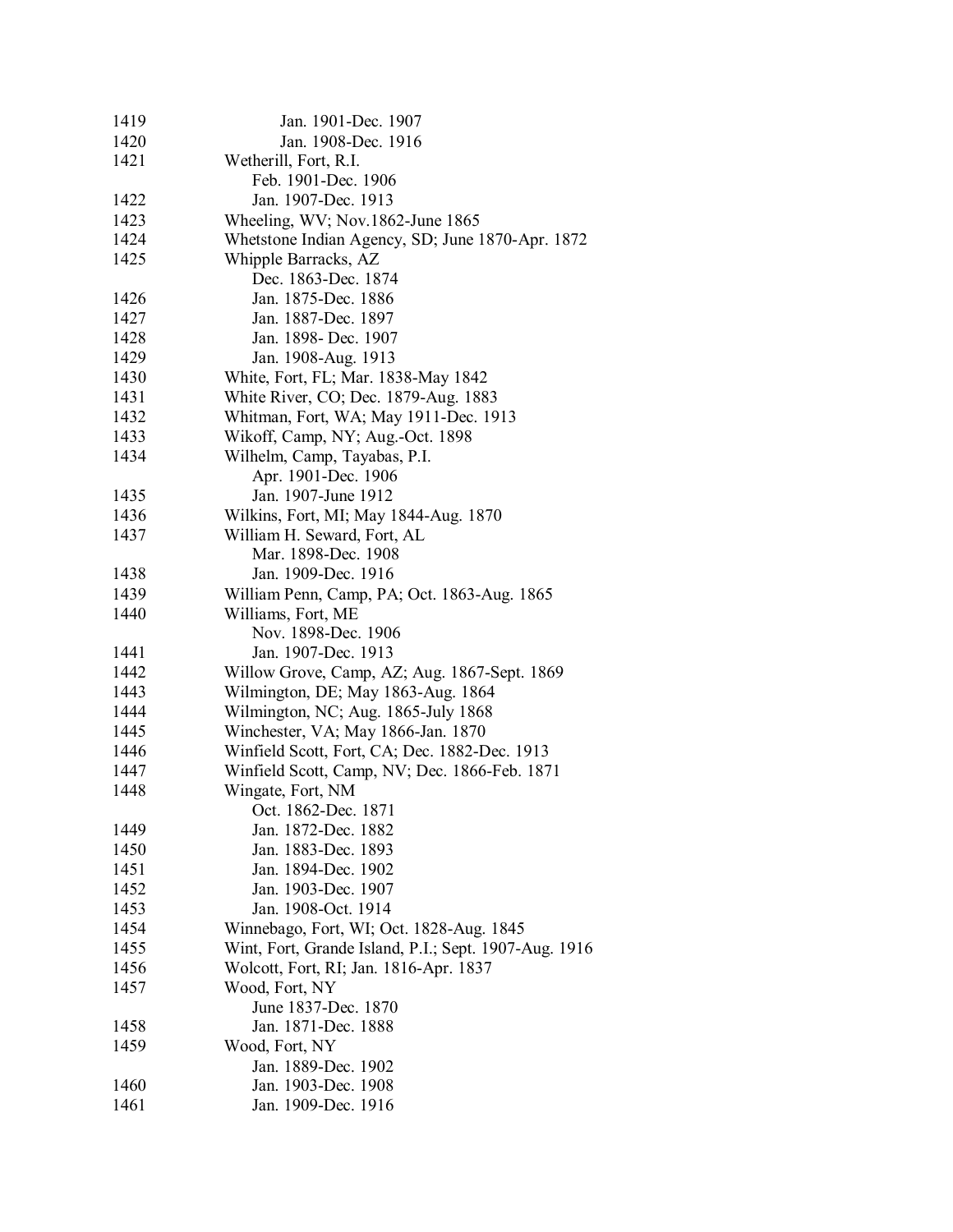| 1462 | Worden, Fort, WA                                                   |
|------|--------------------------------------------------------------------|
|      | May 1902-Dec. 1906                                                 |
| 1463 | Jan. 1907-Dec. 1913                                                |
| 1464 | World's Columbian Exposition, Chicago, IL, War Department Exhibit, |
|      | Jan. 1893-Feb. 1894                                                |
| 1465 | Worth, Fort, TX; June 1849-Aug. 1853                               |
| 1466 |                                                                    |
|      | Wrangell, Fort, AL; May 1868-May 1900                              |
| 1467 | Wright, Camp, in Round Valley, CA                                  |
|      | Dec. 1862-Dec. 1869                                                |
| 1468 | Jan. 1870-Nov. 1887                                                |
| 1469 | Wright, Camp, near Warner's Ranch, CA; Oct. 1861-Apr. 1862         |
| 1470 | Wright, George, Fort, WA                                           |
|      | July 1899-Dec. 1907                                                |
| 1471 | Jan. 1908-Dec. 1916                                                |
| 1472 | Wright, H.G., Fort, NY                                             |
|      | Feb. 1901-Dec. 1907                                                |
| 1473 | Jan. 1908-Dec. 1913                                                |
| 1474 | Yam Hill, Fort, OR; July 1856-June 1866                            |
| 1475 | Yates, Camp, IL; Sept. 1863-Aug. 1865                              |
| 1476 | Yates, Fort, ND                                                    |
|      |                                                                    |
|      | June 1875-Dec. 1884                                                |
| 1477 | Jan. 1885-Dec. 1893                                                |
| 1478 | Jan. 1894-Sept. 1903                                               |
| 1479 | Yellowstone, Fort, WY                                              |
|      | Aug. 1886-Dec. 1897                                                |
| 1480 | Jan. 1898-Dec. 1907                                                |
| 1481 | Jan. 1908-Oct. 1916                                                |
| 1482 | Yerba Buena Island, CA; Mar. 1868-July 1878                        |
| 1483 | Yorktown, VA; May 1862-Oct. 1881                                   |
| 1484 | Yorkville, SC; Mar. 1871-Dec. 1876                                 |
| 1485 | Yosemite National Park, CA                                         |
|      | May 1891-Nov. 1903                                                 |
| 1486 | May 1904-Sept. 1913                                                |
| 1487 | Yuma, AZ; June 1885-July 1916                                      |
|      |                                                                    |
| 1488 | Yuma, Fort, CA                                                     |
|      | Oct. 1850-Dec. 1865                                                |
| 1489 | Jan. 1866-Dec. 1876                                                |
| 1490 | Jan. 1877-May 1885                                                 |
| 1491 | Zarah, Fort, KS; Nov. 1864-Nov. 1869                               |
| 1492 | Abbeville, SC; Oct. 1868                                           |
|      | Abo Pass, Camp near, NM; Dec. 1861-Jan. 1862                       |
|      | Abra de Ilog, Mindoro, P.I.; Mar. 1902                             |
|      | Abulug, Cagayan, P.I.; Jan.-Apr. 1903                              |
|      | Adams, FL; Jan. and Feb. 1827                                      |
|      | Adams, Fort, FL; Dec. 1838                                         |
|      | Alafia, Camp, FL; Aug. 1849-Oct. 1850                              |
|      | Alaminos, Laguna, P.I,; Mar. and Apr. 1905                         |
|      | Almos Hueco, Camp, NM; Feb. and Mar. 1911                          |
|      | Albany, NY; Feb. 1864-Mar. 1866                                    |
|      | Albuera, Leyte, P.I.; Sept. 1907-Jan. 1908                         |
|      |                                                                    |
|      | Alburgh Springs, VT; Feb. 1839                                     |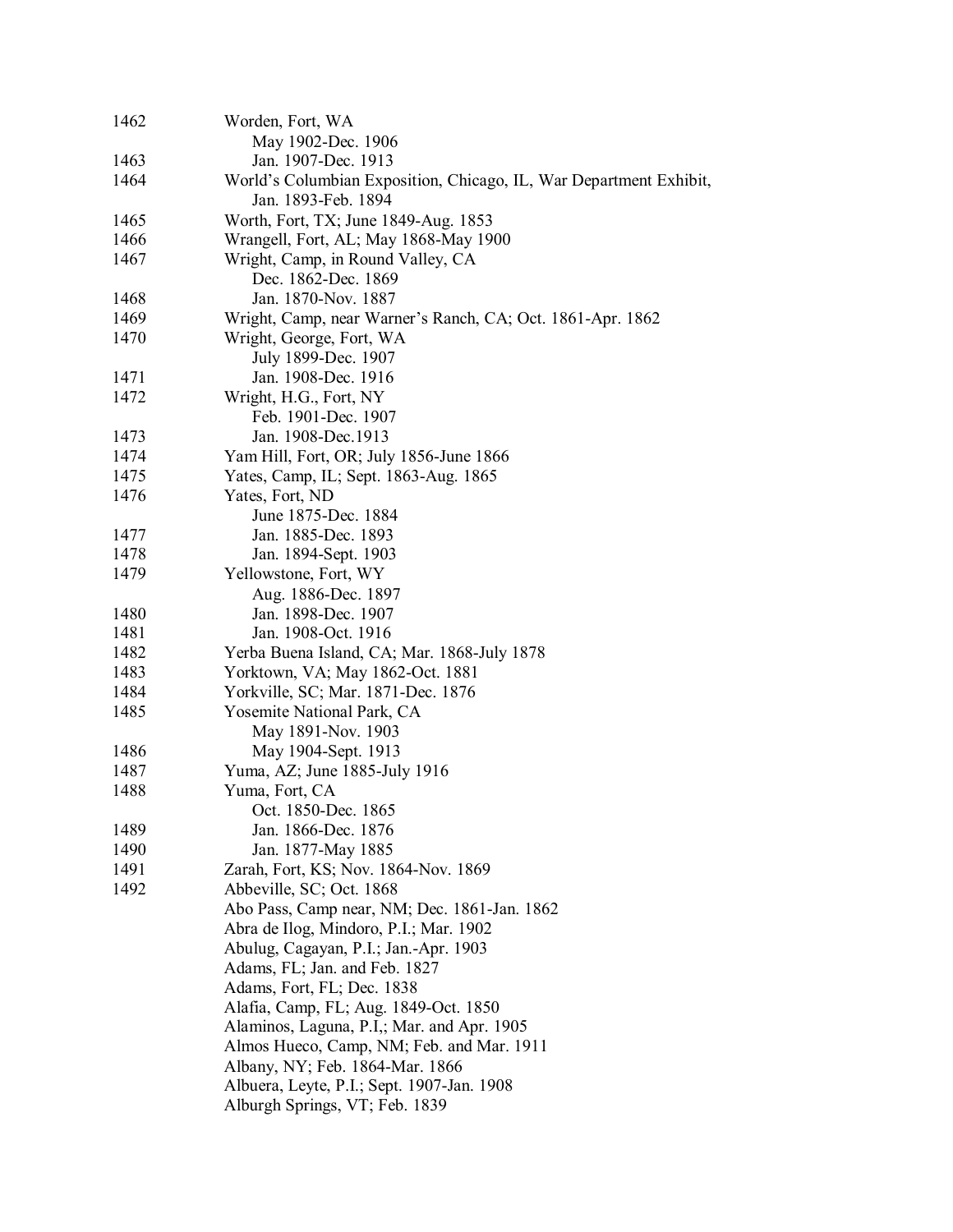Alderson, Camp near, Ind. Terr.; May 1894 Albert, Camp, CA; Oct. 1861-May 1862 Alex Chambers, Camp, MO; Aug. 1889 Alfonso XIII, Paragua, P.I.; Jan. 1902-Mar. 1903 Alger, Camp, GA; Sept. 1897 Alkali, NE; Oct. 1864-Dec. 1865 Allendale, SC; Oct. 1876 Alliance, WH; June and July 1898 Alva, Camp, Luzon, P.I; July-Sept. 1899 Alvord, Camp, OR; Sept. 1865-May 1866 Ambulong, Batangas, P.I.; June 1903-Dec. 1904 Amite, LA; Feb. 1868-Feb. 1869 Anderson's Grove, Dak. Terr., July 1884 Andrews, Camp, CA; May 1884 Andrews, Fort, FL; Mar. 1839-May 1840 1493 Ann, Fort, FL; Dec. 1837-Mar. 1838 Annie, Camp, MO; Mar. 1863 Annutteeliga, FL; Nov. 1840-Apr. 1841 Antipolo, Rizal, P.I.; July-Oct. 1902 Antique, Camp, Albany, P.I.; June and July 1905 Apalachicola, FL; June 1865 Apalit, Pampanga, P.I.; June 1900 Arayat, Pampanga, P.I.; May 1900-Aug. 1903 Arbuckle, Fort, FL; Jan.-Apr. 1850 Arbucle, Camp, Ind. Terr.; Apr. 1833-Oct.1834 Arecibo, P.R.; Dec 1898-Mar. 1900 Argao, Cebu, P.I.; July 1902-Jan. 1903 Armistead, Fort, FL; Nov. 1840-Apr. 1841 Armstrong, Fort, FL; Jan. 1837 Armstrong, Fort, HI; July-Dec. 1913 Arroyo, P.R.; Aug. 1868 Artemisa, Cuba; Nov. 1906-Apr. 1907 Astoria, OR; May 1850-Sept. 1851 Athens, GA; Apr.-Aug. 1867 Athens, WH; Aug. 1904 Atkinson, Fort, FL; Aug.-Oct. 1852 Atkinson, Fort, FL; Jan.-June 1839 Atkinson, Camp, LA; June 1830-Dec. 1831 Auburn, NY; Feb. and Mar. 1864 Branch Depot for Drafted Men Augusta, GA; Nov. 1911 Signal Corps Aviation School Ausecila (Aucilla), Fort, FL; June 1839-Aug. 1840 Austin Arsenal, TX; Oct. 1845-Feb. 1846 Avery, Camp, Samar, P.I.; Mar.-Aug. 1905 1494 Bacon, Sorsogon, P.I.; Dec. 1901-Sept. 1902 Bacoor, Cavite, P.I.; Apr.-Sept. 1900 Badoc, Ilocos Norte, P.I.; Dec. 1900 Baganga, Mindanao, P.I.; Jan. 1900-Oct. 1910 Bagdad, KY; Apr.-Aug. 1871 Baker, Camp, Fl; Jan. 1840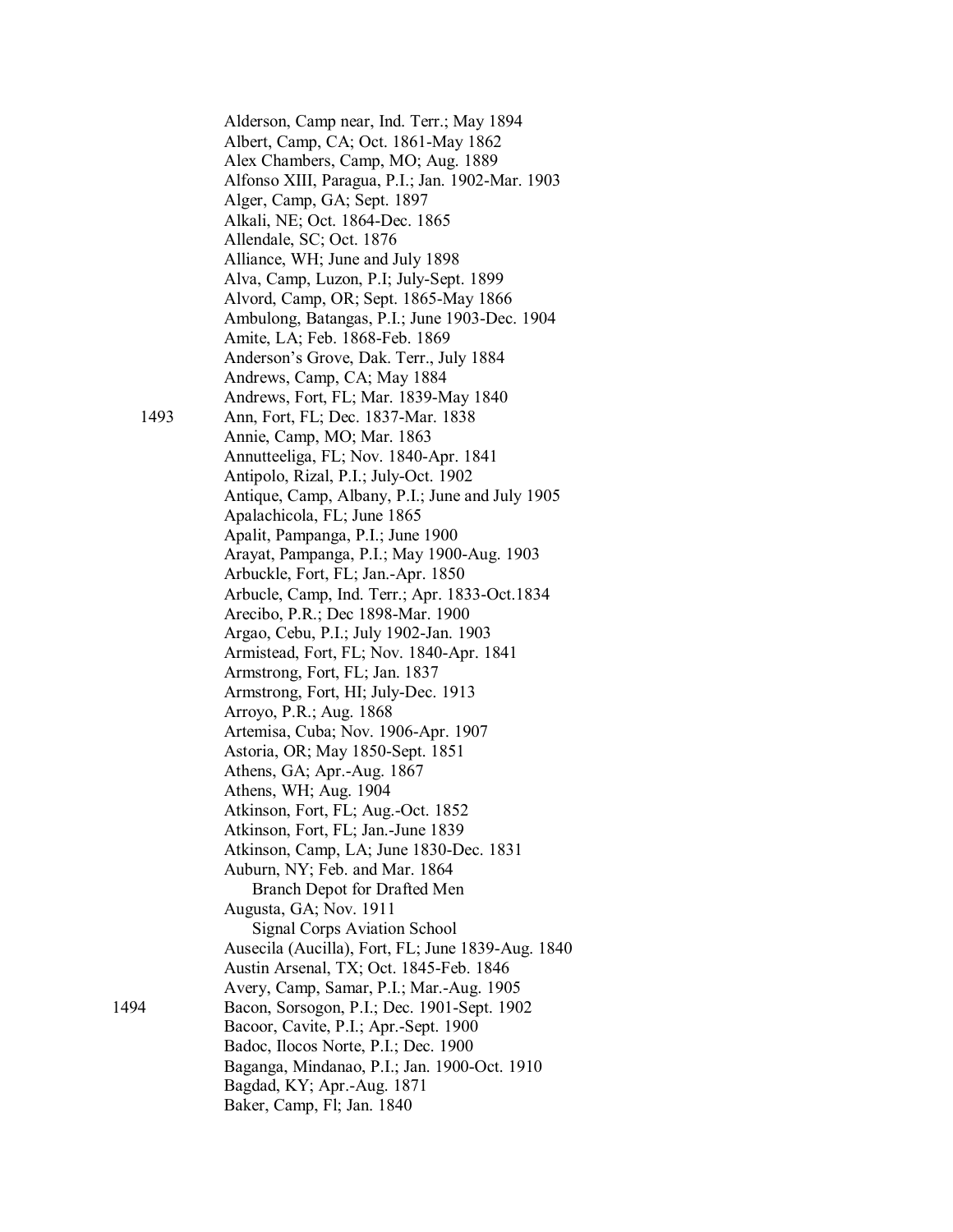Balangiga, Samar, P.I.; Sept.-Nov. 1907 Beleman (Bateman), Camp, KS; Feb. and Mar. 1858 Baler, Principe, P.I.; July-Nov. 1902 Bamban, Tarlac, P.I.; Aug. 1902-Apr. 1903 Banan, Batangas, P.I.; Apr. 1900-Apr. 1904 Banate, Panay, P.I.; Jan. and Feb. 1900 Banes, Cuba; May-Nov. 1899 Bankhead, Fort, FL; Apr. 1838 Banning, Camp, CA; Jan. and Feb. 1859 Bantayan, Camp, Albay, P.I.; Feb.-May 1905 Barbour, Cantonment, Missouri River; Oct. 1825-Apr. 1826 Barbour, Fort, FL; May 1841-May 1842 Barceloneta, P.R.; Nov. 1898-Jan. 1899 Bardstown, KY; Mar. 1862 Barker, Fort, FL; Feb.-Aug. 1840 Barnard, Fort, VA; Dec. 1864-Aug. 1865 Barnard, Richardson, and Scott, Forts, VA; Sept.-Dec. 1862 Barnett, GA; Jan. 1870-Jan. 1871 Barnell, SC; Mar. 1866; Sept. 1874 Barrett, Fort, AZ; May and June 1862 Basey, Samar, P.I.; Sept. 1901-Jan. 1903 Bataan Survey Detachment, Balanga, P.I.; Dec. 1915-Feb. 1916 Batanga, P.I.; Mar.-June 1903 Batanga Province, Luzon, P.I.; May and June 1900 Baton Rouge, LA; Feb-Nov. 1826 Battery Barracks, NY; June 1865-Mar. 1866 Bauan, Batangas, P.I; May and June 1900 Baxter Barracks, VT; Sept. 1865 1495 Bay, Laguna, P.I.; Sept. 1904-Feb. 1905 Bayambang, Pangasinan, P.I.; July-Dec. 1902 Baymon, P.R.; Nov. 1898-Aug. 1899 Baybay, Leyte, P.I.; May and June 1901; July-Dec. 1902 Bay of St. Louis, MO; Aug. 1824-Oct. 1827 Bayou Boeuf, LA; May 1865 Bayou Sara, LA; Mar.-Oct. 1876 Bayuyungan, Batangas, P.I.; Sept. 1904-Feb. 1905 Beach Street Barracks, MA; Sept.-Nov. 1865 Beardeley, Camp, Albay, P.I.; Jan. 1905 Beau (Bean), Camp, Samar, P.I.; Mar. and Apr. 1907 Beaufort, NC; May 1832-Nov. 1834 Beaumont, TX; July 1865 Beauvals Station, NE; Oct. 1864-May 1865 Beaver Creek, Camp on, MO; Sept. 1890 Beaver Creek, TX; May 1880 Beecher, Camp, KS; Nov. 1868-May 1869 Bejucal, Cuba; Nov. 1906-May 1907 Belfast Batteries, ME; Mar. and Apr. 1865 Belle Foutaine, MO; July 1821-June 1826 Bellevue Rifle Range, NE; July 1887-Aug. 1892 Belton, TX; July 1868-Feb. 1869 Berry, Camp, ME; Sept. 1863-Mar. 1864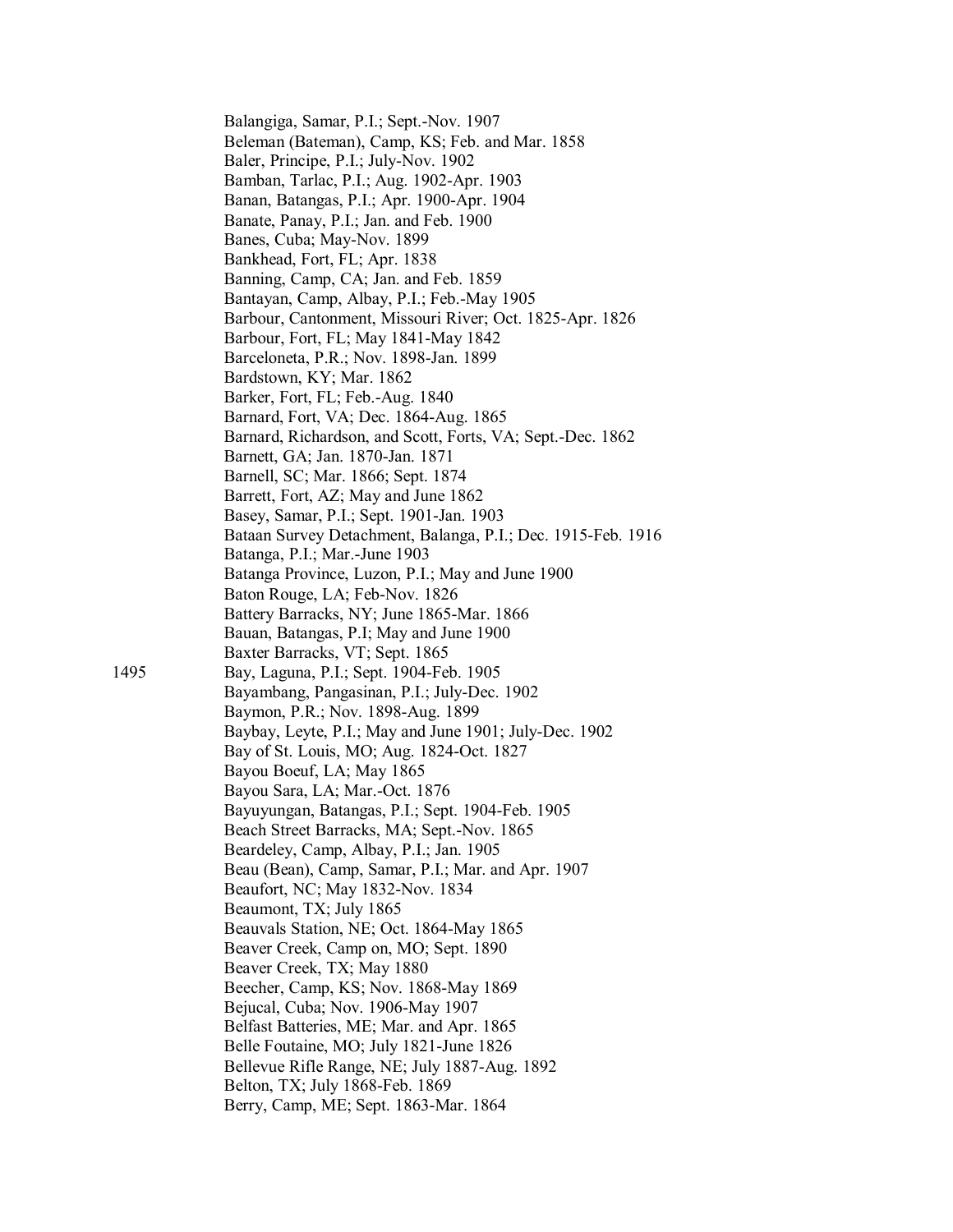|      | Berry, Fort, VA; Nov. 1864-Aug. 1865                        |
|------|-------------------------------------------------------------|
|      | Bethel, TN; Nov. and Dec. 1862                              |
|      | Bettens, Camp, WY; June-Oct. 1892                           |
|      | Betulan (Butulan), Mindanao, P.I. June and July 1911        |
|      | Beverly, VA; Jan. 1863                                      |
|      | Biddle, Camp, PA; Aug.-Dec. 1864                            |
|      | Bienvenue, Fort, FL; Apr. and May 1850                      |
|      | Big Black, MT; June 1867                                    |
|      | Big Blue, Camp on, KS; Aug. 1857                            |
|      | Big Sioux River, Camp on, the, MO; Apr.-July 1856           |
|      | Big Stone Lake, Camp on, MN; June 1860; May 1867            |
|      | Big Witchita (Wichita), Camp on, TX; Feb. 1855              |
| 1496 | Binang, Laguna, P.I.; Aug. 1905                             |
|      | Binangonan de Lampon, Tayabas, P.I.; Oct. 1904-May 1905     |
|      | Binatoc (Binatac), Samar, P.I.; Aug. 1903                   |
|      | Birds Point, MO, Feb. 1862                                  |
|      | Birney, Camp, MD; Mar. 1864                                 |
|      | Black, Camp, NY; May-Sept. 1898                             |
|      | Blackville, SC; Aug.-Oct. 1876                              |
|      | Bladensburg, Camp near, MD; Sept. 1891                      |
|      | Blake, Camp, NM; Aug. 1856                                  |
|      |                                                             |
|      | Blake, Camp, TX; Apr.-Sept. 1854                            |
|      | Blakely, Camp, AL; Jan. June 1820                           |
|      | Bloomfield, MO; Mar.-July 1863                              |
|      | Blue Springs, MO; Apr. and May 1863                         |
|      | Blunt, Fort, Cherokee Nation; June-Nov. 1863                |
|      | Bogo, Cebu, P.I.; Dec. 1901-Jan. 1903                       |
|      | Bois d'Arc Creek, Camp on, I.T.; Nov. 1886                  |
|      | Bojelebung, (Bojelbung), Basilan, P.I.; Nov. 1909-Mar. 1911 |
|      | Bolivar, TN; Oct. 1862-Apr. 1863                            |
|      | Bolivar Heights, WV; July 1864                              |
|      | Bonnet Carre, LA; Dec. 1862-May 1865                        |
|      | Boonville, MO; Mar. 1862-June 1865                          |
|      | Boston, Camp, Mindanao, P.I.; Sept. 1910-Feb. 1911          |
|      | Boston, TX; Feb.-June 1896                                  |
|      | Botany Bay Island, SC; May 1863                             |
| 1497 | Bowie Station, AZ; Jan.-June 1886                           |
|      | Bowyer, Fort, AL; July 1821                                 |
|      | Boyd, Camp, NM; Jan.-July 1886                              |
|      | Boynton Prairie, Camp at, CA; Mar.-July 1864                |
|      | Braden, Fort, FL; Jan. 1840-May 1842                        |
|      | Bradford, Camp, MD; July 1864                               |
|      | Brady, Camp, Mex.; Oct. 1846                                |
|      | Brattleboro Barracks, VT; Aug. 1863-Mar. 1864               |
|      | Brattleboro, VT; July 1863-June 1864                        |
|      | Draft Rendezvous                                            |
|      | Brazos Agency, Camp at, TX; Mar.-June 1859                  |
|      | Brennan, Camp, FL; Jan. 1842                                |
|      | Brest, MI; May 1908                                         |
|      | Bristol, VA; Jan.-May 1866                                  |
|      | Brooke, Camp, NE; Sept. 1888                                |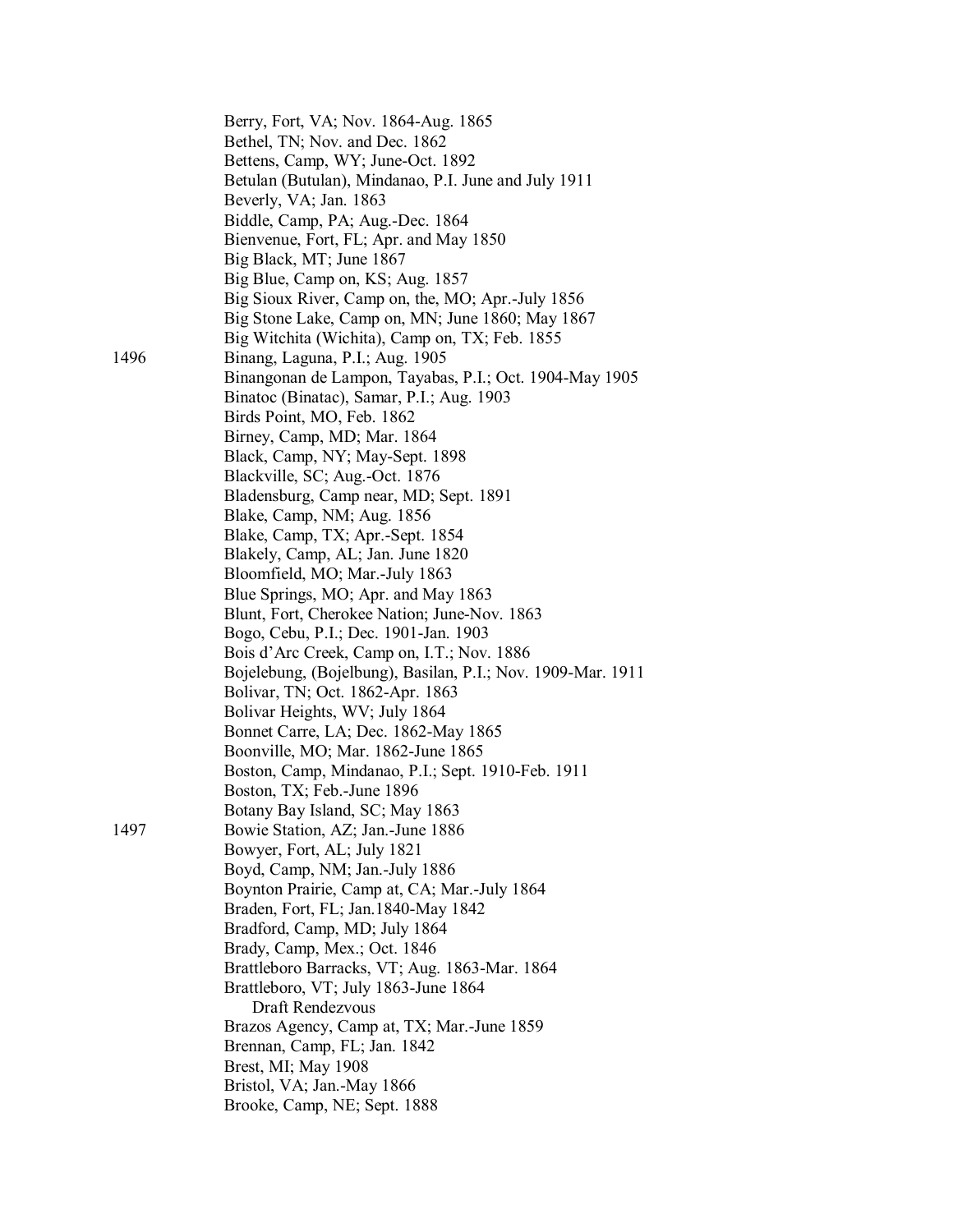|      | Brooke, Frank, Fort, FL; Jan. 1839-May 1840               |
|------|-----------------------------------------------------------|
|      | Brookhaven, MS; May 1867-Nov. 1868                        |
|      | Brooklyn, NY; Nov. 1814                                   |
|      | Brown, Camp, Santa Rosa Island, FL; July-Nov. 1861        |
|      | Brown, Camp, South of St. Mary's River, FL; Mar.-Aug 1842 |
|      | Brown, Fort, FL; Feb.-Sept. 1840                          |
|      | Brunswick, GA; Apr.-Sept. 1870                            |
|      | Bryan, TX; Oct. 1868-Sept. 1869                           |
|      | Buchanan, Camp, TX; Nov. 1855                             |
|      | Buffalo, TX; Aug. 1849                                    |
|      | Buffalo Bayou, TX; Oct. 1914                              |
|      | Buffalo Springs, CO; Apr. 1865                            |
|      | Buffalo Springs, TX; Apr.-Dec. 1867                       |
|      | Bugason, Panay, P.I.; Aug. 1900-Apr. 1901                 |
| 1498 | Bulacan, Luzon, P.I.; May and June 1900                   |
|      | Bulalacao, Mindoro, P.I.; Apr.-June 1908                  |
|      | Bulan, Sorsogon, P.I.; Apr. 1900-Sept. 1902               |
|      | Bulao, Samar, P.I.; Oct. 1905-Apr. 1908                   |
|      | Bullitt's Bayou, LA; May 1865                             |
|      | Buranen (Burauen), Leyte, P.I.; July 1906-July 1907       |
|      | Burbank, Camp, TX; Dec. 1854                              |
|      | Burlington, VT; July 1813; Apr. 1815                      |
|      | Burnside, Camp, KY; Jan.-Sept. 1864                       |
|      | Burrowville, AR; July-Oct. 1867                           |
|      | Burwell, Camp, TX; Nov. 1855                              |
|      | Butler, Fort, FL; Nov. 1838-Feb. 1839                     |
|      | Butler, MO; Apr.-June 1862                                |
|      | Butler, Camp, VA; June 1861-Feb. 1862                     |
|      | Butuan, Mindanao, P.I.; Sept.1901-Apr. 1902               |
|      | Byre, Camp, MO; Apr. 1862                                 |
| 1499 | Cabancalan, Negros, Occidental, P.I.; July-Dec. 1902      |
|      | Cabuyao, Laguna, P.I.; July 1902-Aug. 1903                |
|      | Cadwallader, Camp, PA; July 1865-May 1866                 |
|      | Cagpile, Samar, P.I.; May-Sept. 1905                      |
|      | Caguas, P.R.; Jan. 1899                                   |
|      | Calais, ME; Apr. and May 1866                             |
|      | Calanag Station, Tayabas, P.I.; May-Nov. 1904             |
|      | Calarian Prison, Mindanao, P.I.; July 1911-Sept. 1912     |
|      | Calasiao, Pangasinan, P.I.; July-Dec. 1902                |
|      | Calbayog, Samar, P.I.; Mar. 1900-Dec. 1902                |
|      | Caldwell, KS; June 1880-July 1885                         |
|      | Caldwell, Camp, NC; Aug. 1871                             |
|      | Calhoun, MO; Nov. and Dec. 1862                           |
|      | Calhoun, Fort, VA; Aug. 1861-Feb. 1862                    |
|      | Calivo, Panay, P.I.; Feb. 1900-Sept. 1902                 |
|      | Call, Camp, Suwannee Old Town, FL; July-Oct. 1836         |
|      | Call, Fort, Volusia, FL; Dec. 1836-Feb. 1838              |
|      | Callahan's Ranch, Camp near, CA; May 1855                 |
|      | Calumpit, Bulacan, P.I.; May 1900-Sept. 1903              |
|      | Calvert, TX; Oct. 1869-May 1870                           |
| 1500 | Camden, Camp, SC; Oct. 1876                               |
|      |                                                           |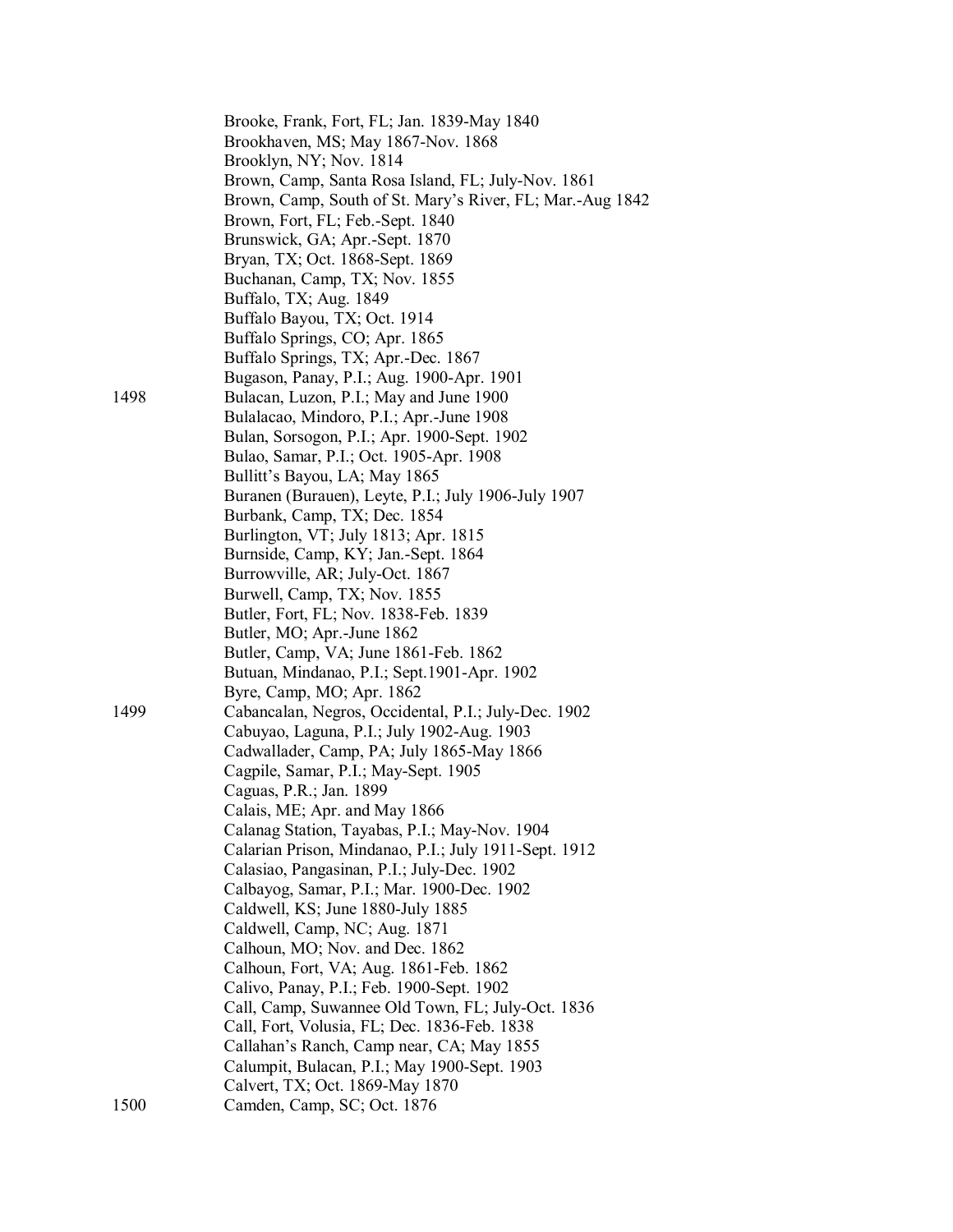Cameron, Camp, AZ; Sept. 1866-Feb. 1867 Cameron, Camp, NM; Oct. and Nov. 1861 Cameron, TX; Jan.-May 1870 Camiling, Luzon, P.I.; Dec. 1899 Camuy, P.R.; Oct. 1898-Jan. 1899 Canadian, Camp, Ind. Terr.; June-Aug. 1834 Canadian River, NM; June and July 1873 Canayan, Isabela, P.I.; Jan.-Mar. 1903 Canby, Fort, NM; Sept. 1863-Oct. 1864 Candaba, Luzon, P.I.; May and June 1900 Candelaria, Tayabas, P.I.; Jan.-Mar. 1906 Candon, Ilocos Sur. P.I.; Apr. and may 1904 Canto, Cuba; July and Aug. 1899 Canton, TX; Nov. 1868-July 1869 Canfield, Cantonment, NE; Nov. and Dec. 1855 Capiz, Panay, P.I.; Dec. 1899-June 1903 1501 Caraga, Mindanao, P.I.; June-Dec. 1900 Caranian, Samar, P.I.; Feb.-July 1902 Carigara, Letye, P.I.; July 1902- Mar. 1903 Carleton, Camp. CA; Nov. 1861-Mar. 1862 Carlisle, Camp, WV; Jan.-Mar. 1862 Carmona, Cavite, P.I.; May-Aug. 1905 Carolina, P.R.; Oct. 1898-Jan. 1899 Carondelet, MO; Apr. 1865 Carrington, Camp, IN; Apr. 1863-Aug. 1864 Carrizo, TX; Jan.-June 1893 Carrollton, AL; Sept. 1874 Carter, Camp, Corrregidor, P.I.; Jan. 1908 Casa Colorado, Camp near, NM; Dec. 1857 Casey, Fort, FL; Mar.-Nov. 1850 Casey, Camp, VA; July 1864-Mar. 1865 Casper, WY; Sept. 1904 Cass, Camp, CA; June-Aug. 1859 Cass, Fort, VA; May 1865 Cassville, MO; June 1861-Jan. 1864 Cassville, WV; July-Oct. 1868 Cantanauan, Tayabas, P.I.; Nov. 1903-Jan. 1904 Caterman, Samar, P.I. Jan. and Feb. 1902 Catbalogan, Samar, P.I.; July 1902-Aug. 1903 Catubig, Samar, P.I.; June and July 1905 Cauayan, Isabela, P.I.; Jan. and Mar. 1903 Cavite, Luzon, P.I.; Aug. 1898-June 1900 Cavite, Viejo, Luzon, P.I.; May-Aug. 1900 Cayuse Station, OR; Sept. 1889 Camp of Instruction 1502 Cedar Keys, FL; July 1864-June 1865 Cedar Point, CO; July 1867-July 1868 Center, Fort, FL; Jan. 1856-Aug. 1857 Centreville, TX; Mar. 1867-Apr. 1868 Ceredo, WV; Apr.-Sept. 1867 Chacon, Camp on the, TX; May-Aug. 1854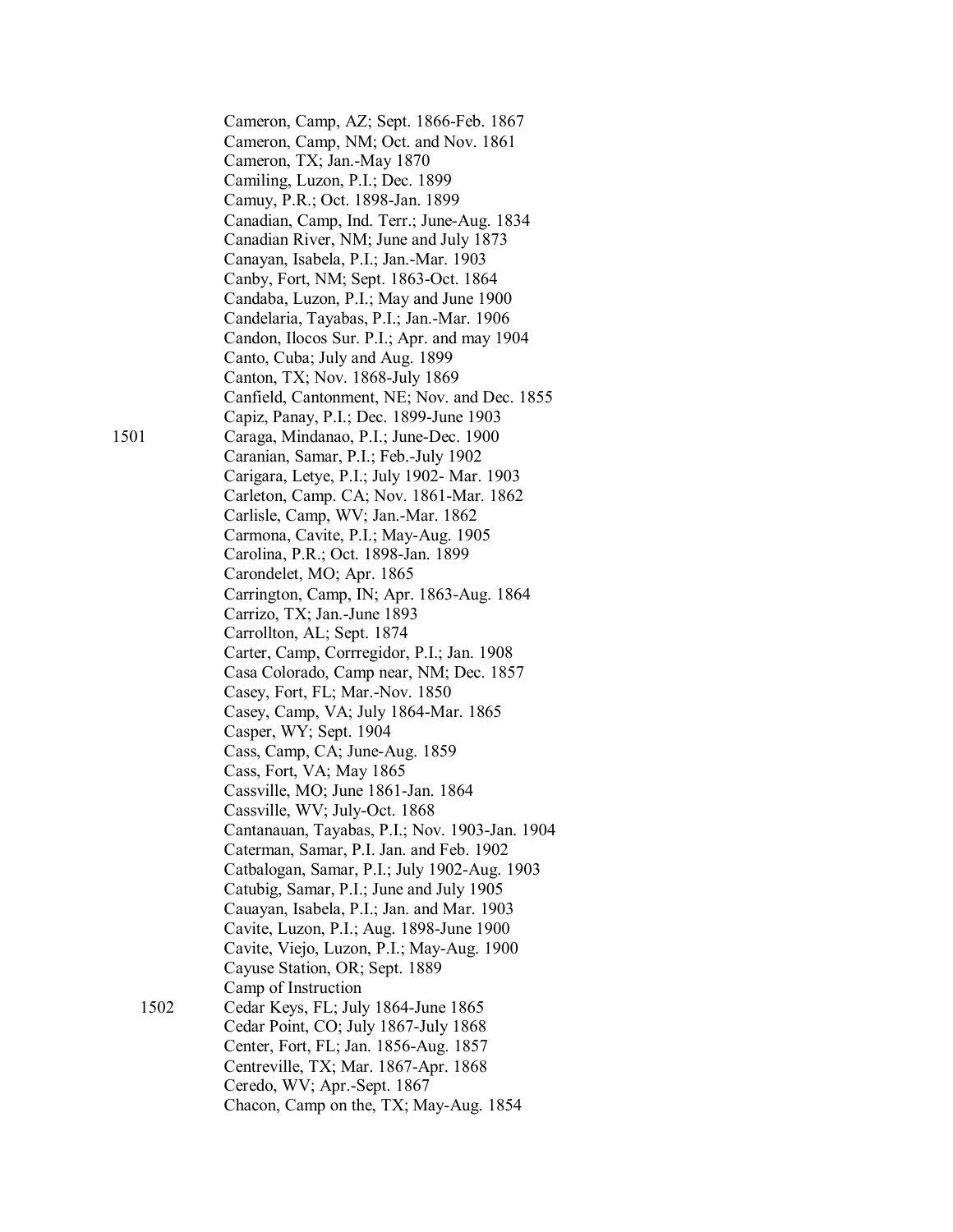| 1503 | Chalmette, LA; Jan.-May 1865<br>Chambers, Fort, near Hohucketoopa, (IL?); Jan.-July 1806<br>Chambersburg, PA; July 1865<br>Charles' Ferry FL; June and July 1842<br>Charleston, MS; Nov. 1869<br>Charleston, WV; Mar.-Oct. 1870<br>Charlotte, Camp, TX; June 1880<br>Charlottesville, VA; Feb.-June 1866<br>Chehalis, Fort, WA; Feb. 1860-May 1861<br>Chelan, Camp, WA; Aug. 1879-Sept. 1880<br>Cheraw, SC; May 1871<br>Cheyenne River, Camp on the, SD, (1); Aug. 1867<br>Cheyenne River, Camp on the, SD, (2); Apr.-Dec. 1890<br>Cheyenne and Arapaho Agency, Camp at, Ind. Terr; June 1870- Apr. 1871<br>Chicago, IL; Apr. 1865-June 1872<br>Chicago, IL; Oct.-Dec. 1916<br>U.S Aviation Station and Detachment of the Aviation Section, Signal Corps |
|------|----------------------------------------------------------------------------------------------------------------------------------------------------------------------------------------------------------------------------------------------------------------------------------------------------------------------------------------------------------------------------------------------------------------------------------------------------------------------------------------------------------------------------------------------------------------------------------------------------------------------------------------------------------------------------------------------------------------------------------------------------------|
|      | Chicaskie River, Camp on, I.T.; July and Aug. 1884<br>Chilocco Creek, Camp on, I.T.; Mar. and Apr. 1885<br>Chipola, Fort, FL; Nov. 1841-May 1842<br>Chokonikla, Fort, FL; Oct. 1849-Jne 1850                                                                                                                                                                                                                                                                                                                                                                                                                                                                                                                                                             |
|      | Church Butte (Buttes) Station, UT; Oct. 1865                                                                                                                                                                                                                                                                                                                                                                                                                                                                                                                                                                                                                                                                                                             |
|      | Ciales, P.R.; Nov. 1898-Feb. 1899                                                                                                                                                                                                                                                                                                                                                                                                                                                                                                                                                                                                                                                                                                                        |
|      | Ciboletta (Cibolletta), NM; Sept. 1850-Sept. 1851                                                                                                                                                                                                                                                                                                                                                                                                                                                                                                                                                                                                                                                                                                        |
|      | Circle City, AK; Sept. 1898-July 1900                                                                                                                                                                                                                                                                                                                                                                                                                                                                                                                                                                                                                                                                                                                    |
|      | Clarke, Fort, FL; Feb. 1840                                                                                                                                                                                                                                                                                                                                                                                                                                                                                                                                                                                                                                                                                                                              |
|      | Clarksburg, VA; Apr. 1862                                                                                                                                                                                                                                                                                                                                                                                                                                                                                                                                                                                                                                                                                                                                |
|      | Clark's Mill, MO; Sept.-Nov. 1862                                                                                                                                                                                                                                                                                                                                                                                                                                                                                                                                                                                                                                                                                                                        |
|      | Cleveland, WH; Oct. 1839-Sept. 1841                                                                                                                                                                                                                                                                                                                                                                                                                                                                                                                                                                                                                                                                                                                      |
|      | Cleveland, Camp, WH; Sept. 1863-Dec. 1864                                                                                                                                                                                                                                                                                                                                                                                                                                                                                                                                                                                                                                                                                                                |
|      | Clinch (3), Fort, near Tampa bay, FL; Jan-May 1850                                                                                                                                                                                                                                                                                                                                                                                                                                                                                                                                                                                                                                                                                                       |
|      | Clines Ranch, CO; July and Aug. 1882                                                                                                                                                                                                                                                                                                                                                                                                                                                                                                                                                                                                                                                                                                                     |
|      | Clinton, KY; June 1863                                                                                                                                                                                                                                                                                                                                                                                                                                                                                                                                                                                                                                                                                                                                   |
|      | Clinton, LA; July 1876-Apr. 1877                                                                                                                                                                                                                                                                                                                                                                                                                                                                                                                                                                                                                                                                                                                         |
|      | Clinton, MO; May 1862-Nov. 1863<br>Coalsmouth, WV; May 1863                                                                                                                                                                                                                                                                                                                                                                                                                                                                                                                                                                                                                                                                                              |
|      | Coamo, P.R.; Aug. 1898-Apr. 1899                                                                                                                                                                                                                                                                                                                                                                                                                                                                                                                                                                                                                                                                                                                         |
| 1504 | Coburn, ME; Sept.-Nov. 1865                                                                                                                                                                                                                                                                                                                                                                                                                                                                                                                                                                                                                                                                                                                              |
|      | Coffee, Camp, AL, near Chicksaw Agency; Apr.-Nov. 1834                                                                                                                                                                                                                                                                                                                                                                                                                                                                                                                                                                                                                                                                                                   |
|      | Coffeyville, KS; May-Sept. 1880                                                                                                                                                                                                                                                                                                                                                                                                                                                                                                                                                                                                                                                                                                                          |
|      | Cogswell, Camp, NM; Sept. 1860                                                                                                                                                                                                                                                                                                                                                                                                                                                                                                                                                                                                                                                                                                                           |
|      | Coinjock Station, N.C.; Mar. 1865                                                                                                                                                                                                                                                                                                                                                                                                                                                                                                                                                                                                                                                                                                                        |
|      | College Park, MD; Nov. 1911; Apr. 1912                                                                                                                                                                                                                                                                                                                                                                                                                                                                                                                                                                                                                                                                                                                   |
|      | <b>Signal Corps Aviation School</b>                                                                                                                                                                                                                                                                                                                                                                                                                                                                                                                                                                                                                                                                                                                      |
|      | Collection, SC; May 1866                                                                                                                                                                                                                                                                                                                                                                                                                                                                                                                                                                                                                                                                                                                                 |
|      | Collins, G.H., Camp, Dak. Terr.; Aug.-Oct. 1875                                                                                                                                                                                                                                                                                                                                                                                                                                                                                                                                                                                                                                                                                                          |
|      | Columbia, MO; Feb. 1862-July 1865                                                                                                                                                                                                                                                                                                                                                                                                                                                                                                                                                                                                                                                                                                                        |
|      | Columbia, TN; Feb. and Mar. 1865                                                                                                                                                                                                                                                                                                                                                                                                                                                                                                                                                                                                                                                                                                                         |
|      | Columbus, GA; Apr. 1867-July 1867<br>Columbus, NE; T.; Oct. 1864-Mar. 1865                                                                                                                                                                                                                                                                                                                                                                                                                                                                                                                                                                                                                                                                               |
|      | Columbus, TX; Apr. 1869-May 1870                                                                                                                                                                                                                                                                                                                                                                                                                                                                                                                                                                                                                                                                                                                         |
|      |                                                                                                                                                                                                                                                                                                                                                                                                                                                                                                                                                                                                                                                                                                                                                          |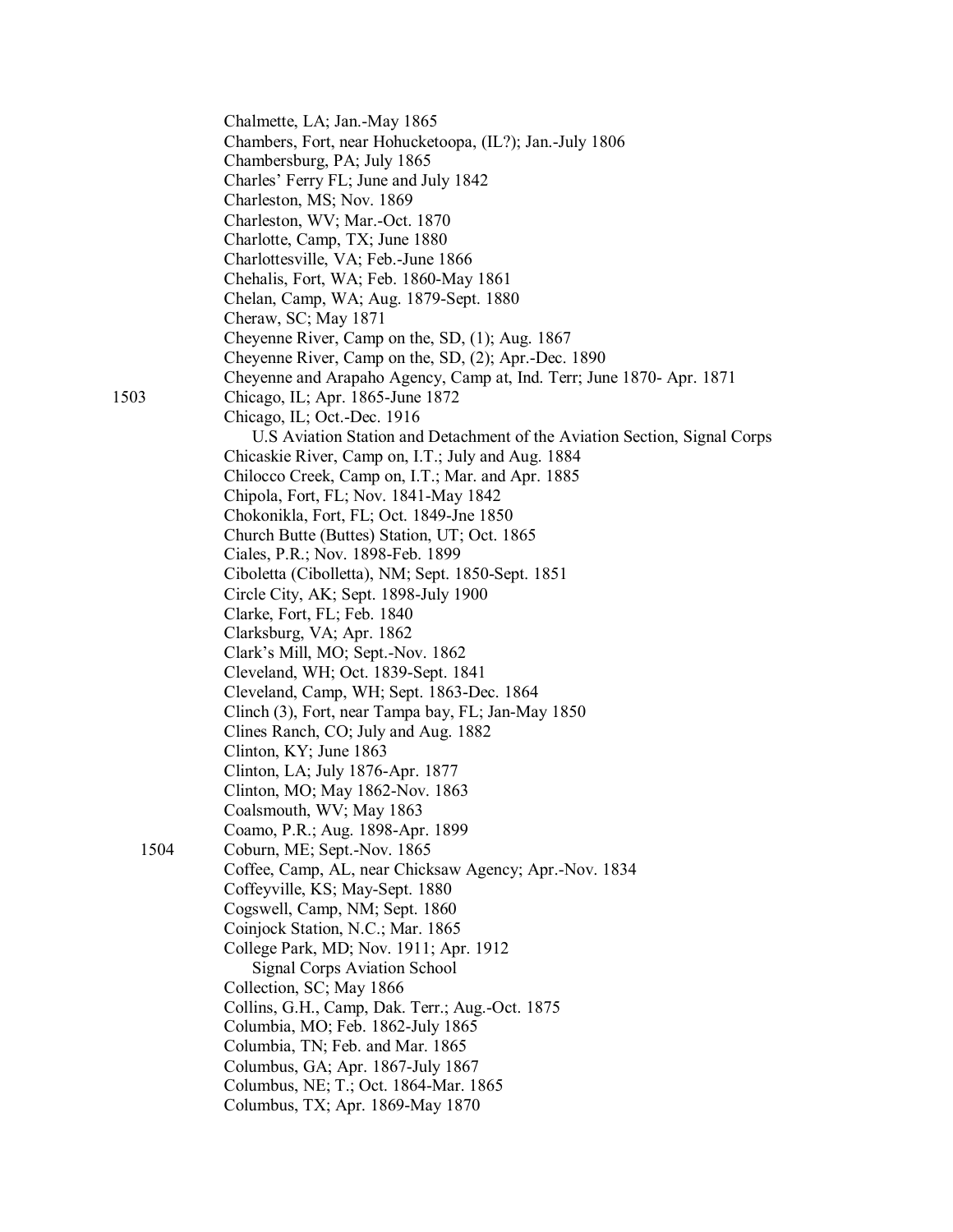|      | Comanche Agency, Camp near, TX; Mar.-May 1859              |
|------|------------------------------------------------------------|
|      | Comargo (Camargo, Camp near, Mex.; Nov. 1846               |
|      | Compostela, Mindanao, P.I.; Oct. 1910-Sept. 1911           |
|      | Comstock, TX; June 1916                                    |
|      | Conception, Camp, TX; Mar.-June 1846                       |
|      | Conception (Conception), Camp, Paney, P.I.; Mar.-Oct. 1902 |
|      | Concordia, Camp, TX; Feb.-Dec. 1868                        |
|      |                                                            |
|      | Connelly, Camp, NM; Dec. 1861                              |
|      | Conness, Camp, UT; May-Sept. 1864                          |
|      | Conrad, Camp, GA; Dec. 1898-Feb. 1899                      |
|      | Consolacion, Leyte, P.I.; May-July 1901                    |
|      | Consolacion del Sur, Cuba; Nov. 1906-Apr. 1907             |
|      | Converse, Fort, VA; Jan.-Mar. 1865                         |
|      | Cony, Camp, ME; Dec. 1865-Mar. 1866                        |
|      | Coosawhatchie Subdistrict, Lawtonville, SC; Jan. 1866      |
| 1505 | Coron, Busuanga, P.I.; Jan.-Aug. 1902                      |
|      | Corozal, C.Z.; Aug. 1915-Dec. 1916                         |
|      | Corregidor Island, P.I.; July 1899-Nov. 1902               |
|      | Corse, Camp, IA; Sept. 1909                                |
|      | Corsicana, TX; Jan.-May 1870                               |
|      | Cotton, Camp, TX; Mar.-Oct. 1916                           |
|      | Cotton Gin, TX; Jan.-Mar. 1868                             |
|      | Cottonville, AL; Apr. 1864                                 |
|      | Cottonwood Creek, Camp on, KS; July-Sept. 1868             |
|      | Couch, Camp, PA; Aug. 1863-Jan. 1864                       |
|      | Council City, AL; July-Sept. 1900                          |
|      | Council Grove, KS; Sept. 1864                              |
|      | Covington, Fort, N.Y.; Sept. 1838-Apr. 1839                |
|      | Cow Creek, KS; Sept. 1865                                  |
|      | Crab Orchard, KY; Oct. 1871-Nov. 1872                      |
|      | Craig, Fort, VA; Dec. 1864                                 |
|      | Crane, Camp, CA; July 1852                                 |
|      |                                                            |
|      | Crane, Fort, FL; Jan.-Apr. 1837                            |
|      | Crane, Creek, MO; Oct. and Nov. 1862                       |
|      | Crawford, Camp, Samar, P.I.; Dec. 1907-Apr. 1908           |
|      | Creedmoor, NY; Aug. 1879; July 1887                        |
|      | Creek Nation, AL; Oct. 1828-Sept. 1858                     |
| 1506 | Crisfield, KS; July 1885                                   |
|      | Cristo, Cuba; Dec. 1898-Mar. 1900                          |
|      | Croghan, Fort, IA; June 1842-Sept. 1843                    |
|      | Crook, Camp, MO; Apr.-Nov. 1890                            |
|      | Crook, Camp, SD; June and July 1890                        |
|      | Cross, Fort, FL; Dec. 1838-May 1842                        |
|      | Crossman, Camp, UT; Nov. and Dec. 1858                     |
|      | Cubero, NM; July-Oct. 1862                                 |
|      | Cudarangan, Mindanao, P.I.; Oct. 1906-July 1908            |
|      | Culaman, Camp, Mindanao, P.I.; Nov. 1910                   |
|      | Culion, Coron, P.I.; Feb. 1902                             |
|      | Cumberland, MD; July-Oct. 1864                             |
|      | Cumberland Gap, KY; Apr. 1865                              |
|      | Cummings, Fort, FL; Mar. 1839-Feb. 1841                    |
|      |                                                            |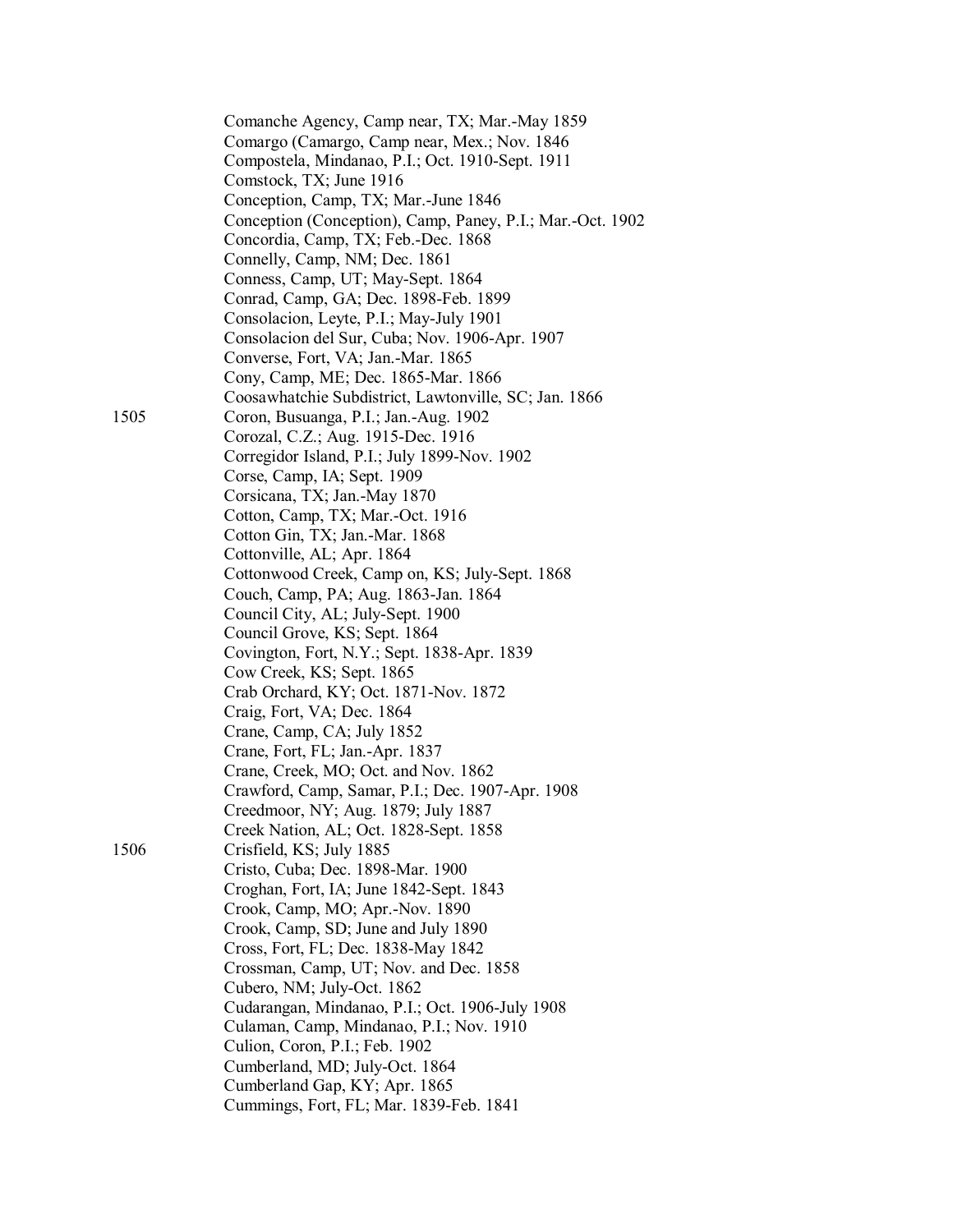|      | Currey, Camp, OR; Sept. 1865-Apr. 1866<br>Curtin, Camp, PA; Mar.-July 1862<br>Curtis, Fort, AR; Jan.-Mar. 1865<br>Curtis, Camp, CO. Terr.; Apr.-Dec. 1863<br>Cuyler, Camp, KS. Terr; July 1858 |
|------|------------------------------------------------------------------------------------------------------------------------------------------------------------------------------------------------|
|      | Cuyo, Cuyos Islands, P.I.; June 1901-Feb. 1902                                                                                                                                                 |
| 1507 | Dade (1), Fort, FL; Jan. 1837-Oct. 1849                                                                                                                                                        |
|      | Old Fort Dade                                                                                                                                                                                  |
|      | Dagami, Leyte, P.I.; Aug. 1906-Nov. 1907                                                                                                                                                       |
|      | Dagupan, Pangasinan, P.I.; Apr. 1902-Sept. 1903                                                                                                                                                |
|      | Dallas, Camp, FL; Sept. and Oct. 1873                                                                                                                                                          |
|      | Danbury, CT; Aug. 1912                                                                                                                                                                         |
|      | Daniels, Camp, FL; May-Nov. 1855                                                                                                                                                               |
|      | Dan Smith's Ranch, NE Terr.; Oct.-Dec. 1864                                                                                                                                                    |
|      | Danville, MO; Feb.-Apr. 1862                                                                                                                                                                   |
|      | Danville, VA; May 1865-Apr. 1866                                                                                                                                                               |
|      | Dasmarinas, Cavite, P.I.; Apr. 1900-Oct. 1905                                                                                                                                                  |
|      | Dauphin Island, Al; Aug. 1864-Aug. 1865                                                                                                                                                        |
|      | Davenport, Fort, FL; Feb.-Oct. 1839                                                                                                                                                            |
|      | David Hunter, Camp, SC; Aug.-Oct. 1875                                                                                                                                                         |
|      | Davidson, Camp, KS; June-Sept. 1868                                                                                                                                                            |
|      | Day, Camp, OR; Aug. 1860                                                                                                                                                                       |
|      | Dayton, Camp at, OR; June 1866                                                                                                                                                                 |
|      | Decatur, AL; June 1864-May 1865                                                                                                                                                                |
|      | Dechard (Decherd), TN; Oct. 1868                                                                                                                                                               |
|      | Delaware Recruiting District, Wilmington, DE; Apr.-July 1812                                                                                                                                   |
|      | Delphi, IN; Sept. 1906                                                                                                                                                                         |
|      | Deming, Camp, NM; July-Dec. 1916                                                                                                                                                               |
|      | Demopolis, AL; Oct. 1868                                                                                                                                                                       |
|      | Denver, CO; Apr. 1865-June 1870                                                                                                                                                                |
|      | De Peyster, Camp, SC; Nov. and Dec. 1874                                                                                                                                                       |
|      | Depot No.1, Big Cypress Swamp, FL; Apr. 1857                                                                                                                                                   |
|      | Depot No.1, Camp near, FL; Mar. and Apr. 1856                                                                                                                                                  |
|      | Depot No.2, Big Cypress Swamp, FL; May 1857                                                                                                                                                    |
|      | De Valls Bluff, AR; Nov. 1863-Nov. 1866                                                                                                                                                        |
|      | Devin, Camp, WY; June and July 1878                                                                                                                                                            |
|      | Dix, Fort, MD; Sept. 1864-Mar. 1865                                                                                                                                                            |
|      | Dodge, Camp, UT; Dec. 1865-Feb. 1866                                                                                                                                                           |
|      | Dolores, Samar, P.I.; July-Sept. 1902                                                                                                                                                          |
| 1508 | Donsol, Sorsogon, P.I.; May 1900-Mar. 1902                                                                                                                                                     |
|      | Dorado, P.R.; Oct. 1898-Jan. 1899                                                                                                                                                              |
|      | Dos Caminos, Cuba; July 1898                                                                                                                                                                   |
|      | Downers, Station, KS; May 1867-May 1868                                                                                                                                                        |
|      | Downey, Camp, Alameda County, CA; Aug. 1861                                                                                                                                                    |
|      | Downey, Camp, Contra Costa County, CA; Sept. 1861                                                                                                                                              |
|      | Downing, Fort, FL; Feb.-May 1840                                                                                                                                                               |
|      | Dragoon Bridge, Honey Lake Valley, CA; Aug. 1860-May 1861                                                                                                                                      |
|      | Drane, Fort, FL; Jan.-Dec. 1836                                                                                                                                                                |
|      | Drayton, Fort, Otter Island, SC; Feb.-Apr. 1862                                                                                                                                                |
|      | Dryden, TX; June 1916                                                                                                                                                                          |
|      | Dry Wood Station, MO; Oct. 1863                                                                                                                                                                |
|      |                                                                                                                                                                                                |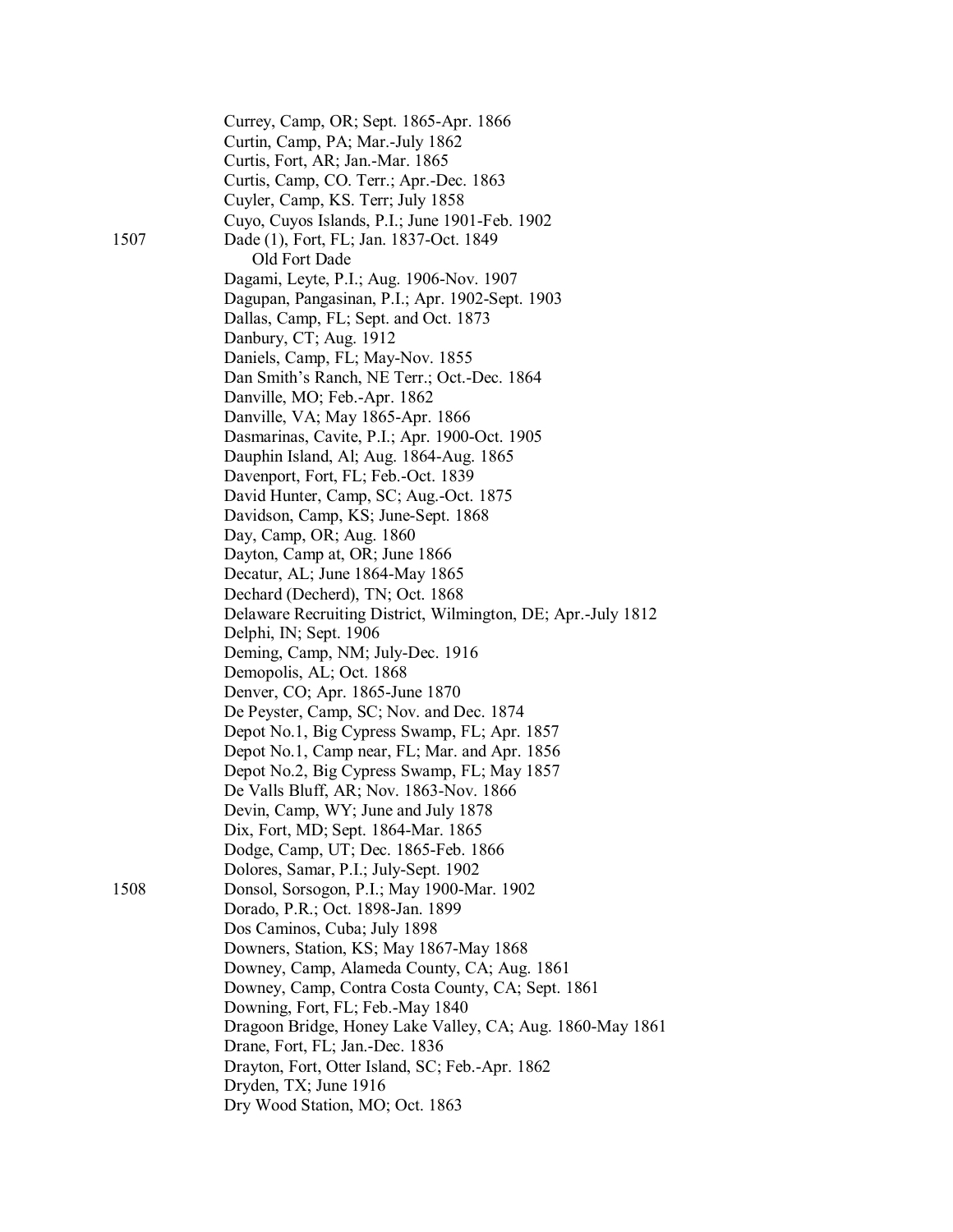|      | Dulag, Leyte, P.I.; July 1902-Mar. 1907          |
|------|--------------------------------------------------|
|      | Dulany, Fort, FL; Nov. 1837-May 1858             |
|      | Dumaguete, Negros, P.I.; July 1902-Aug. 1911     |
|      | Dumanjug, Cebu, P.I.; July-Dec. 1902             |
|      | Dun Glen, NE; Jan. and Feb. 1866                 |
|      | Dutch Harbor, Alaska; Aug. 1898                  |
|      | Duval, Fort, FL; Nov. and Dec. 1826              |
| 1509 | Eagle Rock Bridge, ID; Sept. 1878                |
|      | Eastern Point Fort, MA; Apr. 1864-June 1865      |
|      | Eastman, Camp, UT; Jan. and Feb. 1859            |
|      | Easton, Camp, NM; July 1863                      |
|      | Eastport, MS; Apr. 1865                          |
|      | Eatmans Ferry, TX; Oct. 1914                     |
|      | Eaton, Camp, Cherokee Nation; June-Oct. 1830     |
|      | Econfinee, Fort, FL; Mar.-May 1840               |
|      | Edgefield, SC; Oct. 1868-Apr. 1877               |
|      | Edgefield, TN; Feb.-Aug. 1865                    |
|      | Edinburg, TX; May 1853-Dec. 1865                 |
|      | Egmont Key, FL; July 1899-Jan. 1900              |
|      | El Caney, Cuba; June 1898-Aug. 1899              |
|      | El Cobie (Cobre), Cuba; Sept. and Oct. 1899      |
|      | El Deposito, P.I.; June 1900                     |
|      | Eldorado, Camp, AZ; Jan.-July 1867               |
|      | El Dorado, AR; Sept. 1867                        |
|      | Eleven, Number, Fort, FL; Aug. 1839-June 1840    |
|      | Elkins, Camp, WY; June-Oct. 1892                 |
|      | Ellsworth, Fort, VA; Sept. 1862-Sept. 1864       |
|      |                                                  |
|      | El Reventon, A.T.; Aug. 1862-May 1864            |
|      | El Valle, Mex.; Dec. 1916                        |
|      | Emmet Crawford, Camp Terr., IN; June 1886        |
|      | Emory, Camp, GA; Jan. 1869                       |
|      | Erenas, Samar, P.I.; Jan. 1902                   |
|      | Erie, PA; Apr. 1866-Mar. 1867                    |
|      | Ethan Allen, Fort, VA; July-Oct. 1864            |
|      | Eufaula, AL; Sept. and Oct. 1874                 |
|      | Eutaw, AL; Oct. 1870                             |
|      | Everett Peabody, Camp, MO; Sept. 1907-Oct. 1909  |
|      | Everglades, FL; Feb. 1857                        |
| 1510 | Fabens, TX; May and June 1916                    |
|      | Fairmont, WV; Oct. and Nov. 1868                 |
|      | Fairview, Camp, NM; Mar.-June 1886               |
|      | Fajardo, P.R.; Nov. 1898-Feb. 1899               |
|      | Falls Church, VA; Apr. 1865                      |
|      | Falmouth, VA; Feb.-May 1863                      |
|      | Farm Island, Post near, D.T.; Nov. 1863-May 1864 |
|      | Fauntleroy, Camp, CA; Nov. 1856                  |
|      | Fayetteville, NC; Apr.-Dec. 1867                 |
|      | Fayetteville, TN; Oct. 1868                      |
|      | Fayetteville, WV; July 1864                      |
|      | Fifteen, Number, Fort, FL; Apr. 1839-June 1840   |
|      | Fillmore, Camp, AR; June-Aug. 1851               |
|      |                                                  |

1509

 $1510$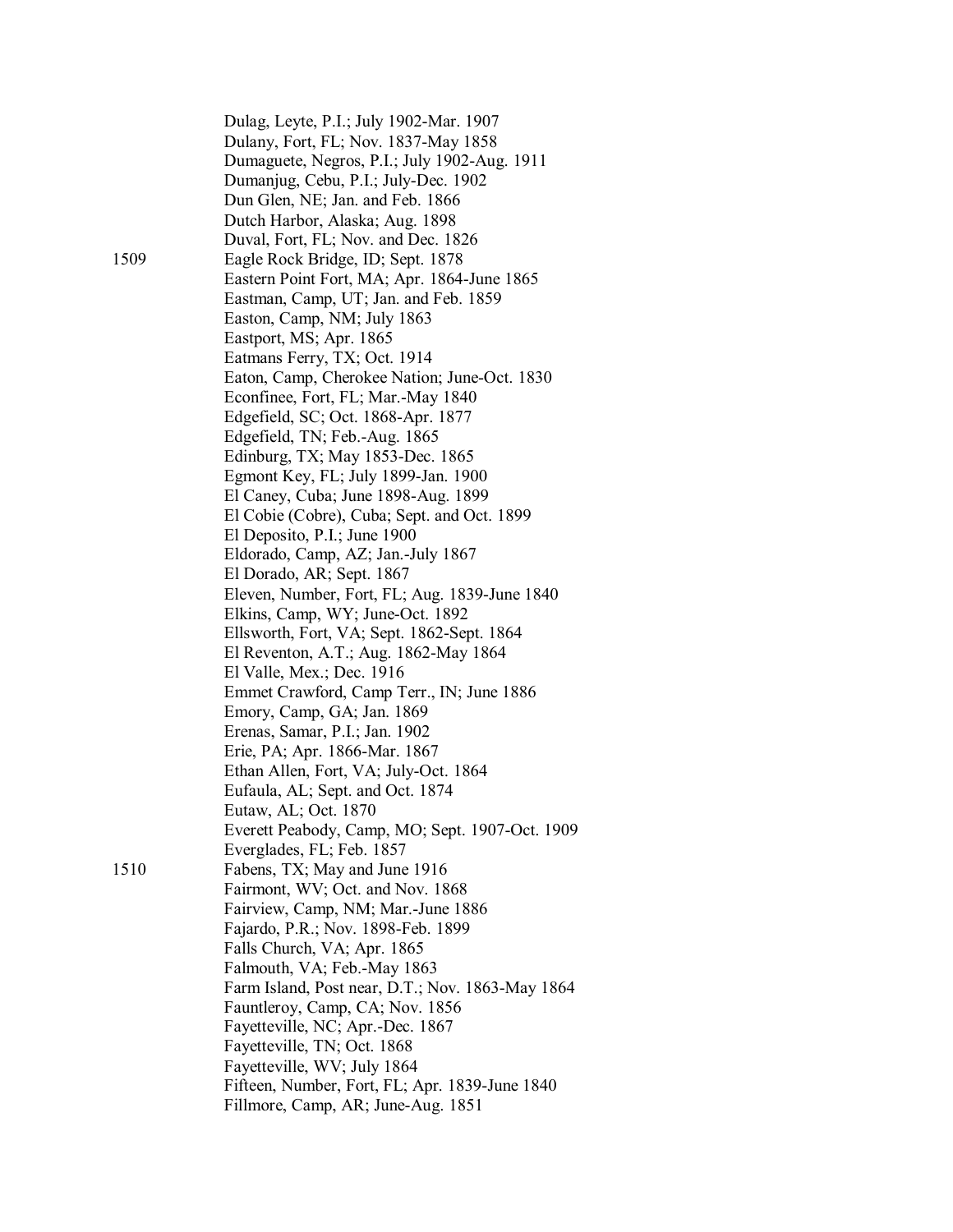Fillmore, Camp, CO; Apr.-Oct. 1865 Fire Steel Creek, Post near, D.T.; Sept.-Dec. 1865 Fishers Island, NY; July 1888 Fitzgerald, Camp, CA; June-Sept. 1861 Florence, SC; Oct. 1868 Floyd, Fort, GA; Nov. 1838-Sept. 1839 Floyd, Fort, N.T.; July 1857 Forsyth, MO; May 1862 Foster, Fort, FL; Mar.1837-Sept. 1849 Four, Number, Fort, FL; Apr. 1839-June 1841 Frank, Camp, OK; Sept. 1898 Franklin, MO; May 1863-July 1865 Frazer, Fort, FL; Dec. 1837-Apr. 1838 Frederick, MD; Sept.-Nov. 1862 Frederick, MD; July 1863-Oct. 1864 USA General Hospital Fudge, Camp, LA; Dec. 1837 Fulton, Fort, FL; Feb.-June 1840 Fulton, MO; Mar. 1862-Mar. 1865 Furlong, Camp, NM; Mar.-July 1916 1511 Gaines, Fort, IN; Apr. 1849 Galisteo, NM; Nov. 1851-Jan. 1852 Galt, Camp, FL; Jan. and Feb. 1857 Gamble, Camp, MO; June-Aug. 1862 Gardenier, Camp, TX; May-July 1854 Gardner, Camp, M.T. Apr. 1857 Garesche, Battery, VA; Dec. 1864-May 1864 Gaston, NC; Nov. and Dec. 1865 Gatlin, Fort, FL; Nov. 1838-Oct. 1849 Gatun, C.Z.; Feb.-Dec. 1916 Gauley Bridge, WV; Mar. 1863 Gazan, Marinduque, P.I.; June 1902 Genoa, Camp, TX; Apr. 1914 George, Fort, ME; Aug. 1815-June 1816 George, Camp, UT Terr.; Jan. 1866 Gerona, Luzon, P.I.; July 1902-Apr. 1903 Getty, Fort, SC; Feb. 1902-May 1903 Gettysburg, PA; May 1909-Aug. 1910 Gibara, Cuba, Nov. 1898-Dec. 1899 Gibson, Fort, Camp near, Choctaw Nation, Ind. Terr. Gila River, Camp on the, AZ Terr.; June-Nov. 1882 Gila River, Summer Camp on the AZ Terr.; May 1873 Gilbert, Camp, KY; Feb. 1862 Gilleland, Fort, FL; July 1837-Mar. 1839 Gilman, Camp, GA; Nov. and Dec. 1898 Gilman's Station, NE; Oct. 1864-May 1865 Gingaron (Ginigaran) Negros, P.I.; Dec. 1902-Jan. 1903 1511 Glan, Mindanao, P.I.; Sept. 1910-Mar. 1911 Glasgow, KY; Dec. 1863 Glover, Fort, MA; Apr. and May 1865 Goldfield, NE; Dec. 1907-Feb. 1908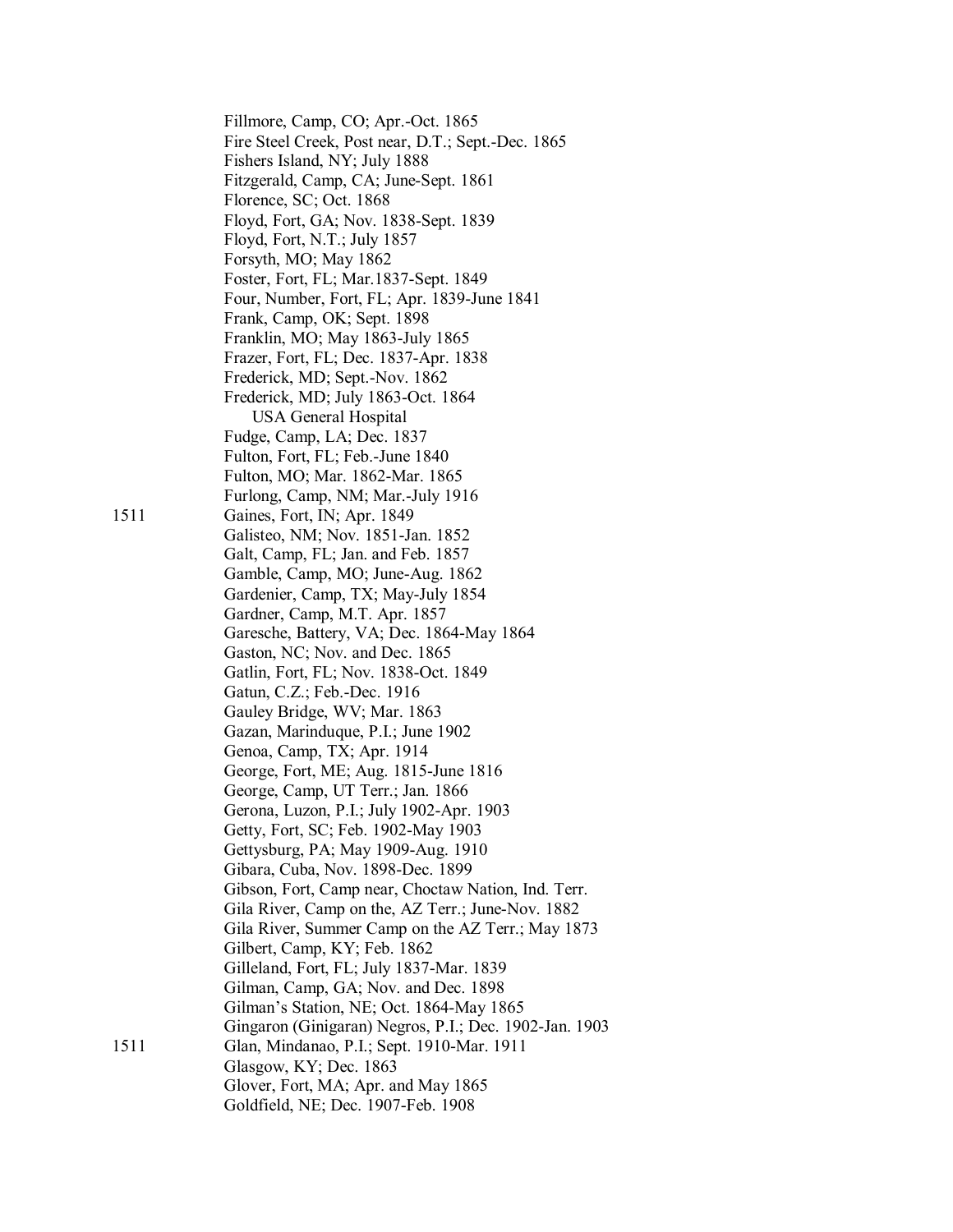|      | Goliad, TX; Aug. 1866-Mar. 1868                  |
|------|--------------------------------------------------|
|      | Goodrich's Landing, LA; Aug. 1864                |
|      | Governor's Palace, Iloilo, P.I.; Feb.-Sept. 1899 |
|      | Graham, NC; Oct. 1870                            |
|      | Grand Ecore, LA; May 1868-Feb. 1869              |
|      | Grand Island, NE Terr.; Mar. 1865                |
|      | Grand Rapids, MI, Oct. 1863-Apr. 1864            |
|      | Draft Rendezvous                                 |
|      | Grande Ronde, OR Terr.; Feb.-June 1856           |
|      | Grant, Fort, C.Z.; Dec. 1913-Oct. 1916           |
|      | Grant, Camp, at Mount Pleasant MO;               |
|      | Grant, Camp, at Wellsville, MO; Apr. 1862        |
|      | Grant, Camp Riverside Park, NY, NY               |
|      | Greble, Camp, PA; Oct.-Dec. 1861                 |
|      | Greenbush, Catonment, NY; Aug. 1814-June 1821    |
|      | Greenfield, MO; Dec. 1862                        |
|      | Greensboro, AL; Oct. and Nov. 1874               |
|      | Greensboro, MS; Apr.-Dec. 1867                   |
|      | Greensboro, NC; May-Dec. 1867                    |
|      | Greenville, MO; Apr.-Oct. 1862                   |
|      | Greenwood, Camp, Dak. Terr.; July 1865           |
|      | Greenwood, LA; May 1873-May 1874                 |
| 1513 | Grierson, Camp, AZ Terr.; Sept. and Oct. 1889    |
|      | Grierson, Camp, KS; Nov. 1867                    |
|      | Griffin, Fort, FL; Jan.-May 1840                 |
|      | Griswold, Fort, CT; May-Oct. 1898                |
|      | Guayama, P.R.; Aug. 1887-Feb. 1899               |
|      | Guayanilla, P.R.; July 1898                      |
|      | Gubat, Luzon, P.I.; June 1900-Sept. 1901         |
|      | Guenther, F.L.; Camp, NY; May-Dec. 1901          |
|      | Guinan (Guiunan), Samar, P.I.; Apr.-Sept. 1905   |
|      | Guines, Cuba; Apr. 1908-Jan. 1909                |
|      | Guinobatan, Albay, P.I.; Sept. 1905-Jan. 1906    |
| 1514 | Hachita, NM; Dec. 1915-July 1916                 |
|      | Hadley, Camp, MO; July 1909                      |
|      | Hainey, Camp, TX; Feb.-July 1853                 |
|      | Halleck, Fort, NE Terr.; Apr.-June 1863          |
|      | Halpine, Camp, KS; Feb. 1862                     |
|      | Hamburg, SC; Oct. and Nov. 1874                  |
|      | Hamburg, TN; Aug. and Sept. 1862                 |
|      | Hamer, Fort, FL; Dec. 1849-Oct. 1850             |
|      | Hamilton, Fort, FL; Aug. 1841-Jan. 1843          |
|      | Hamilton, Camp, KY; Aug.-Oct. 1898               |
|      | Hamilton, Camp, TN; Oct. 1898                    |
|      | Hamilton, Camp, TX; Aug. 1853                    |
|      | Hampstead, Camp, (?); Sept. 1814                 |
|      | Hancock, Camp, GA; July-Oct. 1886                |
|      | Hancock Creek, FL; Nov. 1849                     |
|      | Hannibal City, MO; Dec. 1861                     |
|      | Hanson, Fort, FL; Mar. 1838-June 1840            |
|      | Harlee, Fort, FL; Apr. 1837-Oct. 1838            |
|      |                                                  |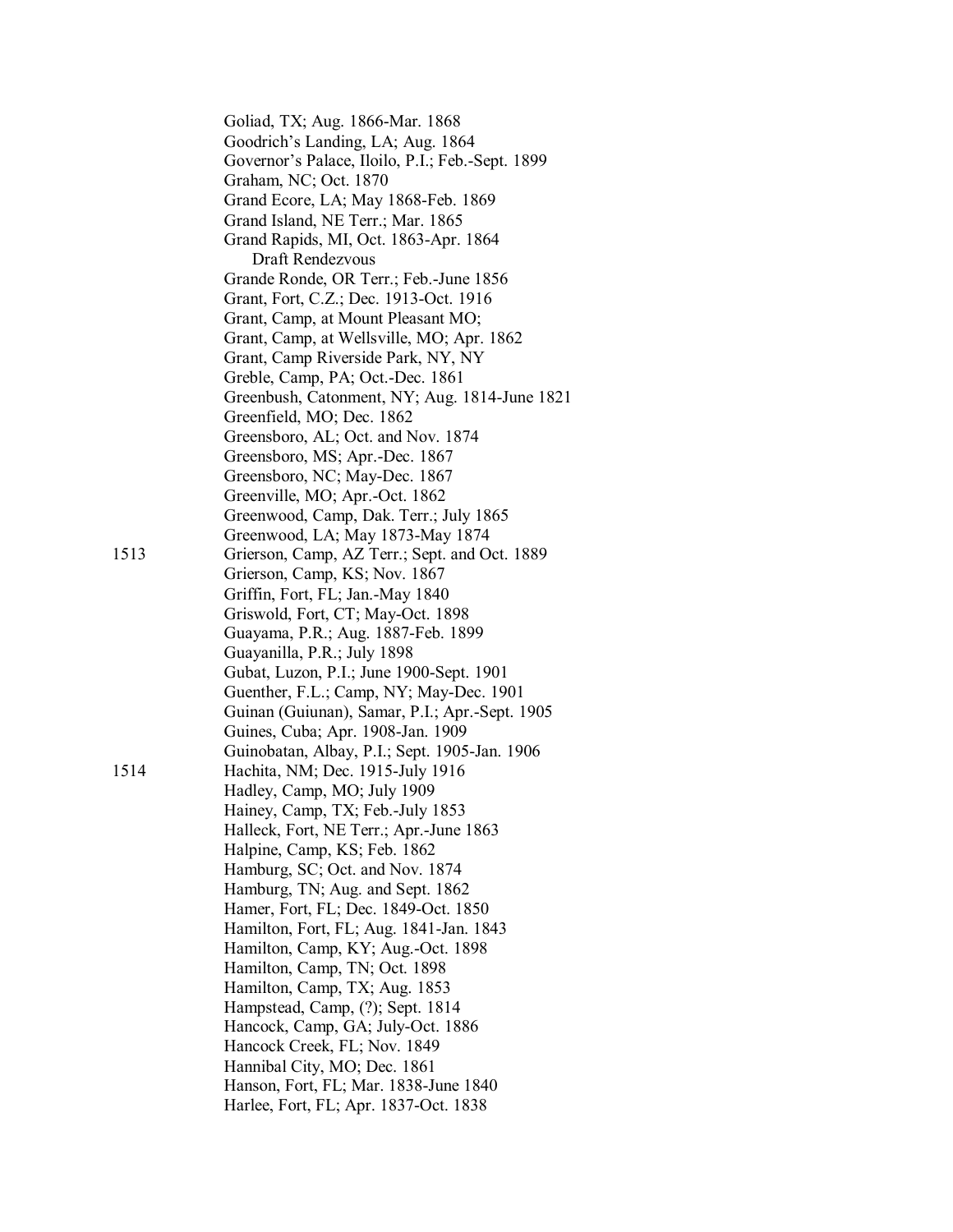Harlingen, TX; Aug. 1915-Apr. 1916 Harriet, Fort, FL; Mar.-Aug. 1840 Harrison, Fort, FL; Apr.-Sept. 1841 Harrison's Landing, VA; Oct. 1864-Apr. 1865 Harrisonville, MO; June 1862-Nov. 1863 Hartford, CT; July 1863-Dec. 1865 Hart's Mill, TX; Aug. 1862-Mar. 1863 Harvie, Fort, FL; Nov. 1841-Feb. 1842 Haskell, Camp, GA; Nov. 1898 Haven, Camp, CT; June-Aug. 1898 Heiman, Henry, and Donelson, Forts, KY; May 1862-June 1863 Helena, AR; June 1859-Sept. 1869 Helena, MT; Nov. 1877-May 1894 Helena, TX; Mar. 1868-Apr. 1870 Henderson, Fort, GA; Nov. 1838-Mar. 1842 Henderson, KY; Oct. 1862 Henly, Camp, NM; Apr.-Aug. 1886 1515 Herman, MO; Nov. 1864-June 1865 Hickman, KY; Apr.-June 1862 Hickmans Mill, MO; May 1864 Highbridge, TX; Mar. 1911 High Hill, MO; Feb.-Apr. 1862 Highwassee, (TN?); May 1811 Hill Camp, VA; Dec. 1864 Hillhurst, WA; Aug. and Sept. 1910 Hinks, Camp, PA; Dec. 1865-Mar. 1866 Hoffman, Camp, KS; July-Nov. 1867 Holbrook, Camp, AZ; July-Sept. 1882 Hollenbush, Camp, CA; June 1857 Holmes, Fort, FL; Feb. 1840-July 1841 Holt, Cantonment, near Washington, DC; Jan. and Feb. 1862 Holt, Fort, KY; Oct. 1861-Jan. 1862 Holt, Joe, General Hospital, IN; Sept. 1864-June 1865 Hook, Fort, FL; Feb. and Mar. 1839 Hooker, Camp, CA; Aug.-Oct. 1862 Hope, Camp, FL; Nov. 1822-Mar. 1823 Hope, ID; July 1894 Hot Wells, TX; July 1916 Houston, MO; July 1862-Apr. 1864 Howard, Camp, CA; June 1888 Hudson, MO; Feb.-May 1862 Huguet Springs, VA; May-Aug. 1868 Hulbert, Fort, FL; Feb.-Apr. 1840 Hunt, Camp, TX; May 1902 Hunter, Fort. FL; Feb.-June 1840 Huntington, Fort, NC; Feb.-May 1836 Huntsville, AR; May 1867 Huntsville and Camp Hunt, MO; Feb.-July 1862 Huntsville, TX; Oct.-Dec. 1868 Hut-ta-mi-nes Village, Camp at, UT; Sept. 1852 1516 Ilges, Camp, AZ; Mar.-June 1867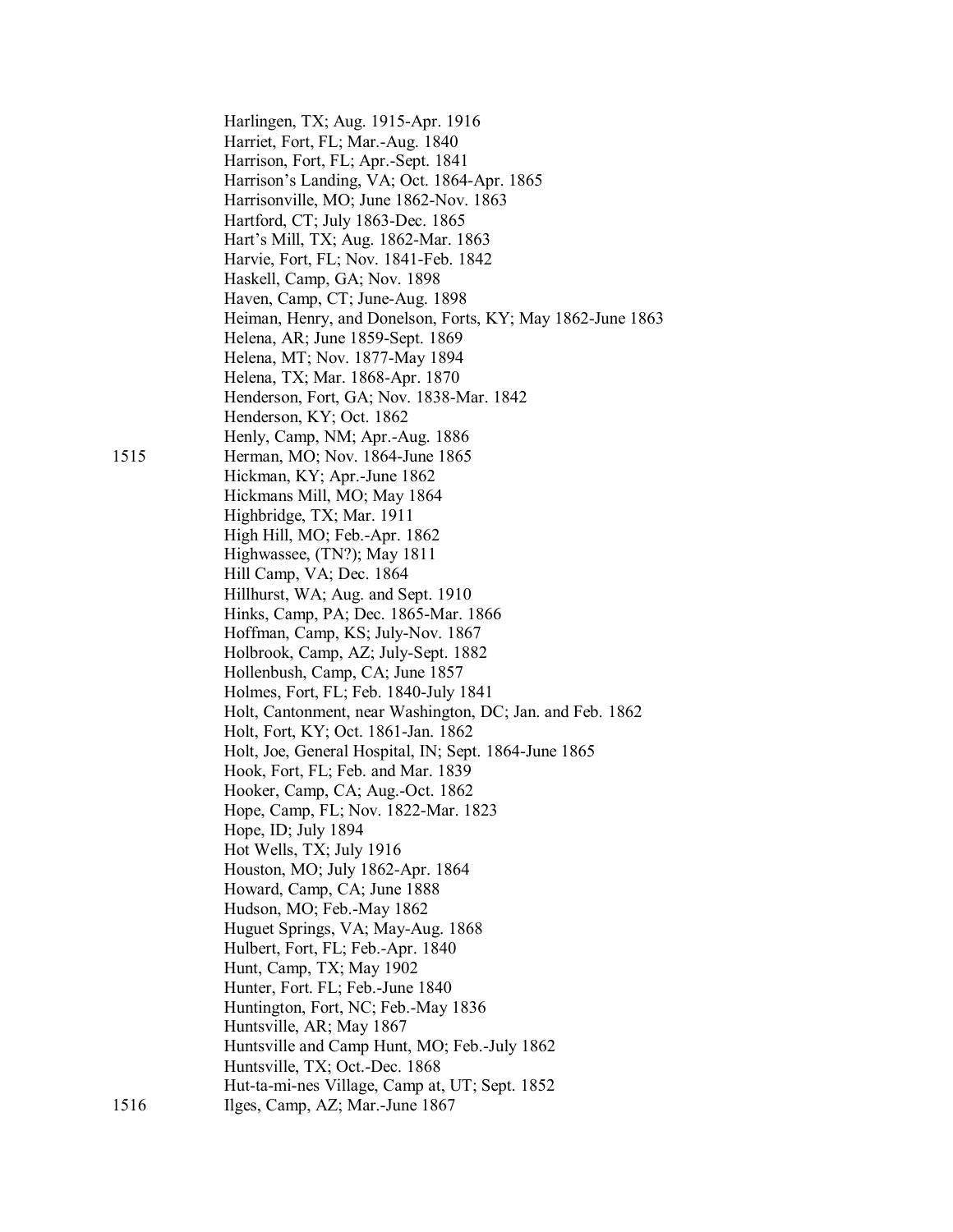|      | Ilogann, Isobela (Illagan, Isabela), P.I.; May-Nov. 1902<br>Iloilo and Jaro, Paney, P.I.; Feb.-Apr. 1899 |
|------|----------------------------------------------------------------------------------------------------------|
|      | Indan, Ambos Camarines, P.I.; Nov. 1905-Jan. 1906                                                        |
|      | Indian Key, FL; Aug. and Sept. 1869                                                                      |
|      | Indian Valley, OR; May 1877                                                                              |
|      | Isabela Sagunda, P.R.; Oct. and Nov. 1898                                                                |
|      | Island No. 10. TN. Ives, Camp, TX; Oct. 1859-Dec. 1860                                                   |
|      | Jackson, Fort, FL; Dec. 1838-Aug. 1840                                                                   |
|      | Jackson, Camp Ind. Terr; Oct. and Nov. 1854                                                              |
|      | Jacksonport, AR; Apr. 1866-Feb. 1867                                                                     |
|      | Jackson's (Jackson) Hole, WY; July 1895                                                                  |
|      | Jacksonville, AL; Mar.-June 1870                                                                         |
|      | Jacob A. Augur, Camp, TX; Aug. 1909                                                                      |
|      | James Island, FL; June-Aug. 1838                                                                         |
|      | Jamestown Exposition, VA; Apr.-Dec. 1907                                                                 |
|      | Janivay (Janiuay), Panay, P.I.; May 1900                                                                 |
|      | Jasper, Fort, Dak. Terr.; Jan. 1866                                                                      |
|      | Jefferson Davis, Camp, MS; July-Oct. 1848                                                                |
|      | Jiguani, Cuba; June-Aug. 1899                                                                            |
|      | Jimenez, Mindanao, P.I.; Feb. 1901-Apr. 1902                                                             |
|      | John A.T. Hull, Camp, IA; Sept. and Oct. 1910                                                            |
|      | Johnson, Camp, AZ; Oct. 1862                                                                             |
|      | Johnson, Camp, TX; Sept. 1862                                                                            |
|      | Johnson's Island, WH; Dec. 1864-May 1866                                                                 |
|      | Johnsonville, TN; Oct. and Nov. 1868                                                                     |
|      | Johnston, Camp, TX; Mar.-Oct. 1852                                                                       |
|      | Jolo, Siasi, and Bongao, P.I.; June and July 1902                                                        |
|      | Julesburg, CO; Sept. 1864-May 1865                                                                       |
|      | Julita Leyte, P.I.; Nov. and Dec. 1906                                                                   |
|      | Junction, CO; May and June 1865                                                                          |
|      | Junction Station, CO; Oct. and Nov. 1864                                                                 |
|      | Jupiter, Fort, FL; Feb. 1855-Aug. 1857                                                                   |
| 1517 | Kamehameha, Fort, HI; Jan.-Dec. 1913                                                                     |
|      | Kanapaha, Fort, FL; July and Aug. 1838                                                                   |
|      | Kansas, Troops on the Border Kaufman, TX; Oct. 1867-Feb. 1868                                            |
|      | Kaw Reservation, Camp on, KS; June 1868                                                                  |
|      | Kearny, Camp, IA; Dec. 1863-Feb. 1866                                                                    |
|      | Kenay, Fort, AK; Apr. 1869-Aug. 1870                                                                     |
|      | Kenner, LA; Dec. 1864-Mar. 1865                                                                          |
|      | Calvary Camp of Instruction                                                                              |
|      | Kennerville, LA; Feb. and Mar. 1864                                                                      |
|      | Kenton, TN; Dec. 1862                                                                                    |
|      | Keokuk, IA; July 1863-Sept. 1864                                                                         |
|      | Key Largo, FL; Feb. 1857                                                                                 |
|      | Kissimmee, Fort, FL; Feb. 1850-Aug. 1857                                                                 |
|      | Klamath Lake, Camp on, OR; Sept. 1860                                                                    |
|      | Klamath River, Camp on, CA; Sept. 1857                                                                   |
|      | Klikitat (Klickitat) River, WA; Apr. 1856                                                                |
| 1518 | La Feria, TX; Sept. 1915                                                                                 |
|      | La Grange, TN; Dec. 1862                                                                                 |
|      | Lagaun, Samar, P.I.; May 1901-Feb. 1903                                                                  |
|      |                                                                                                          |

 $1518\,$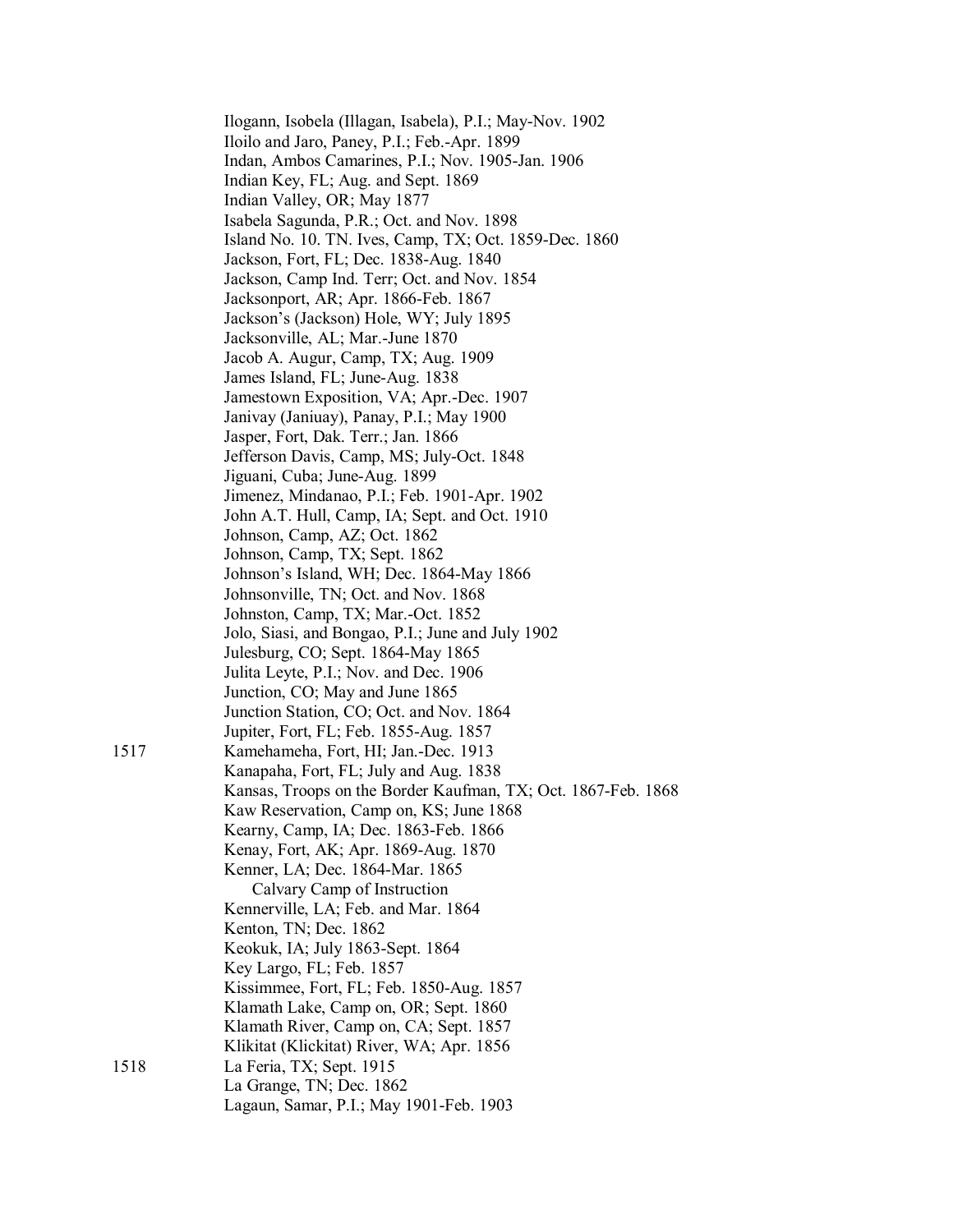Laguna, NM; Oct. 1851-Jan. 1852 Laguna Ranch, Camp at, TX; Sept. 1907 Lake Charles, LA; May 1877-June 1878 Lake City, FL; Apr. 1867-Aug. 1868 Lakeland, FL; May-Aug. 1898 Lake Providence, LA; Jan.-Dec. 1868 La Loma, Luzon, P.I.; Sept. 1899 La Mesilla, AZ; Aug. 1862-Oct. 1863 Lamine Cantonment, MO; Feb. and Mar. 1862 Lancaster, SC; Sept. and Oct. 1876 Landang, Sacol (Lanang, Saccol), P.I.; July 1910-May 1911 Lander, Camp, Ind. Terr.; Oct. 1865-May 1866 Lands End, SC; June-Aug. 1898 Lane, Fort, FL; Dec. 1837-Feb. 1838 Langaran, Mindanao, P.I.; June-Oct. 1901 Lang's Ranch, NM; July-Nov. 1885 La Paz, Camp, A.T.; Apr. 1874-Apr. 1875 La Paz, Leyte, P.I.; Apr. 1906-Oct. 1907 La Pena, Camp, TX; May-Sept. 1854 1519 Laramie, Fort, ID; Aug. 1863 Laramie, Fort, Camps near, N.T.; May 1856-Sept. 1859 Laramie River, Camps on the, W.T.; May-Sept. 1873 Laredo, Camp near, TX; Jan. 1860 Larena, Negros Oriental, P.I.; Aug.-Oct. 1911 Las Animas, TX; May-Oct. 1854 Las Marias, P.R.; Sept. 1898-May 1899 Las Vegas, Camp near, NM; Mar. 1858 Las Vegas, Camp, TX; May-July 1854 Laua, Camp, Davao, P.I.; Aug. 1911 Lavaca, TX; Aug. 1866 Lawrence J. Hearn, Camp, CA; Sept.-Dec. 1916 Lawson, Fort, FL; May-Nov. 1839 Lawson, Camp, TX; Oct. 1859-Apr. 1860 Lazelle, Camp, TX; June and July 1890 Lebak (Lebac), Mindanao, P.I.; Feb. 1911-Aug. 1912 Lebanon, MO; May 1862-Sept. 1863 Legaspi, Albay, P.I.; Apr. 1900-Dec. 1903 Leib Barracks, near Clarksburgh (WV?); Nov. 1861 Leon, Panay, P.I.; Dec. 1899 Leona, TX; Aug.-Nov. 1866 Lewisburg, TN; Oct. 1868 Lewiston, ID; Aug. 1877 Lewiston, NY; Sept. 1908 Libmanan, Camarines Sur, P.I.; June-Nov. 1901 Ligao, Albay, P.I.; Apr. 1904-June 1905 Ligton, Bulacan, Convict Camp, P.I.; Apr.-June 1906 1520 Lincoln, Camp, Santa Rosa Island, FL; Dec. 1861-Apr. 1861 Lincoln, Abraham, Camp, ME; Mar.-July 1863 Lincoln, Camp, NM; May-Aug. 1866 Lincolnton, NC; Mar.-Sept. 1872 Lingayan, Pangasinan, P.I; July-Dec. 1902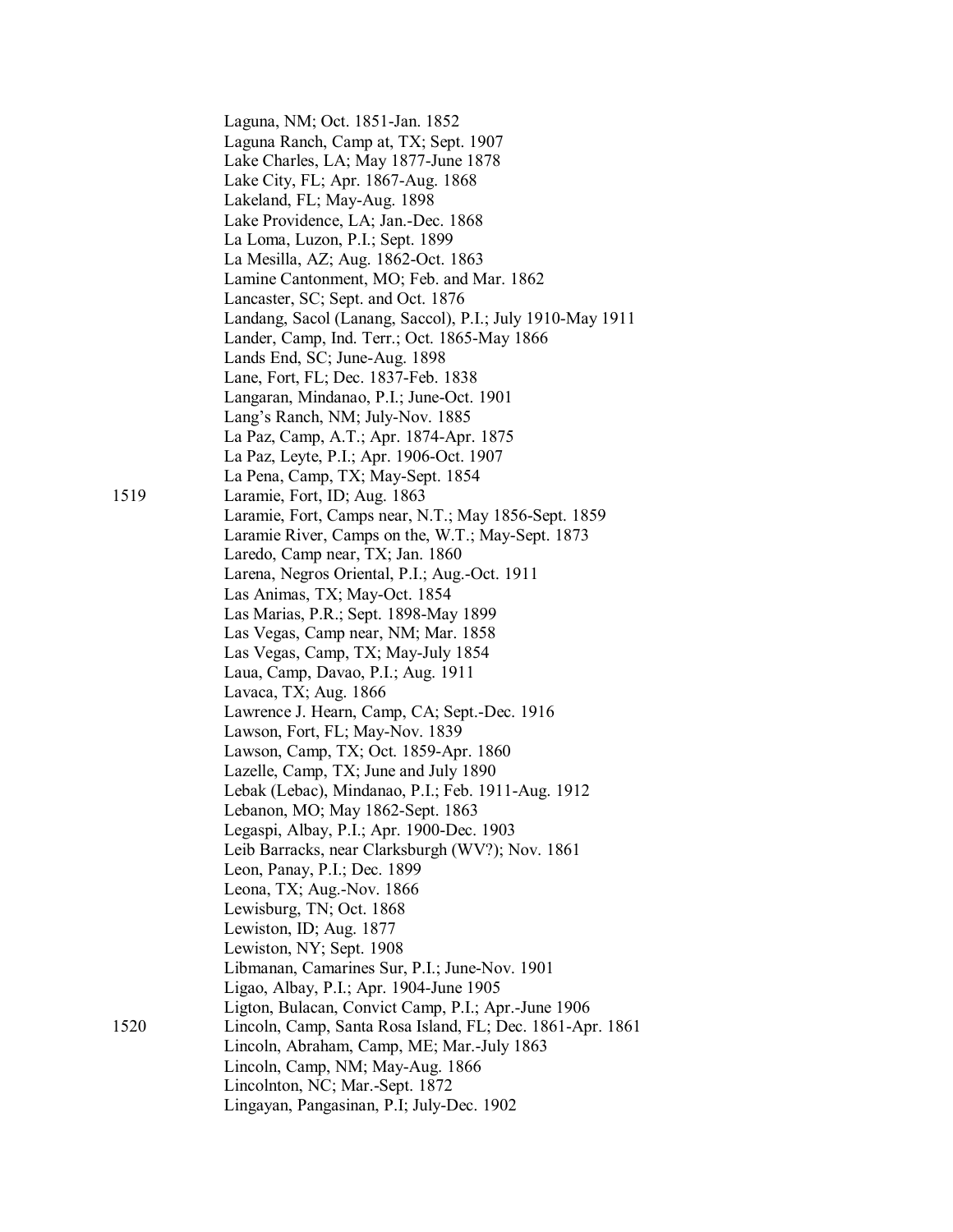Linn Creek, MO; Mar. and Apr. 1862 Lippitt, CA; Jan. and Feb. 1862 Liscum Barracks, China Lithia Springs, GA; Aug. and Sept. 1898 Little Arkansas, KS; May and June 1865 Little Blue River, Camp on the, NE Terr.; July and Aug. 1857 Little Blue Station, NE Terr; Oct.-Dec. 1864 Little Folly Island, SC; Apr. 1864 Little Obion, KY; Feb. 1863 Live Oak Creek, Camp on, TX; Apr.-Sept. 1854 Llano Grande, TX; Aug. 1916 Llorento, Camp, Samar, P.I.; Jan.-Oct. 1905 Loboo, Batangas, P.I.; Sept. 1900-Jan. 1902 Lockhart, TX; July-Oct. 1867 Loder, Camp, MT Terr.; July-Sept. 1879 Lodge Pole Creek, Camp on, MT Terr.; Aug. 1889 Lolumboy (Lolomboy), P.I.; Apr. 1900 Loma, Camp, CT; May 1873 Long Island, NY; Sept. 1814 Long Point Batteries, MA; May 1864-May 1865 Long Praises, MN; Nov. 1858-Oct. 1860 Lookout, Fort, NE Terr.; July 1856-May 1857 Lookout, Fort, Camp near, NE; May-July 1856 Lopeno, Camp, TX; Apr. 1856 Lopez, Tayabas, P.I.; Aug. 1902-June 1903 Loquilocan, (Loquilocon) Samar, P.I.; Jan.-May 1905 Loring, Cantonment, OR; Aug. 1849-Apr. 1850 1521 Los Angeles, CA; Mar. 1847-Dec. 1863 Los Banos, Laguna, P.I.; Jan.-Aug. 1904 Los Valles, NM; Nov. 1863-May 1864 Louisa, KY; Nov. 1864-Apr. 1869 Louisiana, District of; Dec. 1809 Low, Camp, CA; Jan.-Mar. 1865 Lowell, Camp, TX; Sept.-Nov. 1866 Lowell Barracks, DC; May and June 1866 Lower Levee Steam Press, LA; Jan.-Apr. 1866 Lower Sioux Agency, MN; July 1859 Luayan (Luayon), Mindanao, P.I.; Jan. and Feb. 1911 Lubungan, Mindanao, P.I.; Jan.-June 1911 Luce, S.B., Camp, NY; July and Aug. 1889 Luis Lopez, NM; Aug. 1862 Lumbang, Laguna, P.I.; Dec. 1901 Lumbatan (Lumbacan), Mindanao, P.I.; July 1910-July 1911 Luce, S.B., Camp, NY; July and Aug.1889 Luis Lopes, NM; Aug. 1862 Lumbang, Laguna, P.I.; Dec. 1901 Lumbatan (Lumbacan), Mindanao, July 1910-July 1911 Lumberton, NC; Nov. 1870-Apr. 1871 Lyford, TX; Oct. 1915-Apr. 1916 Lynchburg, Camp near, VA; Jan.-June 1866 Lyon, Fort, CA; June-Aug. 1862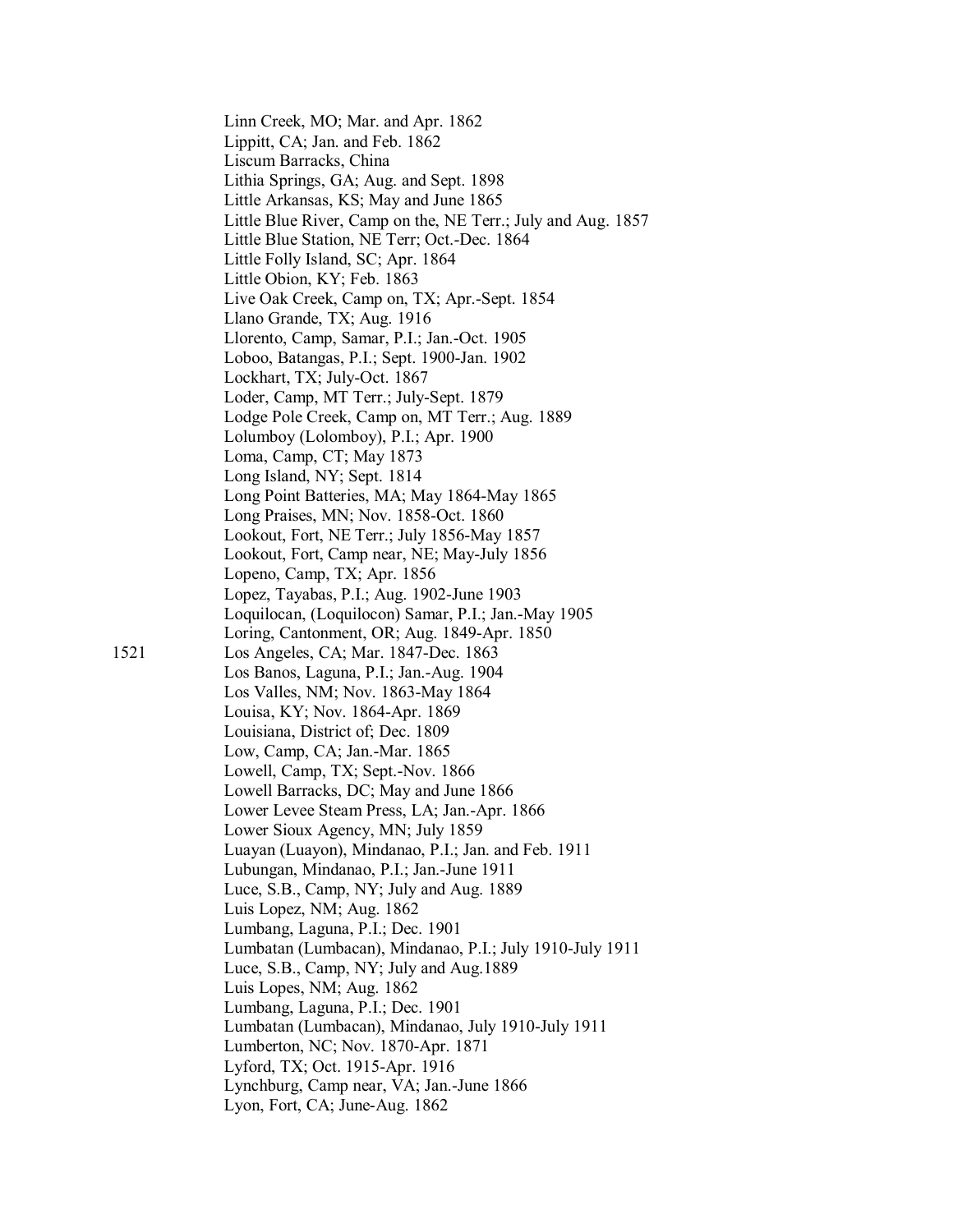| 1522 | Lyons Creek, Camp on, KS; Sept. 1868<br>Lytle Barracks, OH; Feb. 1864<br>McAllen, Camp, TX; July and Aug. 1916<br>McClary, Fort, NH; Aug. 1864<br>McClure, Fort, FL; Feb. and Mar. 1839<br>McComb City, MS; Jan. 1876-Apr. 1877<br>McCrabb, Fort, FL; Feb.-Aug. 1840<br>McDowell, Camp, CA; July-Oct. 1864<br>McDowell Military Prison (?); Jan. 1862<br>McGregor, NY; July 1885<br>McKeen, Fort, Dak. Terr.; June-Nov. 1872<br>McLane, Fort, NM; Jan.-June 1861<br>McLaurie, Camp, MS; Sept. and Oct. 1898<br>McLean, Fort, AZ; Jan. and Feb. 1863<br>McRay, Fort, FL; Jan.-June 1857<br>McRee, Fort, FL; May 1842-Apr. 1845<br>McRee, Station, NC; Dec. 1830-Apr. 1831<br>Maasin, Leyte, P.I.; July-Nov. 1902<br>Machinasport. ME; Feb.-May 1865<br>Mackall, Camp, CA; Apr. 1857<br>Macon, MS; Oct. 1876<br>Macon, MO; Oct. 1863-Aug. 1864<br>Mactaon, Samar, P.I.; July-Sept. 1905<br>Madison, IN; Sept. 1863; June 1864<br>Madison, WI; Mar.-June 1865<br>Maggoffin, Camp, NM; Apr. 1854<br>Magruder, Fort, VA; Mar. 1864-Mar. 1865<br>Magtaon, Samar, P.I.; July 1905-Oct. 1906 |
|------|--------------------------------------------------------------------------------------------------------------------------------------------------------------------------------------------------------------------------------------------------------------------------------------------------------------------------------------------------------------------------------------------------------------------------------------------------------------------------------------------------------------------------------------------------------------------------------------------------------------------------------------------------------------------------------------------------------------------------------------------------------------------------------------------------------------------------------------------------------------------------------------------------------------------------------------------------------------------------------------------------------------------------------------------------------------------------------------|
| 1523 | Majayjay, P.I.; May 1900<br>Malaig, Mindanao, P.I.; June 1910-June 1911<br>Malalog (Malalag), Mindanao, P.I.; Sept. 1910-Aug. 1911<br>Malaybalay, Mindanao, P.I.; Feb.-Sept. 1912<br>Malco Inlet, Camp at, FL; Jan. 1857<br>Malita, Camp, Mindanao, P.I.; June 1910-Aug. 1911<br>Malitbog, Leyete, P.I.; Aug. 1901<br>Malolas (Malolos), Luzon, P.I.; Mar. 1899-May 1900<br>Maluhi (Malahi) Island, P.I.; Mar. 2004<br>Malusu (Maluso), Basilan, P.I.; Sept.-Nov. 1910<br>Manapla, P.I.; Jan. 1902<br>Manatu, Camp, FL; Oct. and Nov. 1849<br>Mangaldan, Luzon, P.I.; July-Nov. 1902<br>Mangarin, Mindoro, P.I.; Oct. 1901-Mar. 1902<br>Mankato, MN; Dec. 1862-Mar. 1863<br>Mankin's Woods, MD; July 1864<br>Mansfield, Camp, LA; Feb. 1863<br>Mansfield, Camp, NM; Aug. 1857<br>Many, Fort, FL; Aug. 1841-May 1842<br>Marahui, Mindanao, P.I.; Nov. 1903-Dec. 1904<br>Marathon, TX; Jan.-Mar. 1911<br>Marcy, Fort, VA; July and Aug. 1864<br>Marfa, TX; Mar. 1911; May 1815                                                                                                         |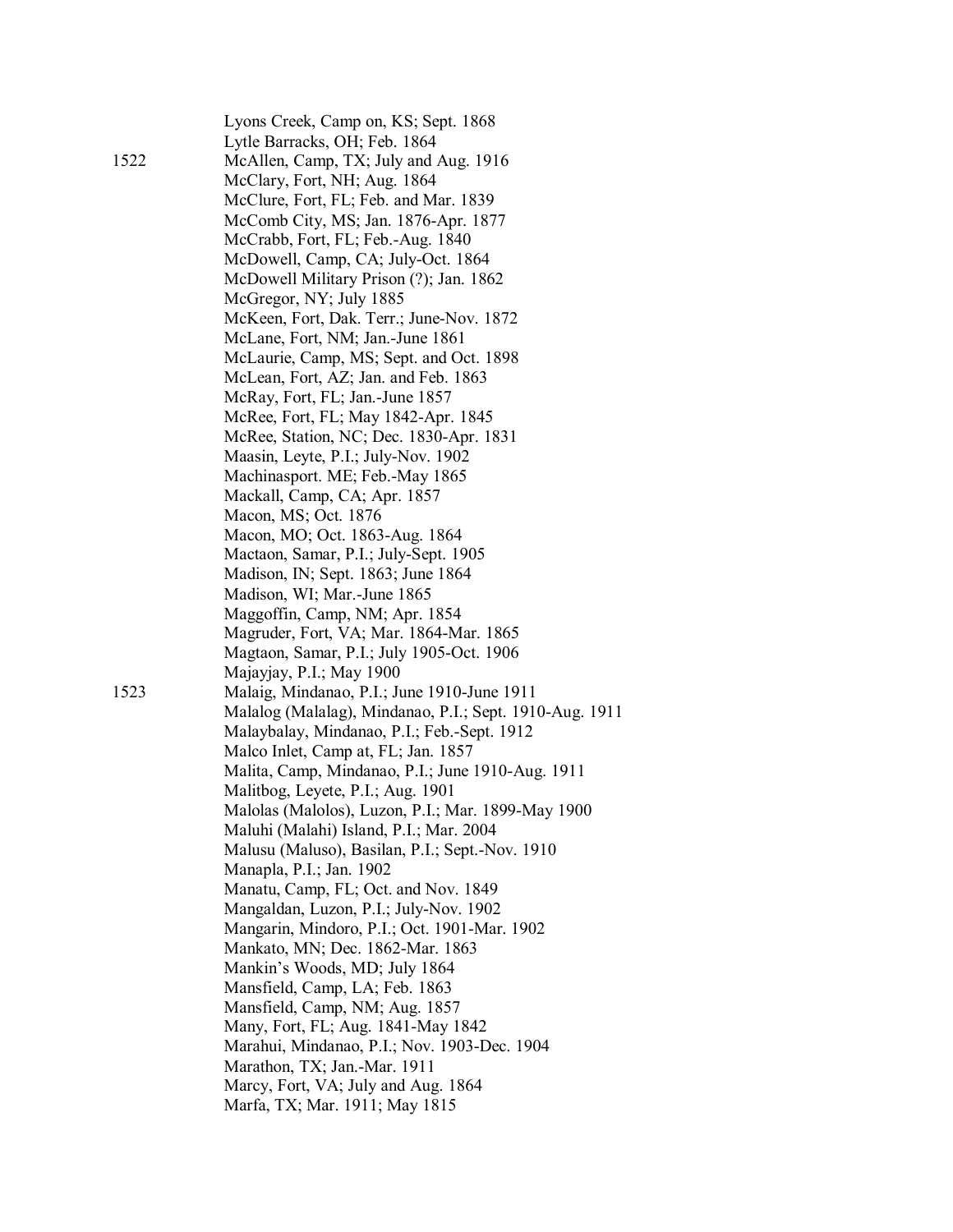| 1524 | Marianna, FL; Feb. 1866-Feb. 1869<br>Marias Crossing, Camp near, MO; July-Oct. 1878<br>Marion, NC; Dec. 1874-July 1875<br>Marion, SC; Sept. 1874-July 1875<br>Marion, Camp, SC; Nov. 1898-Feb. 1899<br>Mariquina Road, P.I,; July 1899<br>Marshall, MO; Aug. 1863; May 1865<br>Marshall, TX; Jan. 1866-Dec. 1868<br>Marshfield, MO; Sept. 1863<br>Martin, Camp, I.T.; Dec. 1886-Oct. 1887<br>Martin Scott, Fort, TX; Oct. and Nov. 1866<br>Masbate, Masbate, P.I.; Nov. 1901-Apr. 1902<br>Mason, Fort, AZ; T.; Aug. 1865-Aug. 1866<br>Massac, Fort, IL; T; Mar. 1806-Mar. 1813<br>Matagorda Island, TX; Jan. 1864<br>Matnog, Sorsogan, P.I.; Feb. 1901<br>Matti (Mati), Mindanao, P.I.; June-Nov. 1900 |
|------|--------------------------------------------------------------------------------------------------------------------------------------------------------------------------------------------------------------------------------------------------------------------------------------------------------------------------------------------------------------------------------------------------------------------------------------------------------------------------------------------------------------------------------------------------------------------------------------------------------------------------------------------------------------------------------------------------------|
|      | Mauban, Tayabas, P.I.; Dec. 1901-May 1902<br>Mayari and Mayari Barracks, Cuba; Jan. 1899-Aug. 1900<br>Mayer's Springs, Cantonment at, TX; Sept. 1880-Jan. 1881<br>Mayorga, Leyte, P.I.; Jan.-Apr. 1907<br>Meacham's Ranch, WA Terr; July and Aug. 1878<br>Medicine Lodge, MO; July 1882<br>Mellonville, FL; May-July 1866<br>Menicke, Camp, Samar, P.I.; Jan.-May 1906<br>Mercedes, Luzon, P.I.; May 1907                                                                                                                                                                                                                                                                                              |
|      | Merriam, Camp, CA; Oct. 1898<br>Mesilla, NM; Oct. 1863-Feb. 1864                                                                                                                                                                                                                                                                                                                                                                                                                                                                                                                                                                                                                                       |
|      | Mexico, MO; Mar. 1862-Apr. 1864                                                                                                                                                                                                                                                                                                                                                                                                                                                                                                                                                                                                                                                                        |
| 1524 | Maycauayan and Polo, Luzon, P.I.; May 1900<br>Miami, FL; June and July 1898<br>Midway Station, NE Terr.; Feb.-June 1865                                                                                                                                                                                                                                                                                                                                                                                                                                                                                                                                                                                |
|      | Miembres Valley, Camp in, NM; Aug. 1857<br>Miller, Camp (?); July 1826                                                                                                                                                                                                                                                                                                                                                                                                                                                                                                                                                                                                                                 |
|      | Miller, Fort, MA; Mar.-June 1865<br>Millikens Bend, LA; June 1863-Nov. 1865                                                                                                                                                                                                                                                                                                                                                                                                                                                                                                                                                                                                                            |
|      | Mineola Aviation Station, NY; Nov. and Dec. 1916                                                                                                                                                                                                                                                                                                                                                                                                                                                                                                                                                                                                                                                       |
|      | Minera, TX; Mar. 1911                                                                                                                                                                                                                                                                                                                                                                                                                                                                                                                                                                                                                                                                                  |
|      | Minalabac, P.I.; Nov. 1900                                                                                                                                                                                                                                                                                                                                                                                                                                                                                                                                                                                                                                                                             |
|      | Mishler, Camp, NM; Apr. and May 1862                                                                                                                                                                                                                                                                                                                                                                                                                                                                                                                                                                                                                                                                   |
|      | Mission, TX; Sept. 1915                                                                                                                                                                                                                                                                                                                                                                                                                                                                                                                                                                                                                                                                                |
|      | Mississippi City, MS; July-Oct. 1865                                                                                                                                                                                                                                                                                                                                                                                                                                                                                                                                                                                                                                                                   |
|      | Mitchell, Fort, D.T.; Jan-Apr. 1866                                                                                                                                                                                                                                                                                                                                                                                                                                                                                                                                                                                                                                                                    |
|      | Mitchell, Fort, FL; Mar. 1840                                                                                                                                                                                                                                                                                                                                                                                                                                                                                                                                                                                                                                                                          |
|      | Mitchell, Camp, GA; June 1883-Oct. 1885<br>Mojalobas, Mindanao, P.I.; Aug. 1911                                                                                                                                                                                                                                                                                                                                                                                                                                                                                                                                                                                                                        |
|      | Mompissin, Camp, Mindanao, P.I.; Sept. and Oct. 1910                                                                                                                                                                                                                                                                                                                                                                                                                                                                                                                                                                                                                                                   |
|      | Montalban, Rizal, P.I.; June 1900-Feb. 1905                                                                                                                                                                                                                                                                                                                                                                                                                                                                                                                                                                                                                                                            |
|      | Montevallo, AL; Oct. 1865-Jan. 1866                                                                                                                                                                                                                                                                                                                                                                                                                                                                                                                                                                                                                                                                    |
|      | Montgomery, Camp, MD; June-Sept. 1828                                                                                                                                                                                                                                                                                                                                                                                                                                                                                                                                                                                                                                                                  |
|      | Monticello, AR; May-Nov. 1867                                                                                                                                                                                                                                                                                                                                                                                                                                                                                                                                                                                                                                                                          |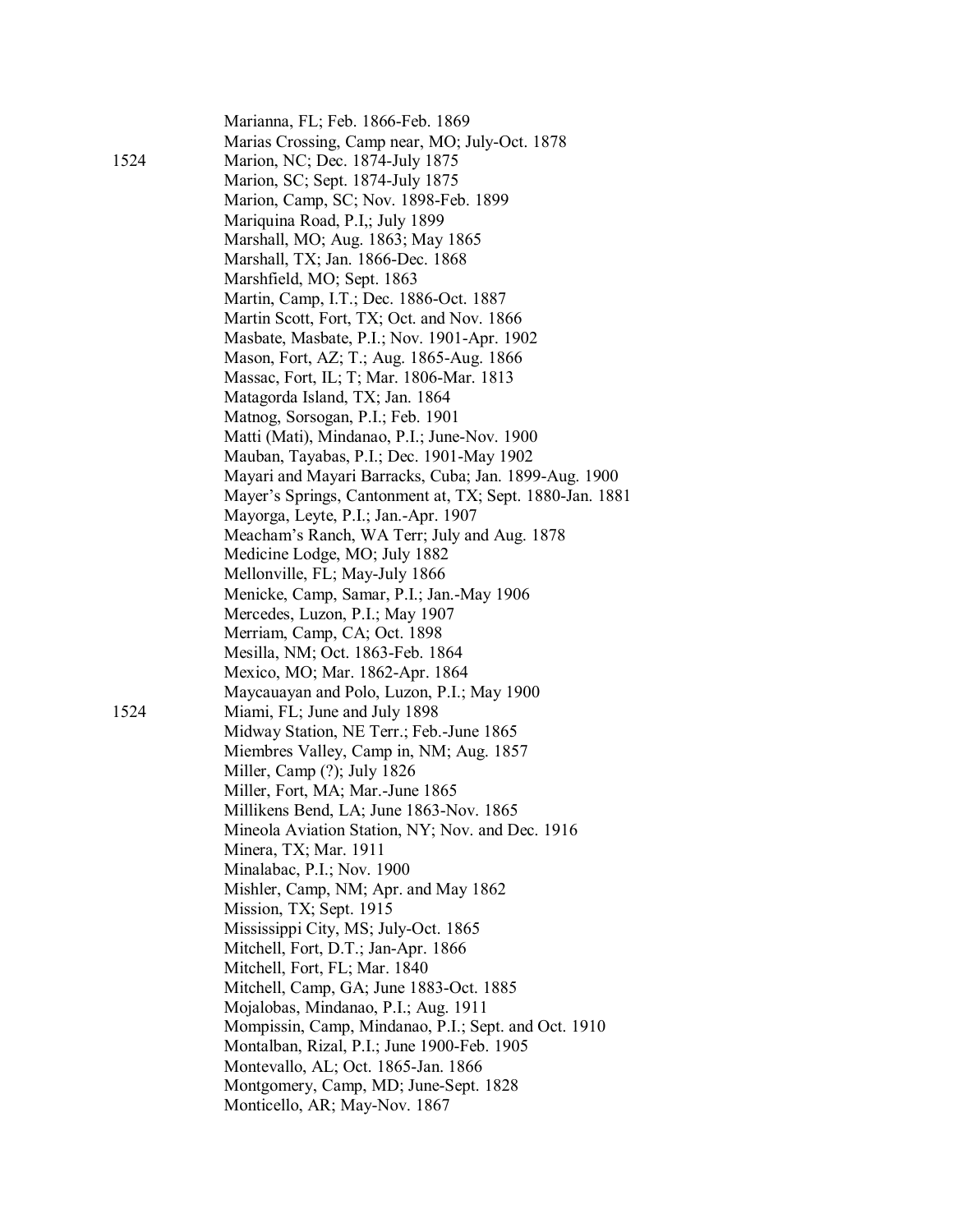|      | Monticello, FL; Feb. 1866                                   |  |
|------|-------------------------------------------------------------|--|
|      | Montpelier, Cantonment, AL; Aug.-Nov. 1820                  |  |
|      | Morehead City, NC; Dec. 1863-May 1866                       |  |
|      | Morgan, Cantonment, FL; Aug. 1841-Dec. 1842                 |  |
|      | Morgan, John T., Camp, AL; July-Sept. 1915                  |  |
|      | Morgan, Camp, GA; Aug. 1825-Feb. 1826                       |  |
|      | Morganzia, LA; Mar.-May 1865                                |  |
|      | Morong, Luzon, P.I. Apr.-June 1900                          |  |
|      | Morris, Fort, FL; Nov. 1849                                 |  |
|      | Morris Island, SC; May 1864-Feb. 1865                       |  |
| 1526 | Moulder, Camp, FL; Feb. 1857                                |  |
|      | Mount Pleasant, TX; June 1867-Mar. 1868                     |  |
|      | Mount Vernon, KY; Apr.-Sept. 1871                           |  |
|      | Muckleshute, W.T.; Mar. 1856-July 1857                      |  |
|      | Mud Bridge, VA; May and June 1863                           |  |
|      | Mullallus, NE; Oct.-Dec. 1864                               |  |
|      | Mullan, ID; Sept. 1899                                      |  |
|      | Muntinlupa, Luzon, P.I.; May-Dec. 1900                      |  |
|      | Murat, Fort, FL; June-Aug. 1840                             |  |
|      | Murfreeboro, TN; Sept. 1862-Mar. 1870                       |  |
|      | Murray, Camp, UT; Aug. 1885                                 |  |
|      | Mutiong, Samar, P.I.; Nov. 1906-Dec. 1907                   |  |
|      | Myakka, Fort, FL; Nov. 1849-Feb.1850                        |  |
| 1527 | Naches River and Fort Na-ches, WA; May-July 1856            |  |
|      | Naco, AZ; Mar. 1911-Feb. 1915                               |  |
|      | Nasisi, Camp, Albay, P.I; Aug. 1905                         |  |
|      | Nebraska City, NE; Jan.-Apr. 1864                           |  |
|      | Negaunee, MI; Aug. 1865-July 1866                           |  |
|      | Nelson, Camp, KY; Nov. 1863-July 1865                       |  |
|      | New Albany, ID; Apr. 1865                                   |  |
|      | New Archangel, AK; Oct. and Nov. 1867                       |  |
|      | New Creek, WV; July 1864                                    |  |
|      | New Jersey Recruiting District; June 1812                   |  |
|      | New Kiowa, KS; Aug. and Sept. 1885                          |  |
|      | Newnan, GA; Sept.-Nov. 1898                                 |  |
|      | Newnansville, FL; Aug. 1836-June 1837                       |  |
|      | Newport Barracks, NC; Oct. 1863-May 1864                    |  |
|      | Niantic, CT; May 1898                                       |  |
|      | Nichols, Camp, NM; June-Sept. 1865                          |  |
|      | Noel, Fort, FL; Mar. 1839-Jan. 1842                         |  |
|      | Noria, NM; Feb. and Mar. 1911                               |  |
|      | North, Fort, VA; Mar. 1865                                  |  |
|      | North Carolina Arsenal, NC; Aug. 1844-Mar. 1861             |  |
|      | North Fork of the Platte River, Camp on the, (?); Aug. 1855 |  |
|      | Northwest Landing, VA; Feb. and Mar. 1864                   |  |
|      | Noveleta, P.I.; July-Sept. 1900                             |  |
| 1528 | Oak Creek, Camp on, AZ Terr.; June 1881                     |  |
|      | Oakland, CA; July 1909                                      |  |
|      | Ocilla, Fort, FL; Sept. 1841-June 1842                      |  |
|      | Odelltown, Canda; Mar. 1814                                 |  |
|      | O'Fallons Bluffs, NE; Oct. 1864-May 1865                    |  |
|      |                                                             |  |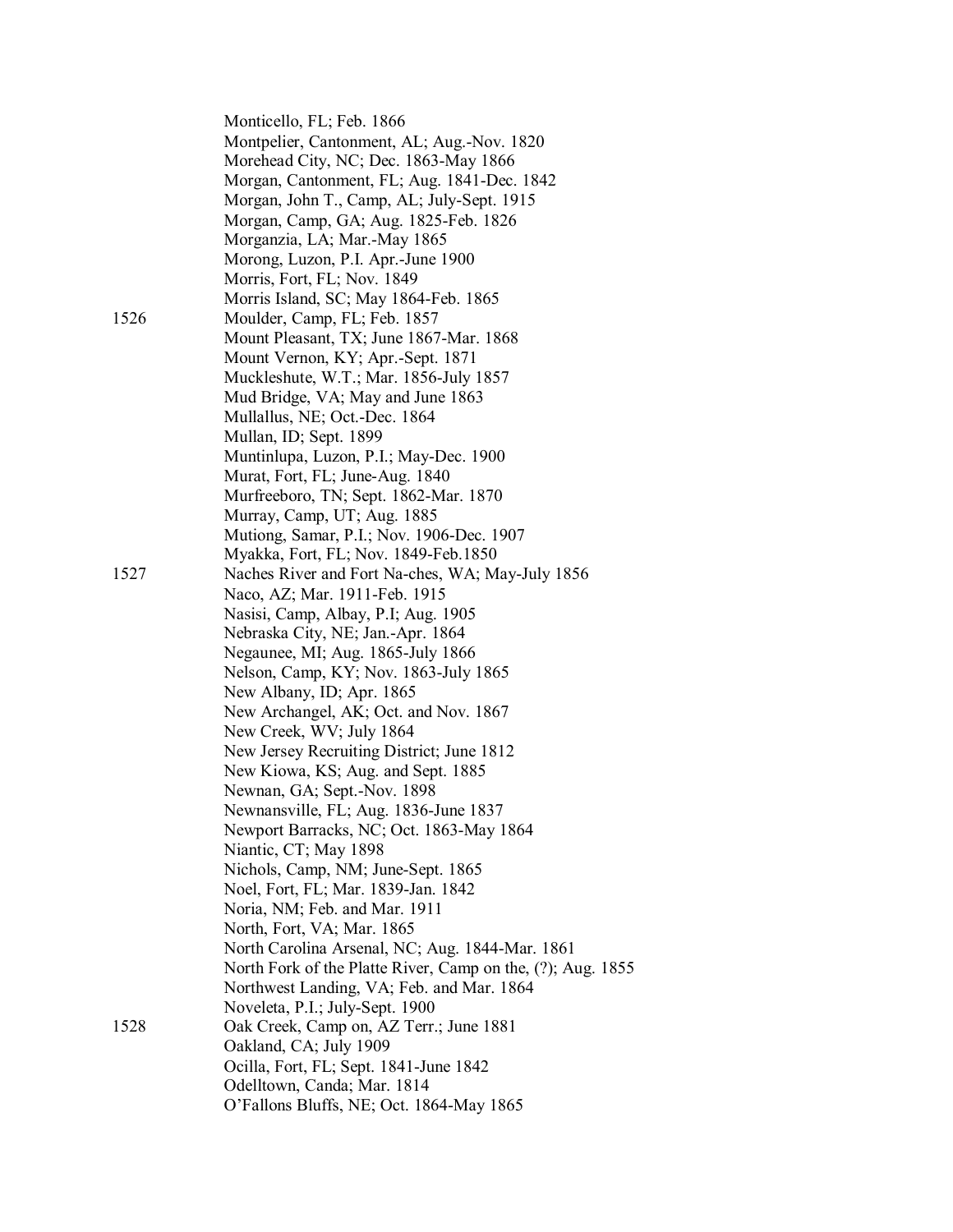|      | Ogdensburg, NY; Jan. 1839-Mar. 1840<br>Okeefanokee (Okefenokee) Swamp, GA; Feb.-Apr. 1839<br>Olathe, KS; June 1864-June 1865<br>Old Fort Cedar, Camp near, N.T.; Feb.-Apr. 1856<br>Old Ponca Agency, Dak. Terr.; June and July 1870<br>Olmus, Camp, TX; Dec. 1845-Feb. 1846<br>Omaha Agency, NE; May 1904<br>Opelika, AL; Mar. 1872-Apr. 1875<br>Opelousas, LA; May-Sept 1869<br>Oquendo Nueva, Samar, P.I.; Nov. 1901<br>Orangeburgh, SC; Mar. 1866<br>Oras, Samar, P.I.; Oct. 1902-Sept. 1905<br>Ormoc, Leyte, P.I.; July-Nov. 1902<br>Oro Blanca, Camp near, AZ Terr.; Oct. 1893 |
|------|-------------------------------------------------------------------------------------------------------------------------------------------------------------------------------------------------------------------------------------------------------------------------------------------------------------------------------------------------------------------------------------------------------------------------------------------------------------------------------------------------------------------------------------------------------------------------------------|
|      | Osceola, MO; July 1862                                                                                                                                                                                                                                                                                                                                                                                                                                                                                                                                                              |
|      | Ossabaw Island, GA; Feb. and Mar. 1863                                                                                                                                                                                                                                                                                                                                                                                                                                                                                                                                              |
|      | Otis, Camp, HI; Sept. and Oct. 1898<br>Overton, Camp, AZ; June 1903                                                                                                                                                                                                                                                                                                                                                                                                                                                                                                                 |
|      | Ozark, MO; Aug.-Dec. 1862                                                                                                                                                                                                                                                                                                                                                                                                                                                                                                                                                           |
| 1529 | Pacific City, MO; Nov. 1861-Jan. 1862                                                                                                                                                                                                                                                                                                                                                                                                                                                                                                                                               |
|      | Paete, Laguna, P.I.; Mar. 1900-Mar. 1902                                                                                                                                                                                                                                                                                                                                                                                                                                                                                                                                            |
|      | Pagsanjan, Luzon, P.I.; June 1900                                                                                                                                                                                                                                                                                                                                                                                                                                                                                                                                                   |
|      | Paksabangan, Mindanao, P.I.; Sept. 1910-June 1911                                                                                                                                                                                                                                                                                                                                                                                                                                                                                                                                   |
|      | Palapag, Samar, P.I.; July-Sept. 1905                                                                                                                                                                                                                                                                                                                                                                                                                                                                                                                                               |
|      | Palestine, TX; Sept. 1868-Jan. 1869<br>Palm Beach, FL; Feb. and Mar. 1913                                                                                                                                                                                                                                                                                                                                                                                                                                                                                                           |
|      | Palma Soriano, Cuba, May 1899-Mar. 1900                                                                                                                                                                                                                                                                                                                                                                                                                                                                                                                                             |
|      | Palmyra, MO; Mar. 1863                                                                                                                                                                                                                                                                                                                                                                                                                                                                                                                                                              |
|      | Palo Blanco, Camp, TX; Aug. 1855                                                                                                                                                                                                                                                                                                                                                                                                                                                                                                                                                    |
|      | Paluan, Mindoro, P.I.; Aug.-Nov. 1902                                                                                                                                                                                                                                                                                                                                                                                                                                                                                                                                               |
|      | Panama Coast Artillery District, C.Z; Sept.-Dec. 1916                                                                                                                                                                                                                                                                                                                                                                                                                                                                                                                               |
|      | Paniqui, Tarlac, P.I.; Apr. 1903                                                                                                                                                                                                                                                                                                                                                                                                                                                                                                                                                    |
|      | Paracale, Camarines, Norte, P.I.; Dec. 1901-July 1902<br>Paraje, NM; June 1862                                                                                                                                                                                                                                                                                                                                                                                                                                                                                                      |
|      | Paranaque, Luzon, P.I.; Nov. 1900                                                                                                                                                                                                                                                                                                                                                                                                                                                                                                                                                   |
|      | Parans, Samar, P.I.; May and June 1906                                                                                                                                                                                                                                                                                                                                                                                                                                                                                                                                              |
| 1530 | Parang, Mindanao, P.I.; Feb. 1902-Dec. 1909                                                                                                                                                                                                                                                                                                                                                                                                                                                                                                                                         |
| 1531 | Parole, Camp, PA; Aug. and Sept. 1863                                                                                                                                                                                                                                                                                                                                                                                                                                                                                                                                               |
|      | Pasaiao (Pasacao), Camarines Sur, P.I.                                                                                                                                                                                                                                                                                                                                                                                                                                                                                                                                              |
|      | Pasig, Luzon, P.I.; Apr. 1900-Sept. 1902                                                                                                                                                                                                                                                                                                                                                                                                                                                                                                                                            |
|      | Pass Christian, Camp, MS; June 1843-July 1845                                                                                                                                                                                                                                                                                                                                                                                                                                                                                                                                       |
|      | Pass Manchac and De Sair, LA; Dec. 1864-May 1865                                                                                                                                                                                                                                                                                                                                                                                                                                                                                                                                    |
|      | Patterson, MO; Sept. 1864-June 1865<br>Pavillion Key, FL; Mar.-May 1857                                                                                                                                                                                                                                                                                                                                                                                                                                                                                                             |
|      | Pawnee Agency, NE Terr.; Sept. 1863-Oct. 1865                                                                                                                                                                                                                                                                                                                                                                                                                                                                                                                                       |
|      | Pawnee Ranche, NE Terr.; Oct. and Nov. 1864                                                                                                                                                                                                                                                                                                                                                                                                                                                                                                                                         |
|      | Payne, Fort, AL; July-Sept. 1838                                                                                                                                                                                                                                                                                                                                                                                                                                                                                                                                                    |
|      | Payne, Camp, NE Terr.; Aug. 1858                                                                                                                                                                                                                                                                                                                                                                                                                                                                                                                                                    |
|      | Peach Springs, Camp, AZ Terr.; July 1894                                                                                                                                                                                                                                                                                                                                                                                                                                                                                                                                            |
|      | Pecan, Camp, TX; July 1856                                                                                                                                                                                                                                                                                                                                                                                                                                                                                                                                                          |
|      | Pecos River, Camp on, TX; Sept. 1857-Apr. 1858                                                                                                                                                                                                                                                                                                                                                                                                                                                                                                                                      |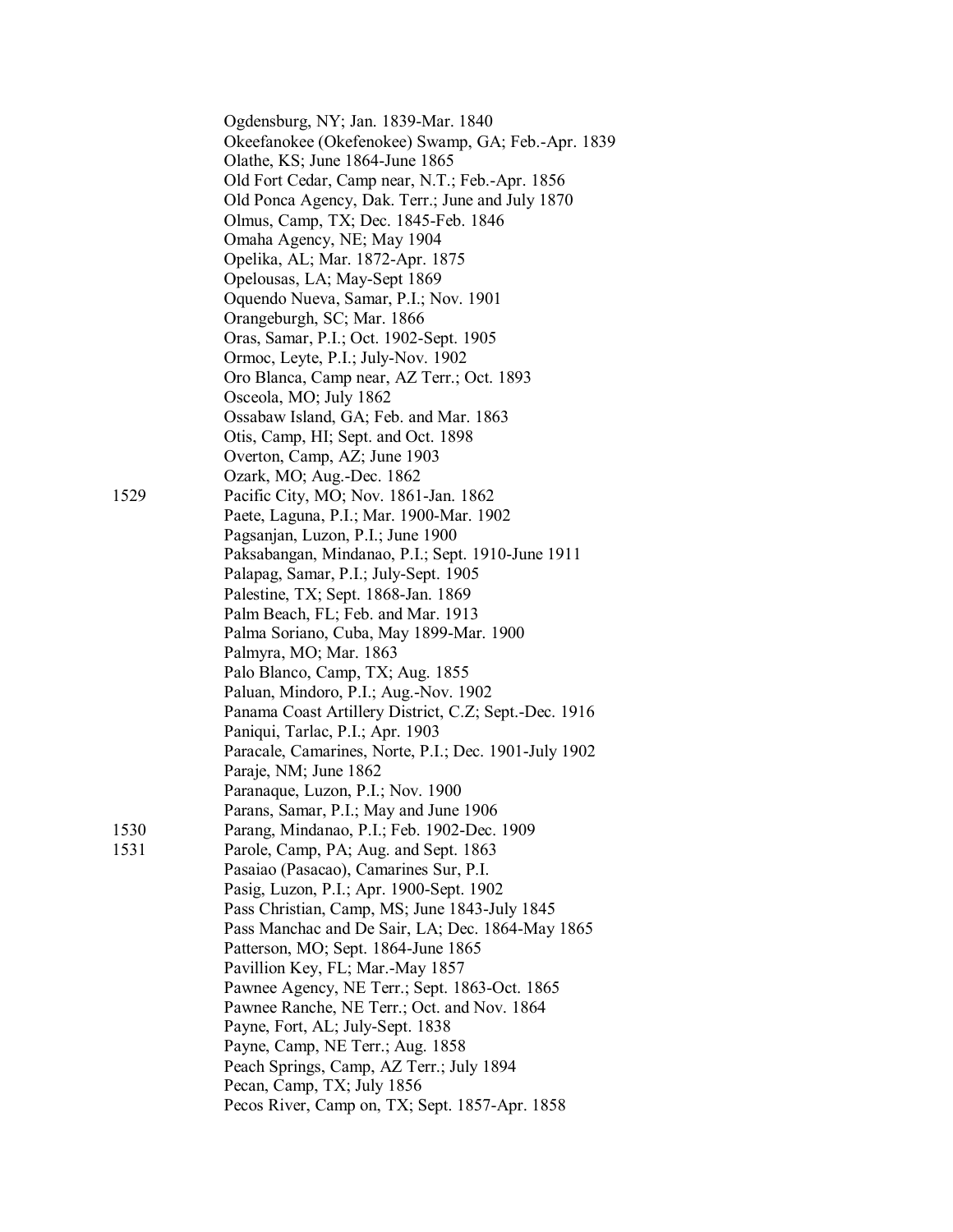|      | Pedigan, Luzon, P.I.; Nov. and Dec. 1900        |
|------|-------------------------------------------------|
|      | Pelouse (Palouse) River, WA Terr.; Sept. 1858   |
|      | Pendencia, TX; Oct. 1859                        |
|      | Peralto, NM; May-Sept. 1862                     |
|      | Perry, Camp, OH; Aug. 1907-July 1913            |
|      | Perryville, Camp near, MD; Dec. 1861-Jan. 1862  |
|      | Peyton, Fort, FL; July 1837-June 1840           |
|      | Phantom Hill, Fort, TX; Feb. 1857; Jan. 1872    |
|      | Pharr. TX; Sept. and Oct. 1915                  |
|      | Phelps, Camp, TX; Jan. and Feb. 1852            |
|      |                                                 |
|      | Pike, Cantonment, MO; July-Sept. 1827           |
|      | Pila, Laguna, P.I.; Nov. 1900                   |
|      | Pilar, Sorsogan, P.I.; Jan. 1905-Mar. 1906      |
|      | Pilatka, FL; Aug. Dec. 1849                     |
|      | Pilatka, Fort, FL; June-Sept. 1838              |
|      | Pillow, Fort, TN; Jan. 1863-Feb. 1864           |
|      | Pilot Grove, TX; July 1868-Feb. 1869            |
|      | Pimos Villages, AZ Terr.; Apr. and June 1862    |
| 1532 | Pinal, Camp, AZ; Dec. 1870-June 1871            |
|      | Pinamalayan, Mindoro, P.I.; Oct. 1901-Dec. 1902 |
|      | Pine Ridge Agency, SD; Nov. 1890-June 1891      |
|      | Piso, Camp, Mindanao, P.I.; June 1910-Feb. 1911 |
|      | Pittsburg Landing, TN; June 1862-Dec. 1867      |
|      | Pittsfield, MA; Aug.-Nov. 1813                  |
|      | Platte River, Camp on, NE Terr.; June 1859      |
|      | Platt Point, NY; May 1814                       |
|      | Plum Creek, NE; Sept. 1864-Dec. 1865            |
|      | Plummer, Camp, NM; Nov. 1866-Oct. 1867          |
|      | Plymouth, NC; May-Dec. 1867                     |
|      | Pocatello, ID; May 1894                         |
| 1533 | Point, Fort, TX; Mar. 1898-June 1900            |
|      | Point Isabel, TX; Oct. 1867-Feb. 1869           |
|      | Point Loma, Camp, CA; Mar. 1911                 |
|      | Point Lookout, MD; May-July 1865                |
|      | Pola, Mindoro, P.I.; Oct. 1901-Nov. 1903        |
|      | Polk, Camp, OR; Oct. 1865-Mar. 1866             |
|      | Polo, Bulacan, P.I.; July 1903-Aug. 1906        |
|      | Polvo, TX; Jan. and Feb. 1911                   |
|      | Polvodera (Polvadera), NM; Sept. 1862           |
|      | Ponca Agency, I.T.; Mar.-Aug. 1885              |
|      | Poncas Island, NE; Jan. and Feb. 1856           |
|      | Pond Creek, KS; Mar. and Apr. 1866              |
|      | Ponka, Fort, Dak. Terr.; Jan-Apr. 1866          |
|      | Port Eads, LA; May 1898                         |
|      | Port Gibson, MS; Feb.-Nov. 1876                 |
|      | Porter, Camp, MO; Nov. 1880-Nov. 1881           |
|      |                                                 |
|      | Porter, Camp, UT; Jan. 1859                     |
|      | Portland, ME; Sept. 1863-Aug. 1865              |
|      | Draft Rendezvous                                |
|      | Portland, OR; May-Oct. 1905                     |
|      | <b>Exposition Grounds</b>                       |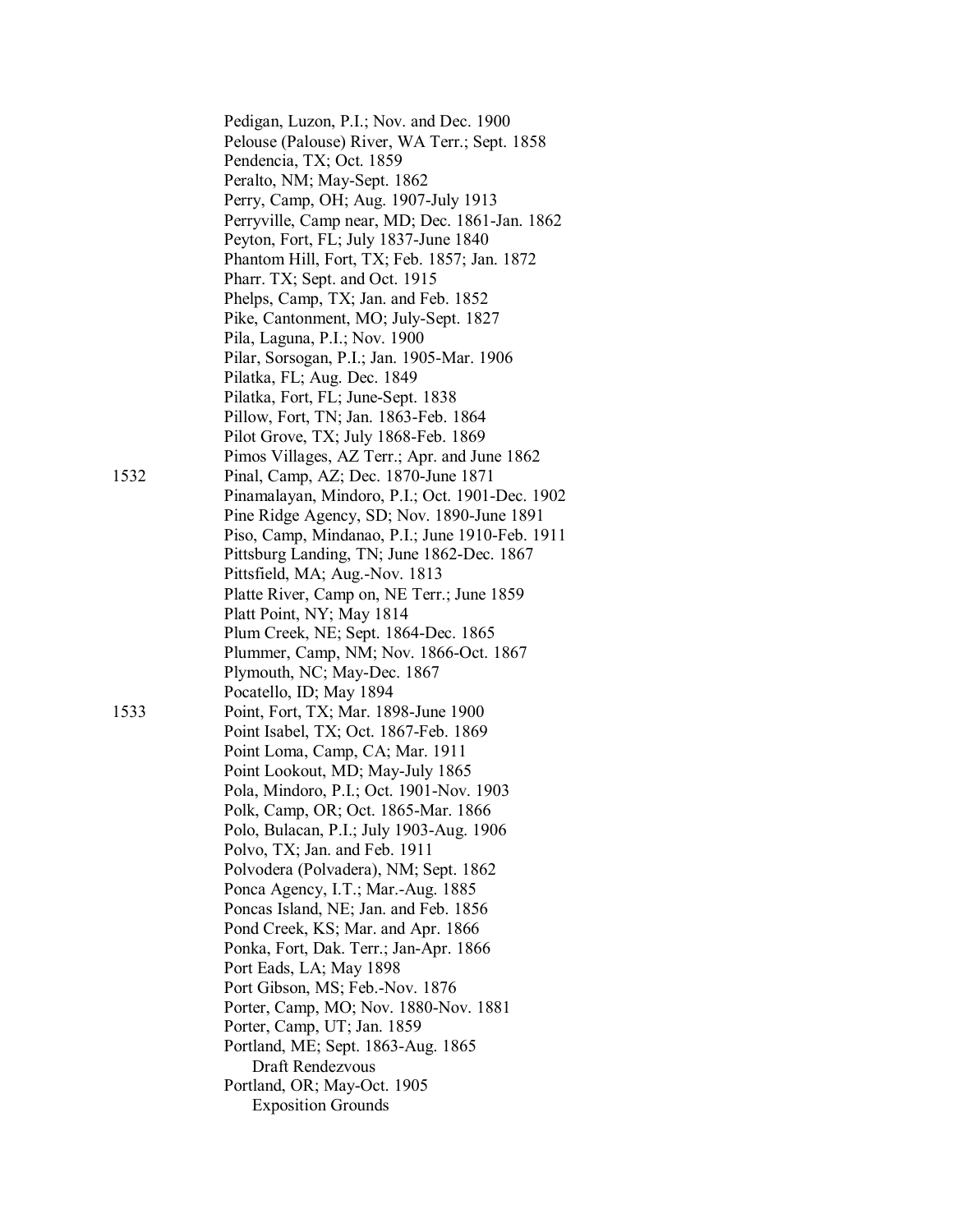| 1534 | Prairie Dog Creek, KS Terr.; June-Aug. 1859                    |
|------|----------------------------------------------------------------|
|      | Prentiss, Camp, CA; May-Oct. 1859                              |
|      | Presidio, Camp near, TX; Sept. 1880-Feb. 1881                  |
|      | Preston, Fort, FL; Feb. 1840-Feb. 1842                         |
|      | Price, Camp, AZ; Apr-Oct. 1882                                 |
|      | Price, Camp, ID Terr.; Aug.-Oct. 1882                          |
|      | Progreso, TX; Oct. 1915                                        |
|      | Puerto Padre, Cuba, Apr. 1899-Jan. 1900                        |
|      | Punta Rassa, (?), Nov. 1837                                    |
|      | Punta Separacion, Paragua, P.I.; Oct. 1902-Mar. 1903           |
|      | Purcell, Camp near, I.T.; May-Aug. 1889                        |
|      | Quapaw, Camp, and Quapaw Reserve, ID Terr.; May 1880-July 1881 |
|      | Quincy, IL; Aug. 1864                                          |
|      | U.S. General Hospital                                          |
| 1535 | Ragay, Ambos Camarines, P.I.; Jan.-Dec. 1904                   |
|      | Rains, Camp, D.T.; Aug.-Oct. 1878                              |
|      | Rampart, Camp, AK; Aug. 1899-Aug. 1901                         |
|      | Rancho de Jurupa, CA; Sept. 1852-Mar. 1854                     |
|      | Ranchuelo, Cuba; Nov. 1906-July 1907                           |
|      | Rankin, Camp, CO Terr.; Feb.-Sept. 1865                        |
|      | Rawlins, Camp, AZ; Apr.-Aug. 1870                              |
|      | Rawling (Rawlins), Fort, UT; July 1870-June 1871               |
|      | Rayado, NM; May 1850-Aug. 1854                                 |
|      | Red Cloud Agency, D.T.; Nov. 1877-May 1879                     |
|      | Red Fork, AK Terr.; June-Oct. 1834                             |
|      | Red Willow, Camp, NE; May-Nov. 1872                            |
| 1536 | Reed, Camp, Ind. Terr.; July 1865-May 1866                     |
|      | Reeve's Station, MO; Mar.-July 1862                            |
|      | Refugio, TX; Sept. 1867-Feb. 1868                              |
|      | Reid, Fort, FL; July 1840-Jan. 1841                            |
|      | Reilly, Camp, Peking, China; Oct. 1900-May 1901                |
|      | Reinosa, Mex; Dec. 1847                                        |
|      | Relief, Camp, UT; Apr. and May 1864                            |
|      | Remedios, Cuba, Mar. 1899                                      |
|      | Repose, Fort, FL; Mar. 1842                                    |
|      | Rexford, MI; May and June 1911                                 |
|      | Reynolds, Camp, MT Terr.; June 1866                            |
|      | Reynolds, Fort, VA; Dec. 1864-June 1865                        |
|      | Reynolds Creek, ID; June 1878                                  |
|      | Richardson, Fort, VA; June 1864-Aug. 1865                      |
|      | Richmond, LA; Feb.-Apr. 1868                                   |
|      | Richmond, NM; May 1882-Sept. 1883                              |
|      | Richmond, TX; June-Oct. 1866                                   |
|      | Ricketts, Camp, TX; Dec. 1851-Mar. 1852                        |
|      | Riker's Island, NY; July 1863-Feb. 1864                        |
|      | Draft Rendezvous                                               |
|      | Riley, Camp, CA; Feb. 1849-Mar. 1850                           |
|      | Riley, Camp, TN; Sept. and Oct. 1838                           |
|      | Rio Gana, P.R.; Aug. 1898                                      |
|      | Rio Grande, Camp at the Mouth of (TX?); Dec. 1846              |
|      | Rio Pecos, Camp at the Mouth of the, TX; Sept. 1880-Feb. 1881  |
|      |                                                                |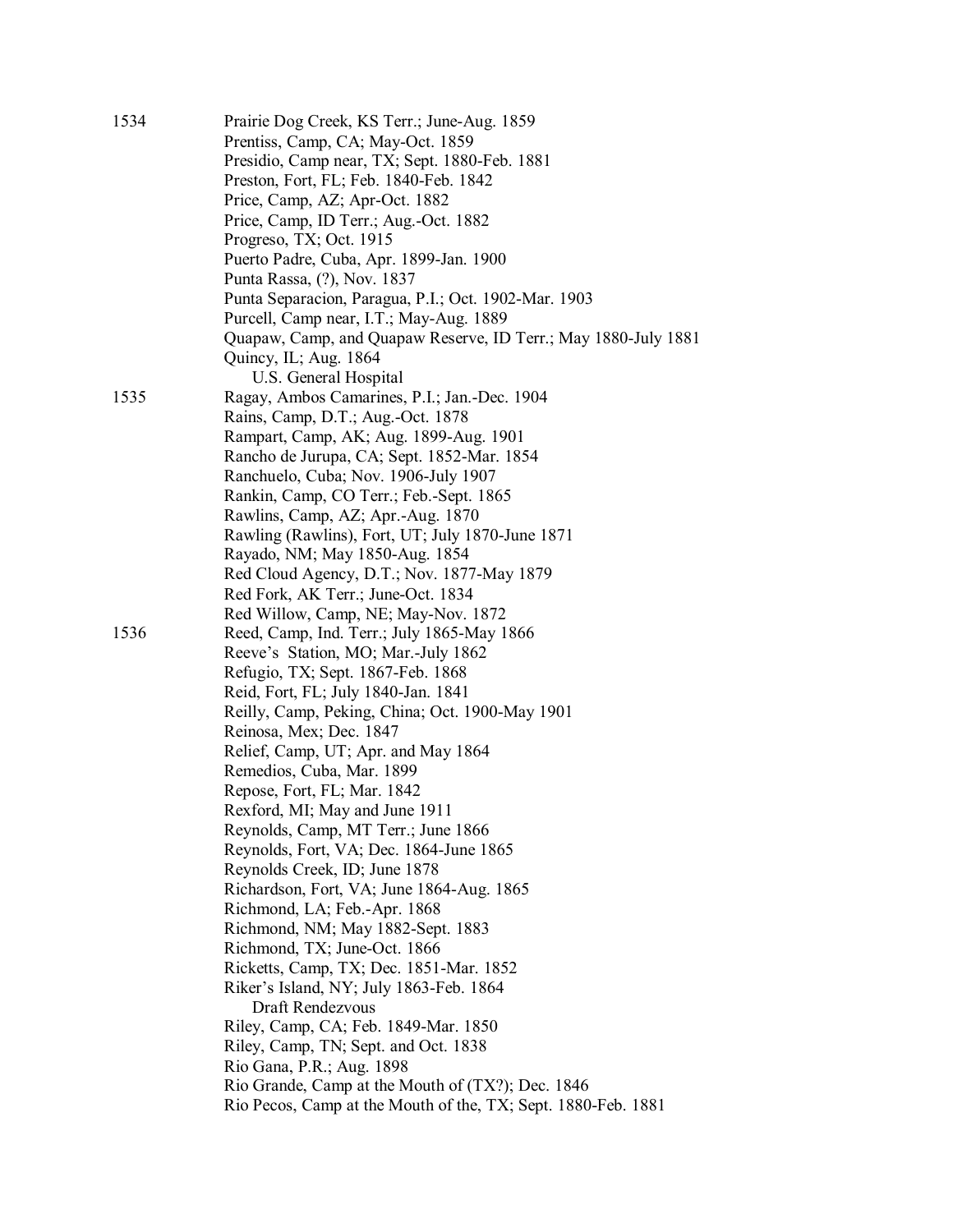|      | Rio Piedras, P.R.; Sept. 1898-Mar. 1899             |
|------|-----------------------------------------------------|
| 1537 | Roanoke Island, NC; Jan. 1865-Mar. 1866             |
|      | Robinson, Camp, WI; May-Aug. 1915                   |
|      | Rock Springs, Camp, CA; Apr.-Dec. 1867              |
|      | Rockland, ME; Apr. and May 1865                     |
|      | Rockport, MO; Feb. 1864                             |
|      | Rockwell, Camp, I.T.; Sept. 1888                    |
|      | Rocky Canon, AZ Terr.; Sept. 1879                   |
|      | Rocky Creek, N.T.; July 1857                        |
|      | Roger Jones, Fort, FL; Mar.-May 1839                |
|      | Roma, TX; Jan. 1852-Dec. 1865                       |
|      | Rosa, Fort, GA; Oct. 1841                           |
|      | Rosario, Camp, TX; June 1860                        |
|      | Rosebury, (Roseburg), Camp near, OR; June 1860      |
|      | Ross' Landing, TN; June 1838                        |
|      |                                                     |
|      | Round Top, TX; Apr.-Dec. 1867                       |
|      | Round Valley, CA; Mar. 1892                         |
|      | Round Valley, UT; Aug. 1858                         |
|      | Ruby Valley, UT; June and July 1860                 |
|      | Rush Valley, UT; Apr. 1859-Apr. 1866                |
|      | Russell, Fort, at Key Biscayne, FL; Feb.-Sept. 1839 |
|      | Russell, Camp, ID Terr.; June 1884-Apr. 1885        |
|      | Russell, Camp, OR; Dec. 1864-Apr. 1865              |
|      | Russell's Landing, FL; Dec. 1849-Mar. 1850          |
|      | Rutherfordton, NC; June 1871-Oct. 1872              |
| 1538 | Sabinal, Camp, TX; July and Aug. 1856               |
|      | Sablayan, Mindoro, P.I.; June-Aug. 1903             |
|      | Sackette (Sackets) Harbor, NY; Nov. 1813; June 1815 |
|      | Sacramento, CA; July 1894                           |
|      | Sag Harbor, NY; Jan. and Feb. 1814                  |
|      | Sagua de Tanamo, Cuba; Oct. 1898-Oct. 1899          |
|      | Sagumbal, Tonquil (Tonguil), P.I.; Sept.-Nov. 1910  |
|      | St. Andrews Bay, FL; Jan.-Aug. 1839                 |
|      | St. Asaphs, VA; Feb. 1909                           |
|      | St Charles, MO; Feb.-Apr. 1862                      |
|      | St. Helena Island, SC; Dec. 1863-June 1864          |
|      | St. Joseph, LA; Jan.-Apr. 1868                      |
|      | St. Joseph, MO; Aug. 1863-Nov, 1864                 |
|      | St. Marks, Fort, FL; May 1818-Oct. 1824             |
|      | St. Paul Island, AK; May 1869-Sept. 1870            |
|      | St. Peter, MN; Nov. 1862-June 1863                  |
|      | St. Simons (Simon) Island, GA; June 1863; Aug. 1898 |
|      | Salina, KS; Sept. 1864-Aug. 1865                    |
|      | Salinena, Camp, TX; May 1854-Apr. 1856              |
|      | Salisbury Beach, MA; Mar.-May 1865                  |
|      | Salomague, Ilocos Sur, P.I.; Sept. 1902-Jan. 1903   |
|      | Salt Fork River, Camp at, I.T.; Mar. 1885           |
|      | Saltillo, MS; Jan. and Feb. 1872                    |
|      | Salt Lake, Camp at, TX; May-Nov. 1854               |
|      | Salt Lake City, UT; Dec. 1865-Mar. 1866             |
|      | Salubrity, Camp, LA; May 1844-June 1845             |
|      |                                                     |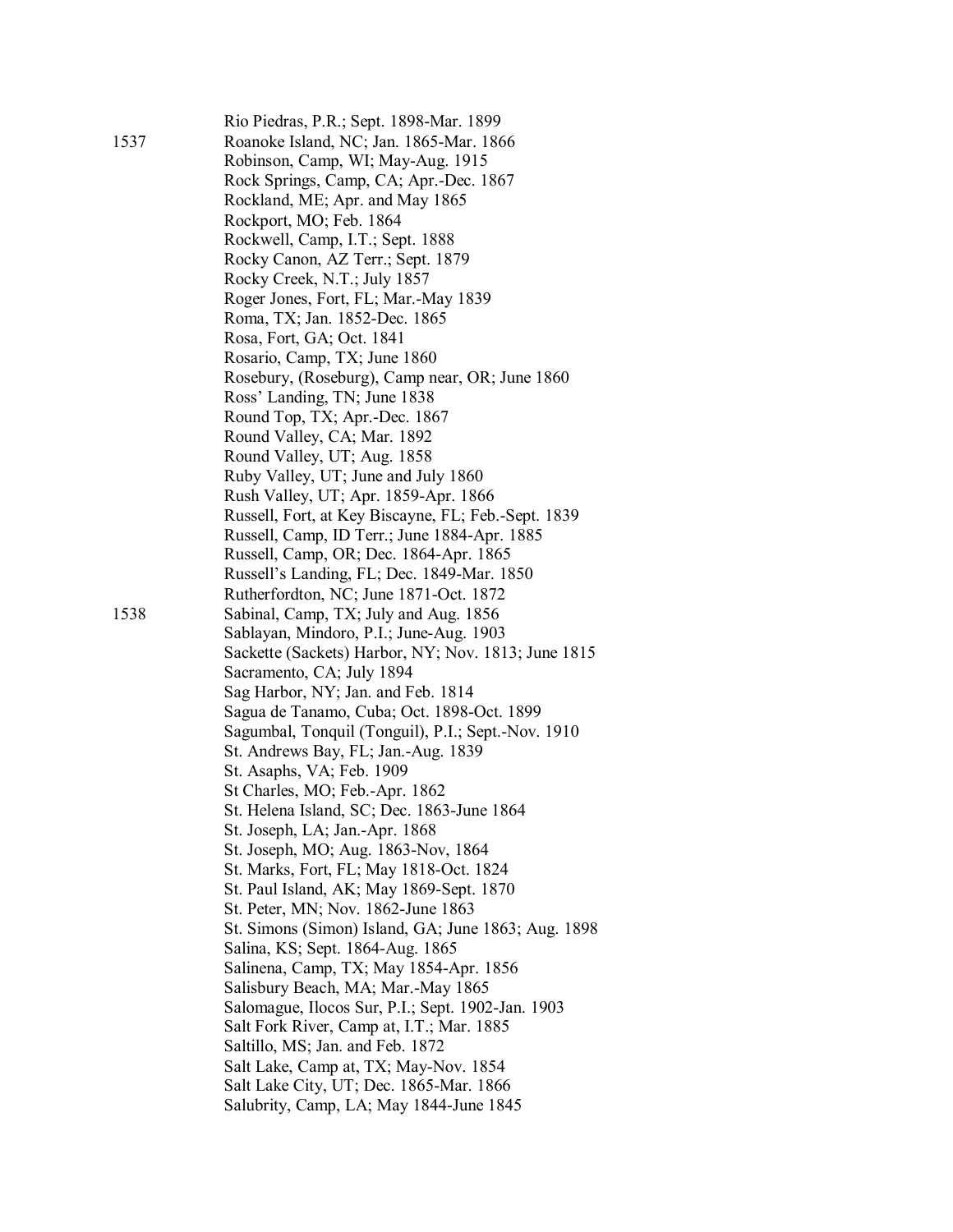| 1539 | Samal, Bataan, P.I.; Apr. 1905-June 1907                                      |
|------|-------------------------------------------------------------------------------|
|      | Sam Fordyce, TX; Mar. 1911; Sept. 1915                                        |
|      | San Antonio, Luzon, P.I.; June 1900                                           |
|      | San Antonio Wells, TX; May-Aug. 1854                                          |
|      | San Augustine, TX; Oct. 1868-Mar. 1869                                        |
|      | San Benito, TX; Sept. 1915-Mar. 1916                                          |
|      | San Bernardino, CA; Feb. 1858-Sept. 1861                                      |
|      | Sanderson, Fort, FL; July 1840-Jan. 1841                                      |
|      | San Diego, Camp, CA; Mar. 1911                                                |
|      |                                                                               |
|      | San Diego de los Banos, Cuba; May 1899                                        |
|      | Sand Springs, MO; Aug.-Oct. 1862                                              |
|      | San Fabian, Pangasinan, P.I.; July-Nov. 1902                                  |
|      | San Felipe, Cavite, P.I.; Aug. 1898                                           |
|      | San Felipe Neri, P.I.; June 1900-Nov. 1902                                    |
|      | San Fernando, P.I.; Sept. 1899                                                |
|      | San Fernando, Pampanga, P.I.; July 1902-May 1914                              |
|      | San Fernando de Union, Luzon, P.I.; Mar. 1900-Dec. 1902                       |
|      | San Francisco, CA; Sept. 1864-July 1865                                       |
|      | Provost Guard                                                                 |
|      | San Francisco de Malabon, Cavite, P.I.; Apr. 1900-Nov. 1904                   |
|      | San German, P.R.; Dec. 1898-Oct. 1899                                         |
|      | San Ignacio, TX; May-Oct. 1868                                                |
|      | San Isidoro, NM; Nov. 1849-June 1850                                          |
| 1540 | San Joaquin, Panay, P.I.; July 1902-Jan. 1903                                 |
|      | San Jose, Batangas, P.I.; Nov. 1900-Sept. 1902                                |
|      | San Jose, CA; Apr.-June 1848                                                  |
|      | San Jose de Buenavista, Panay, P.I.; Jan. 1900-Jan. 1903                      |
|      |                                                                               |
|      | San Jose de Saganoy, (Laganoy), P.I.; Jan. 1901-Jan. 1902                     |
|      | San Jose River, Cuba; June 1898                                               |
|      | San Juan de Bocboc, Batangas, P.I.; Oct. 1900-Mar. 1903                       |
|      | San Julian, Samar, P.I.; June-Oct. 1905                                       |
|      | San Luis, Pampanga, P.I.; May and June 1900                                   |
|      | San Miguel, CA; June and July 1850                                            |
|      | San Pedro, Summer Camp near, CA; Aug. 1892                                    |
|      | San Pedro, Camp on the, TX; July 1854                                         |
|      | San Pedro Tunisan (Tunasan), Laguna, P.I.; Jan.-Sept. 1905                    |
|      | San Rafael, Bulacan, P.I.; May 1900                                           |
|      | San Ramon Farm, Mindanao, P.I.; June 1911-Dec. 1912                           |
| 1541 | Santa Barbara, Panay, P.I.; July-Sept. 1902                                   |
|      | Santa Cruz, Camp at, CA; July 1887-Sept. 1889                                 |
|      | Santa Cruz, Cavite, P.I. July-Dec. 1902                                       |
|      | Santa Cruz, Marinduque, P.I. July 1900-June 1860                              |
|      | Santa Fe, NM; Dec. 1847-June 1860                                             |
|      | Santa Maria, Bulacan, P.I.; July 1903                                         |
|      | Santa Rita, Samar. P.I.; July 1901-June 1907                                  |
|      | Santa Rita Mines, Camp near, A.T.; Mar.-May 1867                              |
|      | Santa Rosa, Laguna, P.I.; Mar. 1903-Dec. 1904                                 |
|      | Santa Tomas, NM; Dec. 1854-Jan. 1855                                          |
|      | Santurce, P.R.; Oct. 1898-May 1899                                            |
|      |                                                                               |
|      | San Ysidro, CA; June 1912-Jan. 1913<br>Sargent, Camp, NE; Aug. and Sept. 1867 |
|      |                                                                               |
|      |                                                                               |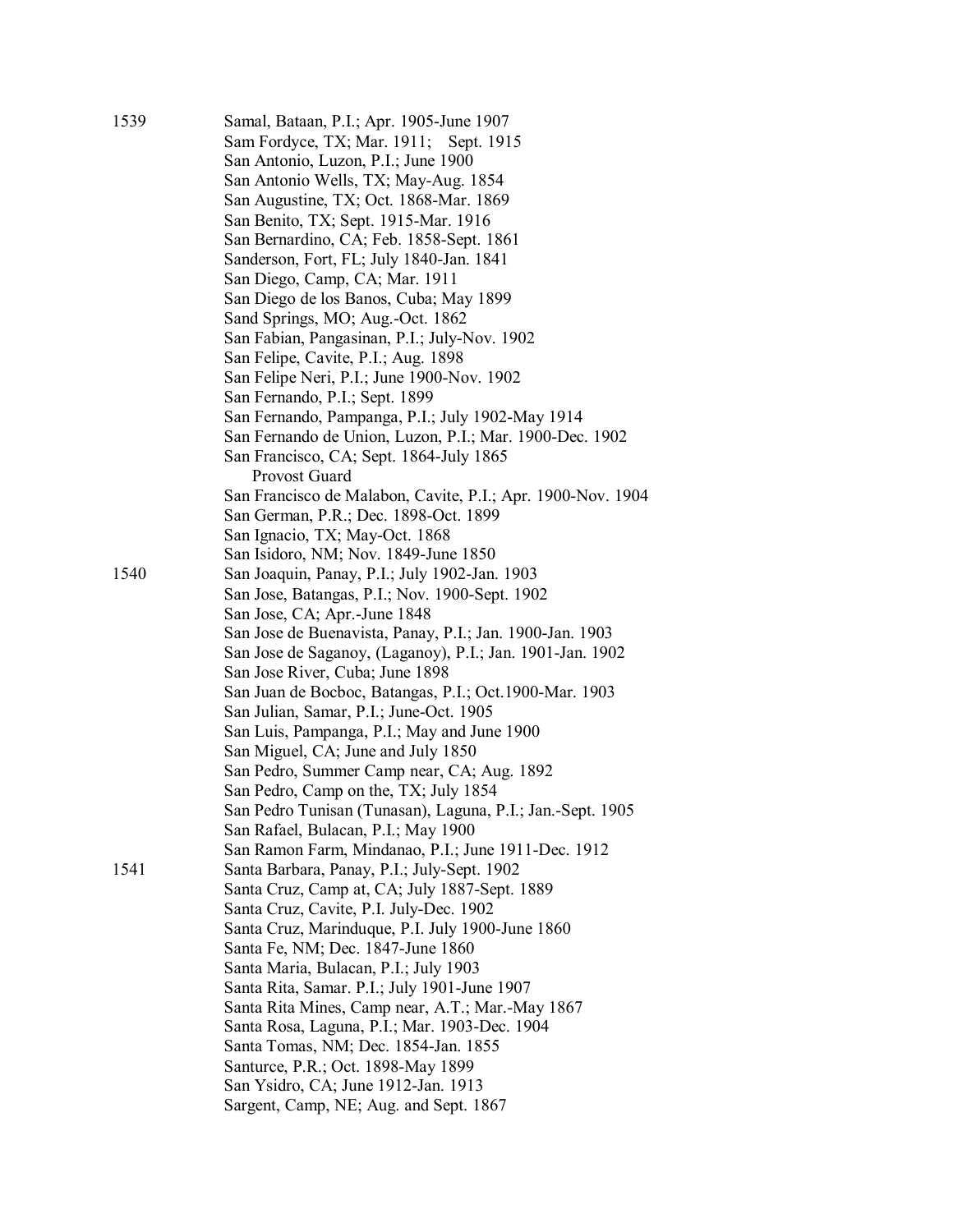|      | Sariaya, Tayabas, P.I.; May-Nov. 1904                  |
|------|--------------------------------------------------------|
|      | Sault De St. Maries, (?); June 1823                    |
|      | Savannah, MO; Oct. 1863-Apr. 1864                      |
|      | Schofield, Camp, MO; July 1862                         |
|      | Schrader Barracks, KY; Apr. 1869                       |
|      | Scott, Fort, VA; Dec. 1864-Aug. 1865                   |
|      | Scott, Winfield, Cantonment, E.FL; Aug. 1841-May 1842  |
|      | Searle, Fort, FL; Jan. 1840-May 1841                   |
| 1542 | Seguin, TX; Sept. 1867-Feb. 1868                       |
|      | Selvies River, Camp on, (?); Nov. 1865                 |
|      | Sevilla, Cuba, June 1898                               |
|      | Seward, Fort, CA; Sept.-Dec. 1861                      |
|      | Seward, Fort, SC; Feb.-June 1862                       |
|      | Seymour, Battery, GA; May 1863                         |
|      | Seymour, Camp, NC; Sept. 1871                          |
|      | Sheep Creek, MO; Aug. 1889                             |
|      | Shelbyville, KY; Sept. 1871-Dec. 1872                  |
|      | Sherman, Fort, C.Z.; June-Aug. 1914                    |
|      | Sherman, TX; Mar.-Aug. 1867                            |
|      | Sherrard, For, FL; Apr.-Dec. 1839                      |
|      | Sherrod, Fort, FL; Mar.-May 1842                       |
|      | Shunk, Camp, UT; Dec. 1858                             |
|      | Siboney, Cuba; June-Aug. 1898                          |
|      | Sigaboy, Camp, Mindanao, P.I.; Oct. 1910-Aug. 1911     |
|      | Silang, Cavite, P.I.; Apr. 1900-Nov. 1904              |
|      | Simmons, Fort, FL; Nov. 1841-Feb. 1842                 |
|      | Simmons, Fort, Camp opposite, FL; Feb. 1857            |
|      | Simon Drum, Fort, FL; Mar. 1855-Apr. 1856              |
|      | Sindangan, Mindanao, P.I.; May 1910-Jan. 1911          |
|      | Sinitoan (Siniloan), Luzon, P.I.; Apr.-Sept. 1900      |
|      | Sinoloan (Siniloan), Laguna, P.I.; July 1901-Apr. 1902 |
|      | Sioux City, IA; Feb. 1865-Apr. 1866                    |
|      | Sioux Falls, D.T.; July-Dec. 1865                      |
| 1543 | Siquijor, Negros Oriental, P.I.; Aug.-Oct. 1911        |
|      | Sixteen, Number, Fort, FL; Dec. 1839-June 1840         |
|      | Skull Valley, AZ Terr.; Apr. 1866-May 1867             |
|      | Smead, Camp, FL; Sept. 1856-May 1857                   |
|      | Smith, Camp, MI; Aug. 1889                             |
|      | Smith, C.F., Camp, KY; Feb. 1862                       |
|      | Smithland, KY; Nov. 1861-Oct. 1865                     |
|      | Smithville, NC; June 1865-May 1866                     |
|      | Socorro, Cuba; July 1899-Jan. 1900                     |
|      | Solano, Bayombong, P.I.; Feb. and Mar.1900             |
|      | Soledad Pass, CA; Aug. 1876                            |
|      | Songo, Cuba; July-Nov. 1898                            |
|      | South Loop (Loup) Fork, NE Terr., May and June 1865    |
|      | South Pass, Camp, Rocky Mts.; June 1845                |
|      | Southern District, NM; Apr. 1862                       |
|      | Sparta, WI; Aug. 1910                                  |
|      | Spirit Lake, IA; Dec. 1864-June 1865                   |
|      | Spokane, Falls, W.T.; Oct. 1877-Mar. 1878              |
|      |                                                        |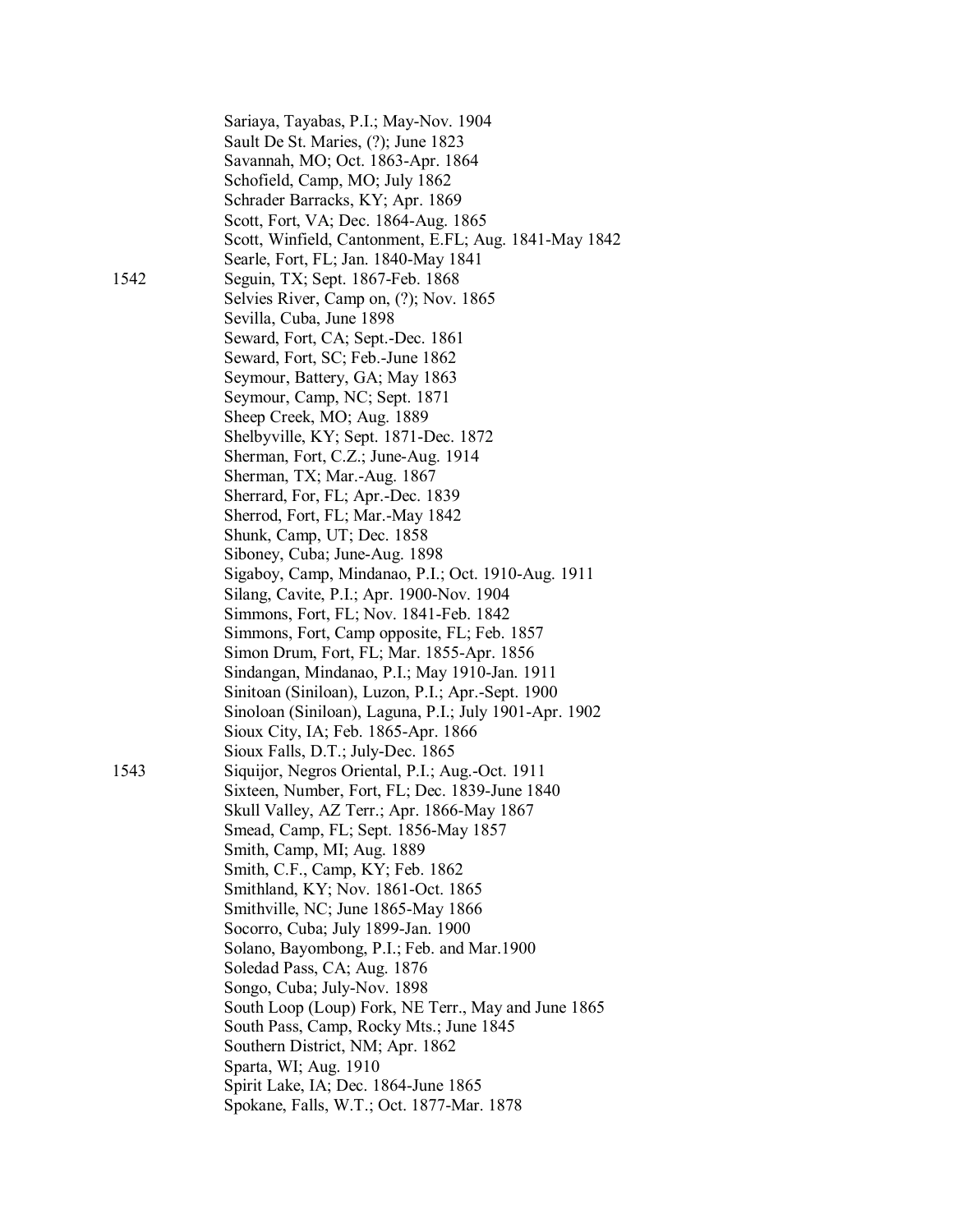|      | Spotted Tail Agency, D.T.; Dec. 1877-July 1878            |
|------|-----------------------------------------------------------|
|      | Springfield, IL; Feb. 1864-Nov. 1865                      |
|      | Springfield, MO; Mar. 1862-Jan. 1864                      |
|      | Springfield, MA; Apr. 1865                                |
| 1544 | Stage Fort, MA; June-Aug. 1898                            |
|      | Stanford, Fort, AZ; May 1862                              |
|      | Stanford, Camp, CA; July-Oct. 1863                        |
|      | Stanislaus, Camp, CA; Apr.-Nov. 1849                      |
|      | Stanton, Camp, MD; Nov. 1863-Feb. 1864                    |
|      |                                                           |
|      | Starke, Fort, FL; Nov. and Dec. 1840                      |
|      | Staten Island, NY; Mar. 1814-May 1815                     |
|      | Staunton, Camp, MO; July 1849                             |
|      | Steele, Camp, CA; June 1852                               |
|      | Stevenson, AL; Feb.-June 1865                             |
|      | Stiffinalgee Bluff, FL; Nov. and Dec. 1838                |
|      | Stoddert, Fort, AL; Nov. 1806-Nov. 1807                   |
|      | Strong, E.B., Camp, TX; Nov. and Dec. 1855                |
|      | Strong, Fort, VA; Mar. 1864                               |
|      | Strowbridge, Camp, CA; Apr. 1855                          |
|      | Sturgeon, MO; Feb.-May 1862                               |
|      | Sturgis, J.G., Camp, D.T.; July-Sept. 1878                |
|      | Suffolk, VA; May 1862-May 1863                            |
|      | Sugar Creek, Camp, KS; Dec. 1861-Jan. 1862                |
|      | Sulat, Samar, P.I.; July-Sept. 1901                       |
|      | Sullivan, Fort, FL; Jan.-Oct. 1839                        |
|      | Sulphur Springs, D.T.; Sept. and Oct. 1865                |
|      | Sulphur Springs, MO; June-Aug. 1862                       |
|      | Sulphur Springs, TX; Aug. 1868-Feb. 1869                  |
|      | Summerville, GA; Jan.-July 1870                           |
|      | Summerville, (Summersville), WV; Sept. 1861-Mar. 1862     |
|      | Swanton, VT; Sept.-Dec. 1838                              |
|      | Sykes, Camp, D.T.; May-Aug. 1872                          |
|      | Syracuse, MO; Dec. 1861                                   |
| 1545 | Taberville, MO; May 1863                                  |
|      | Tacloban, Leyte, P.I.; July-Dec. 1902                     |
|      | Taft, Samar, P.I.; Jan.-Sept. 1905                        |
|      | Tagabiran, Samar, P.I.; May 1907                          |
|      |                                                           |
|      | Tagalon (Tagoloan), Mindanao, P.I.; Sept. 1901            |
|      | Taguig, ,Luzon, P.I.; May-Dec. 1900                       |
|      | Talagutan (Talagutun), Mindanao, P.I.; June and July 1911 |
|      | Talavera, Nueva Ecija, P.I.; July 1902-Feb. 1903          |
|      | Talisay, Batangas, P.I.; Sept. 1902                       |
|      | Talladega, AL; May-Oct. 1865                              |
|      | Taranguan (Tarangnan), Samar, P.I; Jan.-Oct. 1905         |
|      | Tarlac, Tarlac, P.I.; May 1901-May 1903                   |
|      | Taviran, Samar, P.I.; Feb. 1906                           |
|      | Taylor, Camp, CA; Sept. 1859                              |
|      | Taylor, Barracks, KY; July 1871                           |
|      | Taylor, Fort, WA Terr.; Aug and Sept. 1858                |
|      | Tay Tay (Taytay), Luzon, P.I.; May 1900                   |
|      | Tayug, Pangasinan, P.I.; Jan. 1901-Apr. 1902              |
|      |                                                           |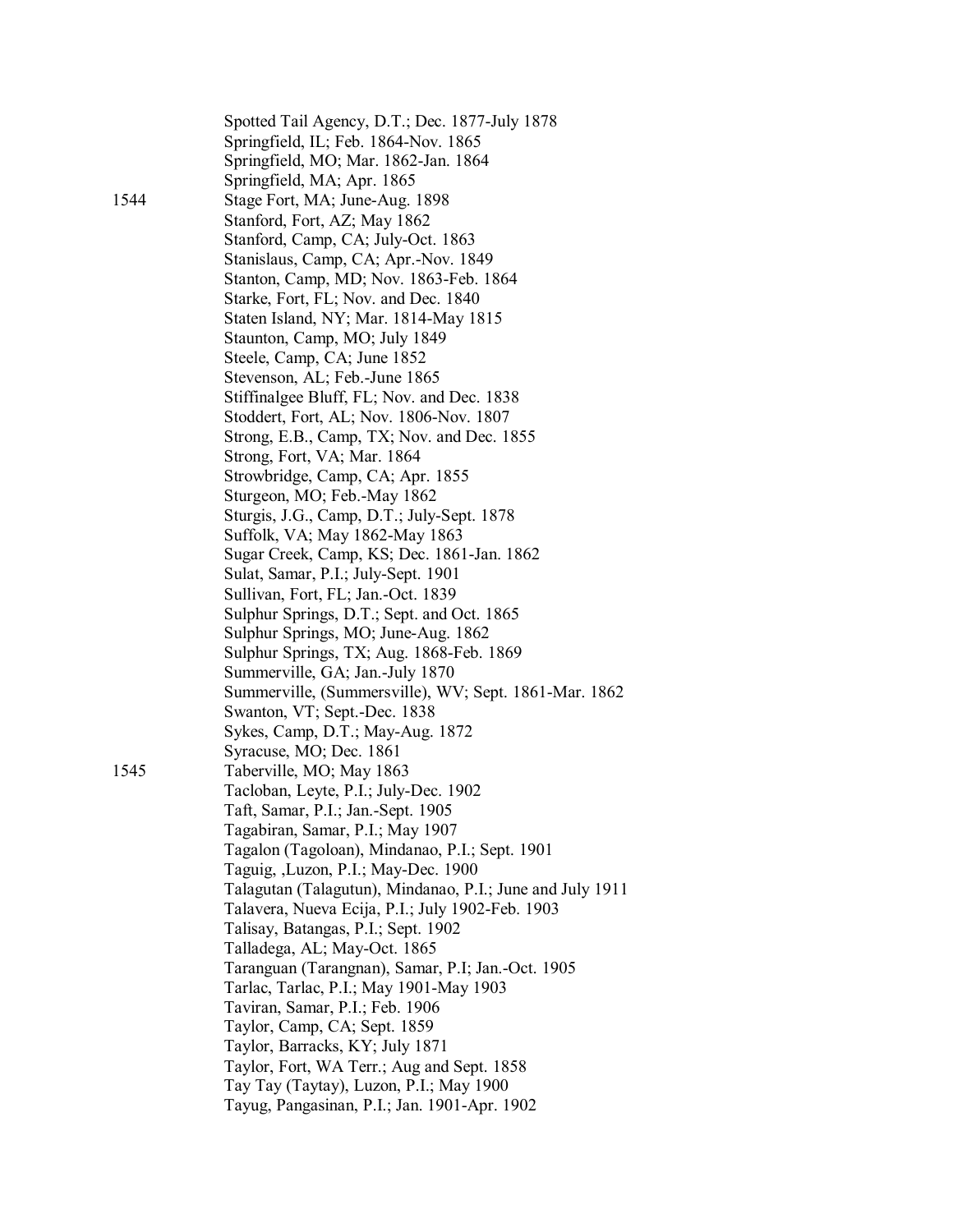|      | Tecate, CA; Mar. 1911-Nov.1914<br>Tecumseh, K.T.; Dec. 1856-Feb. 1857 |
|------|-----------------------------------------------------------------------|
|      | Ten, Number, Fort, FL; Aug. 1839-June 1840                            |
|      | Teton Pass, ID; Aug. 1865                                             |
|      | Texas Indian Agency, Camp at, I.T.; Sept. 1859                        |
|      | Thirteen, Number, District, FL; Apr. 1839                             |
|      | Thomas, Fort, TN; Mar. 1863-Apr. 1864                                 |
|      | Thomasville, GA; Oct. 1865-Jan. 1866                                  |
|      | Thompson, Fort, D.T.; July 1866-May 1867                              |
|      | Thompson, Fort, FL; Feb. 1838-Dec. 1854                               |
|      | Thompson, Camp, KS; Apr. 1858                                         |
|      | Thornton, Camp, TX; Mar. 1849                                         |
|      | Thoroughfare Gap, Camp at, VA; Aug. 1898                              |
|      | Three, Number, Fort, FL; Apr. 1839-June 1840                          |
|      | Thunder Butte, Camp, SD; Dec. 1907                                    |
|      | Tiaon (Tiaong), Tayabas, Luzon, P.I.; June 1900-July 1902             |
| 1546 | Tillinghast, Fort, VA; Apr. and May 1865                              |
|      | Timpanogas, Camp, UT; Mar. 1859                                       |
|      | Tipton, MO; Mar.-May 1862                                             |
|      | Toledo, Cebu, P.I.; Dec. 1904-Mar. 1905                               |
|      | Tollgate, Camp, OR; July and Aug. 1909                                |
|      | Tolosa, Leyte, P.I.; Nov. 1906-Mar. 1909                              |
|      | Toponish Creek, WA Terr.; July 1856                                   |
|      | Torrijas (Torrijos), Marinduque, P.I.; Oct. 1900-Sept. 1901           |
|      | Totten, Fort, NC; Oct.-Dec. 1864                                      |
|      | Traders Hill, GA; Oct. 1819-Nov. 1820                                 |
|      | Treadwell, AK; May 1907                                               |
|      | Trenton, TN; Oct. 1862                                                |
|      | Trinidad, Camp, TX; Mar. 1868-Feb. 1869                               |
|      | Troy, MO; Mar. and Apr. 1862                                          |
|      | Truckee, CA; July 1894                                                |
|      | Tubigon, Bohol, P.I.; July 1902-Jan. 1903                             |
|      | Tugucgarao, (Tuguegarao) Cagayan, P.I.; July 1902-Jan. 1903           |
|      | Tulare, Camp, CA; Apr.-July 1871                                      |
|      | Tumaium (Tumauini), Isabela, Luzon, P.I.; Nov. 1902-June 1903         |
|      | Tunga, P.I.; Dec. 1906-Jan. 1907                                      |
|      | Turkey Creek, FL; Dec. 1856                                           |
|      | Turkey Creek, Camp on, TX; Sept.-Nov. 1854                            |
|      | Tuskegee, AL; Oct. and Nov. 1870                                      |
|      | Twelve, Number, Fort, FL; Apr. 1839-June 1840                         |
|      | Twenty, Number, Fort, FL; June-Oct. 1839                              |
|      | Twiggs, Camp, MS; July 1849-Sept. 1853                                |
|      | Tybee Island, GA; June 1823-Apr. 1862                                 |
|      | Tyler, Camp, UT Terr.; Feb 1859                                       |
| 1547 | Union, Fort, MT Terr.; June and July 185                              |
|      | Union Point, GA; Aug.-Nov. 1869                                       |
|      | Upper San Pedro, AZ Terr.; Sept. 1866                                 |
|      | Upperville, VA; July-Sept. 1827                                       |
|      | Uptons Hill, VA; Oct. 1861                                            |
|      | Utuado, P.R.; Oct. 1898-July 1899                                     |
|      | Valley, Fort, GA; July 1870                                           |
|      |                                                                       |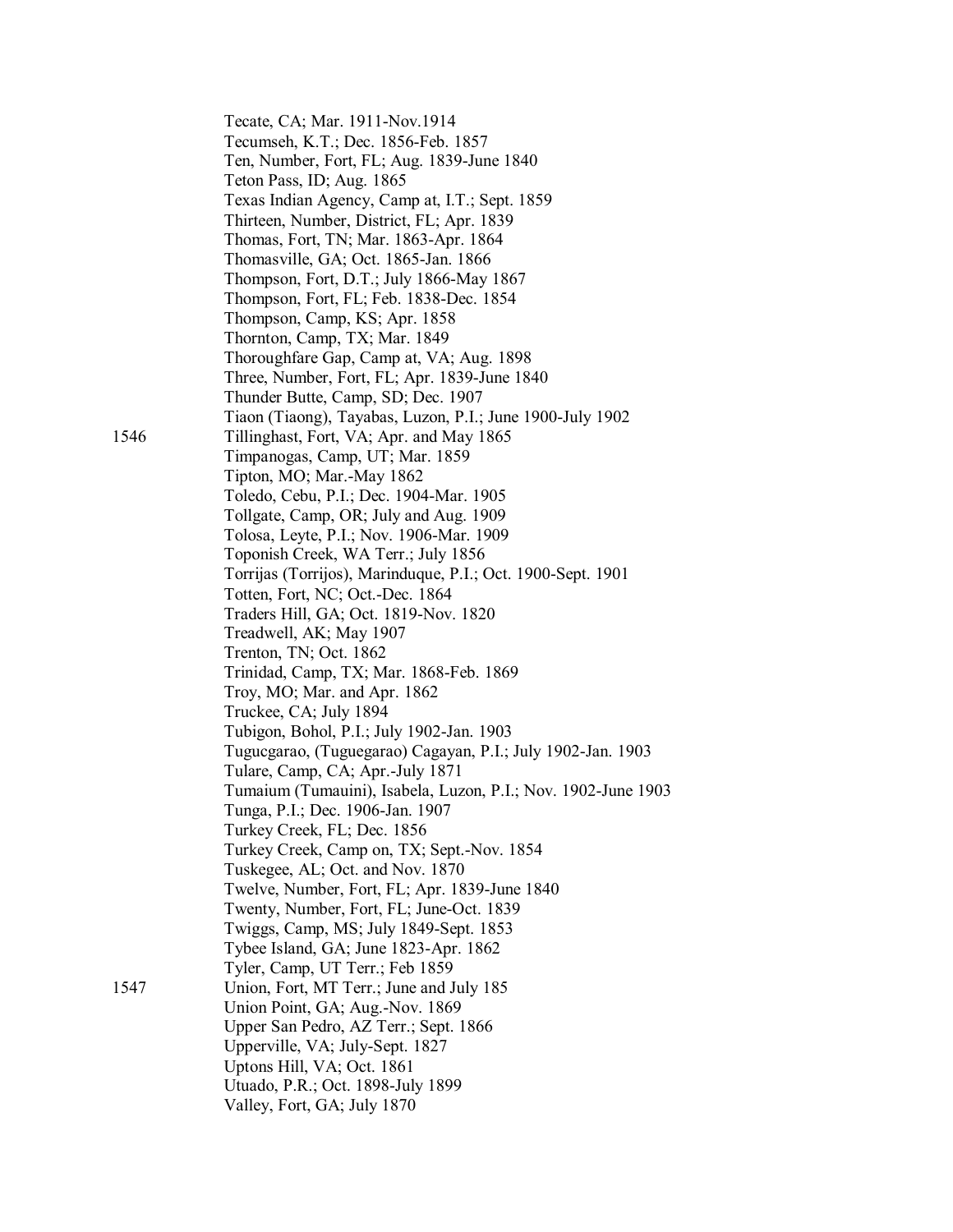|      | Val Verde, Camp, NM; May 1862                                                      |  |
|------|------------------------------------------------------------------------------------|--|
|      | Van Buren, AR; May 1864-Jan. 1865                                                  |  |
|      | Van Dorn, Camp, K.T.; July 1859                                                    |  |
|      | Vasquey Canyon, CA; Apr. and May 1894                                              |  |
|      | Victoria, TX; Jan. 1866-Jan. 1867                                                  |  |
|      | Vidalia, LA; Aug. 1865-Oct. 1867                                                   |  |
|      | Vieques, P.R.; Dec. 1898-May 1899                                                  |  |
|      |                                                                                    |  |
|      | Vigan, Luzon, P.I.; Jan. 1900-Dec. 1902                                            |  |
|      | Vigilance, Camp, NM; May-July 1852<br>Villaba, Leyte, P.I.; Sept. 1906             |  |
|      |                                                                                    |  |
|      | Vincennes, $(?)$ ; Mar.-May 1806                                                   |  |
|      | Virac, Catanduanes, P.I.; Apr. 1900-Dec. 1904                                      |  |
|      | Virgina, Camp, VA; July-Sept. 1884                                                 |  |
|      | Vogdes, Camp, SC; Oct. 1876                                                        |  |
|      | Vose, Fort, FL; Nov. 1841-May 1842                                                 |  |
| 1548 | Wacissa, Fort, FL; Feb.-July 1839                                                  |  |
|      | Waco, Camp near, GA; July and Aug. 1898                                            |  |
|      | Waco, GA; Apr. and May 1910                                                        |  |
|      | U.S. Rifle Range                                                                   |  |
|      | Wade, Camp, OK; Oct. 1889-Dec. 1890                                                |  |
|      | Walbach, Camp, FL; Dec. 1856                                                       |  |
|      | Walbach, Camp, N.T.; Sept. 1858-Apr. 1859                                          |  |
|      | Walhalla, SC; Apr. 1866                                                            |  |
|      | Wallace, Camp, ID; June-Sept. 1865                                                 |  |
|      | Wallowa Valley, OR; Aug. 1875                                                      |  |
|      | Walnut Creek, Camp on, AZ Terr.; Oct. 1881                                         |  |
|      | Ward, Fort, VA; Sept. 1862-Aug. 1865                                               |  |
|      | Warren, Camp, MO; Sept. 1862                                                       |  |
|      | Warrenton, MO; Jan. 1862-Feb. 1863                                                 |  |
|      | Warrenton, VA; July 1868-Jan. 1869                                                 |  |
|      | Washburn, Camp, WI; Aug. 1863-Aug. 1865                                            |  |
|      | Washington, LA; Aug.-Oct. 1865                                                     |  |
|      | Washington, Camp, near Gaithersburg, MR; June 1882-Sept. 1883                      |  |
|      | Washington, Camp, (NJ); June-Sept. 1839                                            |  |
|      | Washington, Fort, PA; July 1863                                                    |  |
|      | Wayne, Fort, GA; Dec. 1821-May 1823                                                |  |
| 1549 | Waynesboro, TN; Oct. and Nov. 1868                                                 |  |
|      | Wea Reservation, Camp on, K.T.; Apr.-Sept. 1860                                    |  |
|      | Weatherford, TX; June 1867-Mar. 1868<br>Webster, Camp, AL; July and Aug. 1836      |  |
|      |                                                                                    |  |
|      | Weil Farm, Camp, KY; Sept. 1898<br>Wellsville, MO; Feb. and Mar. 1862              |  |
|      |                                                                                    |  |
|      | Wenham, MO; Feb. and Mar. 1862                                                     |  |
|      | Wenham, MA; Mar. 1864                                                              |  |
|      | Westport, MO; Aug. 1863-Jan. 1864<br>Wetherill, Camp, at Greenville, SC; Dec. 1898 |  |
|      |                                                                                    |  |
|      | Wharton, TX; Sept. 1868-Mar. 1869                                                  |  |
|      | Wheelock, Fort; FL; July 1840-Feb. 1842<br>Whipple, Camp, FL; Feb. 1857            |  |
|      | White River, New Post on, W.T.; Apr. 1856                                          |  |
|      | Whitesboro, TX; Dec. 1898                                                          |  |
|      |                                                                                    |  |